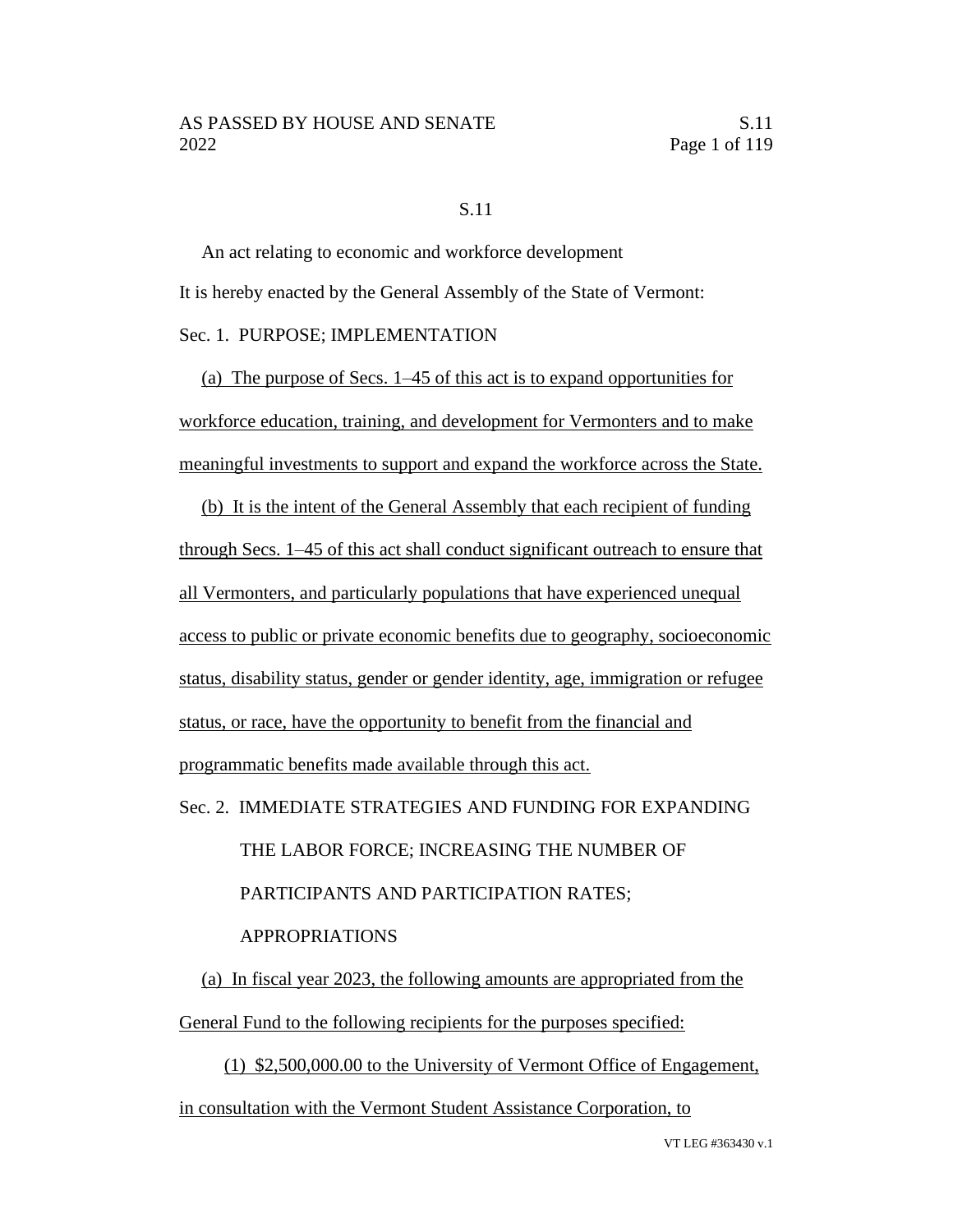administer a statewide forgivable loan program of \$5,000.00 per graduate for recent college graduates across all Vermont higher education institutions who commit to work in Vermont for two years after graduation.

(2) \$387,000.00 to Vermont Technical College to develop a skilled meat cutter training and apprenticeship facility.

(b) In fiscal year 2023, the Agency of Human Services shall use the amount of \$500,000.00 that is appropriated to it in Sec. B.1100(a)(17) of the FY 2023 Budget Bill from the American Rescue Plan Act (ARPA) – Coronavirus State Fiscal Recovery Funds to provide grants, which may be administered through a performance-based contract, to refugee- or New American-focused programs working in Vermont to support increased in-migration or retention of recent arrivals.

Sec. 3. [Deleted.]

# Sec. 4. INVESTMENT IN THE UP-SKILLING OF PRIVATE SECTOR EMPLOYERS TO SUPPORT THE EVOLUTION OF BUSINESS AND ORGANIZATIONAL MODELS; APPROPRIATIONS In fiscal year 2023, the amount of \$250,000.00 is appropriated from the

American Rescue Plan Act (ARPA) – Coronavirus State Fiscal Recovery Funds to the Agency of Commerce and Community Development for a performance-based contract to provide statewide delivery of business coaching and other forms of training to Black, Indigenous, and Persons of Color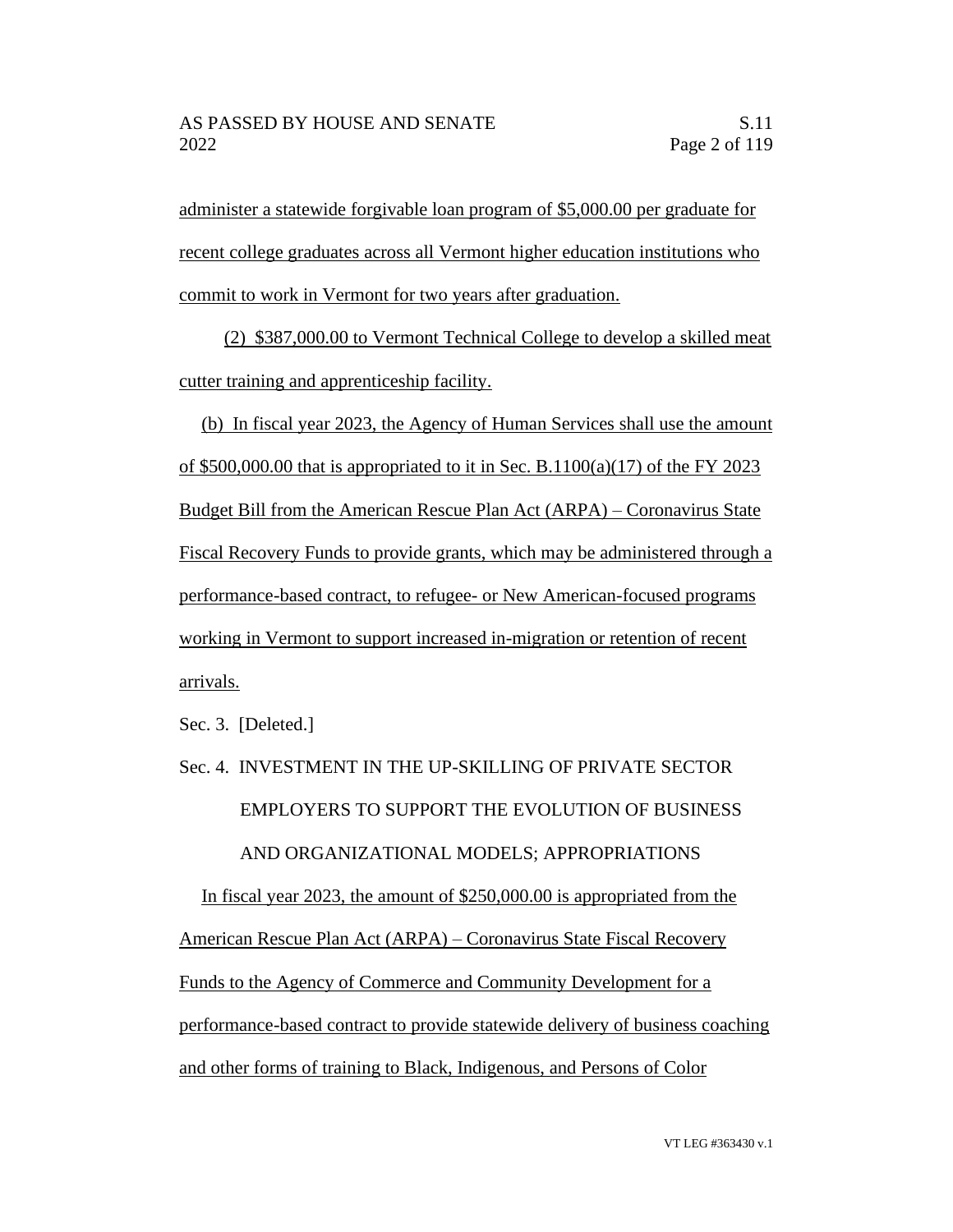(BIPOC) business owners, networking and special convenings, and career

fairs, workshops and paid internships, career guidance, and other support for

BIPOC workers across the State.

Sec. 5. WORKFORCE EXPANSION AND DEVELOPMENT; SPECIAL

## OVERSIGHT COMMITTEE; ACTION PLAN

(a) Findings. The General Assembly finds:

(1) Vermont is experiencing an acute labor shortage in 2022.

(2) According to the Employment and Labor Marketing Information

Division of the Vermont Department of Labor:

(A) There are approximately 28,000 job openings in Vermont as of

December 2021.

(B) 9,945 individuals meet the federal statistical definition of

unemployed as of January 2022.

(C) 4,500 individuals are receiving unemployment insurance

assistance as of March 2022.

(D) The workforce has shrunk by 26,000 individuals from 2019 to 2022, yet the unemployment rate is just three percent as of January 2022.

(E) The workforce participation rate has fallen from 66 percent to 60.6 percent.

(F) The total volume of hires made each year is approximately 200,000 nonunique individuals.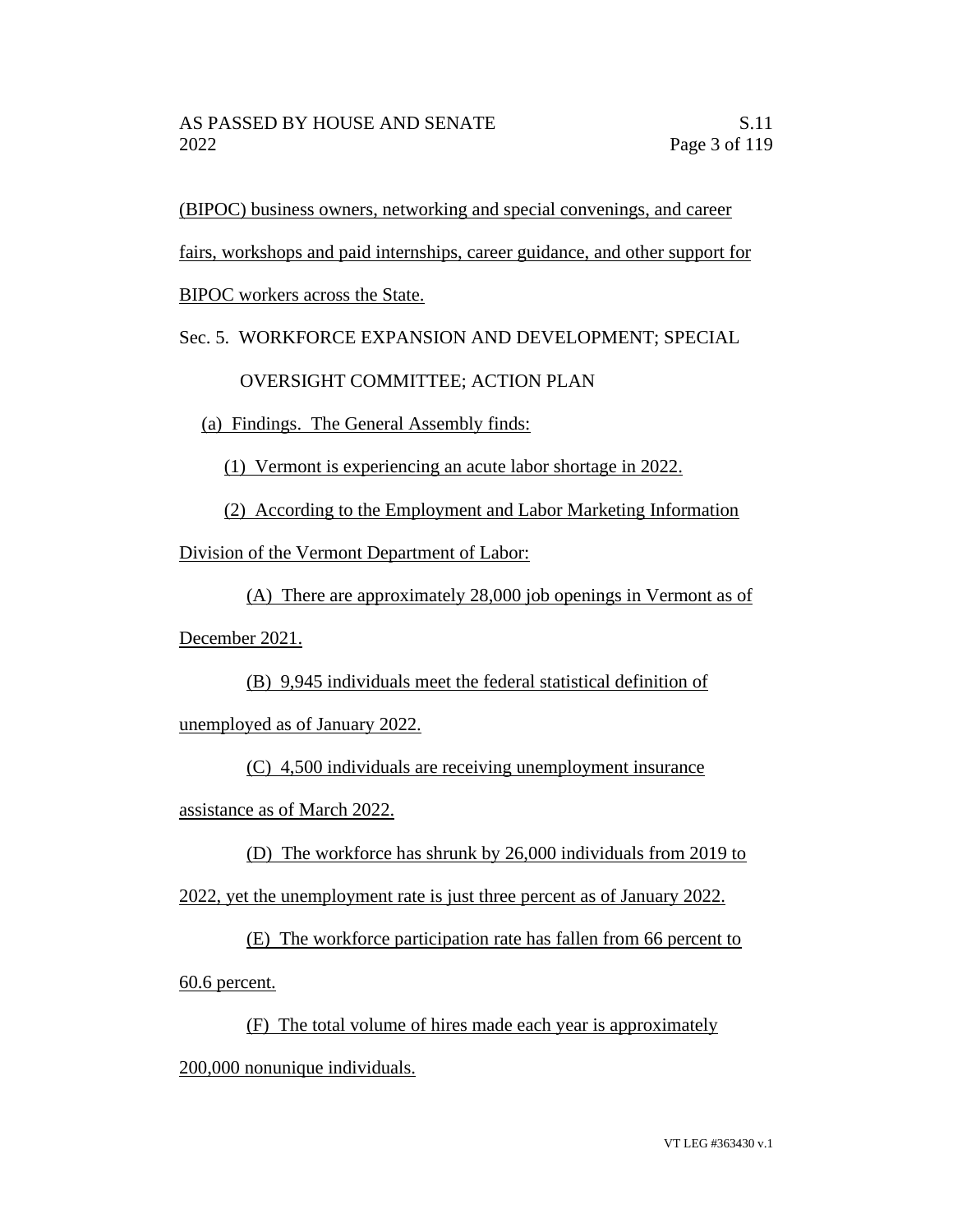(3) The Department receives approximately 80 percent of its funding from federal sources, which constrains the Department and its employees from adjusting its work to meet immediate needs.

(4) The federal funding for field staff in the Workforce Development Division has declined significantly over the past 20 years, supporting 75 persons in 2022 as compared to 135 in 2003.

(5) Though Vermont has a small population, the unique characteristics of its region's employers, educational institutions, demographics, and socioeconomic conditions make it best to address efforts to connect individuals with training and job placement on a regional basis.

(6) Because most State agencies and departments touch the workforce system in some way, there is a need for more coordination and alignment across State government to serve both job seekers and employers.

(7) Vermont needs a statewide workforce development, training, and education system in which all Vermonters who want to work, and all employers who want workers, can connect.

(b) The Special Oversight Committee on Workforce Expansion and Development is created with the following members:

(1) a member appointed by the Governor;

(2) the Chair of the State Workforce Development Board;

(3) the State Director of Workforce Development;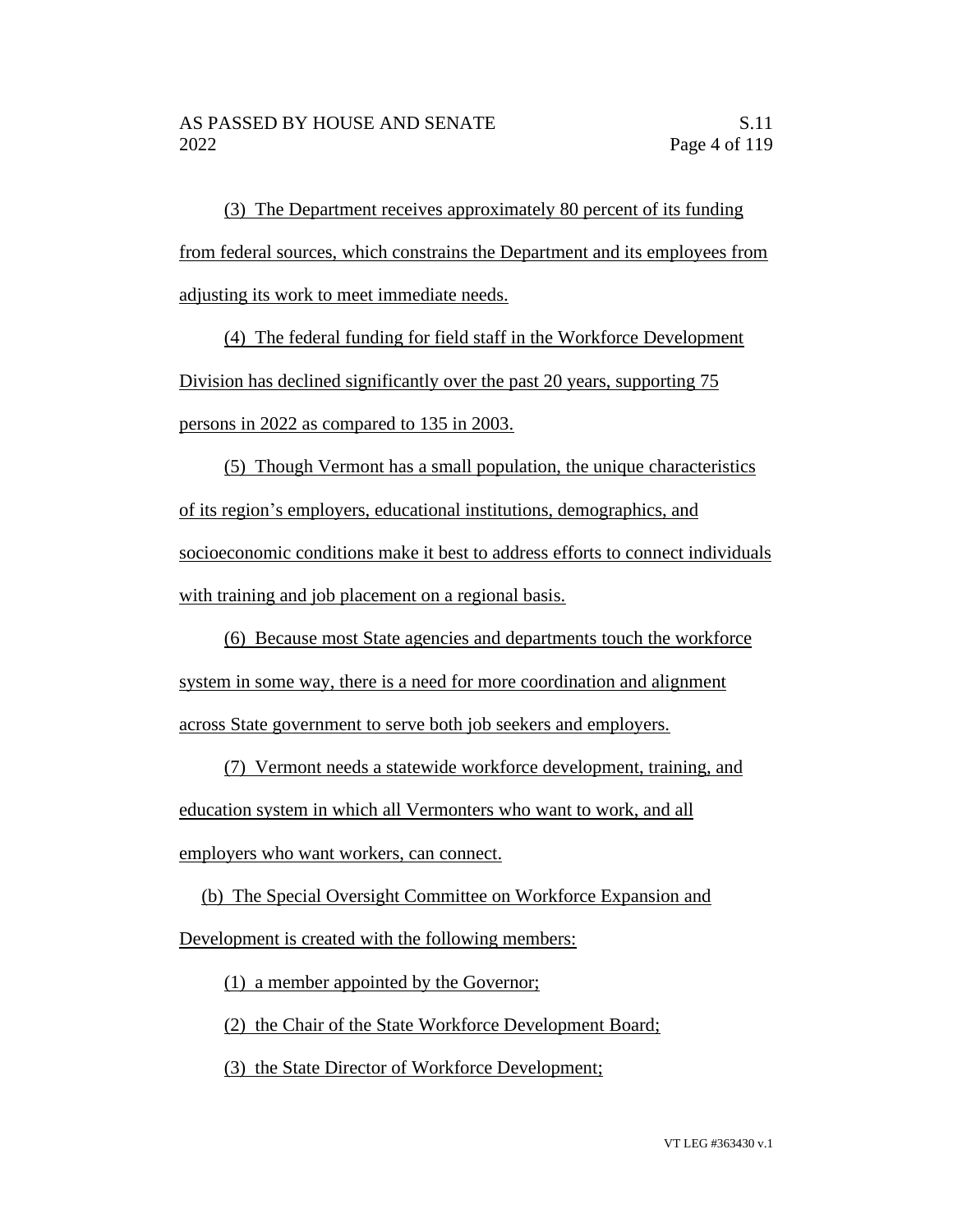(4) one member of the House Committee on Commerce and Economic Development, appointed by the Speaker of the House; and

(5) one member of the Senate Committee on Economic Development, Housing and General Affairs, appointed by the Senate Committee on Committees.

(c)(1) Members of the Special Oversight Committee may receive compensation pursuant to 32 V.S.A. § 1010 and 2 V.S.A. § 23 for not more than six meetings.

(2) The Agency of Administration shall provide administrative support to the Special Oversight Committee. The Special Oversight Committee may consult with the Office of Legislative Counsel and the Joint Fiscal Office when necessary to perform its work pursuant to this section.

(d) In fiscal year 2023, the amount of \$250,000.00 is appropriated from the General Fund to the Secretary of Administration, who shall use the funds pursuant to the direction of the Special Oversight Committee in the performance of its work, including to engage the services of one or more experts in the field of workforce development, organization management, or other relevant fields as necessary to assist the Committee in its work pursuant to this section.

(e) On or before January 15, 2023, the Committee shall deliver to the House Committee on Commerce and Economic Development and the Senate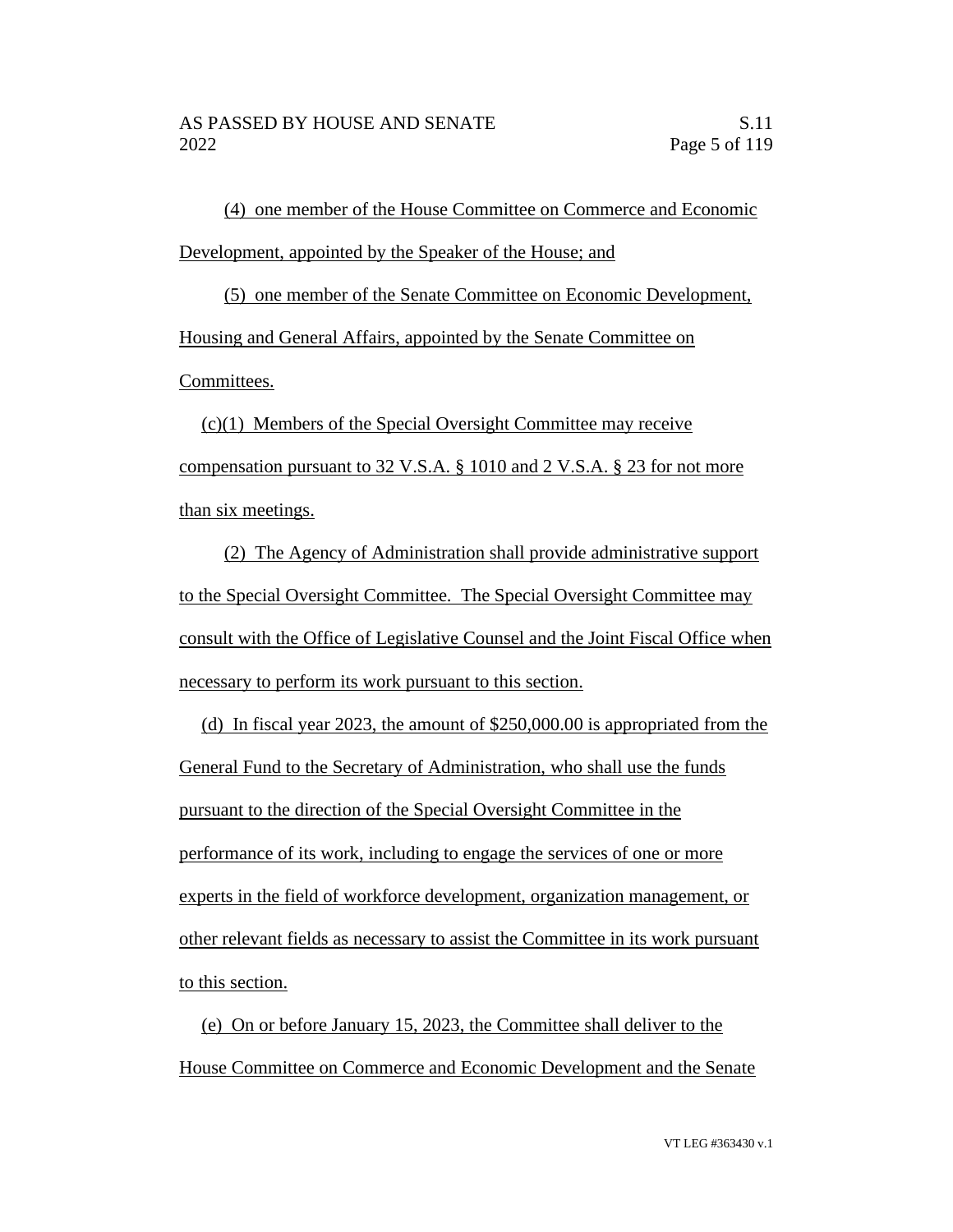Committee on Economic Development, Housing and General Affairs an action plan that:

(1) identifies the optimal organizational structure for the Vermont workforce development system, under which a single government entity, office, or executive position is charged with the authority and duty to coordinate workforce development efforts across State government, in close partnership and coordination with nongovernmental partners, and achieve the goals of the State of Vermont Strategic Plan; and

(2) identifies action steps, timelines, and resource needs to complete the transition to this new organizational structure.

(f) The Special Oversight Committee, in coordination with the Secretary of Administration and any experts retained with funding provided in this section, shall:

(1) review the statutory role of the Commissioner of Labor as the leader of workforce education and training in the State and the authority, responsibilities, and duties conferred on the Commissioner in 10 V.S.A. § 540;

(2) review the composition and size of the State Workforce Development Board created in 10 VSA § 541a and review the effectiveness of the Board in achieving the objectives outlined in that section;

(3) review the requirements of the Workforce Innovation Opportunity Act and Wagner-Peyser Act and determine if the needs of Vermont's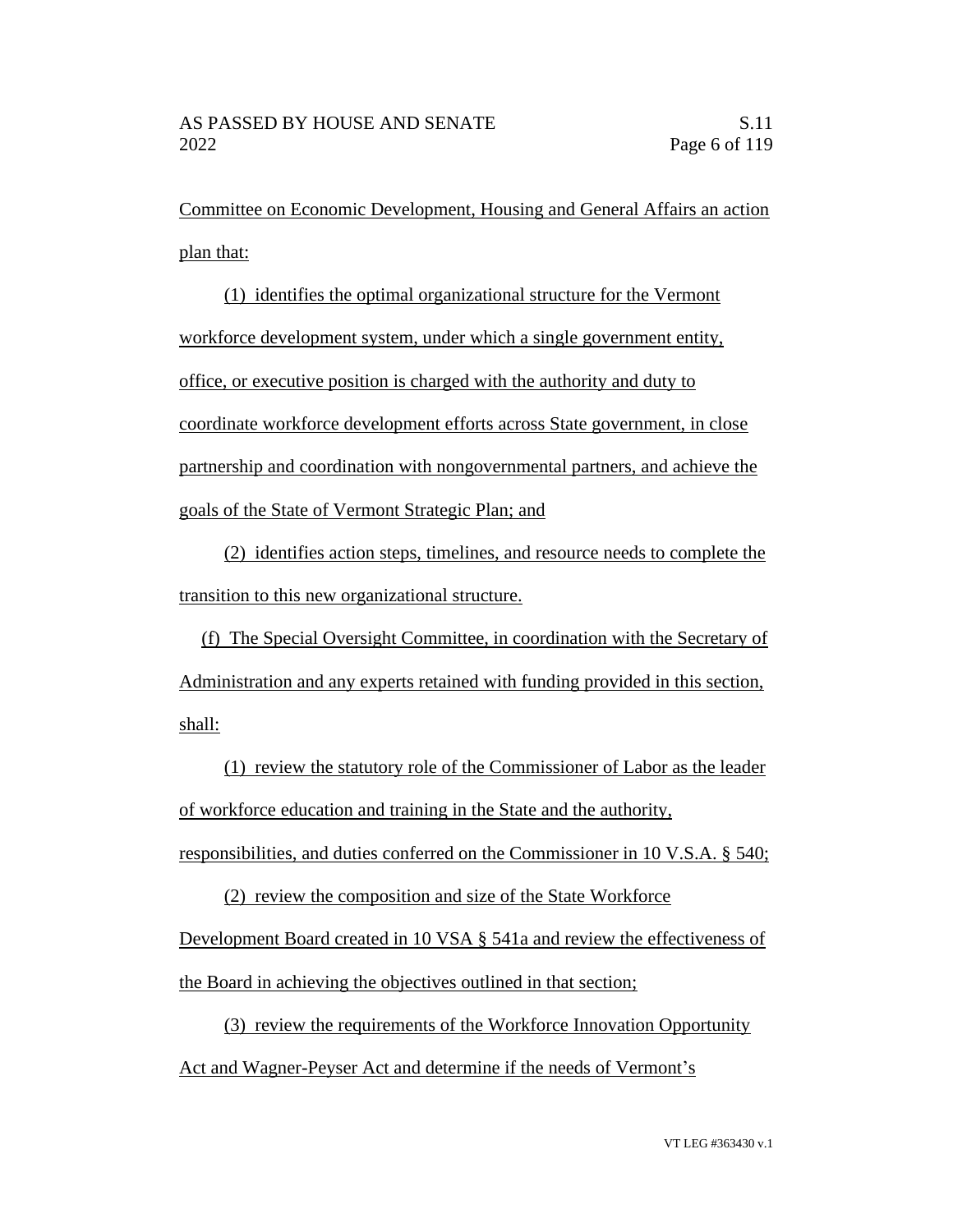employees and employers would be better served by pursuing a waiver for the requirements of those acts; and

(4) update the goals, metrics, and strategies for workforce development in the State of Vermont Strategic Plan 2018-2023 dated January 3, 2018 and propose a road map, staffing plan, and budget for an integrated State workforce plan that spans all workforce service delivery systems and all existing workforce related strategic plans.

Sec. 5a. REGIONAL WORKFORCE EXPANSION SYSTEM

(a) Regional Workforce Expansion System. The amount of \$1,500,000.00 is appropriated from the General Fund to the Department of Labor for a twoyear pilot program to launch and lead a coordinated regional system, beginning in up to three regions of the State, to work toward accomplishing the following goals:

(1) increase local labor participation rate;

(2) decrease the number of open positions reported by local employers;

(3) increase the wages of workers as they transition to new jobs; and

(4) collect, organize, develop, and share information related to local career pathways with workforce development partners.

(b) Duties. In order to meet the goals specified in subsection (a) of this section, the Department shall: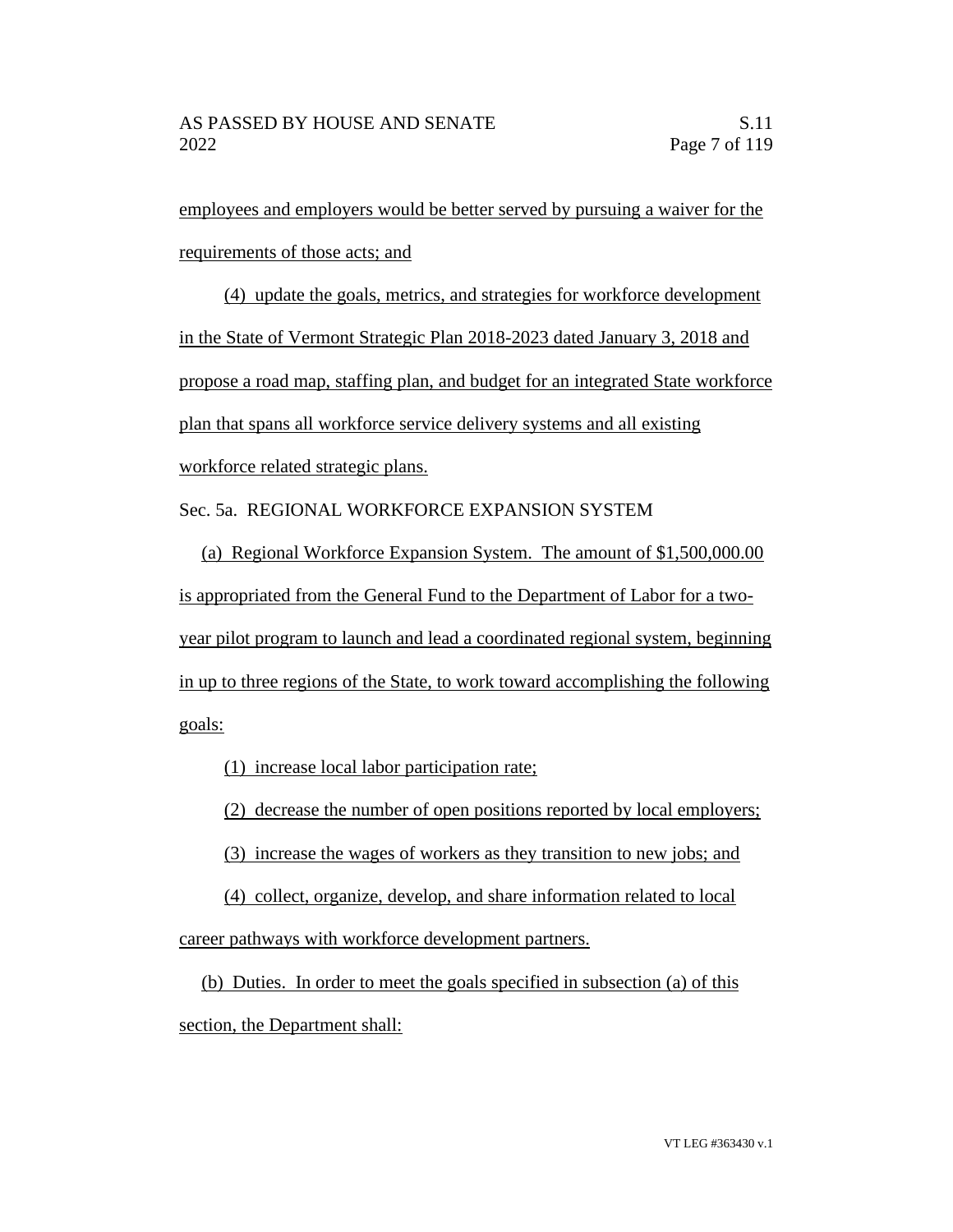(1) create new capacity to address and support State activities related to workforce development, expansion, and alignment;

(2) focus on the overarching goal of helping workers find jobs and employers find workers;

(3) support employers in communicating and tailoring their work requirements, conditions, and expectations to better access local workers; and

(4) collaborate with local education and training providers and regional workforce partners to create and regularly distribute data related to local labor force supply and demand.

(c) System infrastructure. The Department shall make investments that improve and expand regional capacity to strengthen networks who assist jobseekers, workers, and employers in connecting.

(1) The Department is authorized to create up to four classified, twoyear limited-service positions, with funding allocated to perform the work described in this section, who shall report to the Workforce Development Division and of whom:

(A) up to three shall be Workforce Expansion Specialists assigned, one each, up to three different regions of the State; and

(B) one shall provide oversight and State-level coordination of activities.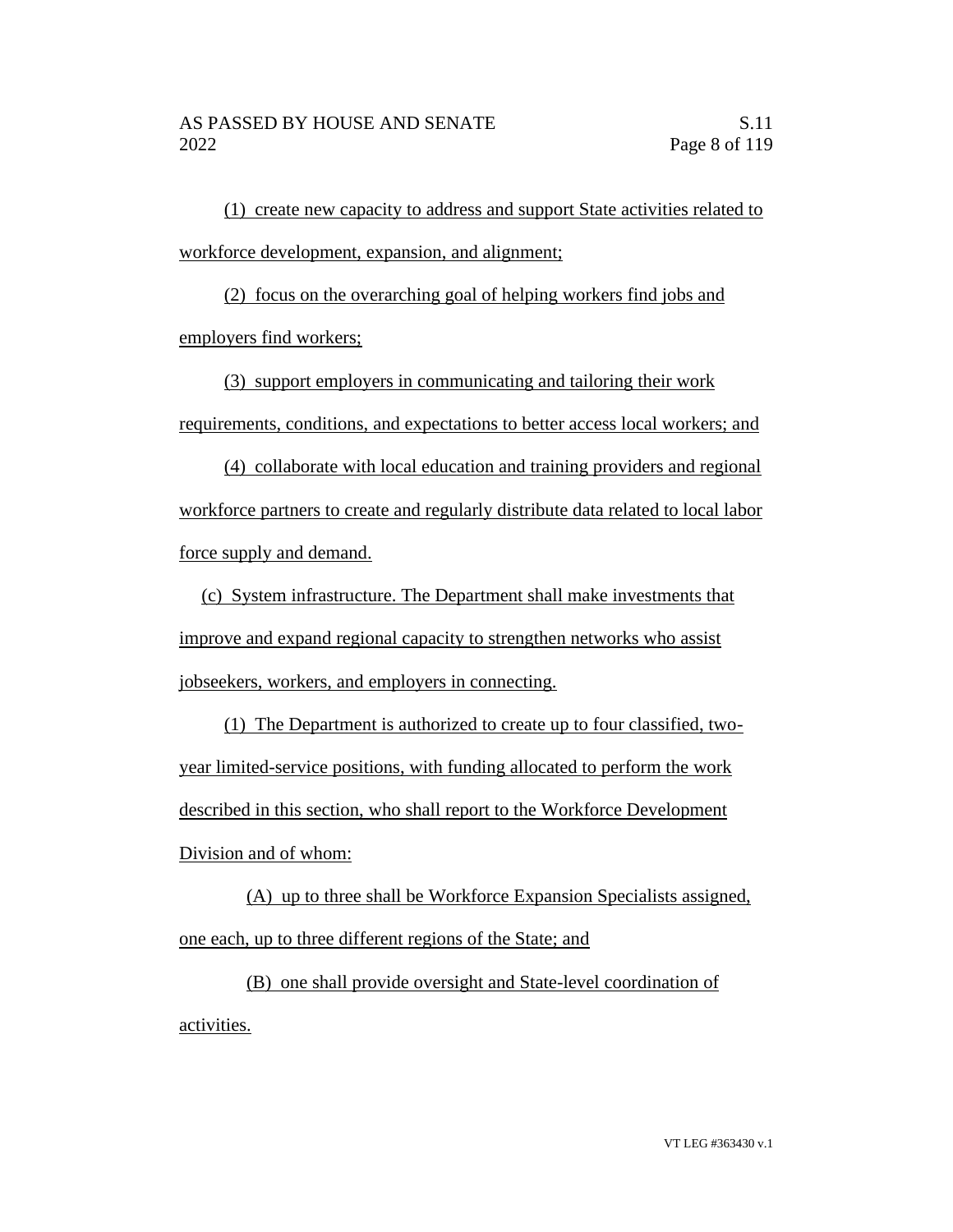(2)(A) The Department shall use funds allocated to develop systems for coordination, information sharing, and enhanced support to regional partners, host regional meetings, develop regional plans, and provide localized resources including labor market information, training and development opportunities, and support services.

(B) The Department shall develop labor market information reports to support discussion and decision making that will address local labor market challenges and opportunities and support a regional approach to solving local or unique labor supply challenges.

(d) Coordination.

(1) The Department shall convene regional meetings of education, training, business, and service provider partners; coordinate local workforce information collection and distribution; and assist in developing localized career resources, such as information for career counseling, local job fairs, and career expos, that will be available to a wide range of stakeholders.

(2) Service provider partners shall include community partners who directly serve mature workers, youth, individuals with disabilities, individuals who have been involved with the correction system, Black, Indigenous, and Persons of Color Vermonters, New Americans, and other historically marginalized populations in efforts to align service delivery, share information, and achieve greater employment outcomes for Vermonters.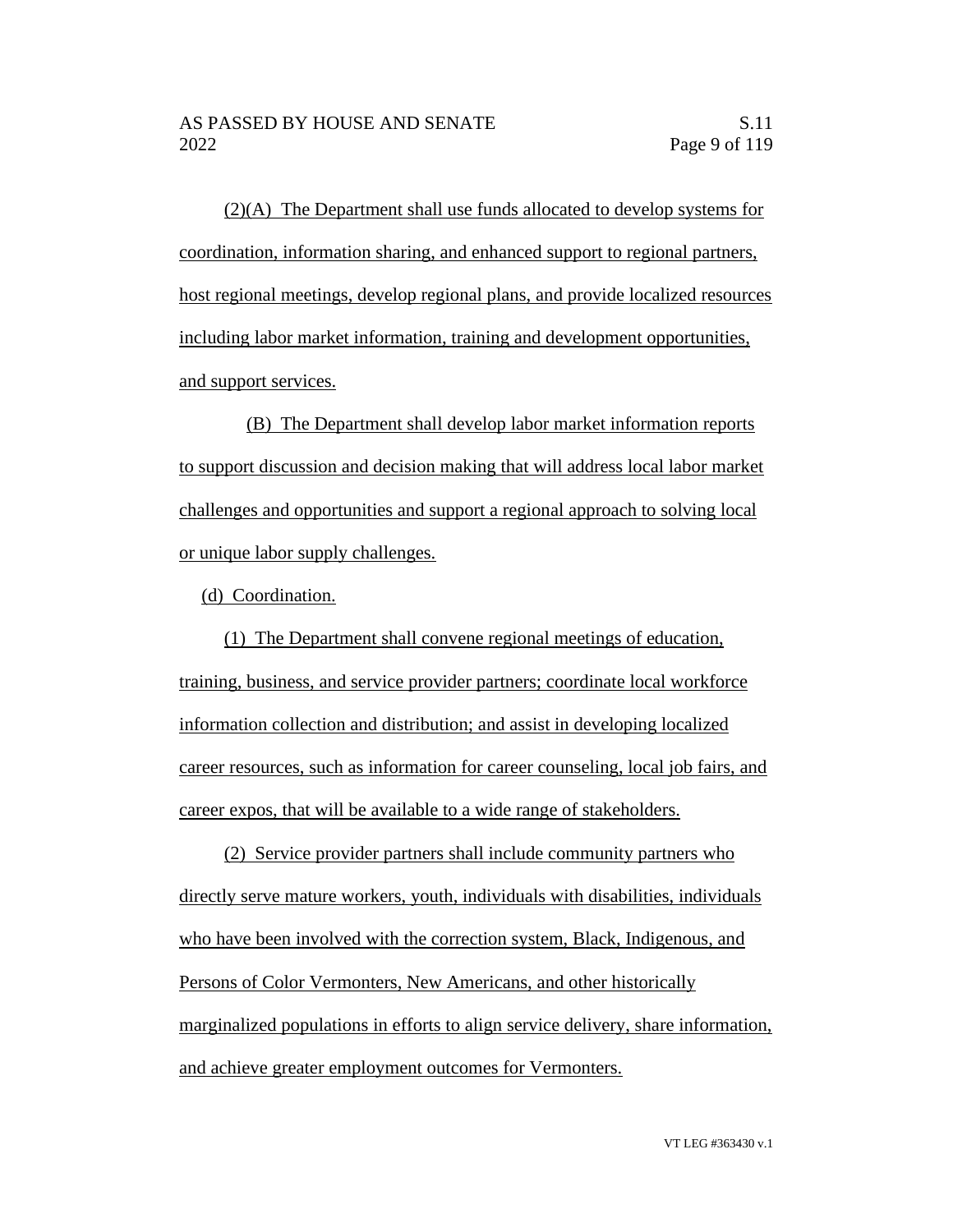(e) Interim report. On or before January 15, 2023, the Department shall provide a narrative update on the progress made in hiring staff, establishing interagency agreements, developing regional information exchange systems, and supporting State-level work to expand the labor force to the House and Senate committees of jurisdiction.

(f) Implementation. The Department of Labor shall begin implementing the Regional Workforce Expansion System on or before July 1, 2022.

Sec. 6. INCARCERATED INDIVIDUALS; WORKFORCE

DEVELOPMENT; PILOT PROGRAM

(a) Purpose. The purpose of this section is to facilitate the education and vocational training of incarcerated individuals so that they have a greater likelihood of obtaining gainful employment and positively contributing to society upon reintegration into the community.

(b) Policy; appropriations.

(1)(A) In fiscal year 2023, the amount of \$420,000.00 is appropriated from the General Fund to the Department of Corrections, in consultation with the Vermont Department of Labor, to address education and vocational enhancement needs. These funds shall not be allocated from any amounts budgeted for Justice Reinvestment II initiatives.

(B) The Department shall use the funds allocated for the development of education and vocational training for incarcerated individuals residing in a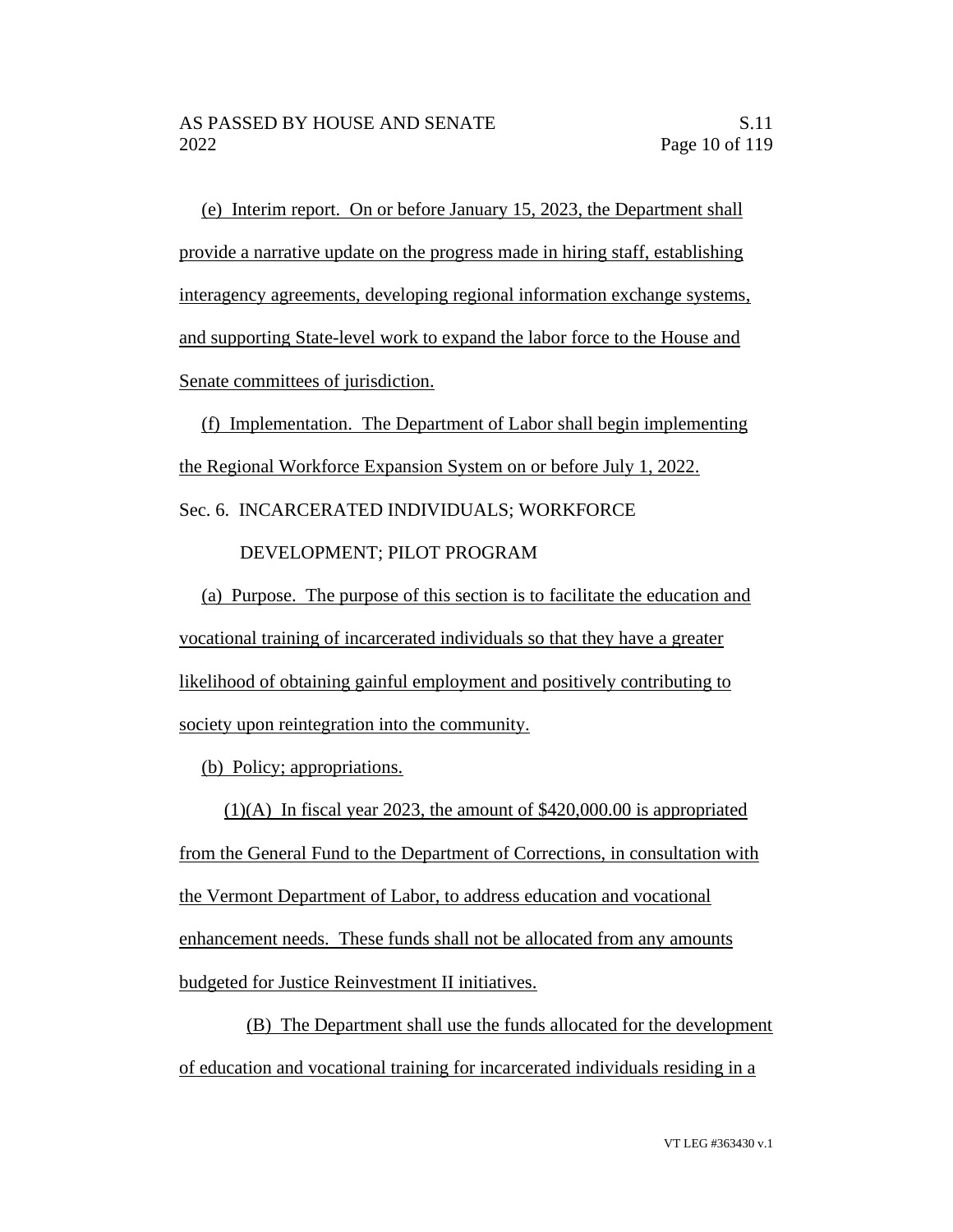Vermont correctional facility prior to community reintegration. The Department may allocate the funds over three years, consistent with the following:

(i) \$270,000.00 for transition development, including equipment and mobile labs in one or more sites;

(ii) \$100,000.00 for training partner support; and

(iii) \$50,000.00 for curriculum development.

(2) In fiscal year 2023, the amount of \$300,000.00 is appropriated from the General Fund to the Department of Corrections, which may be allocated over not more than three years, to establish a community-based pilot reentry program at the Chittenden Regional Correctional Facility in consultation with the Vermont Department of Labor. The Department of Corrections shall designate a service provider to administer the pilot program's goals to:

(A) provide continuity of services for incarcerated individuals;

(B) expand current employment readiness programs within the

facility by building pathways for coordinated transition to employment;

(C) focus on the first six months after individuals are released from the facility;

(D) coordinate with local community resources, parole and probation offices, and other supports to ensure successful transition into the community;

(E) assist individuals in successfully transitioning into new jobs; and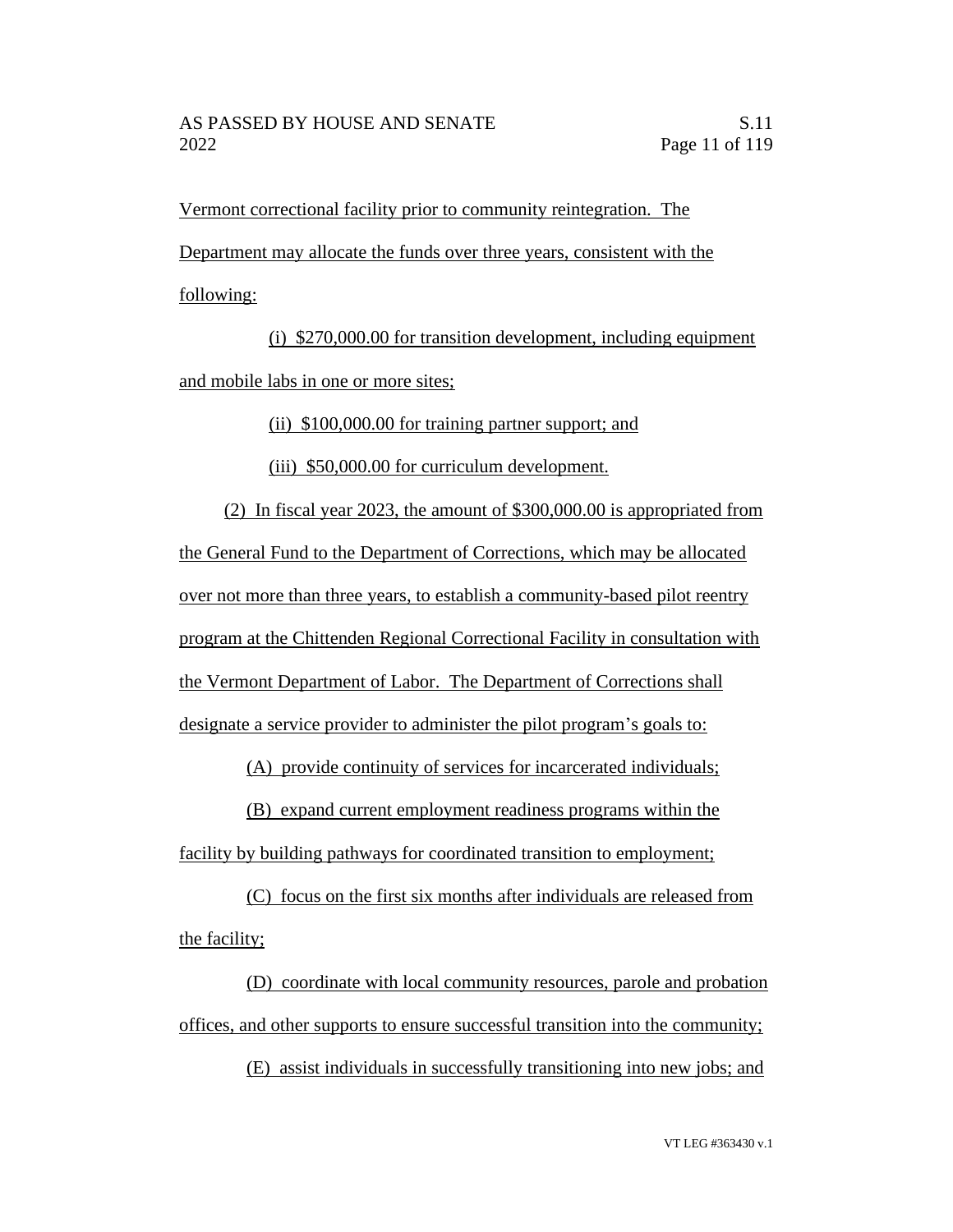(F) work with employers to support successful hiring and best practices to support incarcerated individuals.

(c) Report. On or before January 15, 2023, the Department of Corrections shall create and submit a report on workforce and education training programs in correctional facilities to the Joint Legislative Justice Oversight Committee; the House Committees on Corrections and Institutions and on Commerce and Economic Development; and the Senate Committees on Economic Development, Housing and General Affairs and on Judiciary. The report shall:

(1) identify program design, logistical needs, and policy changes to current Department of Corrections facility-based training and educational programs necessary to successfully enable incarcerated individuals' reintegration into their communities, including changes to programs that enhance individuals' skill development, knowledge, and other support needed to qualify for and secure a position in a critical occupation in Vermont;

(2) identify disparities of outcomes and recommend solutions for incarcerated Black, Indigenous, and Persons of Color concerning facility-based training, educational programming, and successful community reintegration;

(3) provide an update on the Department of Corrections' use of education and vocational enhancement funding in fiscal year 2023;

(4) provide recommendations on what aspects of the pilot program should be replicated in other correctional facilities in Vermont; and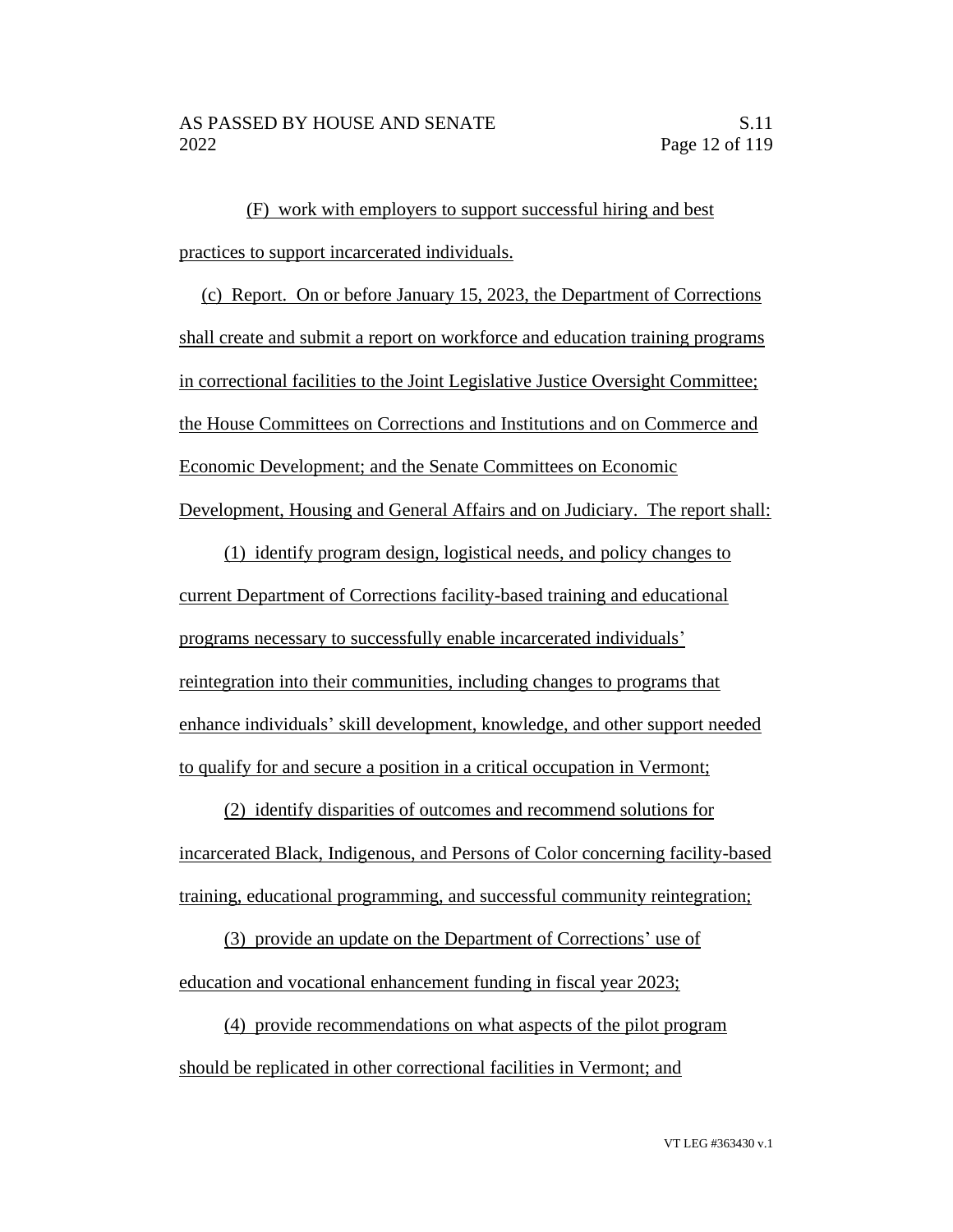(5) provide recommended legislation for the continuation of the pilot program or any changes.

Sec. 7. INTENT

It is the intent of the General Assembly to improve the recruitment and retention of correctional officers to ensure adequate staffing and safe working conditions in facilities operated by the Department of Corrections. Sec. 8. IMPROVEMENT OF CORRECTIONAL OFFICER

RECRUITMENT AND RETENTION; REPORT

(a) On or before January 15, 2023, the Secretary of Human Services, in consultation with the Commissioners of Corrections and of Human Resources, shall submit a written report to the House Committees on Appropriations, on Commerce and Economic Development, on Corrections and Institutions, and on Government Operations and the Senate Committees on Appropriations, on Government Operations, and on Judiciary identifying conditions that pose an obstacle to the successful recruitment and retention of correctional officers and setting forth a plan to improve the recruitment and retention of correctional officers.

(b)(1) The report shall specifically analyze the impact of the following on the recruitment and retention of correctional officers:

(A) wages and benefits;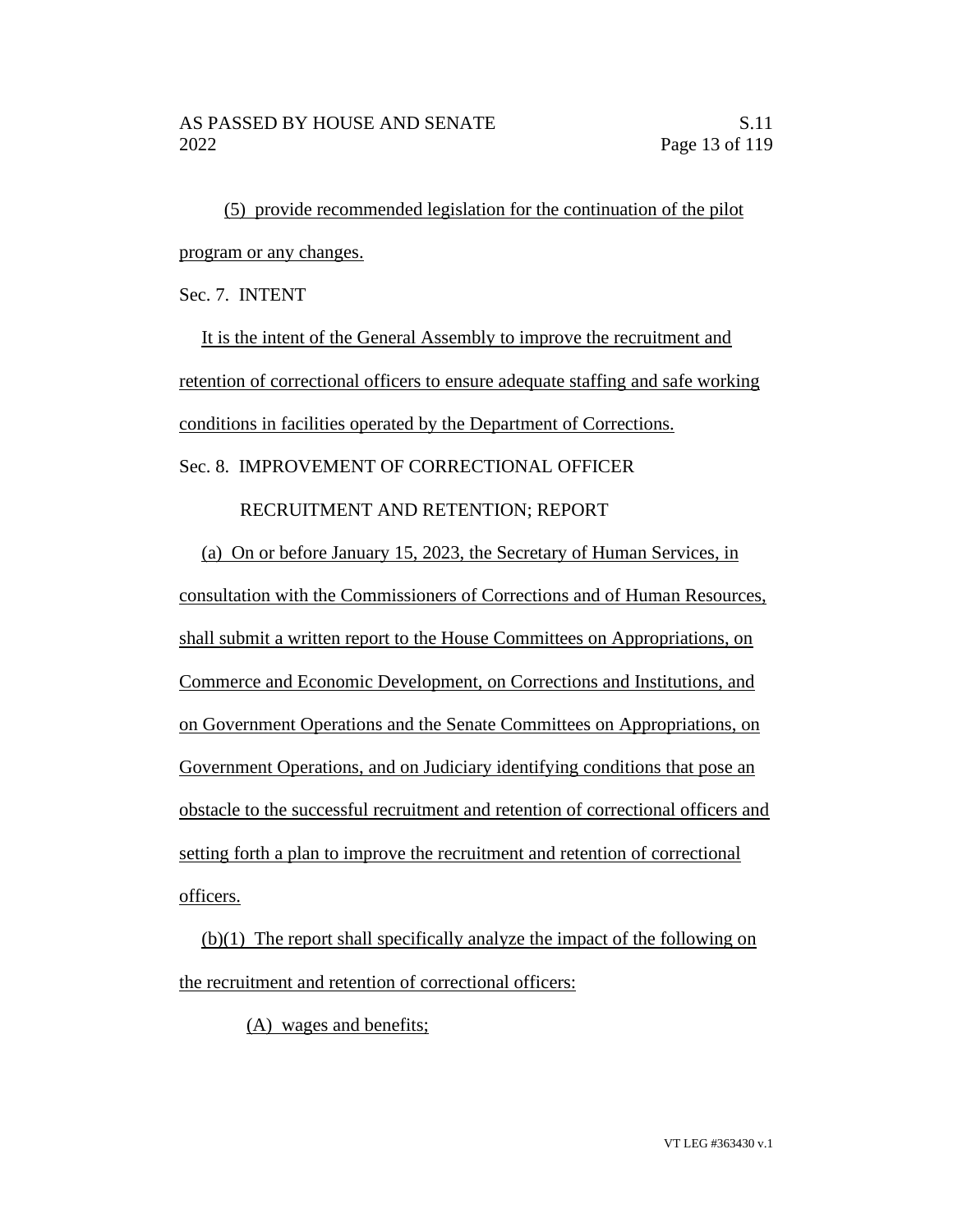(B) terms and conditions of employment;

# (C) working conditions in Department of Corrections facilities,

including health and safety issues and the physical condition of the facilities;

and

(D) staffing levels and overtime.

# (2) The report shall, for each of the issues examined pursuant to

subdivision (1) of this subsection, analyze how the following states compare to

Vermont and shall identify any best practices in those states that could improve

recruitment and retention of correctional officers in Vermont:

(A) Maine;

(B) New Hampshire;

(C) New York;

(D) Massachusetts;

(E) Rhode Island; and

(F) Connecticut.

(c) The report shall, as part of the plan to improve the recruitment and retention of correctional officers, identify specific administrative and legislative actions that are necessary to successfully improve the recruitment and retention of correctional officers.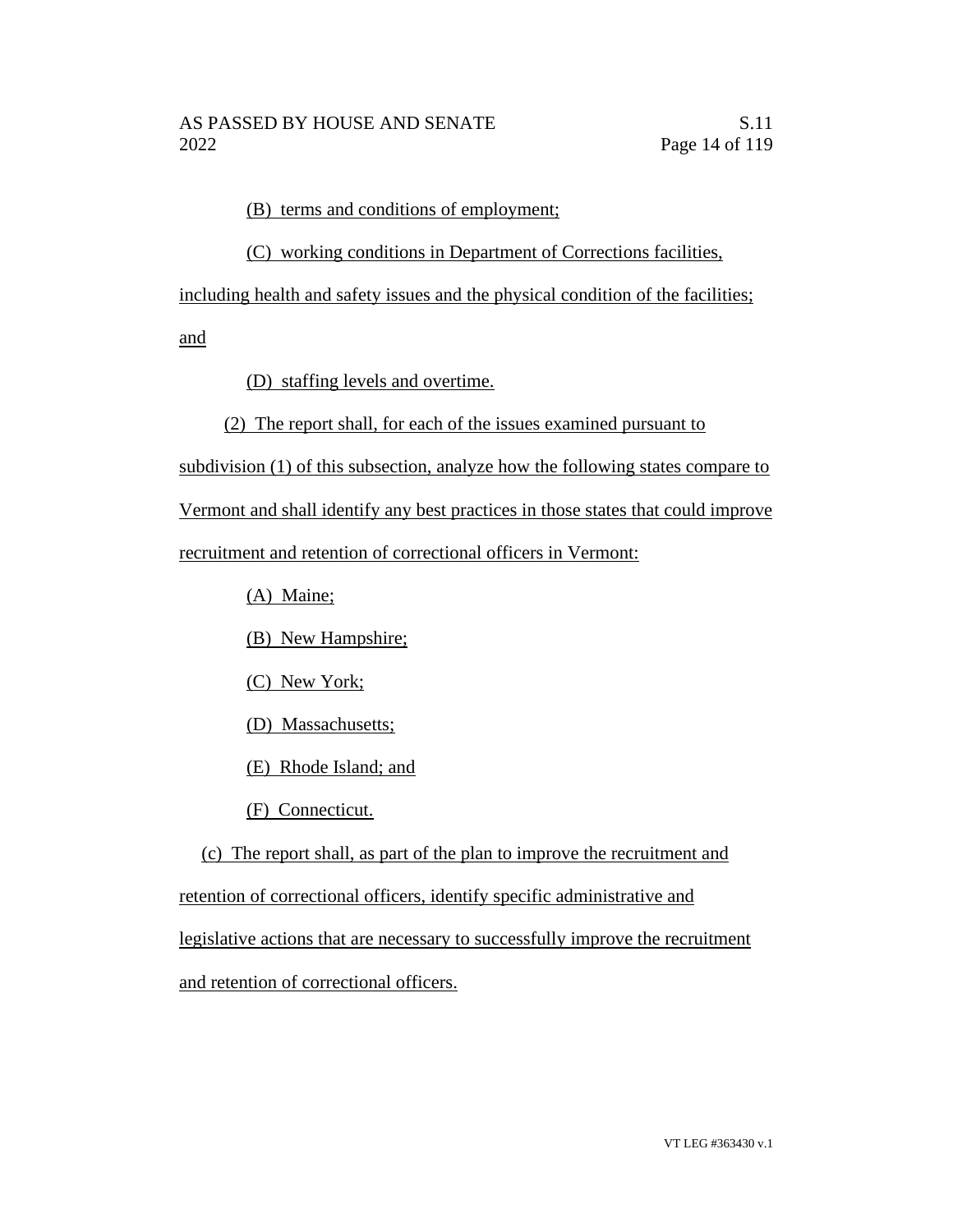## Sec. 9. ASSESSMENT OF RECRUITMENT AND RETENTION

### INITIATIVES; REPORT

(a) On or before January 15, 2023, the Secretary of Human Services, in

consultation with the Commissioner of Human Resources, shall submit to the

House and Senate Committees on Appropriations a report regarding the use of

funds appropriated pursuant to 2022 Acts and Resolves, No. 83:

(1) Sec. 14 for employee recruitment and retention at:

(A) the secure residential recovery facility; and

(B) the Vermont Psychiatric Care Hospital;

(2) Sec. 68 for employee retention with respect to:

(A) the Department of Corrections; and

(B) the Vermont Veteran's Home; and

(3) Sec. 72 for workforce recruitment and retention incentives with

respect to designated and specialized service agencies, including shared living providers.

(b) The report shall assess how effective the appropriations identified pursuant to subsection (a) of this section were in addressing issues related to employee recruitment and retention; identify any ongoing or remaining employee recruitment and retention challenges that the recipients have; and identify any potential legislative, administrative, or programmatic changes that can address those ongoing or remaining employee retention issues.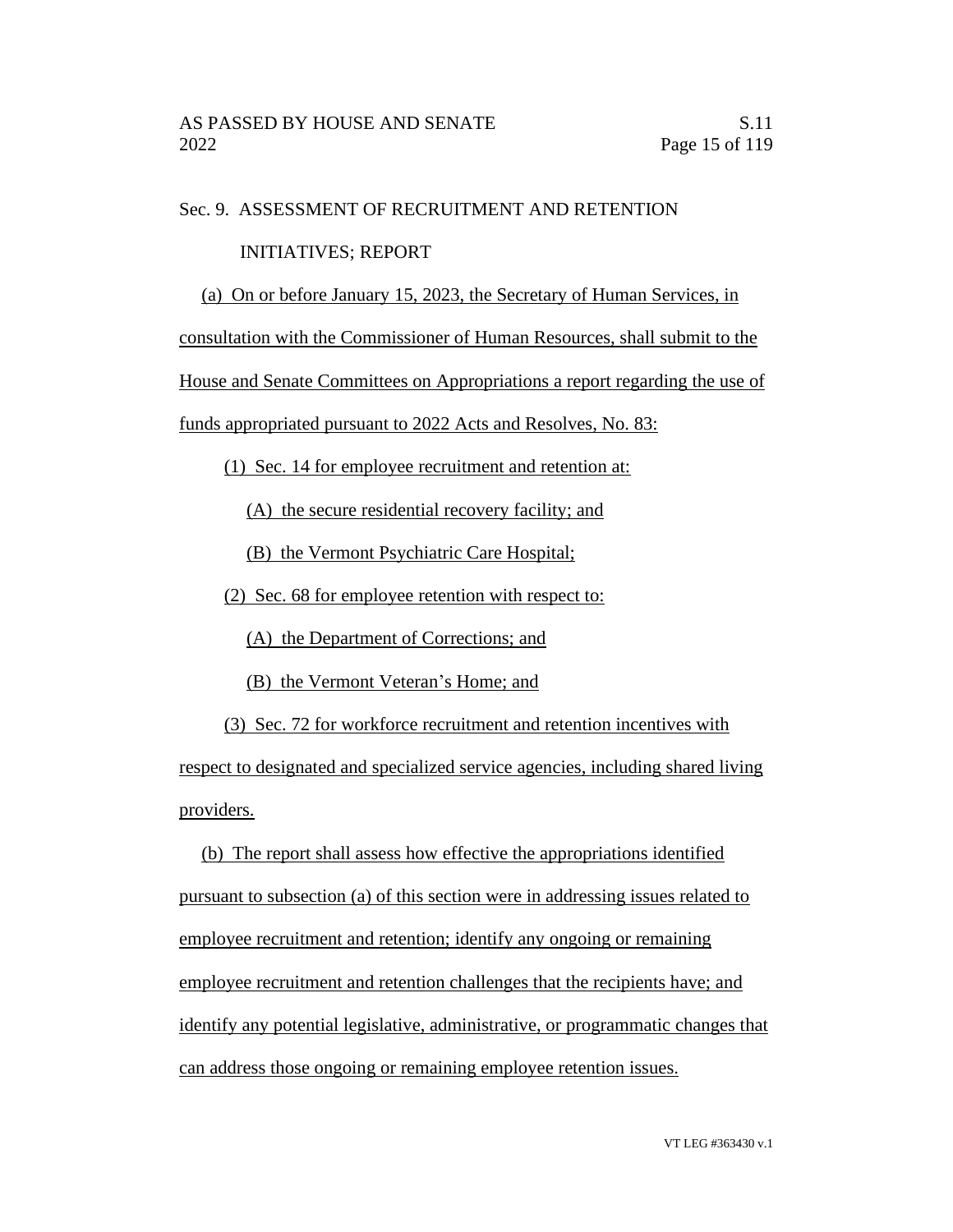(c) The report shall also include a recommendation as to whether and how

to appropriate additional funds in the 2023 Budget Adjustment Act to address

ongoing recruitment and retention challenges at:

(1) the Vermont Veteran's Home;

(2) the Vermont Psychiatric Care Hospital;

(3) the secure residential recovery facility;

(4) designated and specialized service agencies; and

(5) the Department of Corrections' facilities with respect to individuals

employed as a Correctional Officer I or a Correctional Officer II.

Sec. 10. REPEALS

10 V.S.A. §§ 544 and 545 are repealed.

Sec. 11. 10 V.S.A. § 547 is added to read:

# § 547. WORK-BASED LEARNING AND TRAINING PROGRAM

(a) Vermont Work-Based Learning and Training Program. The

Department of Labor shall develop the statewide Work-Based Learning and

Training Program that serves transitioning secondary and postsecondary

students and Vermonters seeking work-based experience as part of a career

experience or change and is designed to:

(1) support Vermonters who are graduating from postsecondary education or a secondary CTE program or who are pursuing a career change with a paid on-the-job work experience lasting 12 weeks or fewer;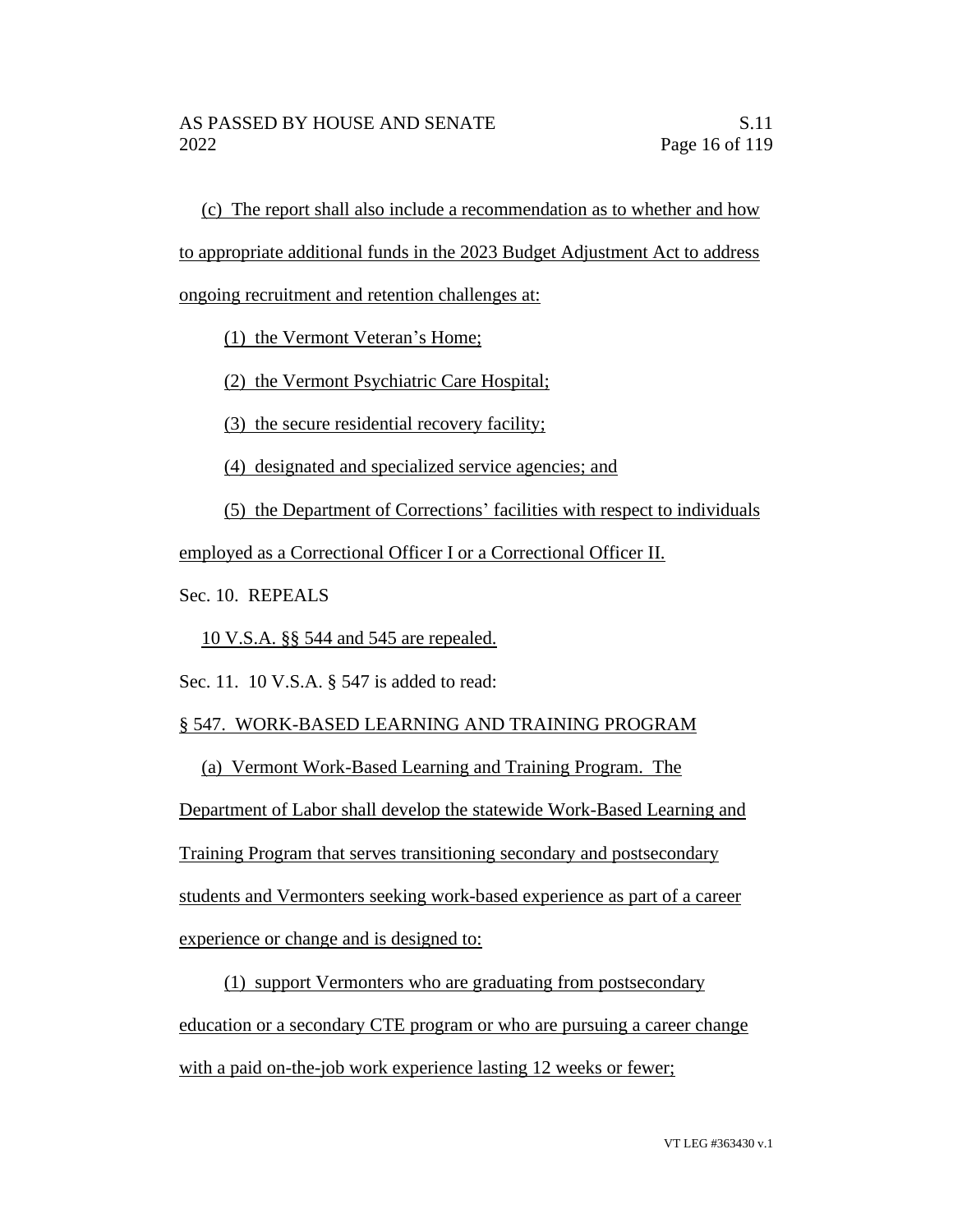(2) establish a statewide platform available to all employers to list their internships, returnships, pre-apprenticeships, and registered apprenticeship opportunities and for jobseekers to view and access information about specific opportunities; and

(3) support employers by providing them with assistance in developing and implementing meaningful work-based learning and training opportunities.

(b) Definitions. As used in this section:

(1) "Internship" means a work-based learning experience with an employer where the participant may, but does not necessarily, receive academic credit.

(2) "Returnship" means an on-the-job learning experience for an individual who is returning to the workforce after an extended absence or is seeking a limited-duration on-the-job work experience in a different occupation or occupational setting as part of a career change.

(c) Activities. The Department may use funds appropriated to it for the

Program to:

(1) build and administer the Program;

(2) develop an online platform that will connect students and jobseekers with work-based learning and training opportunities within Vermont;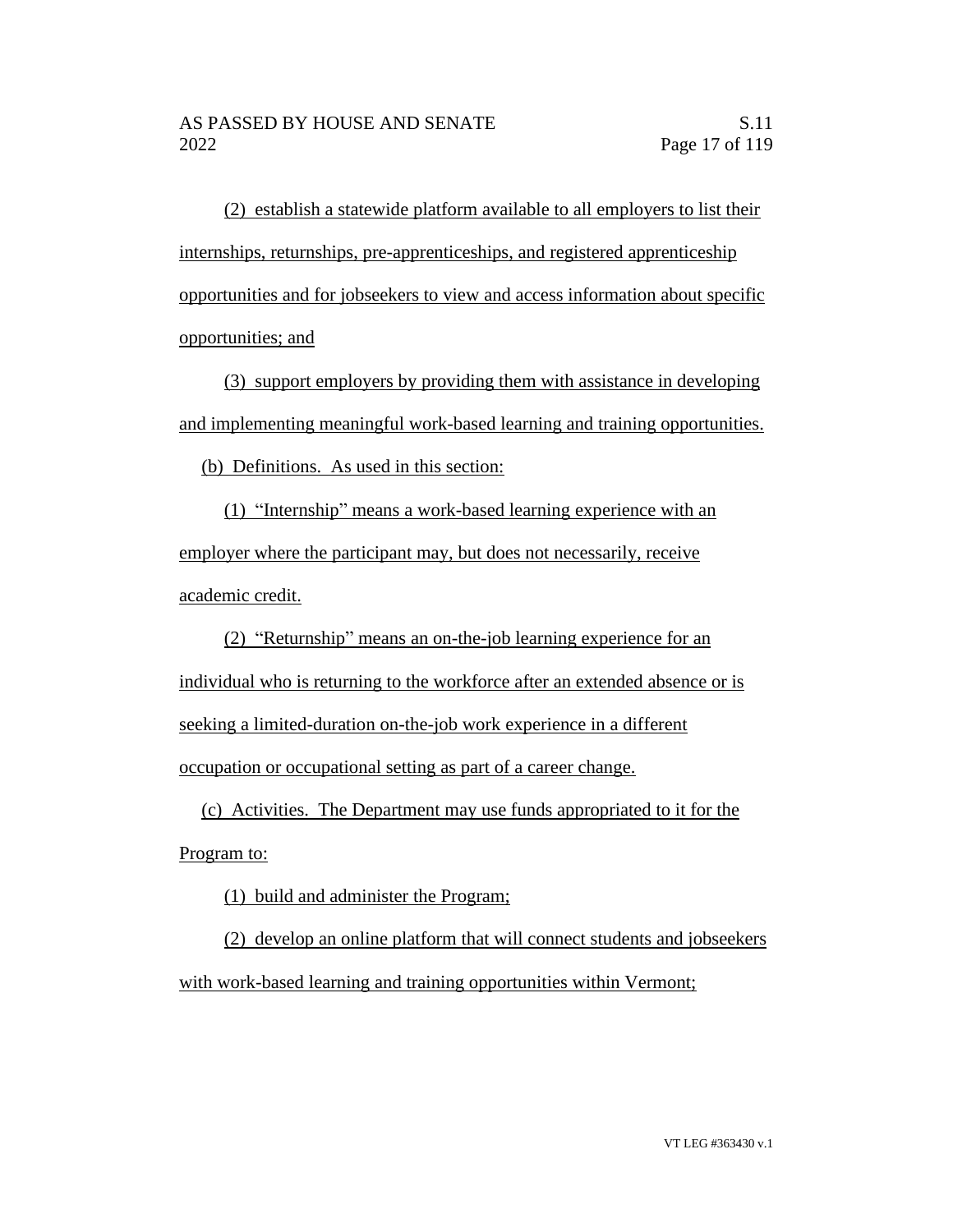(3) support work-based learning and training opportunities with public and private employers available to prospective workers located in or relocating to Vermont;

(4) promote work-based learning and training as a valuable component of a talent pipeline; and

(5) assist employers in developing meaningful work-based learning and training opportunities.

(d) Data. The Department shall collect the following data:

(1) the total number of participants served;

(2) the number of participants who received wage assistance or other

financial assistance as part of this Program and their employment status one year after completion;

(3) the average wage of participants in subdivision (2) of this subsection at the start of the Program and the average wage of participants one year after completion;

(4) the number of work-based learning or training opportunities listed on the platform; and

(5) the number of employers who offered a work-based learning or training opportunity.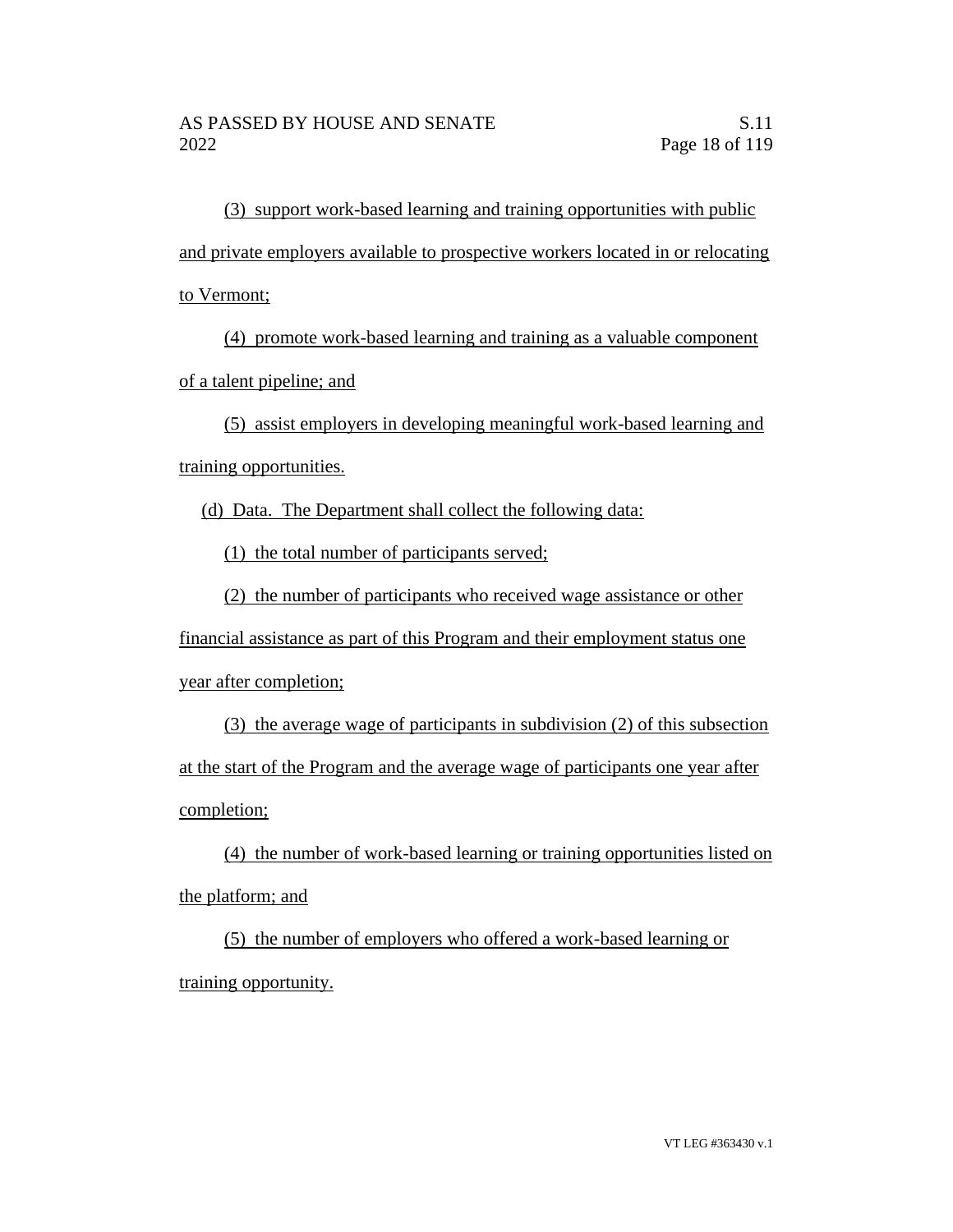(e) State participation. The Department shall engage appropriate State

agencies and departments to expand Program opportunities with State

government and with entities awarded State contracts.

(f) Reporting. On or before February 15, 2023, the Department shall report Program data to the relevant committees of jurisdiction.

Sec. 12. WORK-BASED LEARNING AND TRAINING PROGRAM;

# APPROPRIATION

In fiscal year 2023, the amount of \$1,500,000.00 is appropriated from the General Fund to the Department of Labor to implement the Vermont Work-Based Learning and Training Program created in Sec. 11 of this act. Of this amount, the Department may use not more than \$100,000.00 for the cost of administration.

Sec. 13. SECONDARY STUDENT INDUSTRY-RECOGNIZED

# CREDENTIAL PILOT PROJECT

(a) Pilot Project creation. The Department of Labor, in consultation with the Agency of Education, shall design and implement the Secondary Student Industry-Recognized Credential Pilot Project to provide funding for an eligible secondary student to take an eligible adult career and technical education course.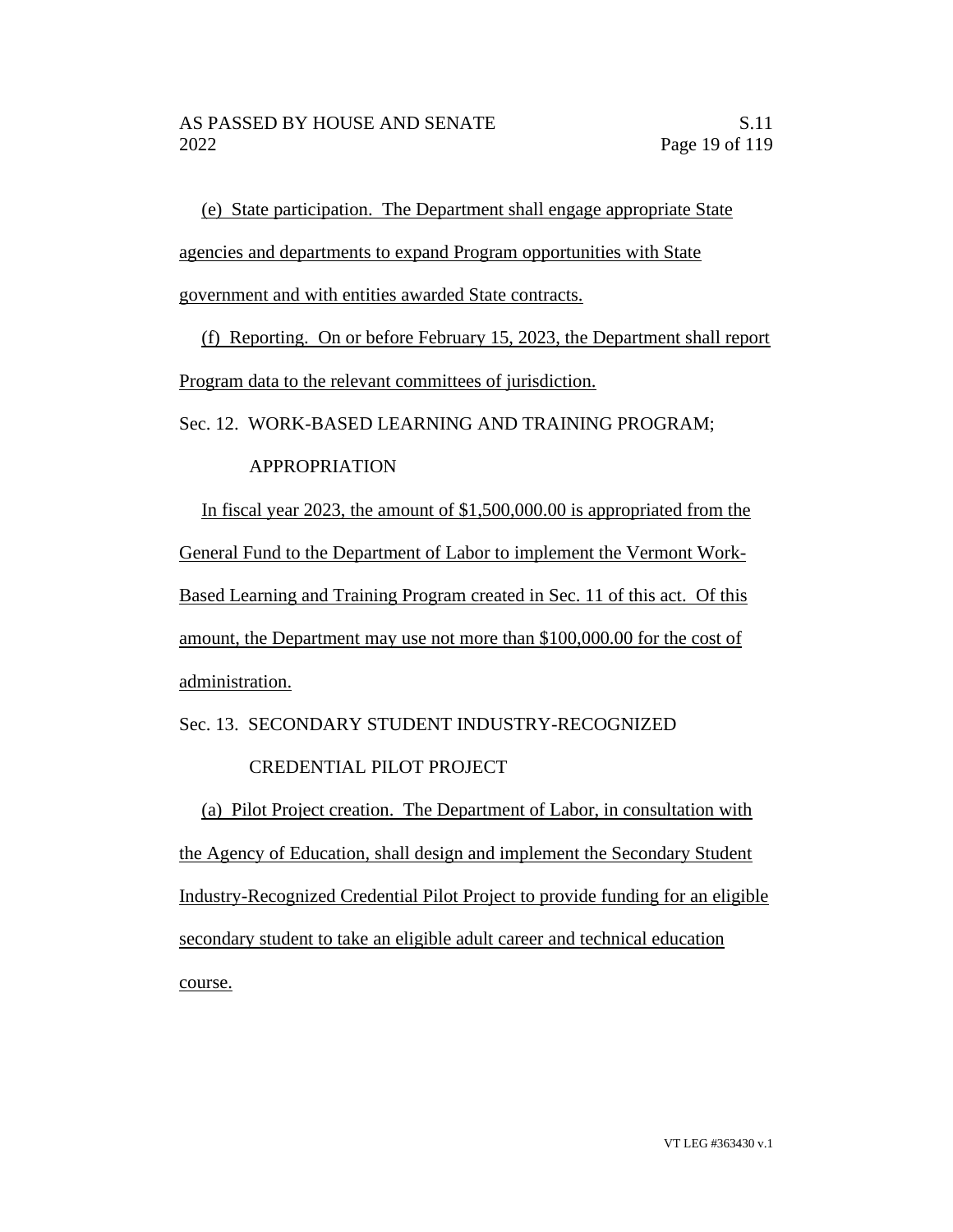(b) Eligible courses. A course is eligible for the Pilot Project if it is:

(1) offered at a regional CTE center, as defined in 16 V.S.A. § 1522(4),

and qualifies as adult career technical education or postsecondary career

technical education, as defined in 16 V.S.A. § 1522(11) and (12);

(2) offered during the summer, evening or weekend while secondary

school is in session or during the summer; and

(3) included as an element of the student's personalized learning plan

and reasonably related to the student's career goals.

(c) Eligible student. A student is eligible for the Pilot Project if:

(1) the student is a Vermont resident attending a Vermont public school

or an independent secondary school that is eligible for public funding;

(2) the student has completed grade 11 and has not received a high school diploma; and

(3) the student's secondary school and the regional CTE center

determine that the student:

(A) is prepared to succeed in the course;

(B) meets the prerequisites for the course; and

(C) has exhausted other sources of available funding prior to

submitting an application.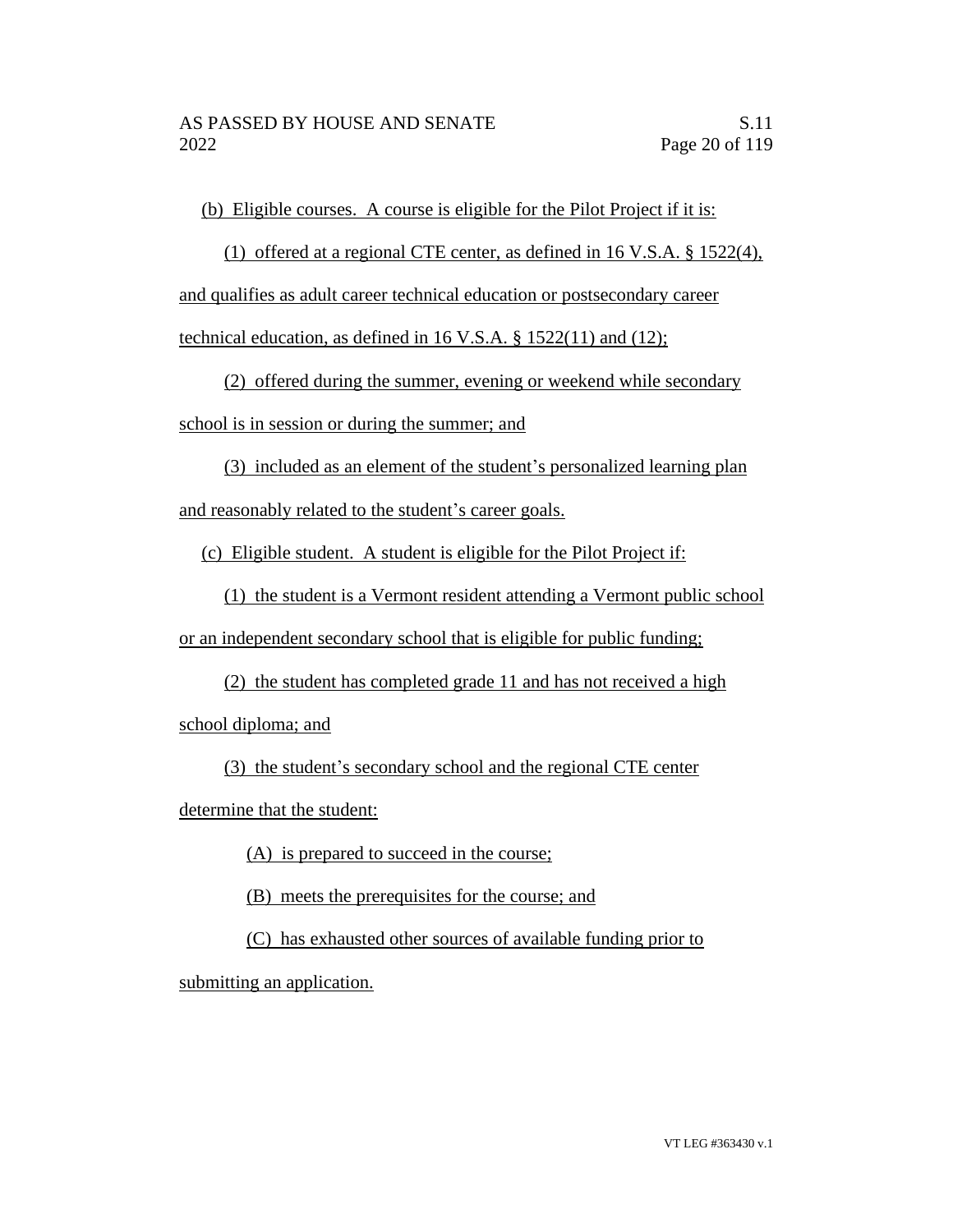(d) Administration.

(1) Not later than 30 days after the effective date of this section, the

Department of Labor, in consultation with the Agency of Education, shall

develop and make available an application for funding that includes:

(A) student's enrollment status;

(B) course information;

(C) a copy of the student's personalized learning plan;

(D) attestation that the secondary and adult career technical education

programs find the program of study appropriate for the student;

(E) description of federal and local funding sources that were

explored but insufficient or unavailable for use by the student; and

(F) other information the Department requires to determine eligibility.

(2) A student's secondary school shall timely complete and submit an application to the Department of Labor on behalf of the student.

(3) The Department of Labor shall:

(A) review the application and, if appropriate, meet with the student to determine eligibility for existing federal and State programs, including WIOA Title I Youth (in-school) and the Vermont Youth Employment Program; and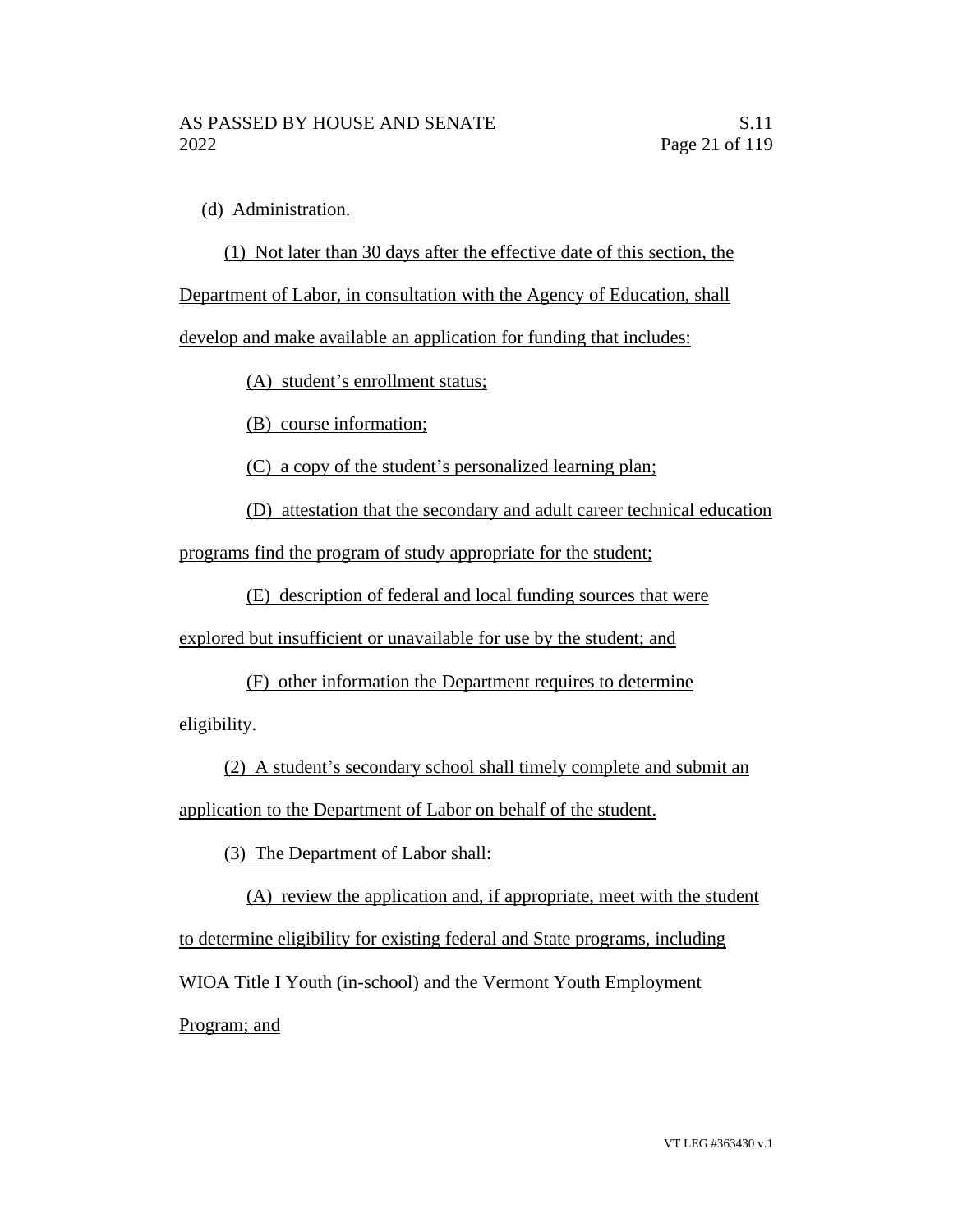(B) provide a copy of the application to the Agency of Education, which shall determine whether Agency funding is available and notify the Department of its determination within 10 business days.

(4) The Department shall provide funding for the tuition cost for one course to eligible students on a first-come, first-served basis:

(A) from State or federal sources that are available through the

Department or Agency; or

(B) if funding is unavailable from those sources, from the amounts available in the Department's fiscal year 2023 budget, not to exceed \$100,000.00.

(5) For students who meet annual low-income qualifications under the Workforce Innovation and Opportunity Act, the Department may provide funds to purchase books, supplies, exam fees, and equipment.

(6) A regional CTE center shall not receive more than \$20,000.00 through the program in each fiscal year.

(e) Regional CTE center report. The Department of Labor shall require a report from each regional CTE center providing information to support the Department's reporting requirements in subsections (f) and (g) of this section.

(f) Interim Report. The Department of Labor and Agency of Education shall report to the House and Senate Committees on Education, the House Committee on Commerce and Economic Development, and the Senate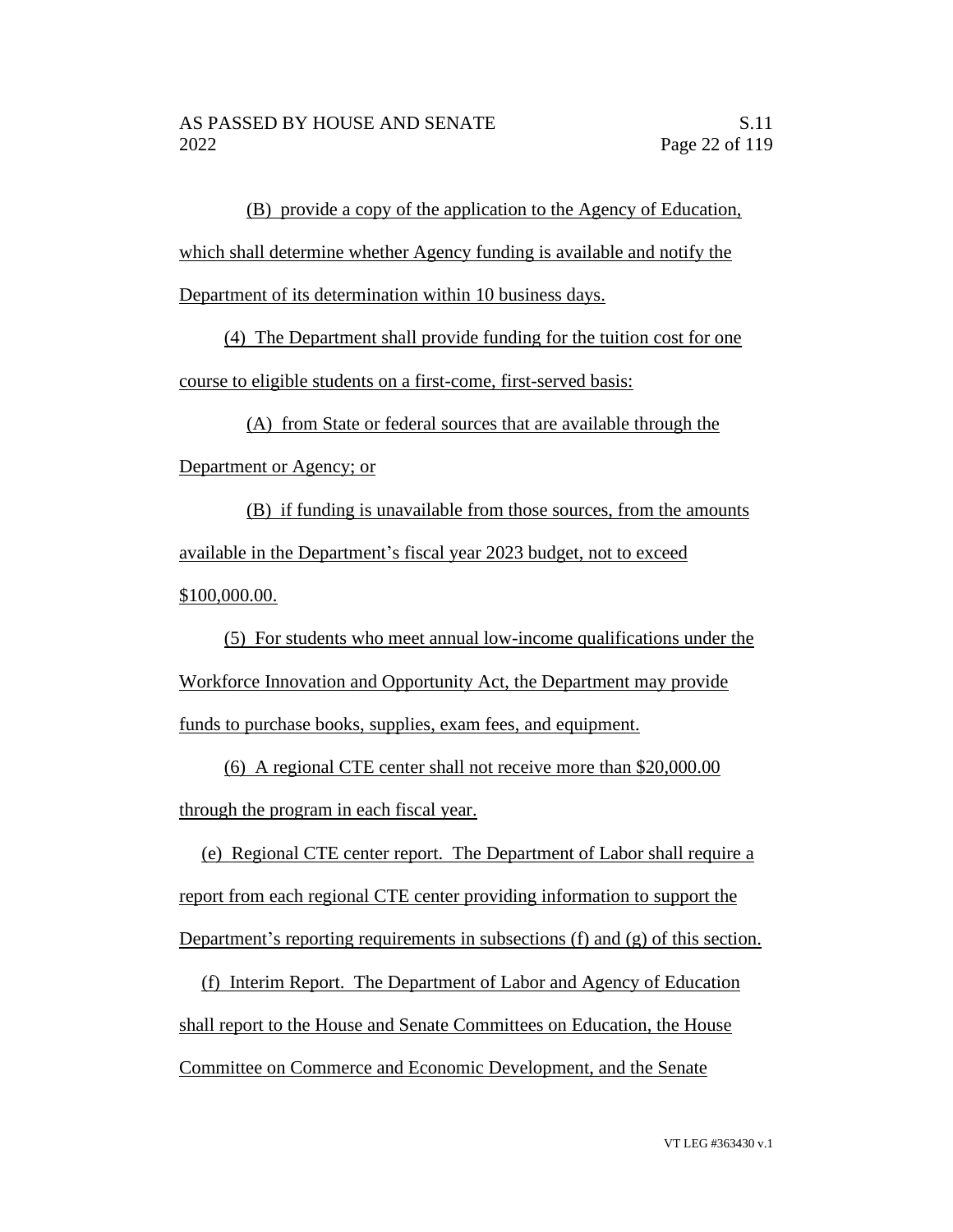Committee on Economic Development, Housing and General Affairs on or before the January 15, 2023 regarding the use of funds, including data relating to student circumstances, levels of participation, and how local school districts are able or unable to meet the career preparation and training needs of secondary students using the program.

(g) Final report. The Department of Labor and Agency of Education shall report to the House and Senate Committees on Education, the House Committee on Commerce and Economic Development, the Senate Committee on Economic Development, Housing and General Affairs, the House Committee on Ways and Means, and the Senate Committee on Finance within 45 days following the end of the fiscal year or exhaustion of funds, whichever comes first, regarding the use of funds, including data relating to the number of participants, student circumstances, levels of participation, what certifications were issued, how local school districts are able or unable to meet the career preparation and training needs of secondary students using the program, and recommendations on how to address gaps in access and funding for secondary students seeking professional certifications not offered through the secondary education system.

#### Sec. 14. THE VERMONT TRADES SCHOLARSHIP PROGRAM

(a) The Vermont Trades Scholarship Program is created and shall be administered by the Vermont Student Assistance Corporation. The Vermont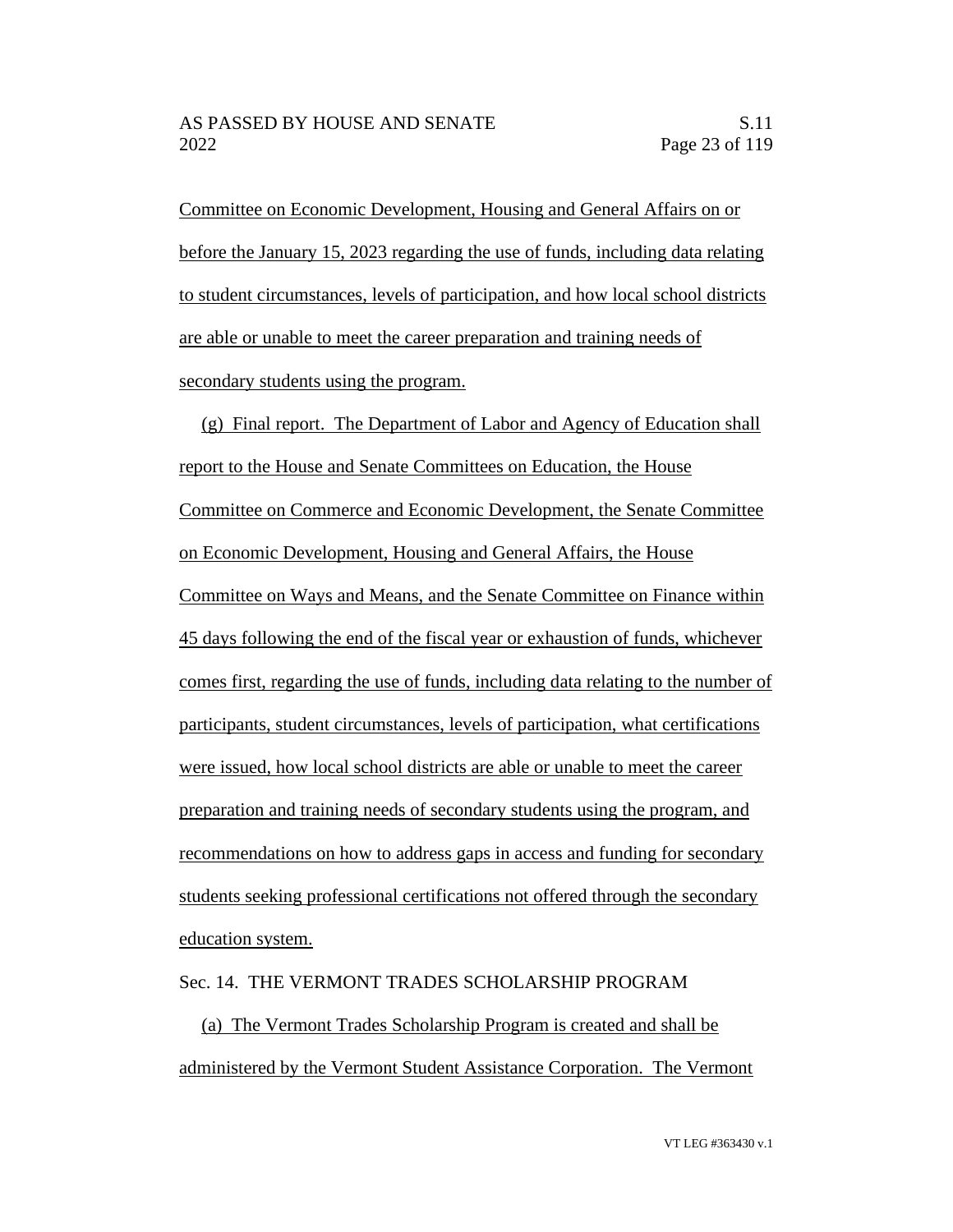Student Assistance Corporation shall disburse initial licensing fees, exam fees, and tuition payments under the Program on behalf of eligible individuals, subject to the appropriation of funds by the General Assembly for this purpose.

(b) To be eligible for a scholarship under the Program, an individual,

whether a resident or nonresident, shall:

(1) be enrolled in an industry-recognized training and certification program that leads to initial employment or career advancement in a building, mechanical, industrial, or medical trade; emergency services, including paramedics; energy, including clean energy, energy efficiency, or weatherization; transportation, including clean transportation; broadband; robotics; or other high-demand sector;

(2) demonstrate financial need;

(3) register with the Vermont Department of Labor for the purpose of receiving relevant job referrals, if unemployed; and

(4) agree to work in their profession in Vermont for a minimum of one year following licensure or certification completion for each year of

scholarship awarded.

(c)(1) The Corporation shall give preference to students attending a Vermont-based training program or, if one isn't available for their certification, an offer of employment or promotion from a Vermont employer upon completion.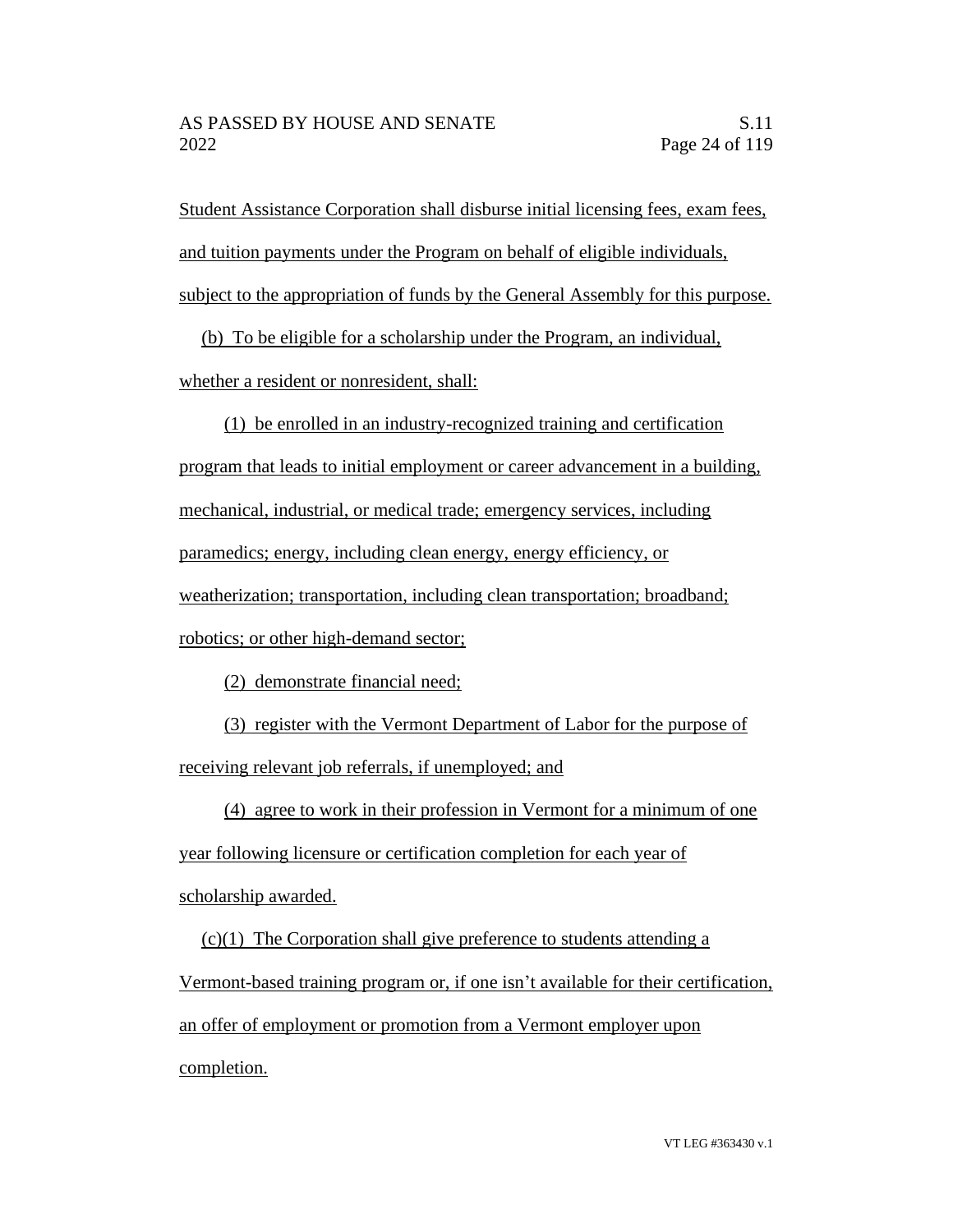(2) The Corporation shall give priority to applicants who have not received other assistance.

(d) There shall be no deadline to apply for a scholarship under this section. Scholarships shall be awarded on a rolling basis if funds are available, and any funds remaining at the end of a fiscal year shall roll over and shall be available to the Vermont Student Assistance Corporation in the following fiscal year to award additional scholarships as set forth in this section.

(e) In fiscal year 2023, the amount of \$3,000,000.00 is appropriated from the General Fund to the Vermont Student Assistance Corporation for scholarships for trade students under the Vermont Trades Scholarship Program.

Sec. 15. EMERGENCY MEDICAL SERVICES; OUTREACH

(a) The Department of Health, the Department of Labor, and the Vermont Student Assistance Corporation shall coordinate outreach efforts to ensure that emergency service personnel are aware of, and able to access, the opportunities for professional development available through programs in this act.

(b) On or before January 15, 2023, the Department of Health, in consultation with the Department of Labor, shall submit to the House Committees on Commerce and Economic Development, on Health Care, and on Appropriations and to the Senate Committees on Economic Development, Housing and General Affairs, on Health and Welfare, and on Appropriations a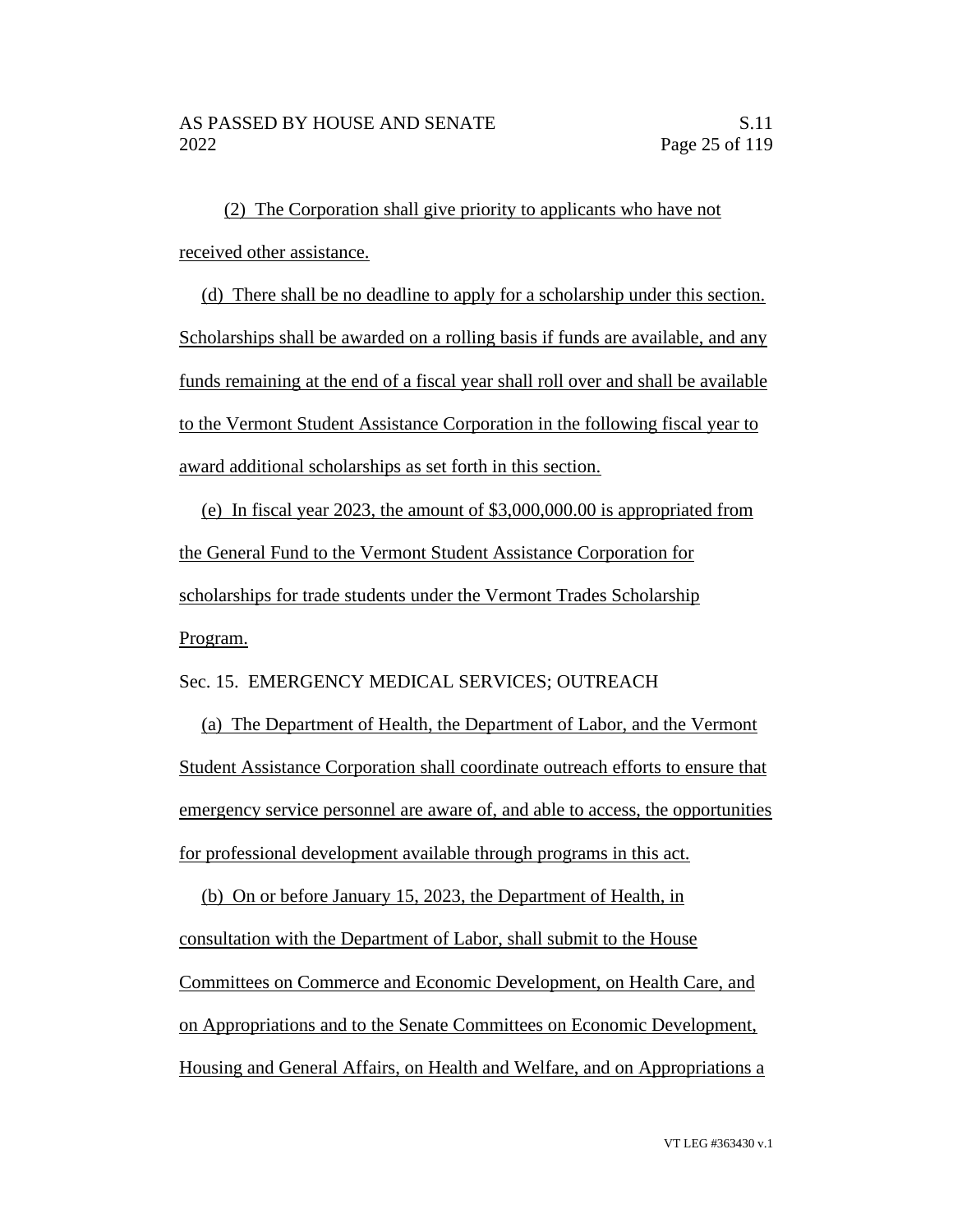proposal for a sustainable funding model to provide financial, education, and workforce development support to emergency medical service professionals.

Sec. 16. CTE CONSTRUCTION AND REHABILITATION

 EXPERIENTIAL LEARNING PROGRAM; REVOLVING LOAN FUND

(a) Purpose. This section authorizes and provides funding for the CTE

Construction and Rehabilitation Experiential Learning Program and Revolving

Loan Fund, the purposes of which are to:

(1) expand the experiential and educational opportunities for high school

and adult CTE students to work directly on construction projects;

(2) build community partnerships among CTE centers, housing

organizations, government, and private businesses;

(3) beautify communities and rehabilitate buildings that are

underperforming assets;

(4) expand housing access to Vermonters in communities throughout the

State; and

(5) improve property values while teaching high school and adult

students trade skills.

(b) Appropriation; creation of fund; administration.

(1) In fiscal year 2023, the amount of \$15,000,000.00 is appropriated from the Education Fund to the Vermont Housing and Conservation Board to

VT LEG #363430 v.1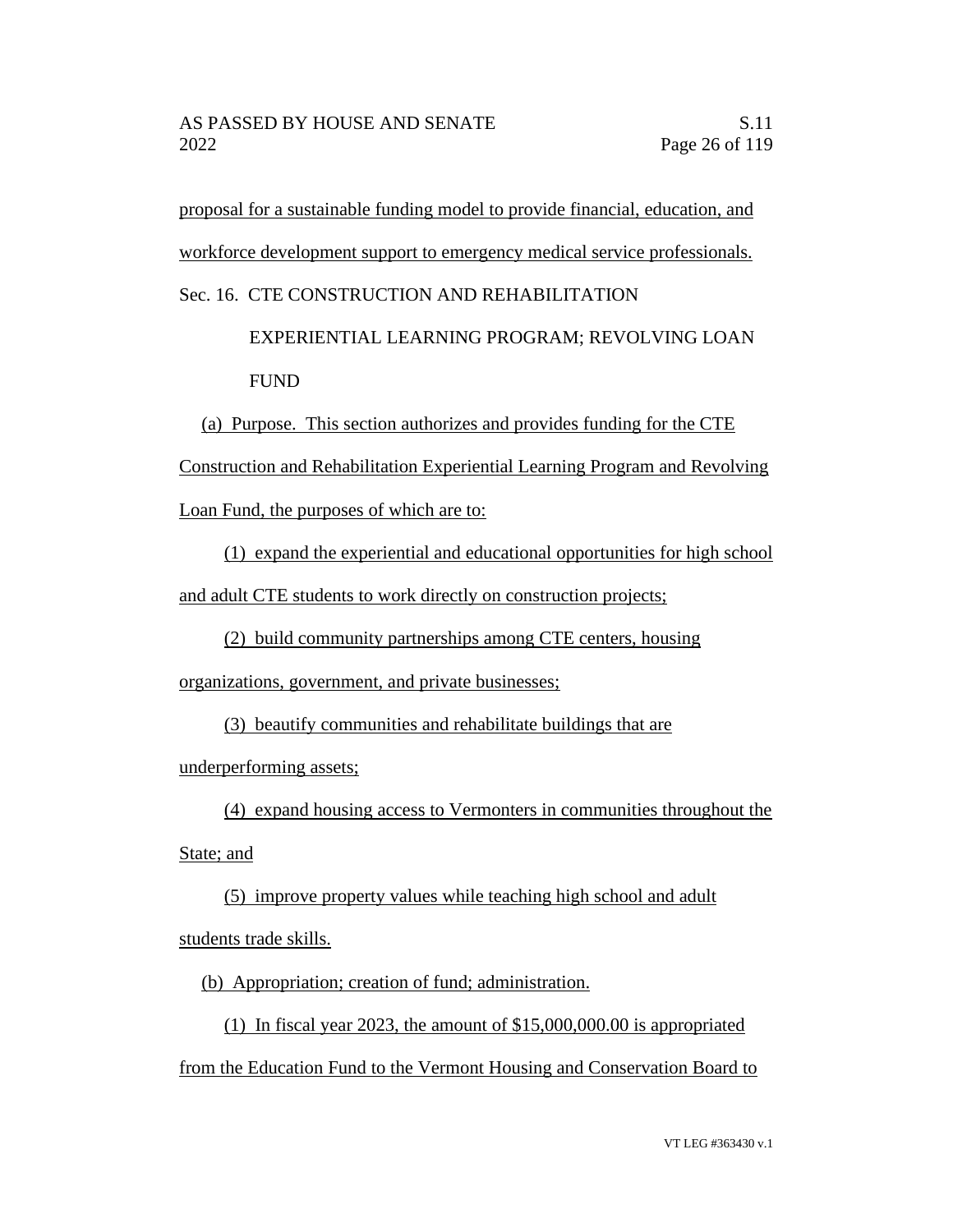create and administer the CTE Construction and Rehabilitation Experiential Learning Program and Revolving Loan Fund pursuant to this section.

(2) The Board may use not more than five percent of the Fund for its costs of administration.

(c) Proposals; applications; funding.

(1) A regional CTE center, working in collaboration with one or more housing and community partners, private businesses, nonprofit organizations, or municipalities, shall identify construction projects that would be relevant and appropriate for CTE students enrolled in construction, electrical, plumbing, design, business management, or other CTE programs, including:

(A) rehabilitation of residential properties that are blighted or not code-compliant;

(B) new residential construction projects or improvements to land in cases of critical community need; and

(C) commercial construction projects that have substantial

community benefit.

(2) Prior to or during the application process, a CTE center and its partners shall consult with the Board to identify and consider potential funding partners to leverage amounts available through the Fund.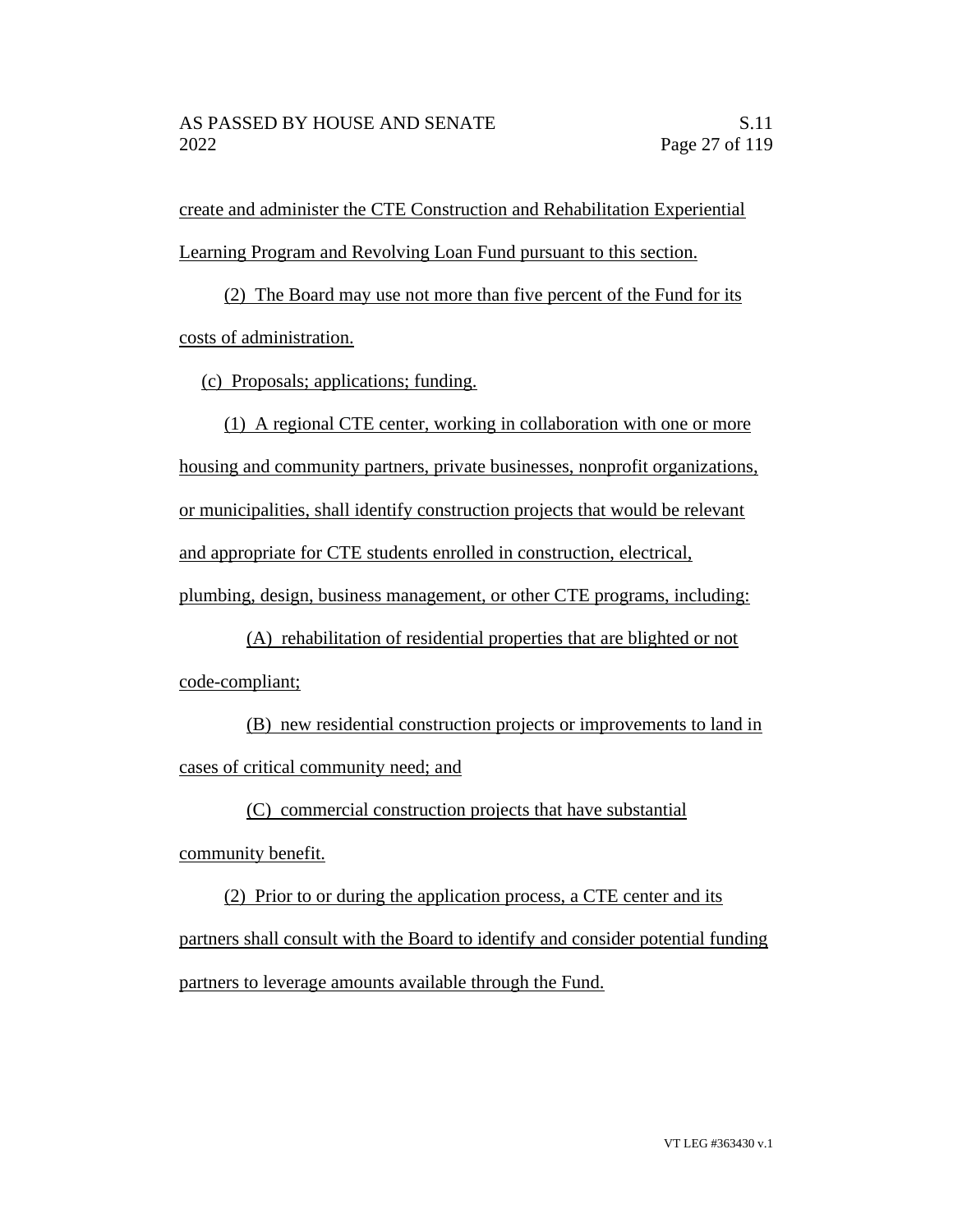(3) A CTE center and its partners shall apply to the Board for funding by submitting a project application that includes the information required by the Board and addresses the following:

(A) the educational benefits for students and fit with the CTE

curriculum;

(B) the community benefits for the neighborhood, municipality, or

region in which the project is located; and

(C) the partners with whom the CTE center is collaborating and the

respective responsibility for the aspects of a project, including:

(i) educational instruction and academic credit;

(ii) project management;

(iii) insurance coverage for students and the property;

(iv) compensation and benefits, including compliance with labor

laws, standards, and practices; and

(v) property acquisition, ownership, and transfer.

(4) A CTE center may use funding for, and shall specify in its

application the allocation of costs associated with:

(A) acquisition, design, permitting, construction, marketing, and

other building-related expenses; and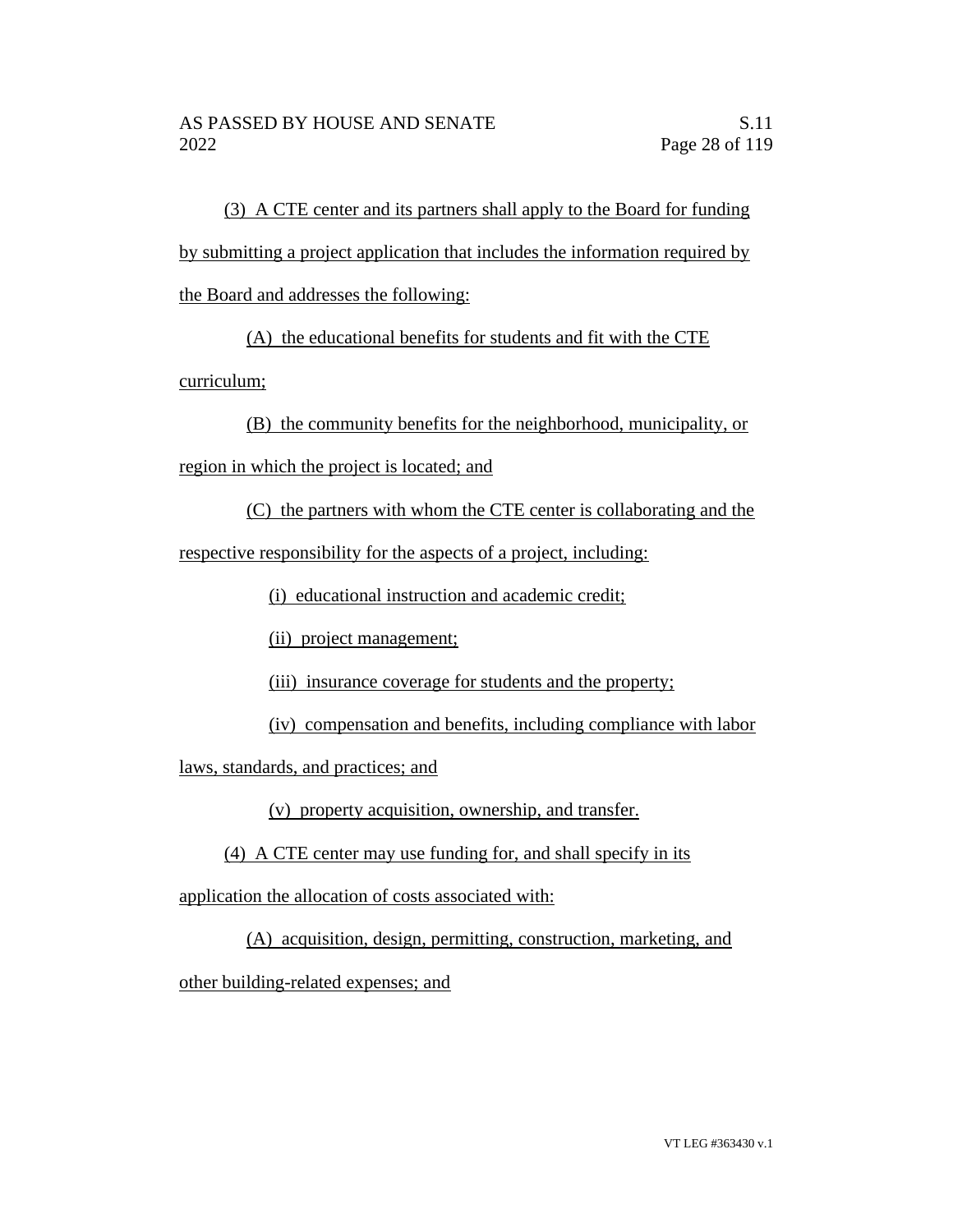(B) costs for labor, including for student wages and for instructor compensation during the academic year as well as for summer or other work that is not otherwise budgeted during the academic year.

(d) Eligibility; review; approval. The Board may approve an application that includes the information required by subsection (c) of this section and provide funding for a project that meets the following eligibility criteria:

(1) The project involves the rehabilitation of blighted or otherwise noncode compliant property, or new residential construction projects or improvements to land in cases of critical need, and results in a building with not more than four residential dwelling units.

(2) The project includes a weatherization component.

(3) Students working on the project receive academic credit, a competitive wage, or both.

(e) Affordability; flexibility. If appropriate in the circumstances, the Board shall condition funding for a project on the inclusion of one or mechanisms addressing the affordability of the property upon rent or sale.

(f) Funding; proceeds; revolving loans. The Board shall provide funding for projects from the amounts available in the Fund in the form of zero-interest loans, in an amount, for a period, and upon terms specified by the Board, including how CTE center costs, profits, and losses are accounted.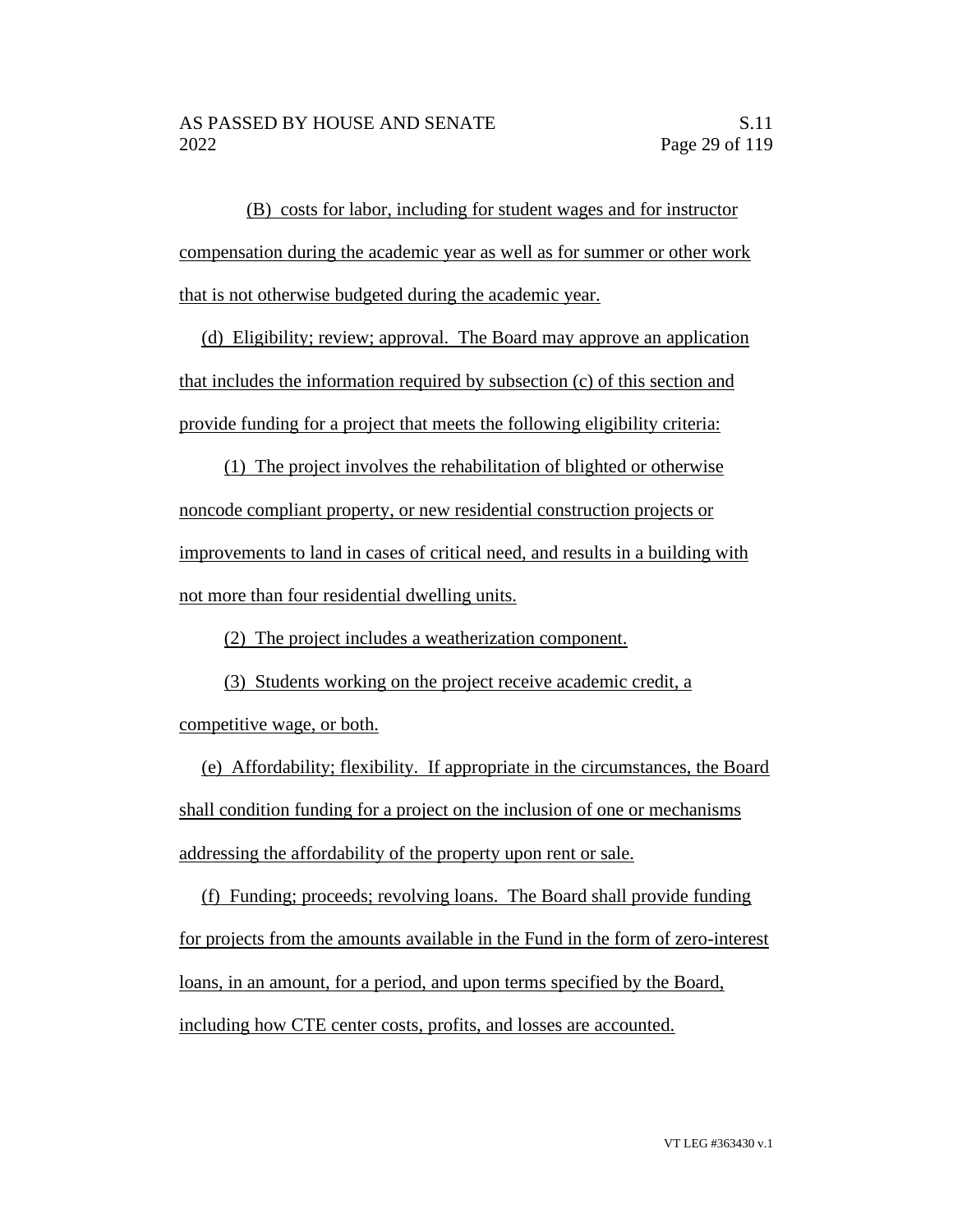(g) Report. The Board shall address the implementation of this section in its annual report to the General Assembly.

Secs. 17–18. [Deleted.]

#### Sec. 19. HEALTH CARE WORKFORCE; LEGISLATIVE INTENT

(a) The General Assembly values all health care workers, at every level and in each component of the health care system. The General Assembly also acknowledges the many struggles faced by health care workers and that the pandemic has placed further strain on an already taxed system. Many health care workers have not had their pay adjusted over time to address increases in the cost of living, essentially amounting to pay cuts from year to year. Health care workers have experienced burnout, trauma, and moral injuries due to a history of underfunding and the present stress of the pandemic. In addition, the combination of the pandemic and continued health care workforce shortages has created an unsustainable reliance on traveling nurses that must be addressed.

(b) In order to retain and recruit health care workers in Vermont, it is the intent of the General Assembly to invest in multiple solutions aimed at reinforcing our health care workforce in the present and sustaining our health care workers into the future.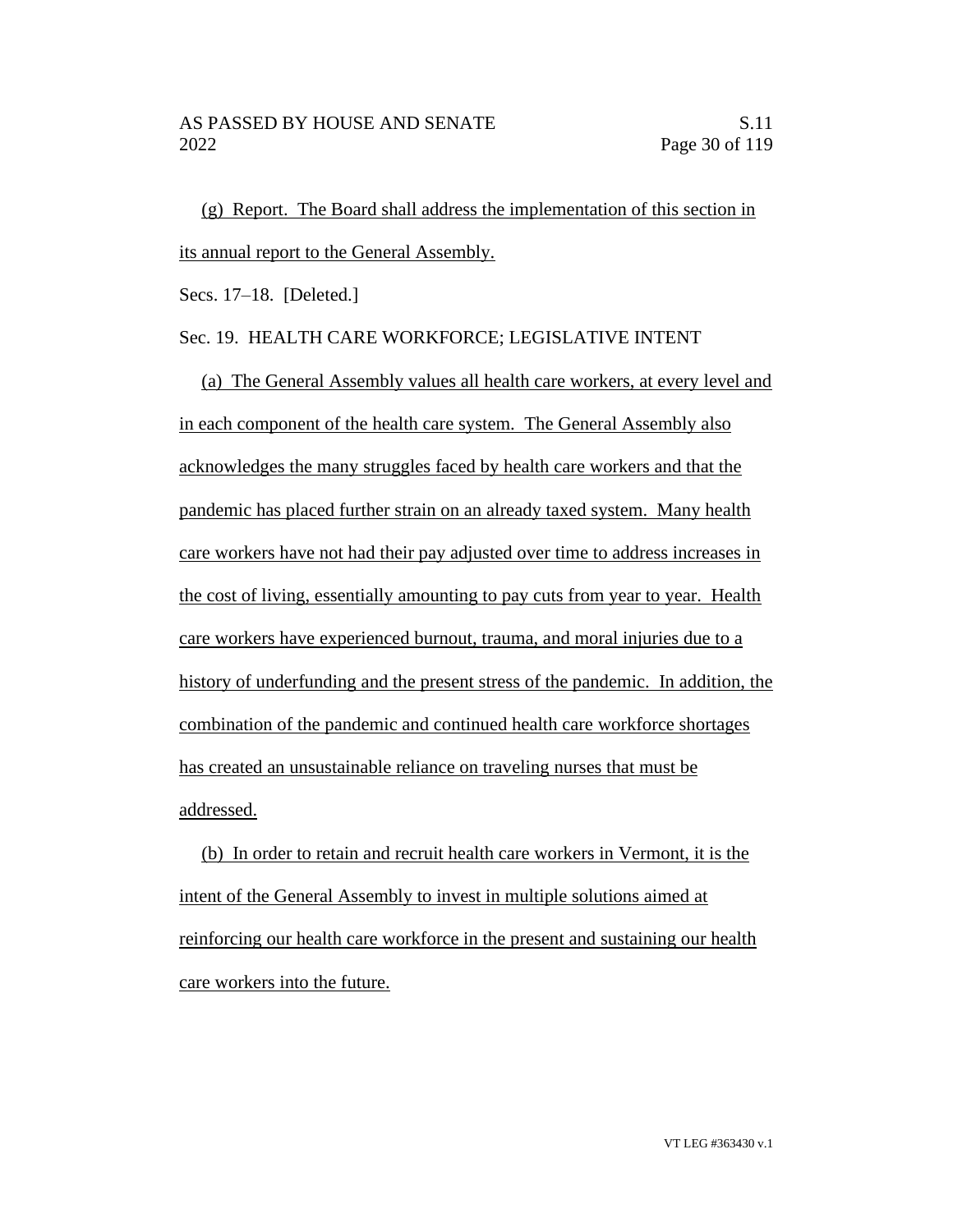# Sec. 20. EMERGENCY GRANTS TO SUPPORT NURSE FACULTY AND **STAFF**

(a) In fiscal year 2023, the amount of \$2,000,000.00 is appropriated from the American Rescue Plan Act (ARPA) – Coronavirus State Fiscal Recovery Funds to the Department of Health and shall carry forward for the purpose of providing emergency interim grants to Vermont's nursing schools over three years to increase the compensation for their nurse faculty and staff, with equal amounts to be distributed in each of fiscal years 2023, 2024, and 2025 to increase the compensation for each full-time-equivalent (FTE) member of the clinical and didactic nurse faculty and staff. The Department shall distribute the funds among the nursing schools in Vermont equitably based on each school's proportion of nursing faculty and staff to the total number of FTE nursing faculty and staff across all nursing schools statewide.

(b) If the nurse faculty or staff, or both, of a nursing school receiving a grant under this section are subject to a collective bargaining agreement, the use of the grant funds provided to the nursing school for those faculty or staff, or both, shall be subject to impact bargaining between the nursing school and the collective bargaining representative of the nurse faculty or staff, or both, to the extent required by the applicable collective bargaining agreement.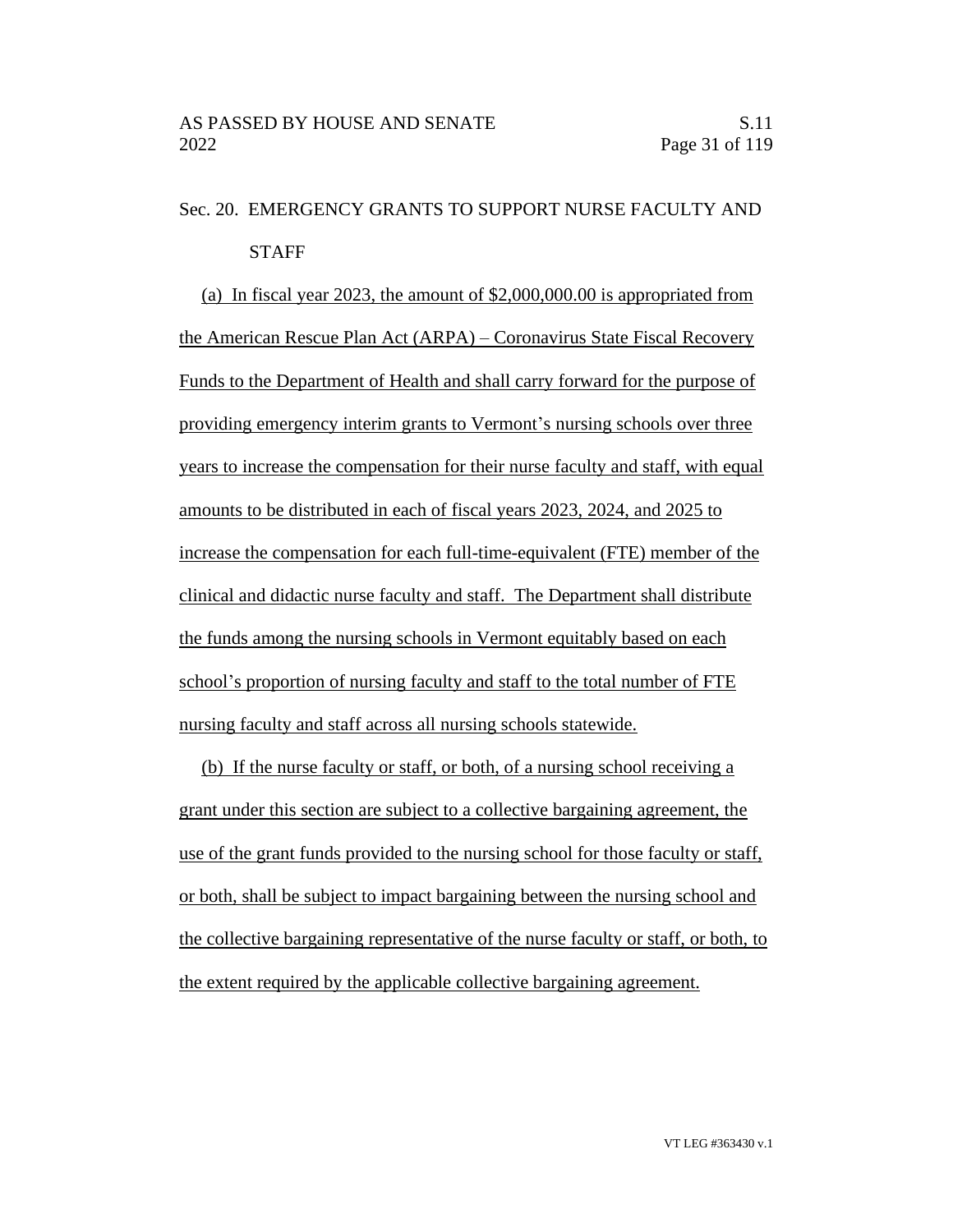#### Sec. 21. NURSE PRECEPTOR INCENTIVE GRANTS; HOSPITALS;

#### WORKING GROUP; REPORT

 $(a)(1)$  In fiscal year 2023, the amount of \$400,000.00 is appropriated from the American Rescue Plan Act (ARPA) – Coronavirus State Fiscal Recovery Funds to the Agency of Human Services to provide incentive grants to nurses employed by critical access hospitals in Vermont for serving as preceptors for nursing students enrolled in Vermont nursing school programs. The Agency shall distribute the funds to critical access hospitals employing nurses who provide student preceptor supervision based on the number of preceptor hours to be provided, at a rate of \$5.00 per preceptor hour, or a lesser hourly rate if the need exceeds the available funds. The Agency shall prioritize funding for hospitals that provide matching funds for additional preceptor compensation or that commit to providing future compensation and support to expanding the number of preceptors.

(2) If nurse preceptors receiving compensation pursuant to a grant awarded to a hospital under this section are subject to a collective bargaining agreement, the use of the grant funds provided to the hospital for the nurse preceptors shall be subject to impact bargaining between the hospital and the collective bargaining representative of the nurses to the extent required by the collective bargaining agreement.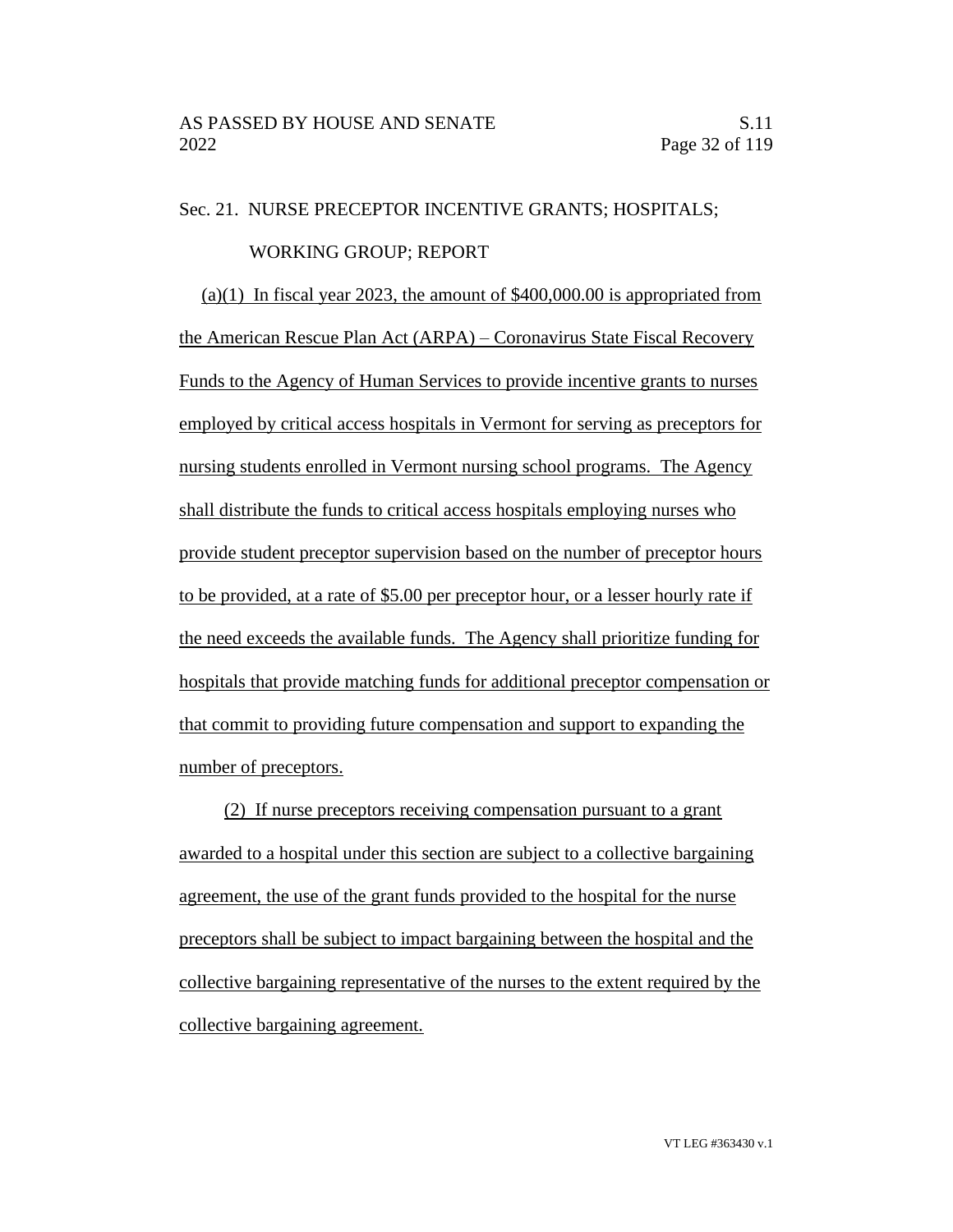(b)(1) The Director of Health Care Reform or designee in the Agency of Human Services shall convene a working group of stakeholders representing nursing schools, the Vermont Area Health Education Centers, long-term care facilities, designated and specialized service agencies, federally qualified health centers, home health agencies, primary care practices, hospitals, and other health care facilities to:

(A) identify ways to increase clinical placement opportunities across a variety of health care settings for nursing students enrolled in Vermont nursing school programs, including exploring opportunities for participation through remote means;

(B) establish sustainable funding models for compensating nurses serving as preceptors or for supporting the hiring of additional nurses to alleviate the pressures on nurse preceptors, or both; and

(C) develop an action plan for implementing the clinical placement expansion and sustainable funding models identified and established pursuant to subdivisions (A) and (B) of this subdivision (1), including addressing the need for student housing opportunities.

(2) On or before January 15, 2023, the Director of Health Care Reform shall provide the working group's action plan and any recommendations for legislative action to the House Committees on Health Care, on Commerce and Economic Development, and on Appropriations and the Senate Committees on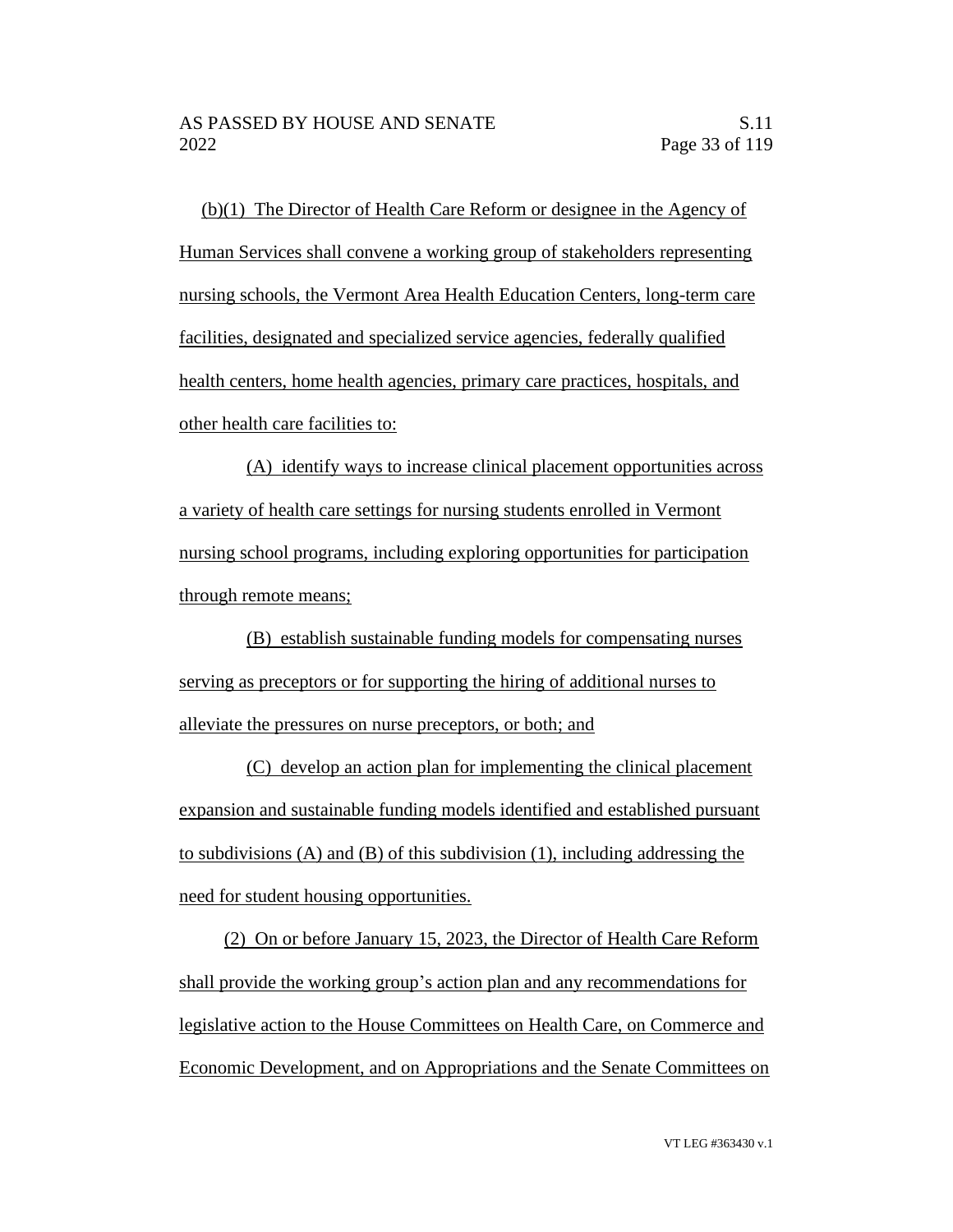Health and Welfare, on Economic Development, Housing and General Affairs, and on Appropriations.

# Sec. 22. HEALTH CARE EMPLOYER NURSING PIPELINE AND

## APPRENTICESHIP PROGRAM

(a) In fiscal year 2023, the amount of \$2,500,000.00 is appropriated from the American Rescue Plan Act (ARPA) – Coronavirus State Fiscal Recovery Funds to the Agency of Human Services and shall carry forward for the purpose of providing grants to health care employers, including hospitals, long-term care facilities, designated and specialized service agencies, federally qualified health centers, and other health care providers, to establish or expand partnerships with Vermont nursing schools to create nursing pipeline or apprenticeship programs, or both, that will train members of the health care employers' existing staff, including personal care attendants, licensed nursing assistants, and licensed practical nurses, to become higher-level nursing professionals. Through a combination of scholarship awards, grants awarded to health care employers pursuant to this section, and the health care employer's contributions, the trainees' tuition and fees shall be covered in full, and trainees shall be provided with assistance in meeting their living costs, such as housing and child care, while attending the program.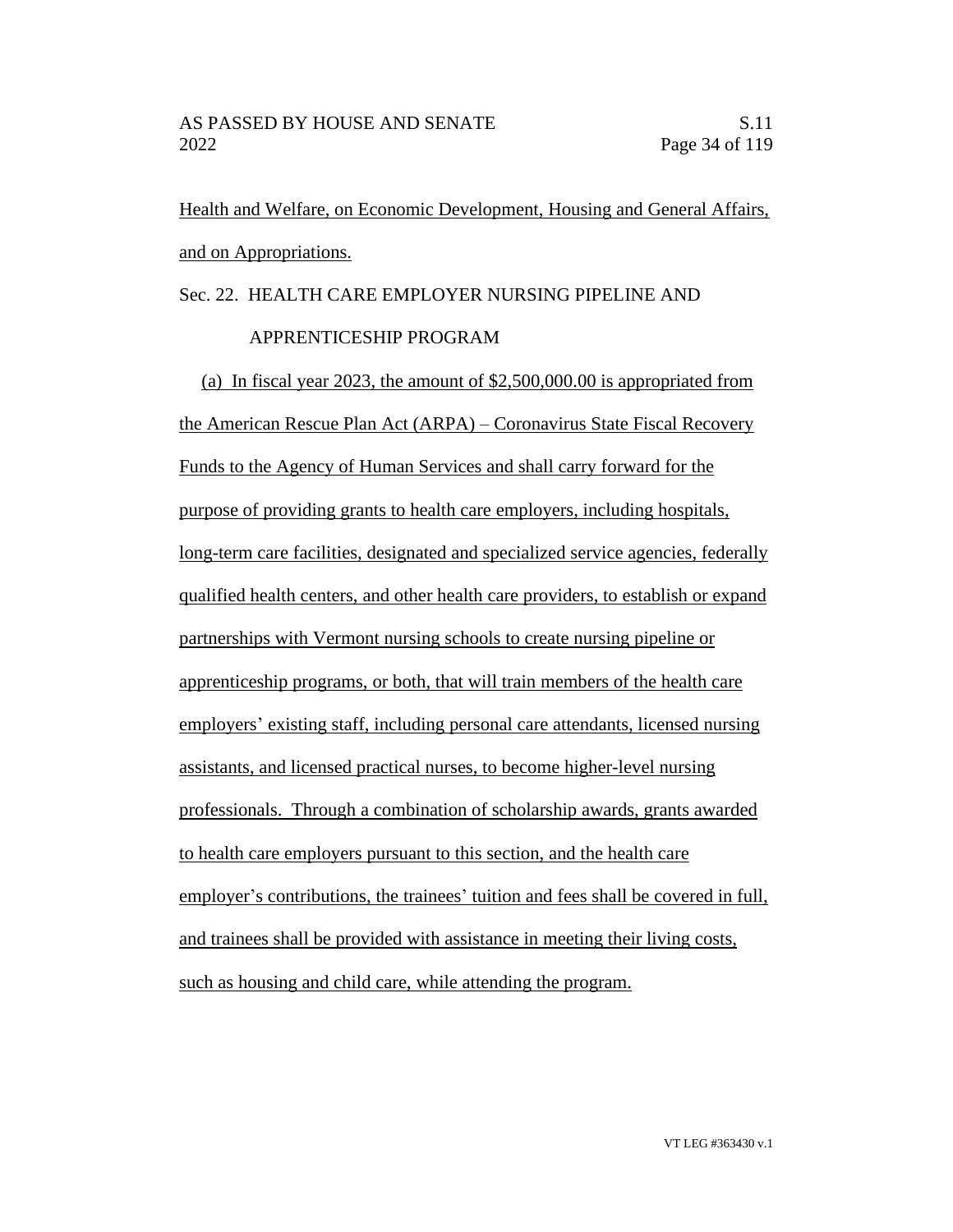(b) In awarding grants pursuant to this section, the Agency of Human Services shall give priority to health care employer proposals based on the following criteria:

(1) the extent to which the health care employer proposes to participate financially in the program;

(2) the extent of the health care employer's commitment to sustaining the program financially, including providing financial support for nurse preceptors, to create ongoing opportunities for educational advancement in nursing;

(3) the ability of the health care employer's staff to leverage nursing scholarship opportunities to maximize the reach of the grant funds;

(4) the employer's demonstrated ability to retain nursing students in the Vermont nursing workforce;

(5) the employer's geographic location, in order to ensure access to pipeline and apprenticeship programs for nursing staff across Vermont; and

(6) the employer's commitment to advancing the professional development of individuals from marginalized communities, especially those that have been historically disadvantaged in accessing educational opportunities and career advancement in the health care professions.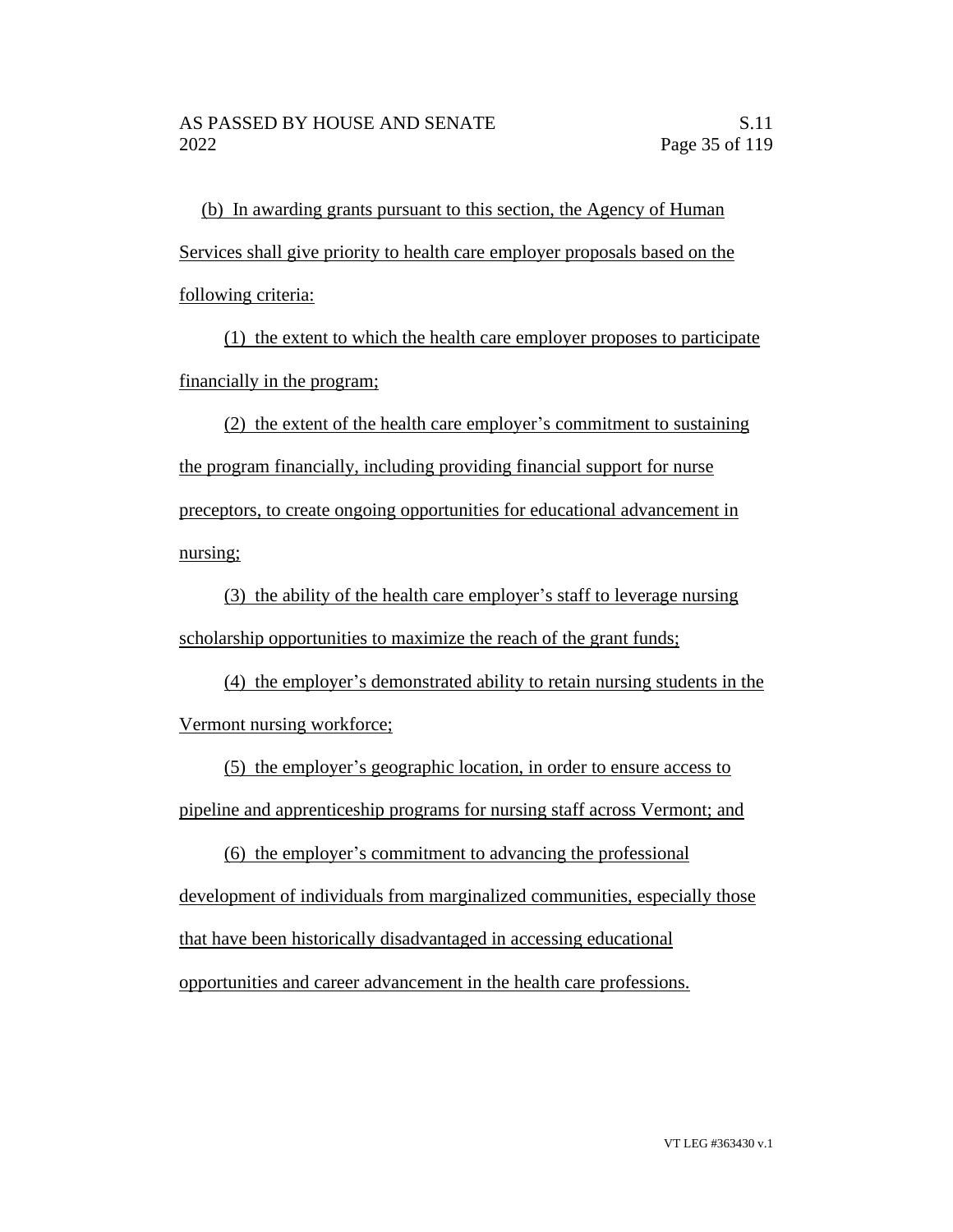(c)(1) The Agency of Human Services shall begin awarding grants under this section expeditiously in order to enable health care employer staff to begin enrolling in nursing school programs that commence in the fall of 2022.

(2) On or before September 15, 2022, the Agency of Human Services

shall provide an update to the Health Reform Oversight Committee on the

status of program implementation.

Sec. 23. 18 V.S.A. § 34 is added to read:

# § 34. VERMONT NURSING FORGIVABLE LOAN INCENTIVE PROGRAM

(a) As used in this section:

(1) "Corporation" means the Vermont Student Assistance Corporation established in 16 V.S.A. § 2821.

(2) "Eligible individual" means an individual who satisfies the eligibility requirements under this section for a forgivable loan.

(3) "Eligible school" means an approved postsecondary education

institution, as defined under 16 V.S.A. § 2822.

(4) "Forgivable loan" means a loan awarded under this section covering tuition, which may also include room, board, and the cost of required books and supplies for up to full-time attendance at an eligible school.

(5) "Program" means the Vermont Nursing Forgivable Loan Incentive Program created under this section.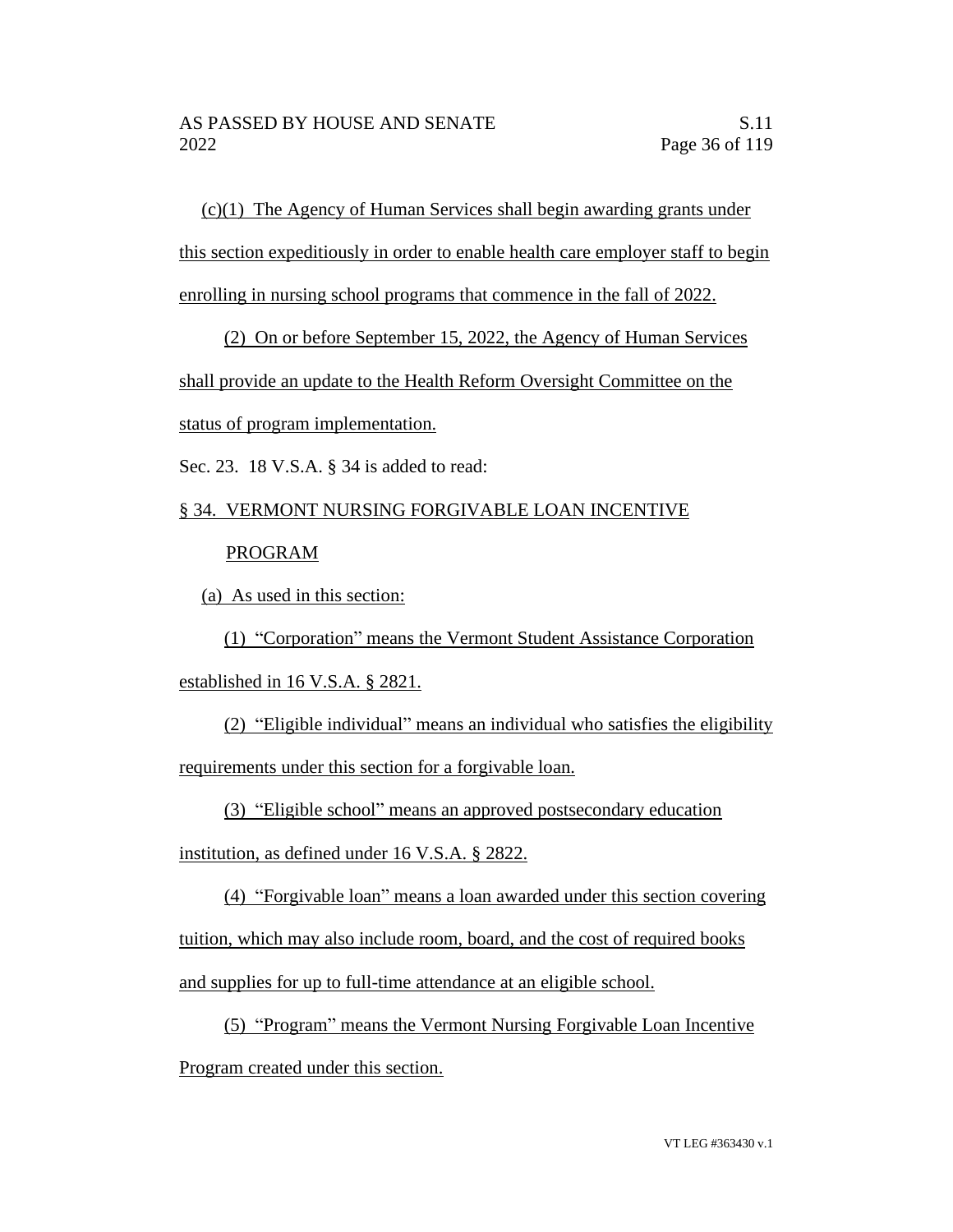(b) The Vermont Nursing Forgivable Loan Incentive Program is created and shall be administered by the Department of Health in collaboration with the Corporation. The Program provides forgivable loans to students enrolled in an eligible school who commit to working as a nurse in this State and who meet the eligibility requirements in subsection (d) of this section.

(c) The Corporation shall disburse forgivable loan funds under the Program on behalf of eligible individuals, subject to the appropriation of funds by the General Assembly for this purpose.

(d) To be eligible for a forgivable loan under the Program, an individual, whether a resident or nonresident, shall satisfy all of the following requirements:

(1) be enrolled at a nursing program at an eligible school;

(2) maintain good standing at the eligible school at which the individual is enrolled;

(3) agree to work as a nurse in Vermont employed directly by a

Vermont health care provider for a minimum of one year following licensure for each year of forgivable loan awarded;

(4) have executed a credit agreement or promissory note that will reduce the individual's forgivable loan benefit, in whole or in part, pursuant to subsection (g) of this section, if the individual fails to complete the period of service required in this subsection;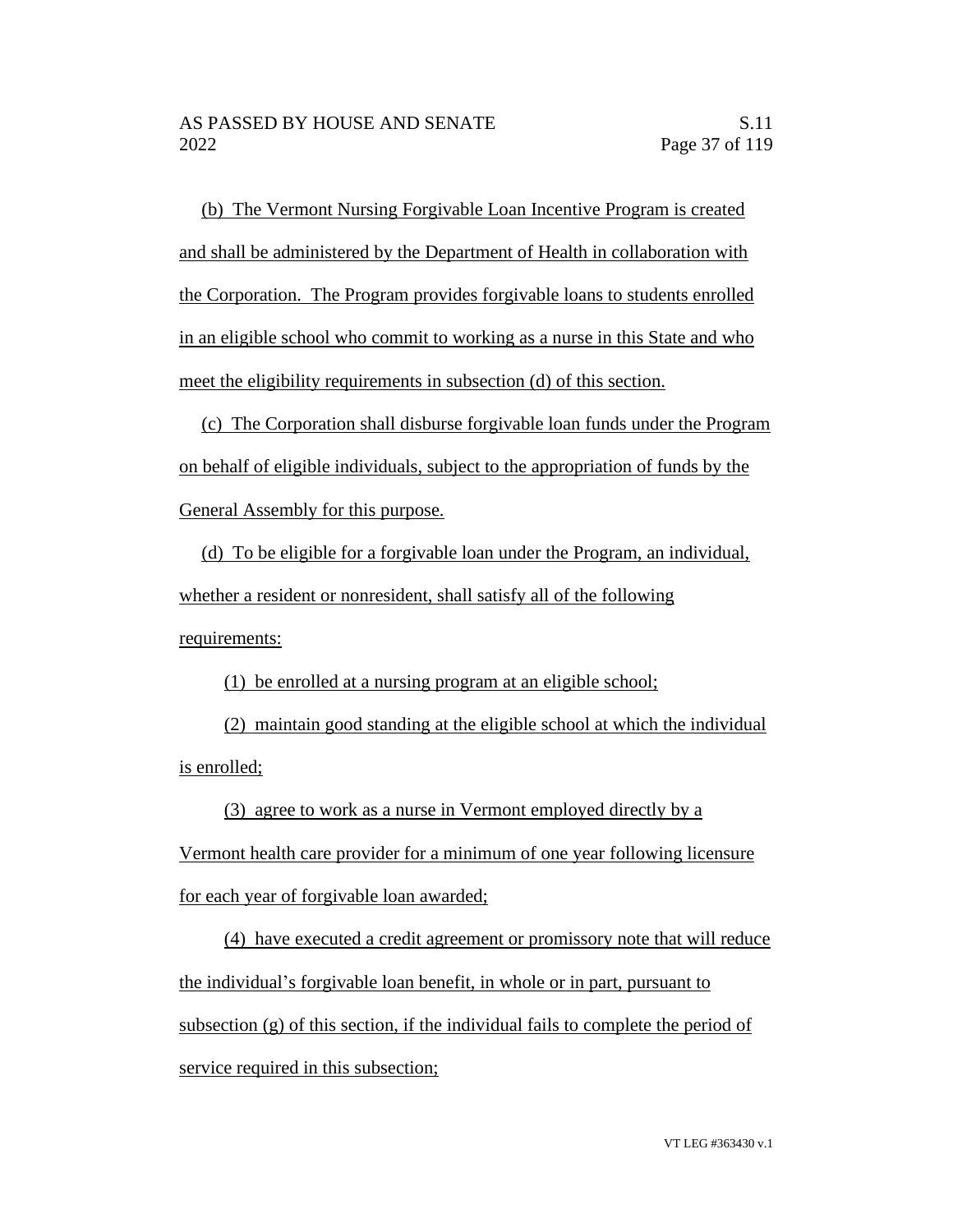(5) have completed the Program's application form, the Free Application for Federal Student Aid (FAFSA), and the Vermont grant application each academic year of enrollment in accordance with a schedule determined by the Corporation; and

(6) have provided such other documentation as the Corporation may require.

(e)(1) First priority for forgivable loan funds shall be given to students pursuing a practical nursing certificate who will be eligible to sit for the NCLEX-PN examination upon completion of the certificate.

(2) Second priority for forgivable loan funds shall be given to students pursuing an associate's degree in nursing who will be eligible to sit for the NCLEX-RN examination upon graduation.

(3) Third priority for forgivable loan funds shall be given to students pursuing a bachelor of science degree in nursing.

(4) Fourth priority shall be given to students pursuing graduate nursing education.

(f) In addition to the priorities established in subsection (e) of this section, students attending an eligible school in Vermont shall receive first priority for forgivable loans.

 $(g)(1)$  If an eligible individual fails to serve as a nurse in this State for a period that would entitle the individual to the full forgivable loan benefit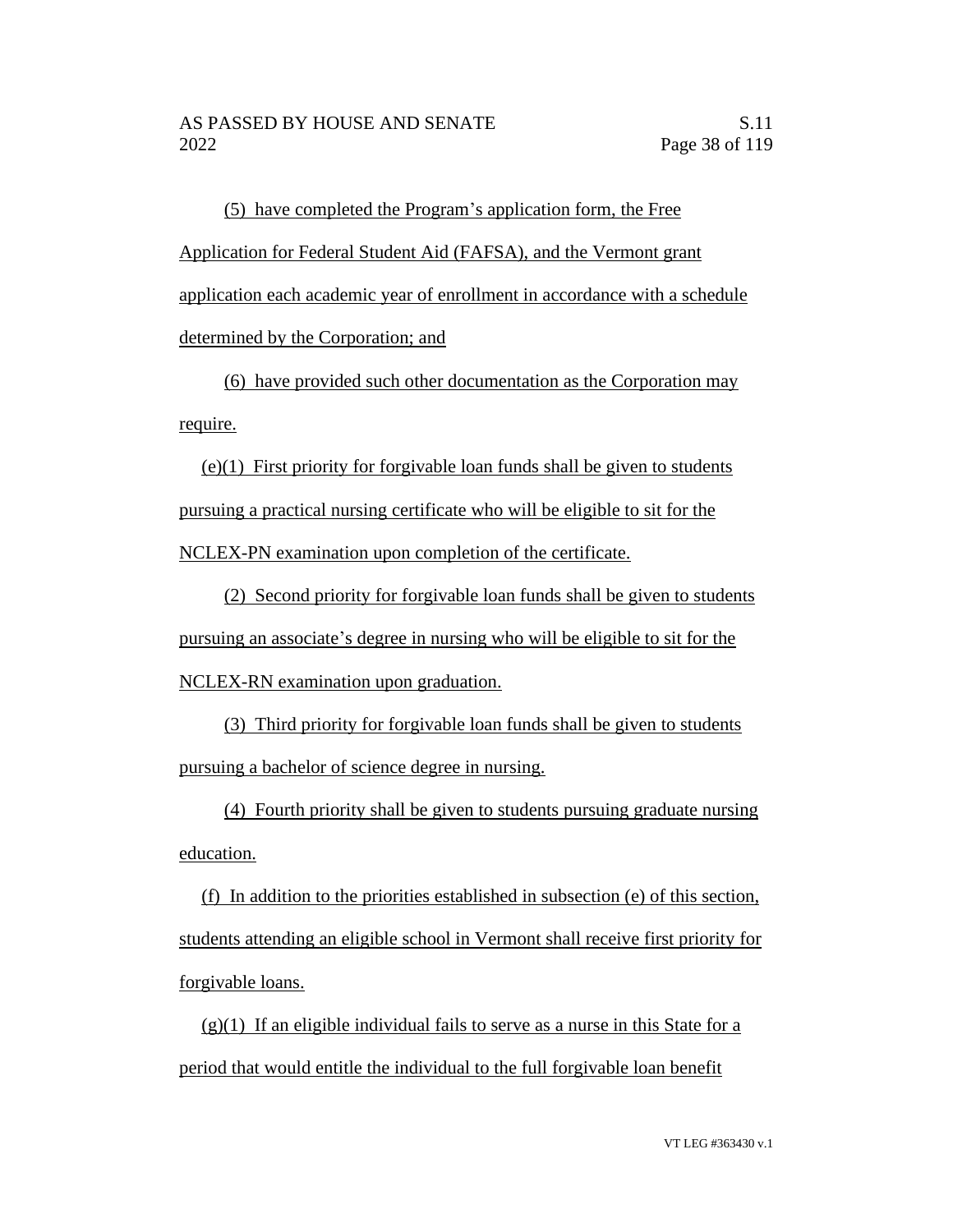received by the individual, other than for good cause as determined by the Corporation in consultation with the Vermont Department of Health, then the individual shall receive only partial loan forgiveness for a pro rata portion of the loan pursuant to the terms of the interest-free credit agreement or promissory note signed by the individual at the time of entering the Program.

(2) Employment as a traveling nurse shall not be construed to satisfy the service commitment required for a forgivable loan under this section.

(h) There shall be no deadline to apply for a forgivable loan under this section. Forgivable loans shall be awarded on a rolling basis as long as funds are available, and any funds remaining at the end of a fiscal year shall roll over and shall be available to the Department of Health and the Corporation in the following fiscal year to award additional forgivable loans as set forth in this section.

(i) The Corporation shall adopt policies, procedures, and guidelines necessary to implement the provisions of this section, including maximum forgivable loan amounts.

Sec. 24. EDUCATIONAL ASSISTANCE FOR NURSING STUDENTS; TRANSITION; REPEAL

(a) The Vermont Nursing Forgivable Loan Incentive Program established in 18 V.S.A. § 34 by Sec. 23 of this act is intended to be the continuation of the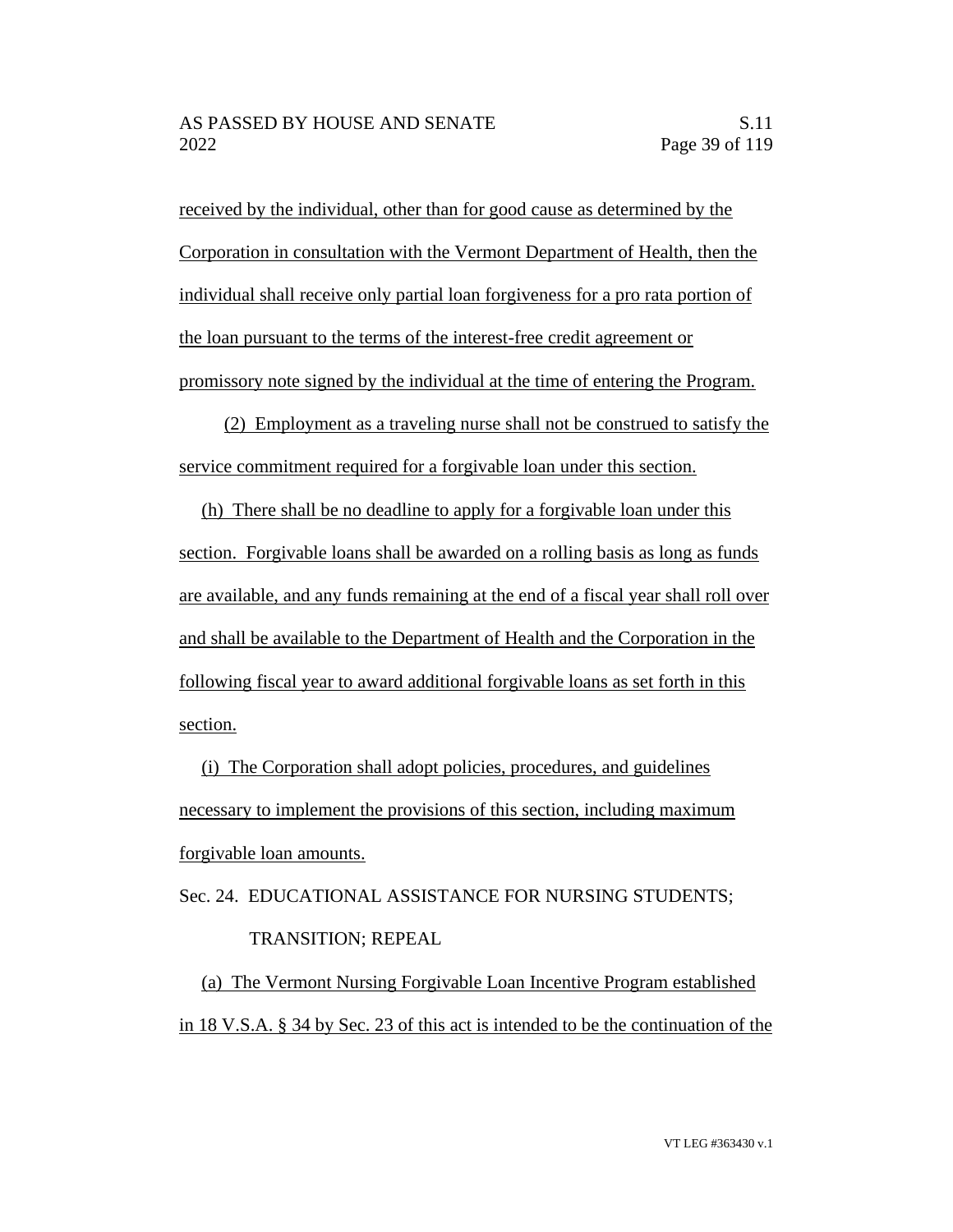program set forth in 2020 Acts and Resolves No. 155, Sec. 5 and the successor to the program originally established in 18 V.S.A. § 31.

(b) 18 V.S.A. § 31 (educational assistance; incentives; nurses) is repealed.

Sec. 25. VERMONT NURSING FORGIVABLE LOAN INCENTIVE

# PROGRAM; APPROPRIATION

(a) In fiscal year 2023, the amount of \$227,169.00 in Global Commitment funds is appropriated to the Department of Health for forgivable loans for nursing students under the Vermont Nursing Forgivable Loan Incentive Program established in 18 V.S.A. § 34 by Sec. 23 of this act.

(b) In fiscal year 2023, the amount of \$100,00.00 is appropriated from the General Fund to the Agency of Human Services, Global Commitment appropriation for the State match for the Vermont Nursing Forgivable Loan Incentive Program established in 18 V.S.A. § 34 by Sec. 23 of this act.

(c) In fiscal year 2023, \$127,169.00 in federal funds is appropriated to the Agency of Human Services, Global Commitment appropriation for the Vermont Nursing Forgivable Loan Incentive Program established in 18 V.S.A. § 34 by Sec. 23 of this act.

Sec. 26. 18 V.S.A. § 35 is added to read:

# § 35. VERMONT HEALTH CARE PROFESSIONAL LOAN REPAYMENT PROGRAM

(a) As used in this section: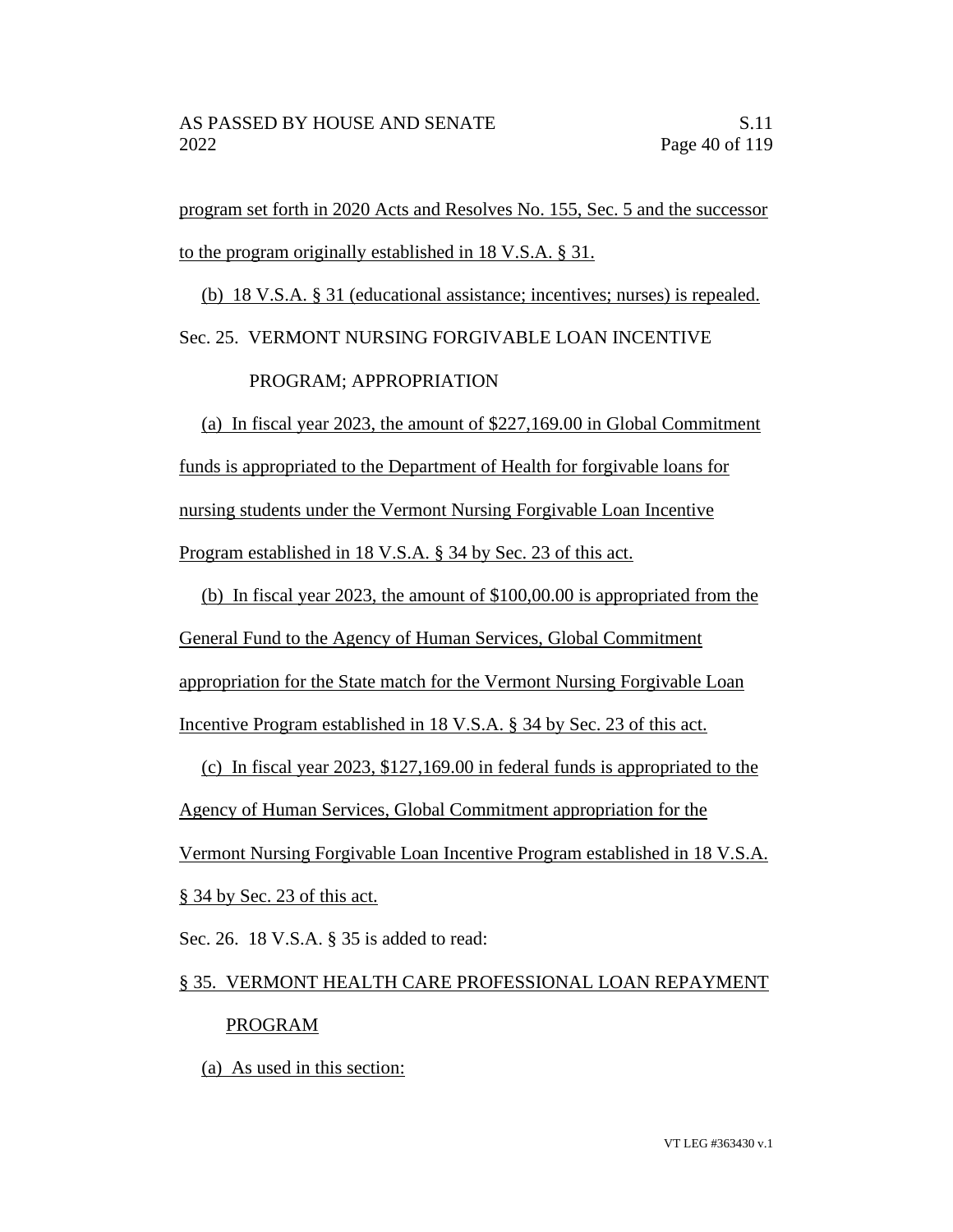(1) "AHEC" means the Vermont Area Health Education Centers program.

(2) "Eligible individual" means an individual who satisfies the eligibility requirements for loan repayment under this section.

(3) "Eligible school" means an approved postsecondary education

institution, as defined under 16 V.S.A. § 2822.

(4) "Loan repayment" means the cancellation and repayment of loans under this section.

(5) "Loans" means education loans guaranteed, made, financed, serviced, or otherwise administered by an accredited educational lender for attendance at an eligible school.

(6) "Program" means the Vermont Health Care Professional Loan Repayment Program created under this section.

(b) The Vermont Health Care Professional Loan Repayment Program is created and shall be administered by the Department of Health in collaboration with AHEC. The Program provides loan repayment on behalf of individuals who live and work in this State as a nurse, physician assistant, medical technician, child psychiatrist, or primary care provider and who meet the eligibility requirements in subsection (d) of this section.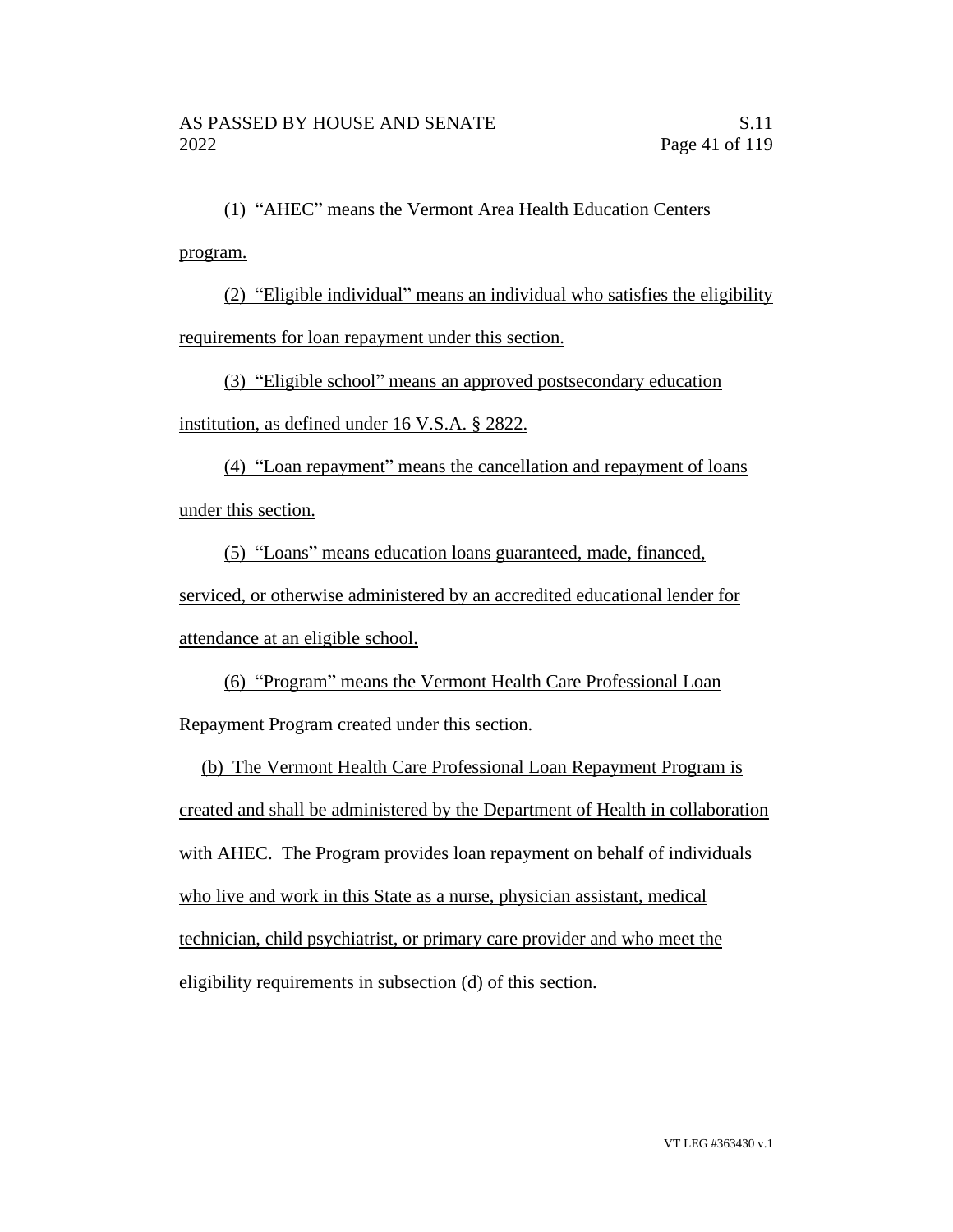(c) The loan repayment benefits provided under the Program shall be paid on behalf of the eligible individual by AHEC, subject to the appropriation of funds by the General Assembly for this purpose.

(d) To be eligible for loan repayment under the Program, an individual shall satisfy all of the following requirements:

(1) have graduated from an eligible school where the individual was awarded a degree in nursing, physician assistant studies, medicine, osteopathic medicine, or naturopathic medicine, or a two- or four-year degree that qualifies the individual to be a medical technician;

(2) work in this State as a nurse, physician assistant, medical technician, child psychiatrist, or primary care provider; and

(3) be a resident of Vermont.

(e)(1) An eligible individual shall be entitled to an amount of loan cancellation and repayment under this section equal to one year of loans for each year of service as a nurse, physician assistant, medical technician, child psychiatrist, or primary care provider in this State. Employment as a traveling nurse shall not be construed to satisfy the service commitment required for loan repayment under this section.

(2) AHEC shall award loan repayments in amounts that are sufficient to attract high-quality candidates while also making a meaningful increase in Vermont's health care professional workforce.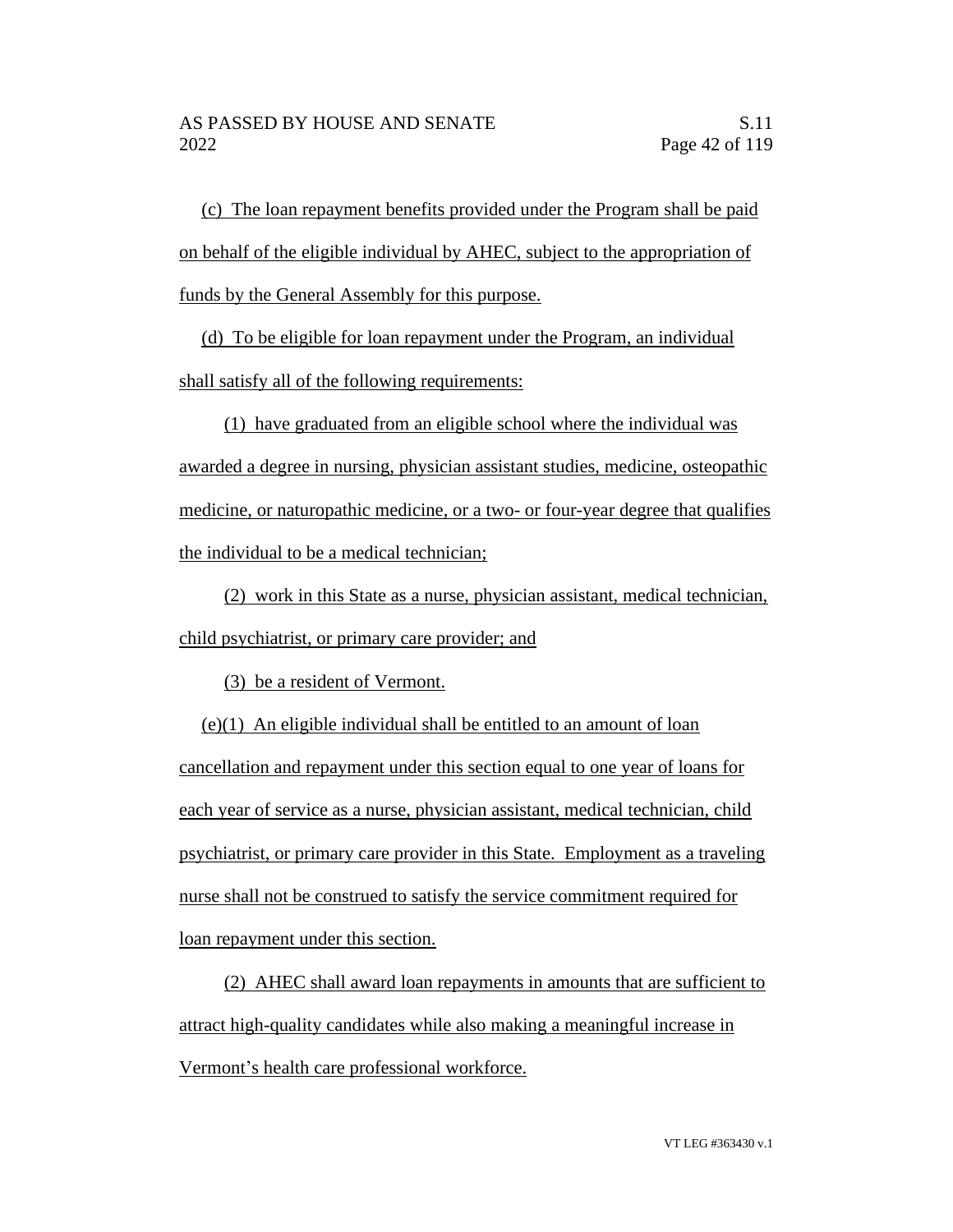## Sec. 27. VERMONT HEALTH CARE PROFESSIONAL LOAN

#### REPAYMENT PROGRAM; APPROPRIATION

(a) In fiscal year 2023, the amount of \$2,000,000.00 is appropriated from the American Rescue Plan Act (ARPA) – Coronavirus State Fiscal Recovery Funds to the Department of Health for loan repayment for nurses and physician assistants under the Vermont Health Care Professional Loan Repayment Program established in Sec. 26 of this act.

(b) In fiscal year 2023, the amount of \$500,000.00 is appropriated from the American Rescue Plan Act (ARPA) – Coronavirus State Fiscal Recovery Funds to the Department of Health for loan repayment for medical technicians, child psychiatrists, and primary care providers under the Vermont Health Care Professional Loan Repayment Program established in Sec. 26 of this act. If any funds remain in the appropriation pursuant to subsection (a) of this section after the needs of all eligible nurse and physician assistant applicants have been met, the Department may use those funds in fiscal year 2023 for additional loan repayment for medical technicians, child psychiatrists, and primary care providers under the Program.

Sec. 28. 18 V.S.A. § 36 is added to read:

#### § 36. NURSE FACULTY FORGIVABLE LOAN INCENTIVE PROGRAM

(a) As used in this section: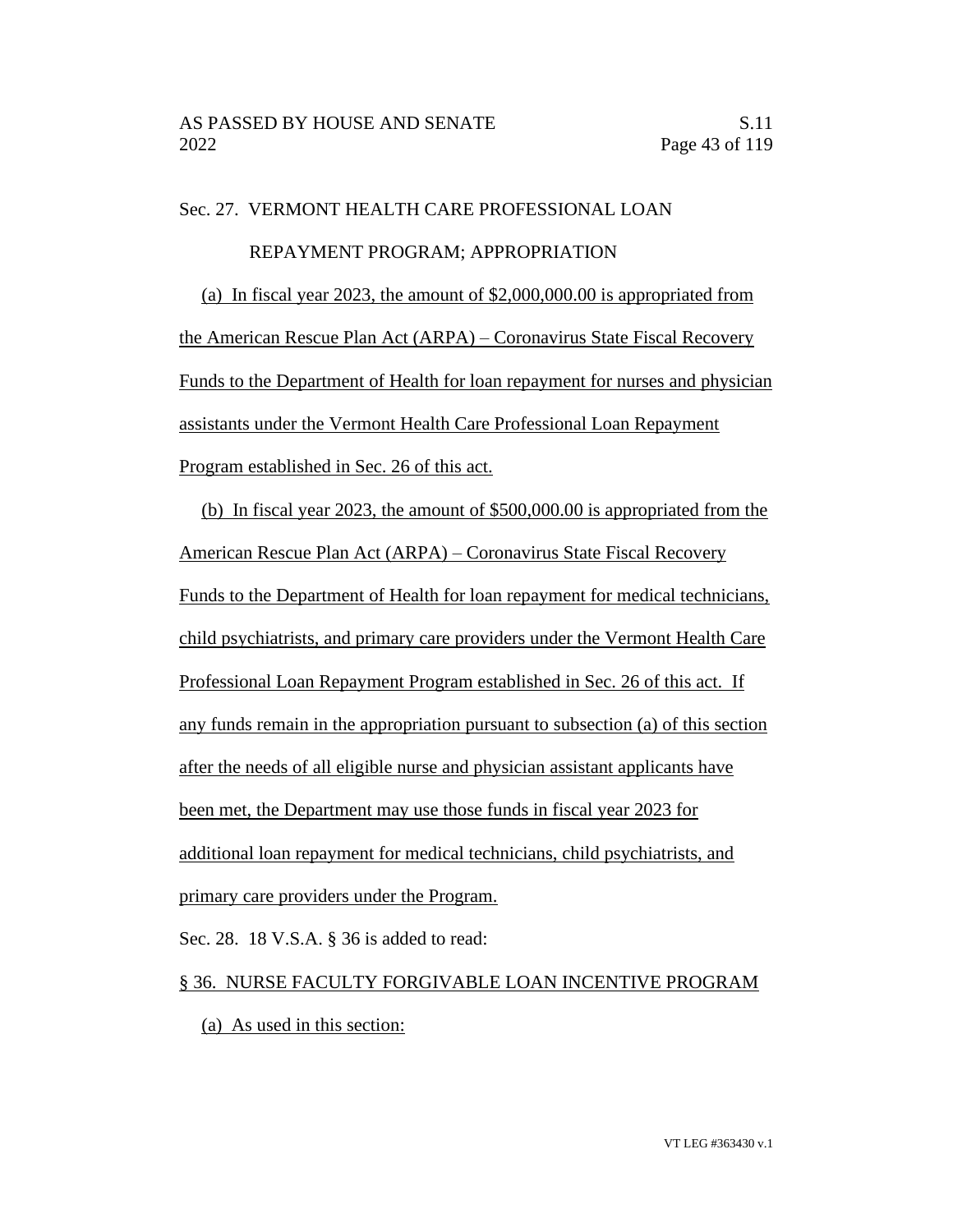(1) "Corporation" means the Vermont Student Assistance Corporation established in 16 V.S.A. § 2821.

(2) "Eligible individual" means an individual who satisfies the eligibility requirements under this section for a forgivable loan.

(3) "Eligible school" means an approved postsecondary education institution, as defined under 16 V.S.A. § 2822.

(4) "Forgivable loan" means a loan awarded under this section covering tuition, which may also cover room, board, and the cost of required books and supplies for up to full-time attendance at an eligible school.

(5) "Nurse faculty member" or "member of the nurse faculty" means an individual with a master's or doctoral degree that qualifies the individual to teach at a nursing school in this State.

(6) "Program" means the Nurse Faculty Forgivable Loan Program created under this section.

(b) The Nurse Faculty Forgivable Loan Program is created and shall be administered by the Department of Health in collaboration with the Corporation. The Program provides forgivable loans to students enrolled in an eligible school who commit to working as a member of the nurse faculty at a nursing school in this State and who meet the eligibility requirements in subsection (d) of this section.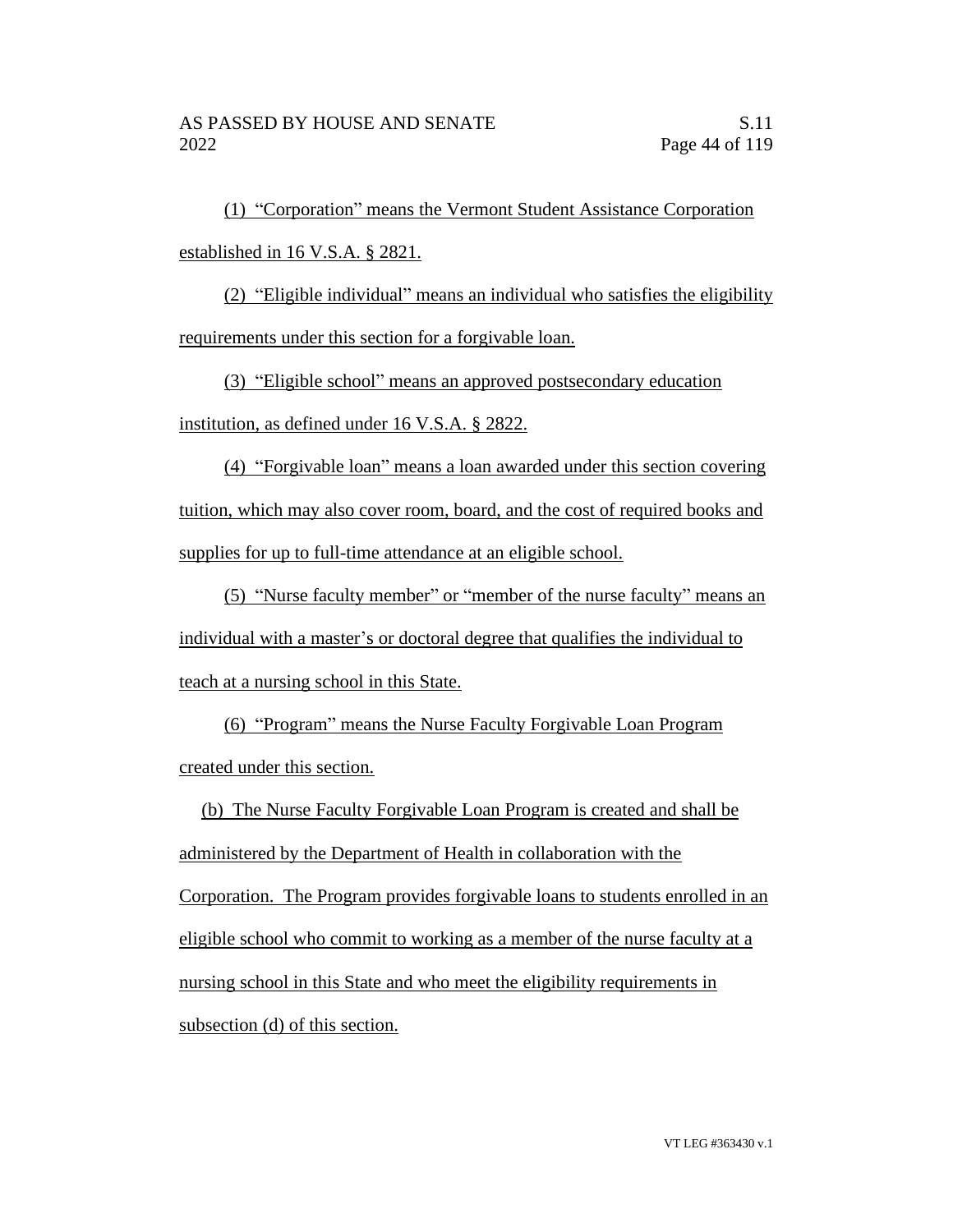(c) The Corporation shall disburse forgivable loan funds under the Program on behalf of eligible individuals, subject to the appropriation of funds by the General Assembly for this purpose.

(d) To be eligible for a forgivable loan under the Program, an individual, whether a resident or nonresident, shall satisfy all of the following requirements:

(1) be enrolled at an eligible school in a program that leads to a graduate degree in nursing;

(2) maintain good standing at the eligible school at which the individual is enrolled;

(3) agree to work as a member of the nurse faculty at a nursing school in Vermont for a minimum of one year following licensure for each year of forgivable loan awarded;

(4) have executed a credit agreement or promissory note that will reduce the individual's forgivable loan benefit, in whole or in part, pursuant to subsection (e) of this section if the individual fails to complete the period of service required in subdivision (3) of this subsection;

(5) have completed the Program's application form and the Free Application for Federal Student Aid (FAFSA), in accordance with a schedule determined by the Corporation; and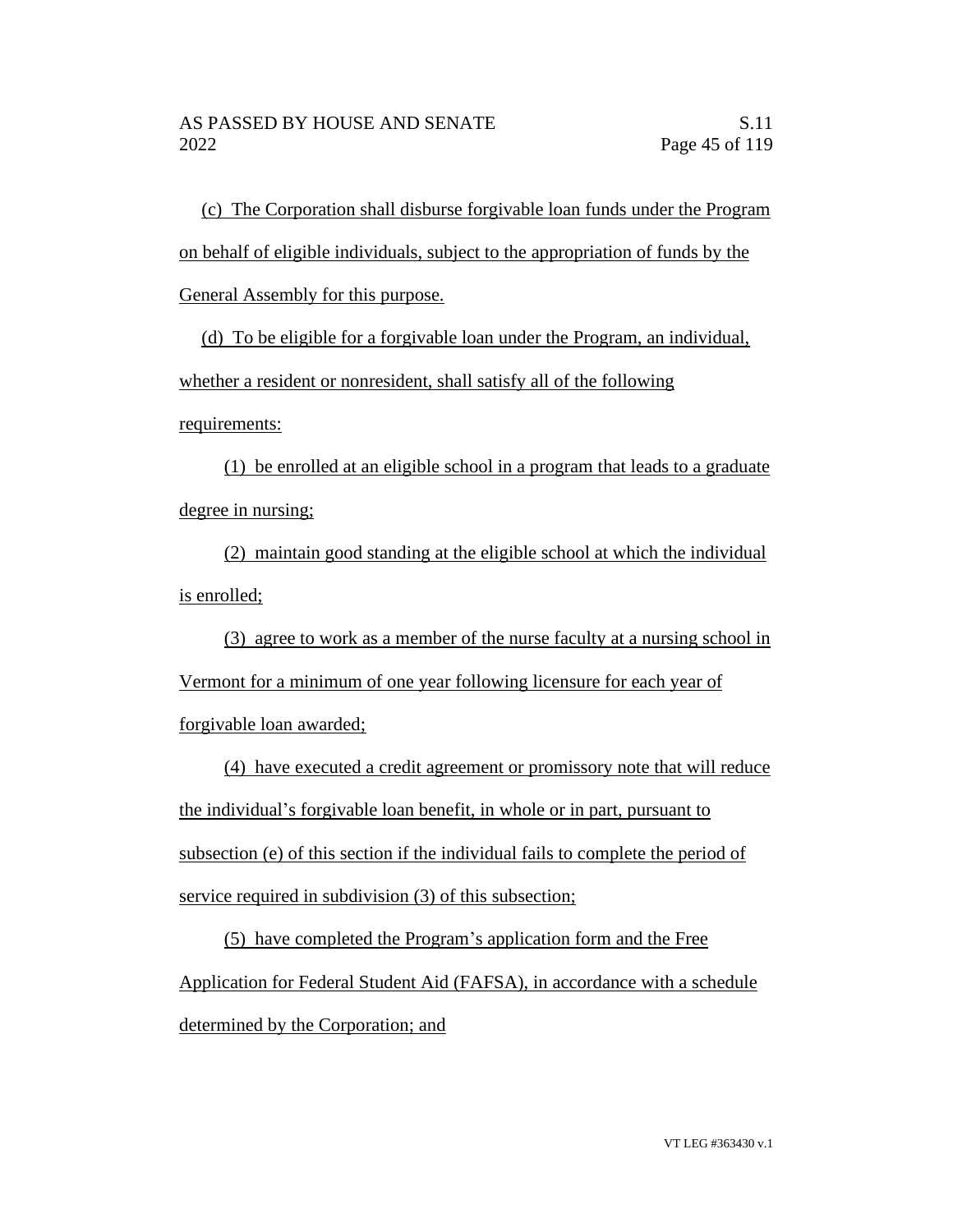(6) have provided such other documentation as the Corporation may require.

(e) If an eligible individual fails to serve as a nurse faculty member at a nursing school in this State for a period that would entitle the individual to the full forgivable loan benefit received by the individual, other than for good cause as determined by the Corporation in consultation with the Vermont Department of Health, then the individual shall receive only partial loan forgiveness for a pro rata portion of the loan pursuant to the terms of the interest-free reimbursement promissory note signed by the individual at the time of entering the Program.

(f) The Corporation shall adopt policies, procedures, and guidelines necessary to implement the provisions of this section, including maximum forgivable loan amounts.

Sec. 29. NURSE FACULTY FORGIVABLE LOAN PROGRAM;

# APPROPRIATION

In fiscal year 2023, the amount of \$500,000.00 is appropriated from the American Rescue Plan Act (ARPA) – Coronavirus State Fiscal Recovery Funds to the Department of Health for forgivable loans for nurse faculty members under the Nurse Faculty Forgivable Loan Program established in Sec. 28 of this act.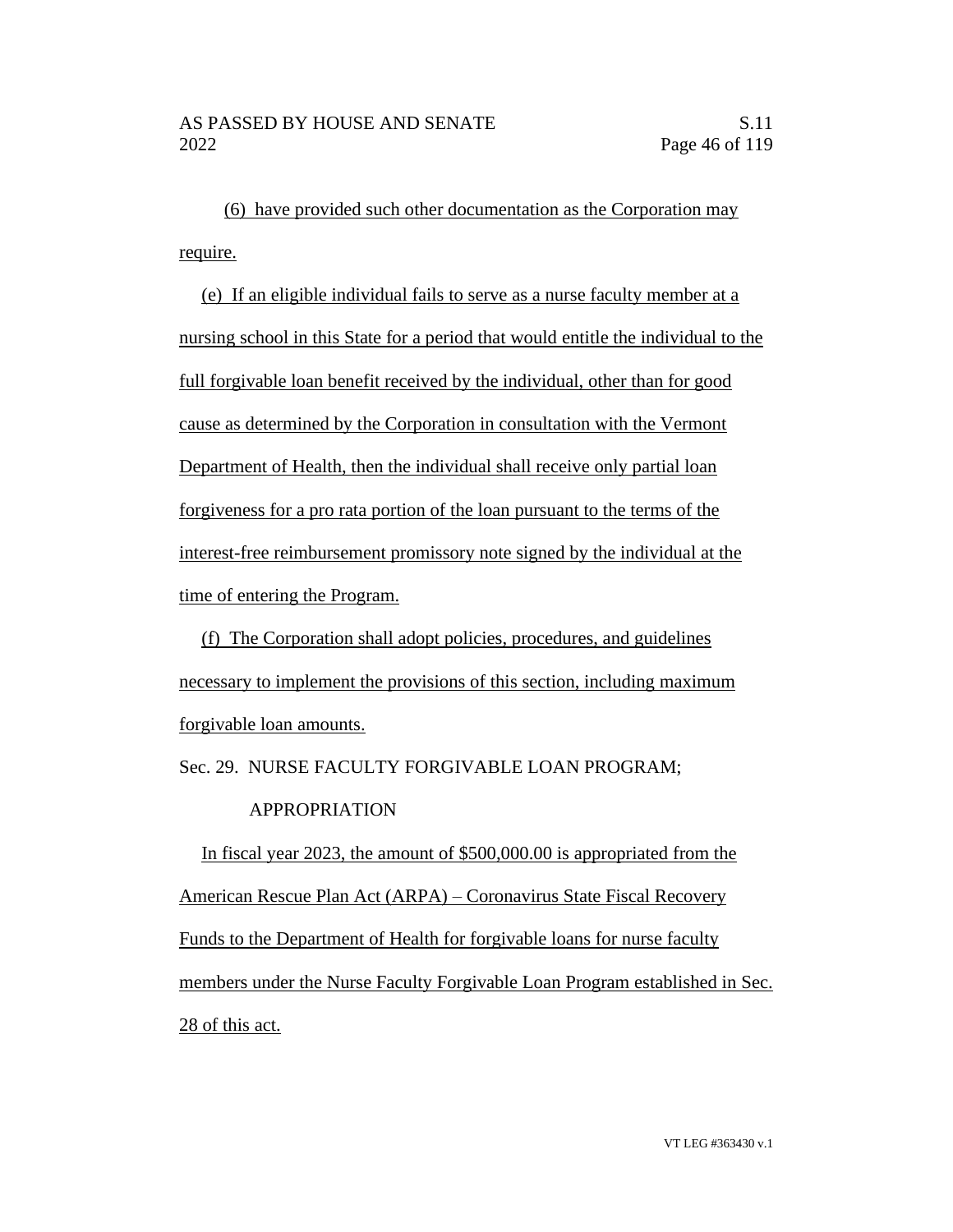Sec. 29a. 18 V.S.A. § 37 is added to read:

# § 37. NURSE FACULTY LOAN REPAYMENT PROGRAM

(a) As used in this section:

(1) "AHEC" means the Vermont Area Health Education Centers

program.

(2) "Eligible individual" means an individual who satisfies the eligibility requirements under this section for loan repayment.

(3) "Eligible school" means an approved postsecondary education institution, as defined under 16 V.S.A. § 2822.

(4) "Loan repayment" means the cancellation and repayment of loans under this section.

(5) "Loans" means education loans guaranteed, made, financed,

serviced, or otherwise administered by an accredited educational lender for attendance at an eligible school.

(6) "Nurse faculty member" or "member of the nurse faculty" means a

nurse with a master's or doctoral degree that qualifies the individual to teach at a nursing school in this State.

(7) "Program" means the Nurse Faculty Loan Repayment Program created under this section.

(b) The Nurse Faculty Loan Repayment Program is created and shall be administered by the Department of Health in collaboration with AHEC. The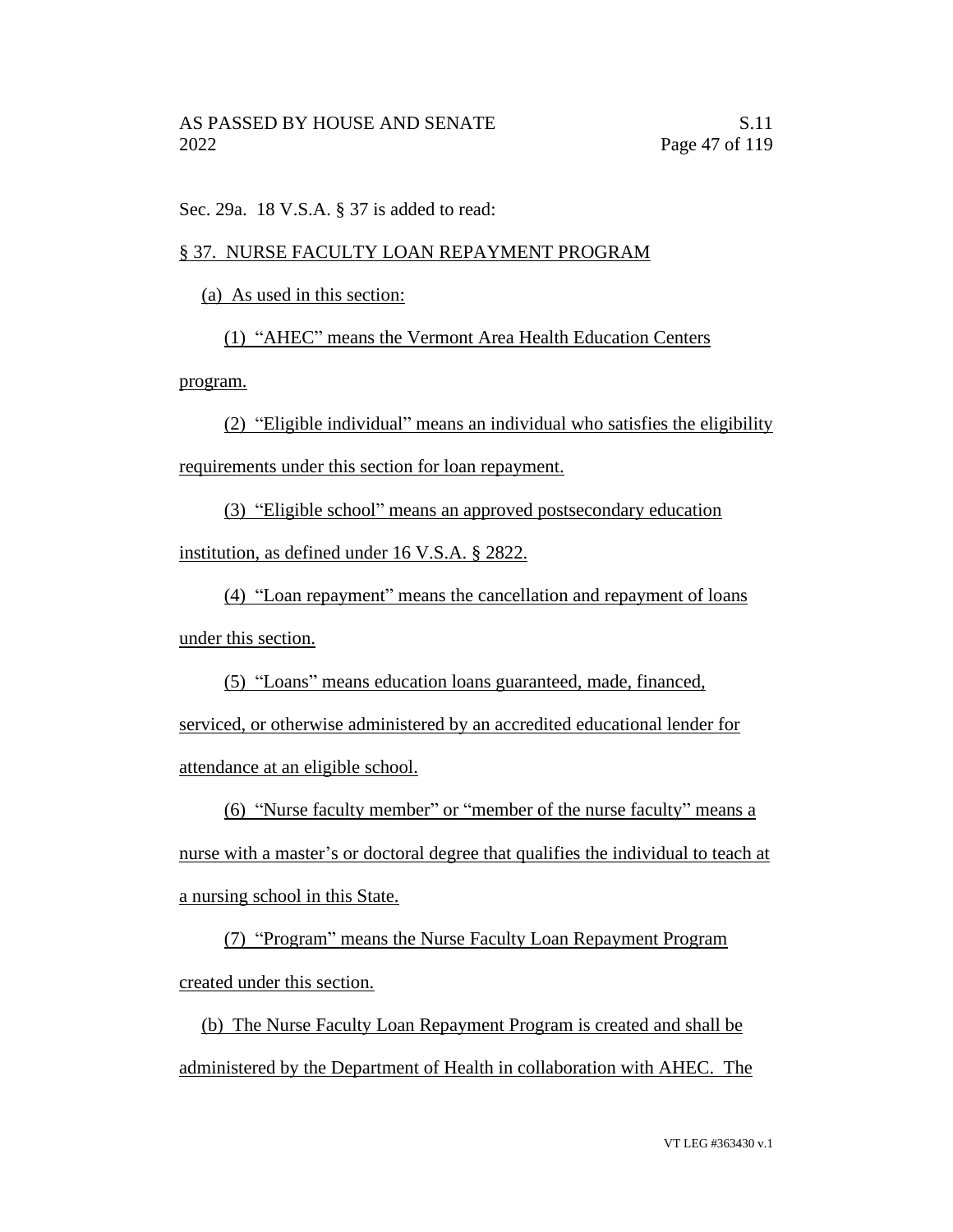Program provides loan repayment on behalf of individuals who work as nurse faculty members at a nursing school in this State and who meet the eligibility requirements in subsection (d) of this section.

(c) The loan repayment benefits provided under the Program shall be paid on behalf of the eligible individual by AHEC, subject to the appropriation of funds by the General Assembly for this purpose.

(d) To be eligible for loan repayment under the Program, an individual shall satisfy all of the following requirements:

(1) graduated from an eligible school where the individual was awarded a graduate degree in nursing;

(2) work as a member of the nurse faculty at a nursing school in this State; and

(3) be a resident of Vermont.

(e) An eligible individual shall be entitled to an amount of loan cancellation and repayment under this section equal to one year of loans for each year of service as a member of the nurse faculty at a nursing school in this State. Sec. 29b. NURSE FACULTY LOAN REPAYMENT PROGRAM;

# APPROPRIATION

In fiscal year 2023, the amount of \$500,000.00 is appropriated from the American Rescue Plan Act (ARPA) – Coronavirus State Fiscal Recovery Funds to the Department of Health for loan repayment for nurse faculty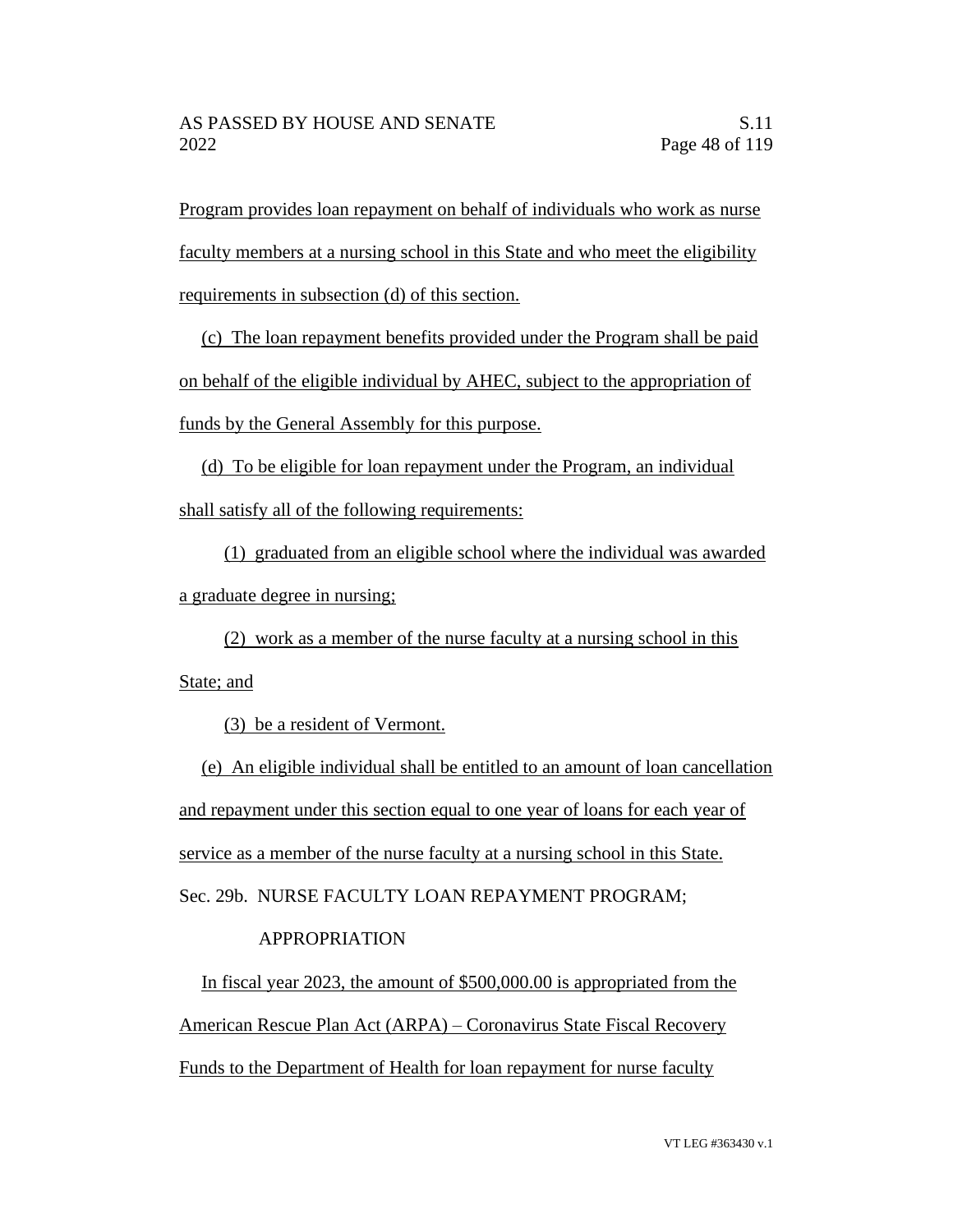members under the Nurse Faculty Loan Repayment Program established in

Sec. 29a of this act.

Sec. 29c. 18 V.S.A. § 38 is added to read:

# § 38. VERMONT MENTAL HEALTH PROFESSIONAL FORGIVABLE

# LOAN INCENTIVE PROGRAM

(a) As used in this section:

(1) "Corporation" means the Vermont Student Assistance Corporation established in 16 V.S.A. § 2821.

(2) "Eligible individual" means an individual who satisfies the eligibility requirements under this section for a forgivable loan.

(3) "Eligible school" means an approved postsecondary education

institution, as defined under 16 V.S.A. § 2822.

(4) "Forgivable loan" means a loan awarded under this section covering tuition, which may also cover room, board, and the cost of required books and supplies for up to full-time attendance at an eligible school.

(5) "Program" means the Vermont Mental Health Professional

Forgivable Loan Incentive Program created under this section.

(b) The Vermont Mental Health Professional Forgivable Loan Incentive Program is created and shall be administered by the Department of Health in collaboration with the Corporation. The Program provides forgivable loans to students enrolled in a master's program at an eligible school who commit to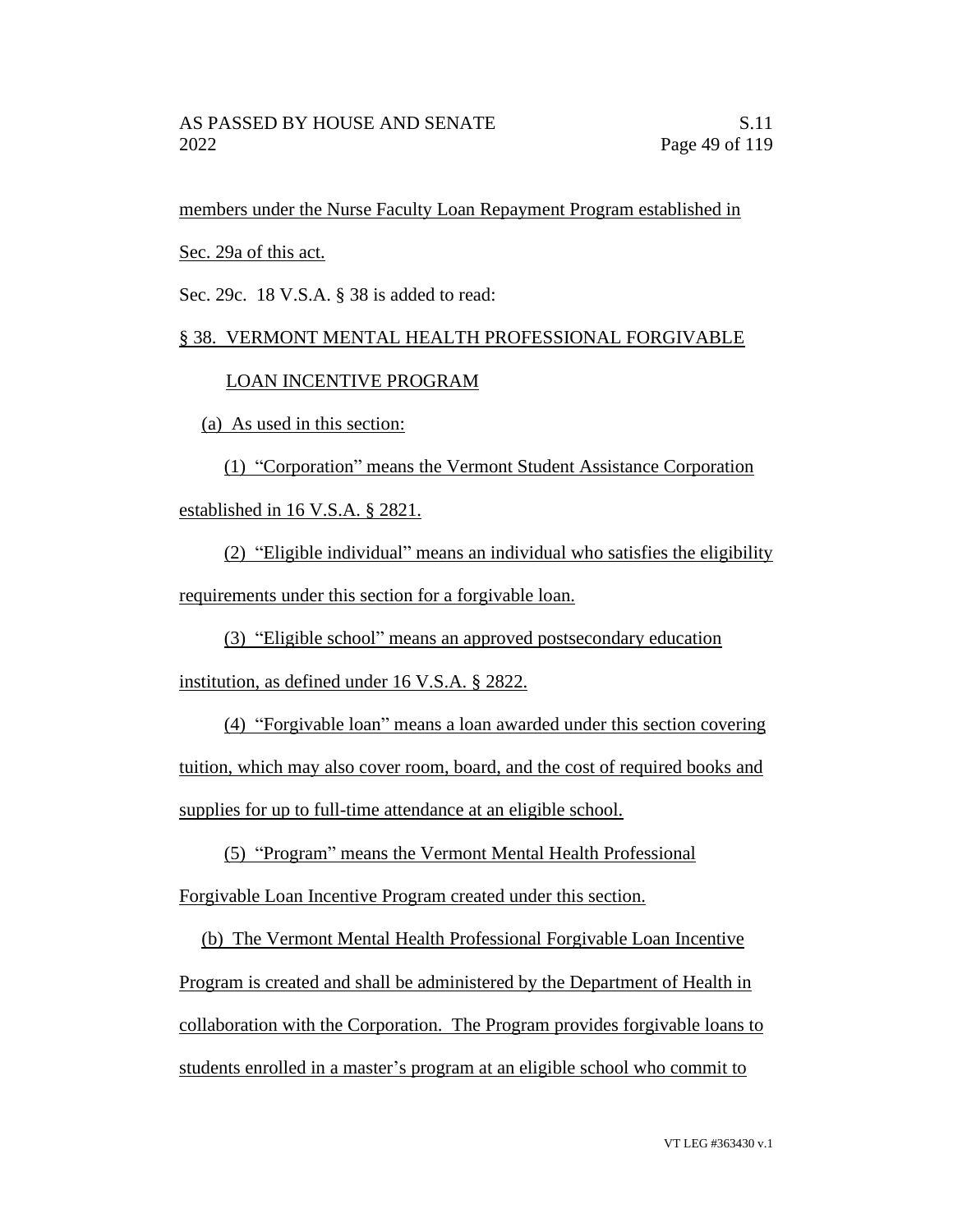working as a mental health professional in this State and who meet the eligibility requirements in subsection (d) of this section.

(c) The Corporation shall disburse forgivable loan funds under the Program on behalf of eligible individuals, subject to the appropriation of funds by the General Assembly for this purpose.

(d) To be eligible for a forgivable loan under the Program, an individual, whether a resident or nonresident, shall satisfy all of the following

requirements:

(1) be enrolled at an eligible school in a program, whether through inperson or remote instruction, that leads to a master's degree in a mental health field;

(2) maintain good standing at the eligible school at which the individual is enrolled;

(3) agree to work as a mental health professional in Vermont for a minimum of one year following licensure for each year of forgivable loan awarded;

(4) have executed a credit agreement or promissory note that will reduce the individual's forgivable loan benefit, in whole or in part, pursuant to subsection (f) of this section, if the individual fails to complete the period of service required in subdivision (3) of this subsection;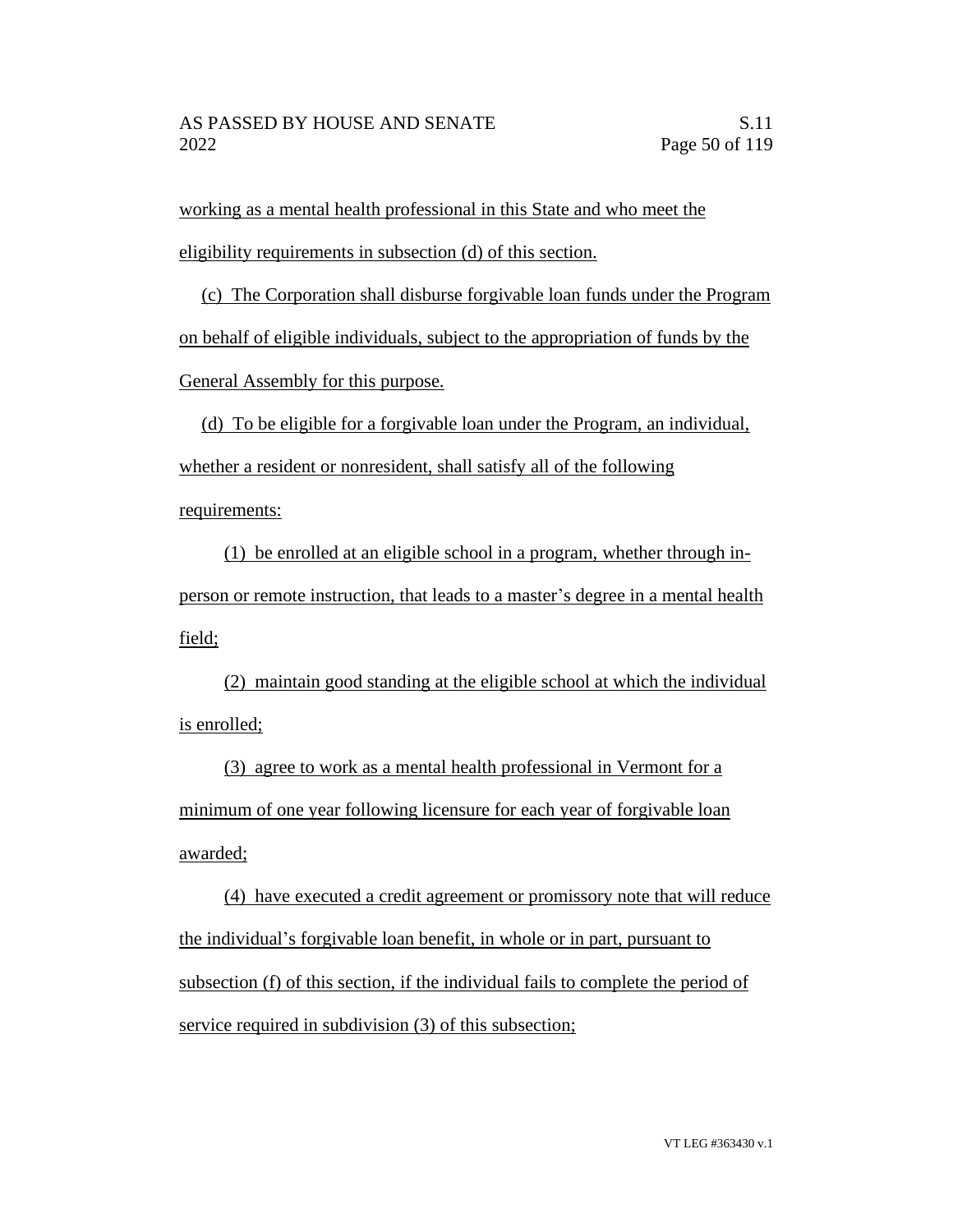(5) have completed the Program's application form and the Free Application for Federal Student Aid (FAFSA), in accordance with a schedule determined by the Corporation; and

(6) have provided such other documentation as the Corporation may require.

(e)(1) First priority for forgivable loans shall be given to students attending an eligible school in the Vermont State Colleges System.

(2) Second priority for forgivable loans shall be given to students attending another eligible school in Vermont.

(f) If an eligible individual fails to serve as a mental health professional in this State in compliance with the Program for a period that would entitle the individual to the full forgivable loan benefit received by the individual, other than for good cause as determined by the Corporation in consultation with the Vermont Department of Health, then the individual shall receive only partial loan forgiveness for a pro rata portion of the loan pursuant to the terms of the interest-free reimbursement promissory note signed by the individual at the time of entering the Program.

(g) The Corporation shall adopt policies, procedures, and guidelines necessary to implement the provisions of this section, including maximum forgivable loan amounts.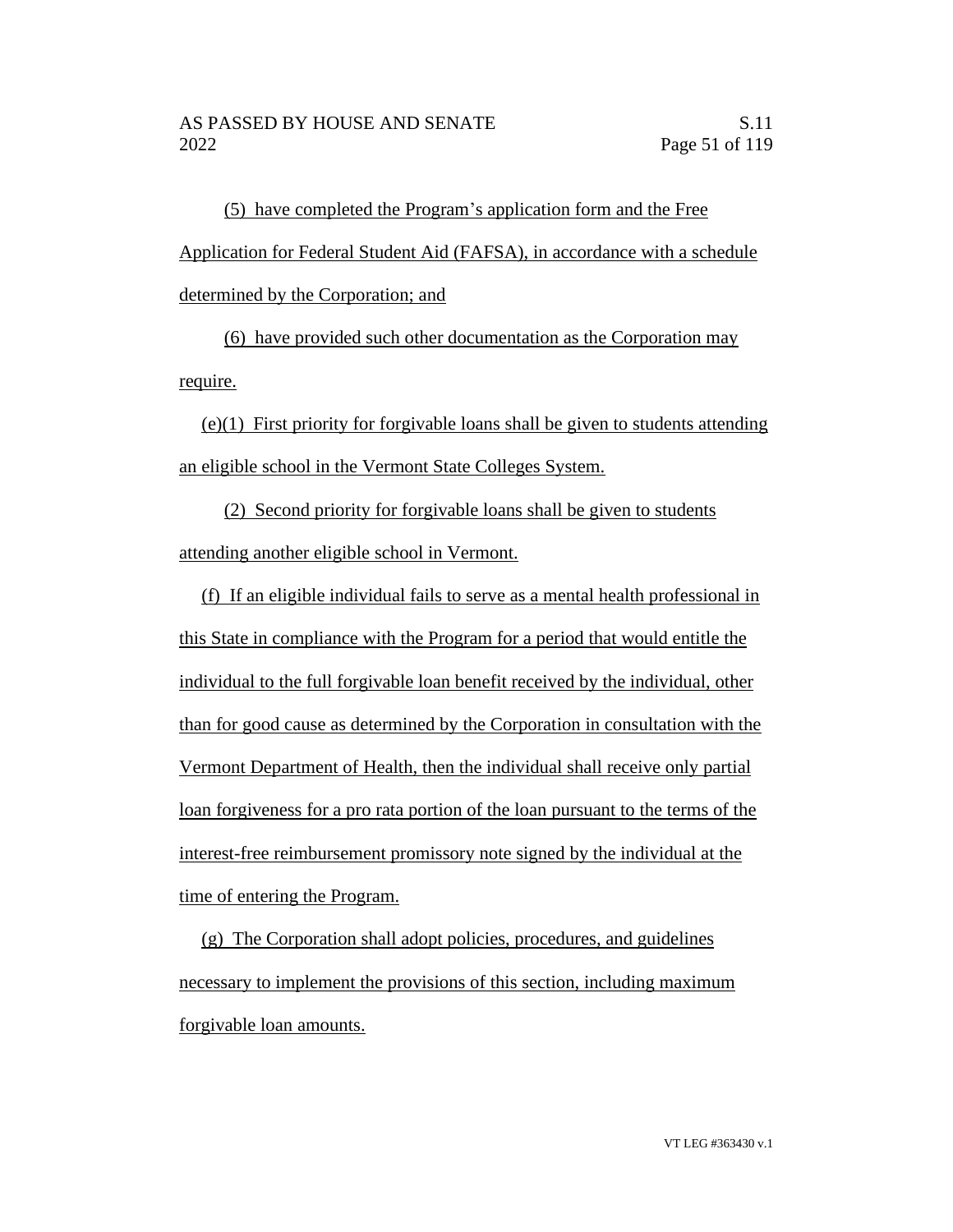Sec. 29d. VERMONT MENTAL HEALTH PROFESSIONAL

#### FORGIVABLE LOAN INCENTIVE PROGRAM;

#### APPROPRIATION

In fiscal year 2023, the amount of \$1,500,000.00 is appropriated from the American Rescue Plan Act (ARPA) – Coronavirus State Fiscal Recovery Funds to the Department of Health for forgivable loans under the Vermont Mental Health Professional Forgivable Loan Incentive Program established in Sec. 29c of this act.

Sec. 29e. AGENCY OF HUMAN SERVICES; DESIGNATED AND SPECIALIZED SERVICE AGENCIES; WORKFORCE DEVELOPMENT

(a) In fiscal year 2023, the amount of \$1,250,000.00 is appropriated from the American Rescue Plan Act (ARPA) – Coronavirus State Fiscal Recovery Funds to the Agency of Human Services to be distributed to the designated and specialized service agencies equitably based on each agency's proportion of full-time-equivalent (FTE) mental health and substance use disorder treatment staff to the total number of FTE mental health and substance use disorder treatment staff across all designated and specialized service agencies statewide. The designated and specialized service agencies shall use these funds for loan repayment and tuition assistance to promote the recruitment and retention of high-quality mental health and substance use disorder treatment professionals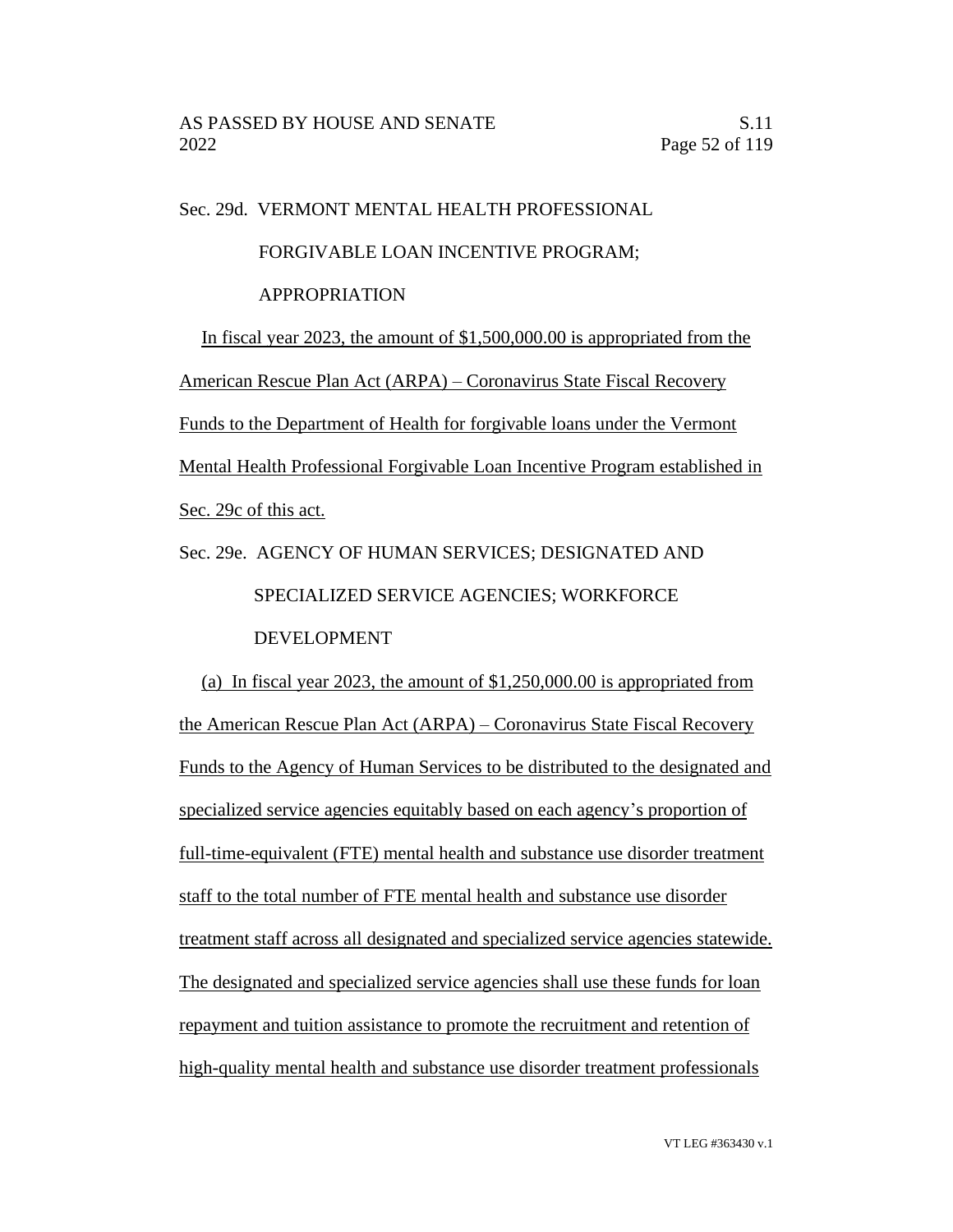available to Vermont residents in need of their services, as set forth in subsection (b) of this section.

(b)(1) Each designated and specialized service agency shall make the funds received pursuant to subsection (a) of this section available to its current and prospective employees as set forth in subdivisions (A) and (B) of this subdivision (1) on a rolling basis in exchange for a one-year service obligation to provide mental health services or substance use disorder treatment services, or both, at a designated or specialized service agency in this State. The funds may be used for the following purposes:

(A) loan repayment for master's-level clinicians, bachelor's-level direct service staff, and nurses; and

(B) tuition assistance for individuals pursuing degrees to become master's-level clinicians, bachelor's-level direct service staff, and nurses.

(2) Loan repayment and tuition assistance funds shall be available to the current and prospective employees of designated and specialized service agencies in the form of forgivable loans, with the debt forgiven upon the employee's completion of the required service obligation.

(c) On or before March 1, 2023, the Agency of Human Services shall make a presentation available to the House Committees on Appropriations, on Health Care, and on Human Services and the Senate Committees on Appropriations and on Health and Welfare on the use of the funds appropriated in this section.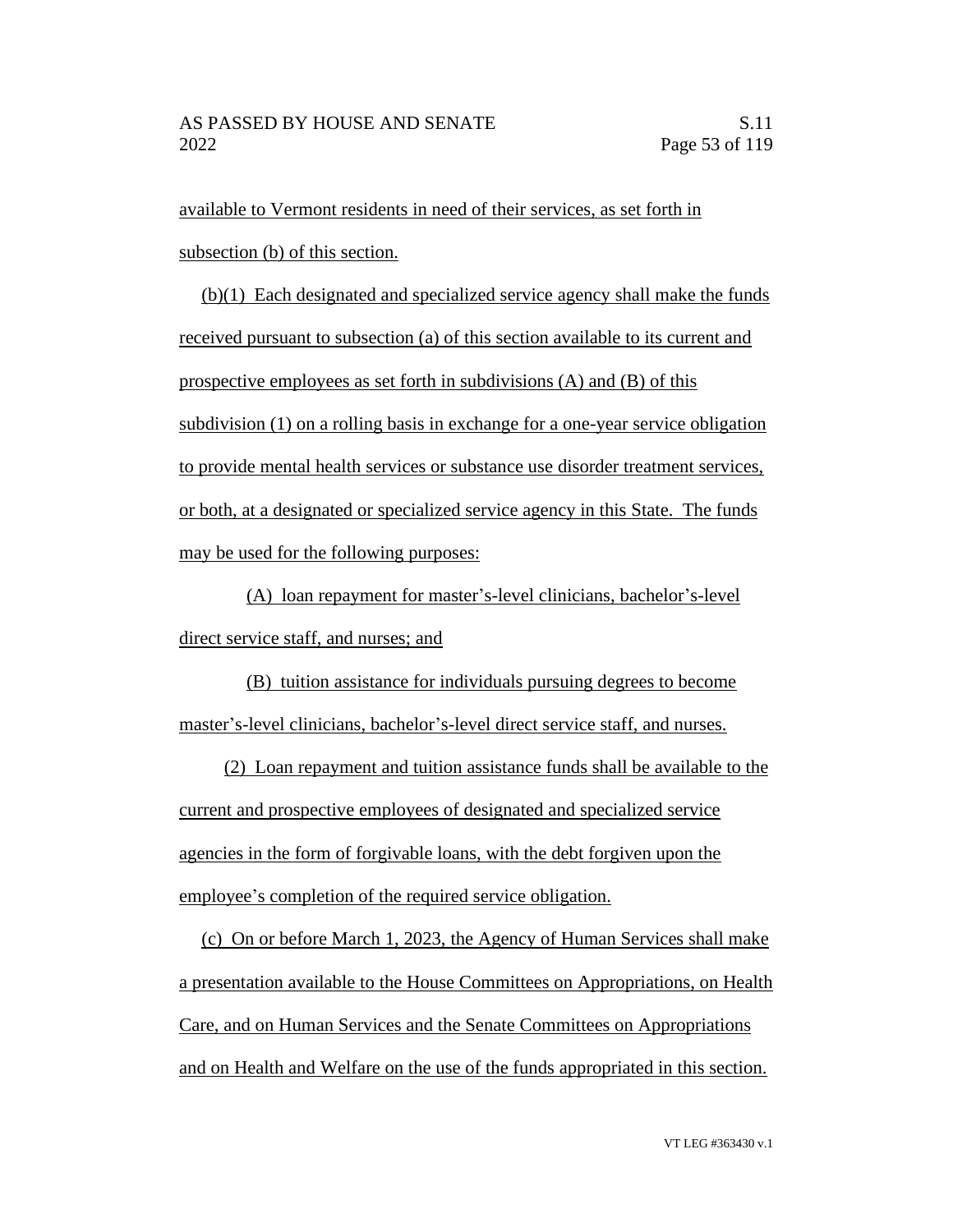Sec. 30. 18 V.S.A. § 9456 is amended to read:

#### § 9456. BUDGET REVIEW

(a) The Board shall conduct reviews of each hospital's proposed budget based on the information provided pursuant to this subchapter and in accordance with a schedule established by the Board.

(b) In conjunction with budget reviews, the Board shall:

\* \* \*

(10) require each hospital to provide information on administrative costs, as defined by the Board, including specific information on the amounts spent on marketing and advertising costs; and

(11) require each hospital to create or maintain connectivity to the

State's Health Information Exchange Network in accordance with the criteria established by the Vermont Information Technology Leaders, Inc., pursuant to subsection 9352(i) of this title, provided that the Board shall not require a hospital to create a level of connectivity that the State's Exchange is unable to support;

(12) review the hospital's investments in workforce development initiatives, including nursing workforce pipeline collaborations with nursing schools and compensation and other support for nurse preceptors; and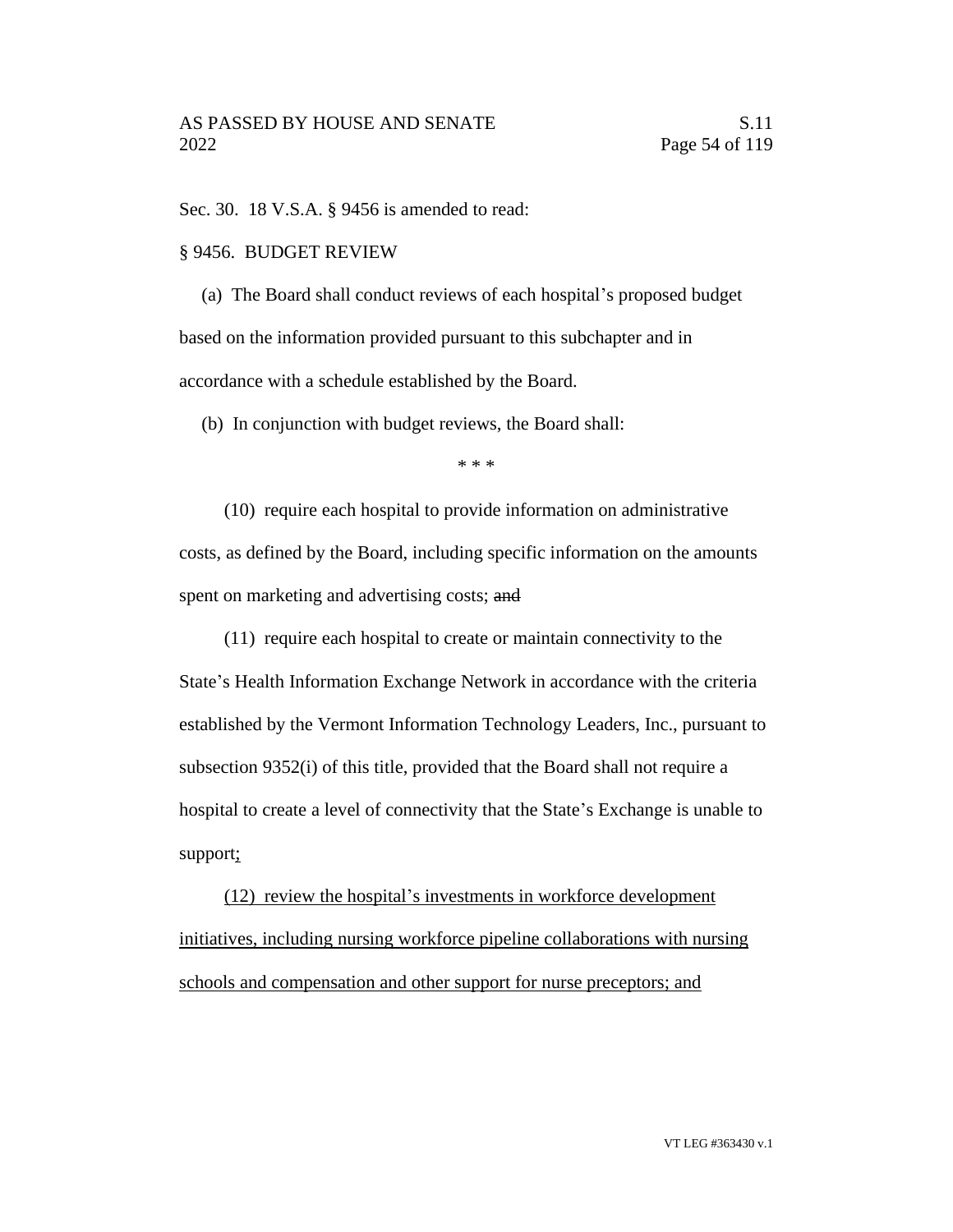(13) consider the salaries for the hospital's executive and clinical leadership and the hospital's salary spread, including a comparison of median salaries to the medians of northern New England states.

\* \* \*

# Sec. 31. GREEN MOUNTAIN CARE BOARD; FISCAL YEAR 2023 HOSPITAL BUDGET REVIEW; NURSING WORKFORCE DEVELOPMENT INITIATIVES

For hospital fiscal year 2023, the Green Mountain Care Board may exclude all or a portion of a hospital's investments in nursing workforce development initiatives from any otherwise applicable financial limitations on the hospital's budget or budget growth. Notwithstanding any provision of GMCB Rule 3.202, the Board may modify its hospital budget guidance for hospital fiscal year 2023 as needed to comply with this section.

Sec. 32. AGENCY OF HUMAN SERVICES; HEALTH CARE

# WORKFORCE DATA CENTER

(a) In fiscal year 2023, the amount of \$750,000.00 is appropriated from the American Rescue Plan Act (ARPA) – Coronavirus State Fiscal Recovery Funds to the Office of Health Care Reform in the Agency of Human Services to enable the Agency to establish and operate the statewide Health Care Workforce Data Center. In order to enhance the State's public health data systems, respond to the COVID-19 public health emergency, and improve the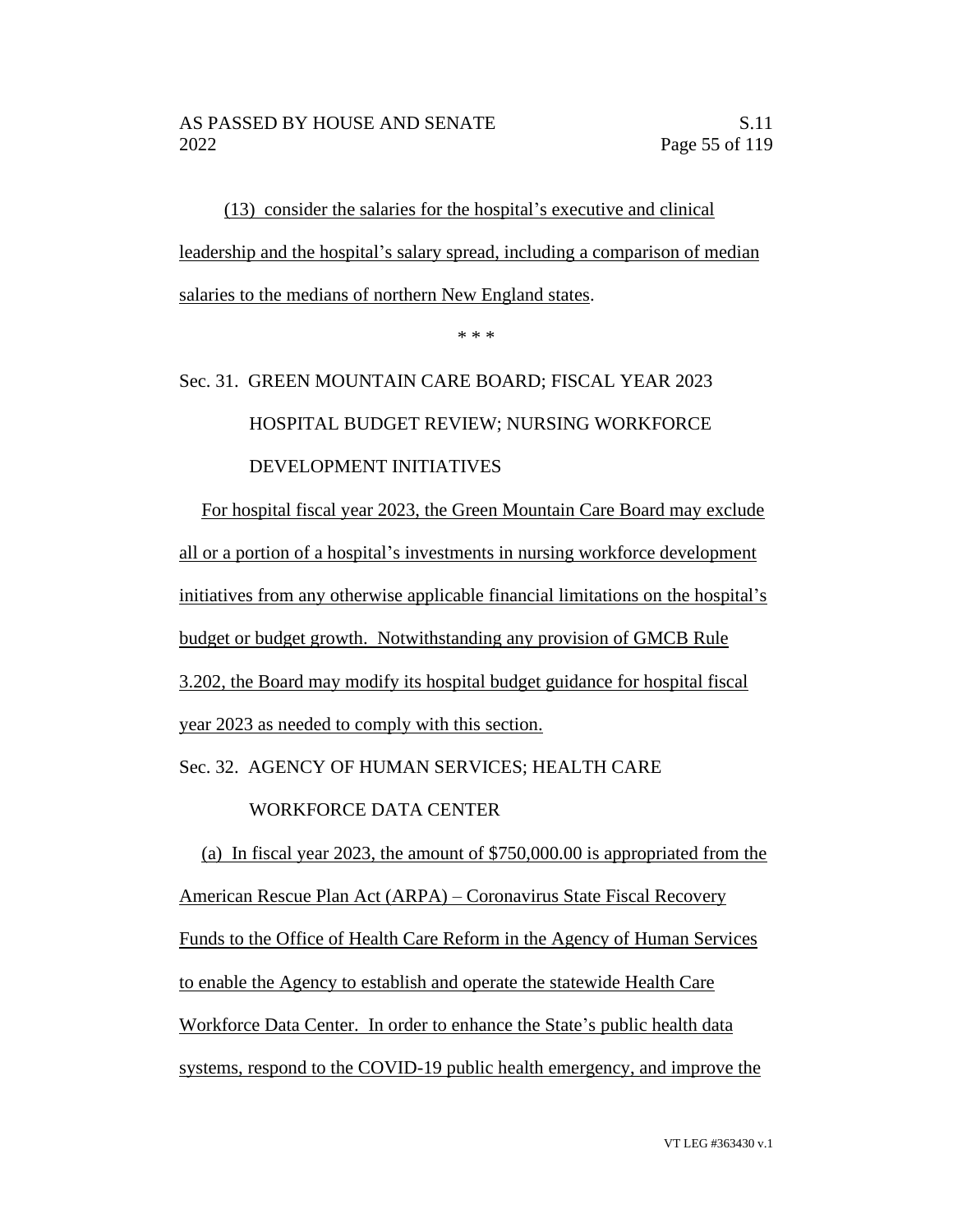State's COVID-19 mitigation and prevention efforts, the Center shall collect health care workforce data, shall collaborate with the Director of Health Care Reform to identify and propose solutions to address data gaps, and shall share the data with the Green Mountain Care Board as appropriate to inform the Board's Health Resource Allocation Plan responsibilities pursuant to 18 V.S.A. § 9405.

(b) The Center shall use existing statewide information to the extent practicable to avoid imposing administrative burdens on health care providers and to avoid duplication of efforts underway elsewhere in Vermont. The Center shall expand its data collection practices over two years to include all levels of the health care workforce, beginning with the highest-level licensed health care professionals.

(c) In order to ensure the Center has access to accurate and timely health care workforce data, the Center:

(1) shall have the cooperation of other State agencies and departments in responding to the Center's requests for information;

(2) may enter into data use agreements with institutions of higher education and other public and private entities, to the extent permitted under State and federal law; and

(3) may collect vacancy and turnover information from health care employers.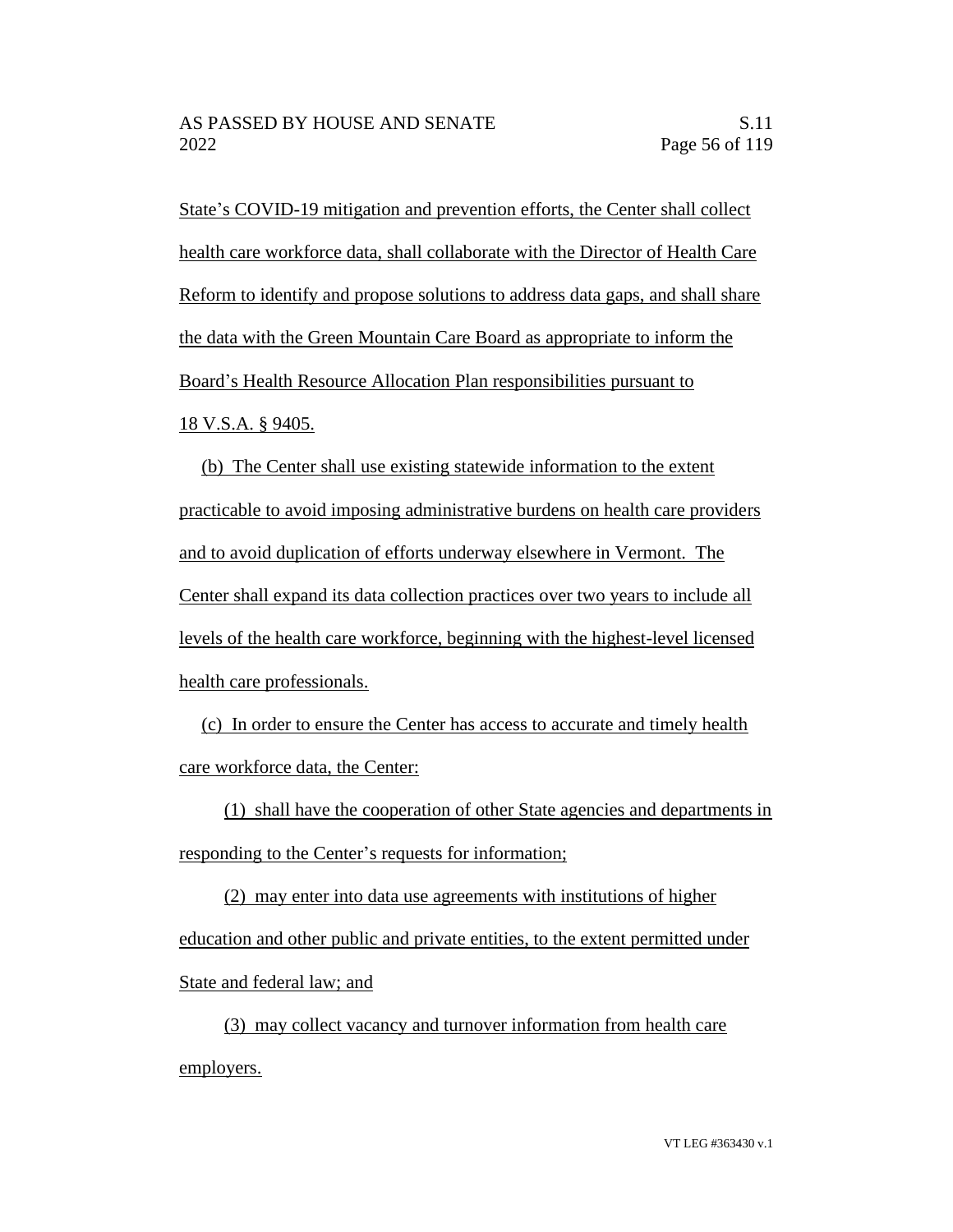(d) One permanent classified Health Care Workforce Data Center Manager position is created in the Agency of Human Services, Office of Health Care Reform in fiscal year 2023 to manage the Health Care Workforce Data Center created pursuant to this section.

(e) The Agency of Human Services may include proposals for additional funding or data access, or both, for the Center as part of the Agency's fiscal year 2024 budget request.

Sec. 33. [Deleted.]

Sec. 34. AGENCY OF HUMAN SERVICES; POSITION;

## APPROPRIATION

(a) One classified, three-year limited-service Health Care Workforce Coordinator position is created in the Agency of Human Services, Office of Health Care Reform in fiscal year 2023 to support the health care workforce initiatives set forth in this act and in the Health Care Workforce Development Strategic Plan. The Coordinator shall focus on building educational, clinical, and housing partnerships and support structures to increase and improve health care workforce training, recruitment, and retention.

(b) In fiscal year 2023, the amount of \$170,000.00 is appropriated from the American Rescue Plan Act (ARPA) – Coronavirus State Fiscal Recovery Funds to the Agency of Human Services, Office of Health Care Reform for the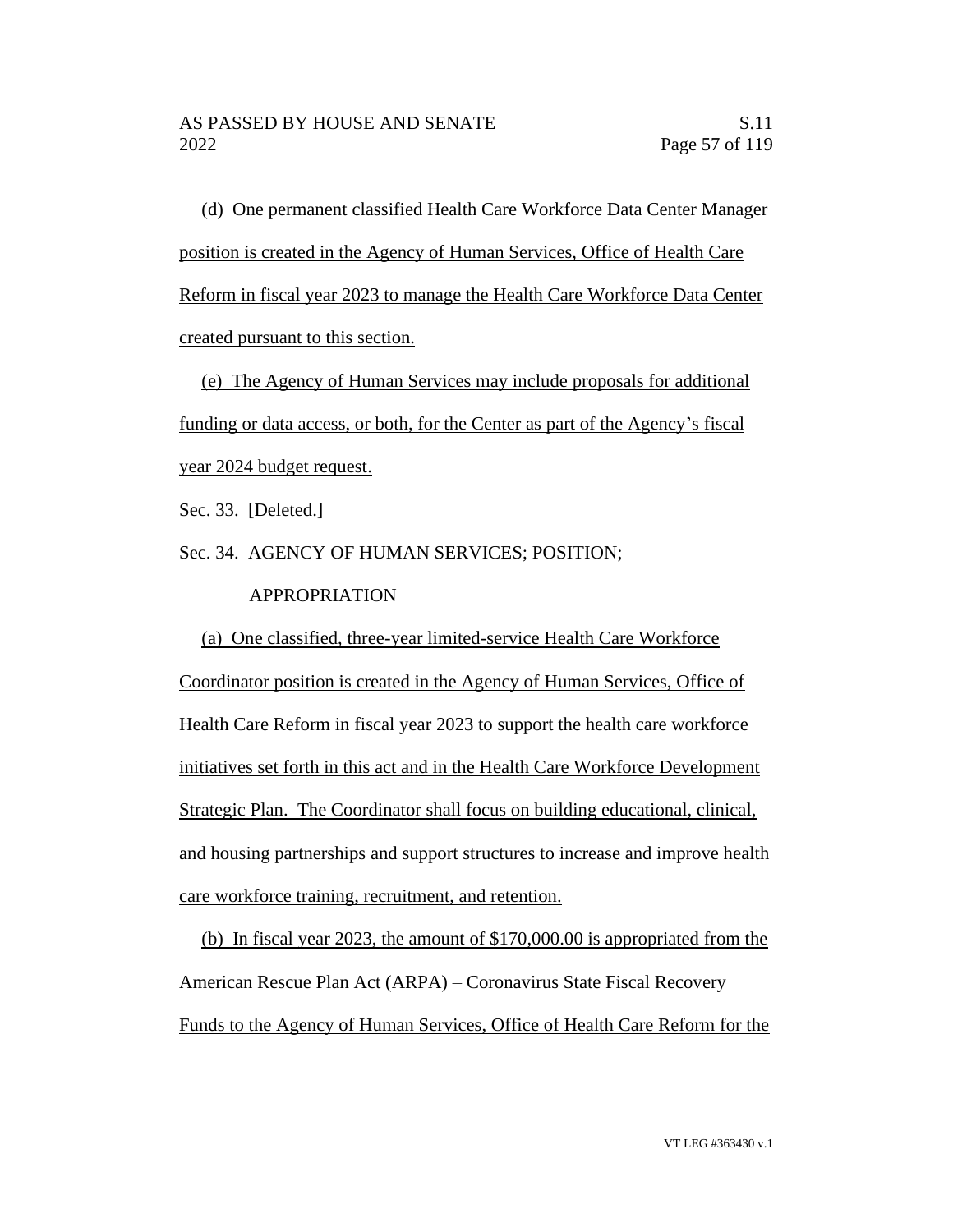Health Care Workforce Coordinator position, of which \$120,000.00 is for personal services and \$50,000.00 is for operating expenses.

Sec. 35. DEPARTMENT OF LABOR; GREEN MOUNTAIN CARE

#### BOARD; SUPPLY AND DEMAND MODELING

On or before January 15, 2023, the Department of Labor, in collaboration with the Green Mountain Care Board, shall explore and recommend to the House Committees on Health Care, on Human Services, and on Commerce and Economic Development and the Senate Committees on Health and Welfare and on Economic Development, Housing and General Affairs a process, methodology, and necessary funding amounts to establish and maintain the capacity to perform health care supply and demand modeling based on information in the Health Care Workforce Data Center, for use by health care employers, health care educators, and policymakers.

Sec. 36. DEPARTMENT OF FINANCIAL REGULATION; GREEN

MOUNTAIN CARE BOARD; PRIOR AUTHORIZATIONS;

# ADMINISTRATIVE COST REDUCTION; REPORT

(a) The Department of Financial Regulation shall explore the feasibility of requiring health insurers and their prior authorization vendors to access clinical data from the Vermont Health Information Exchange whenever possible to support prior authorization requests in situations in which a request cannot be automatically approved.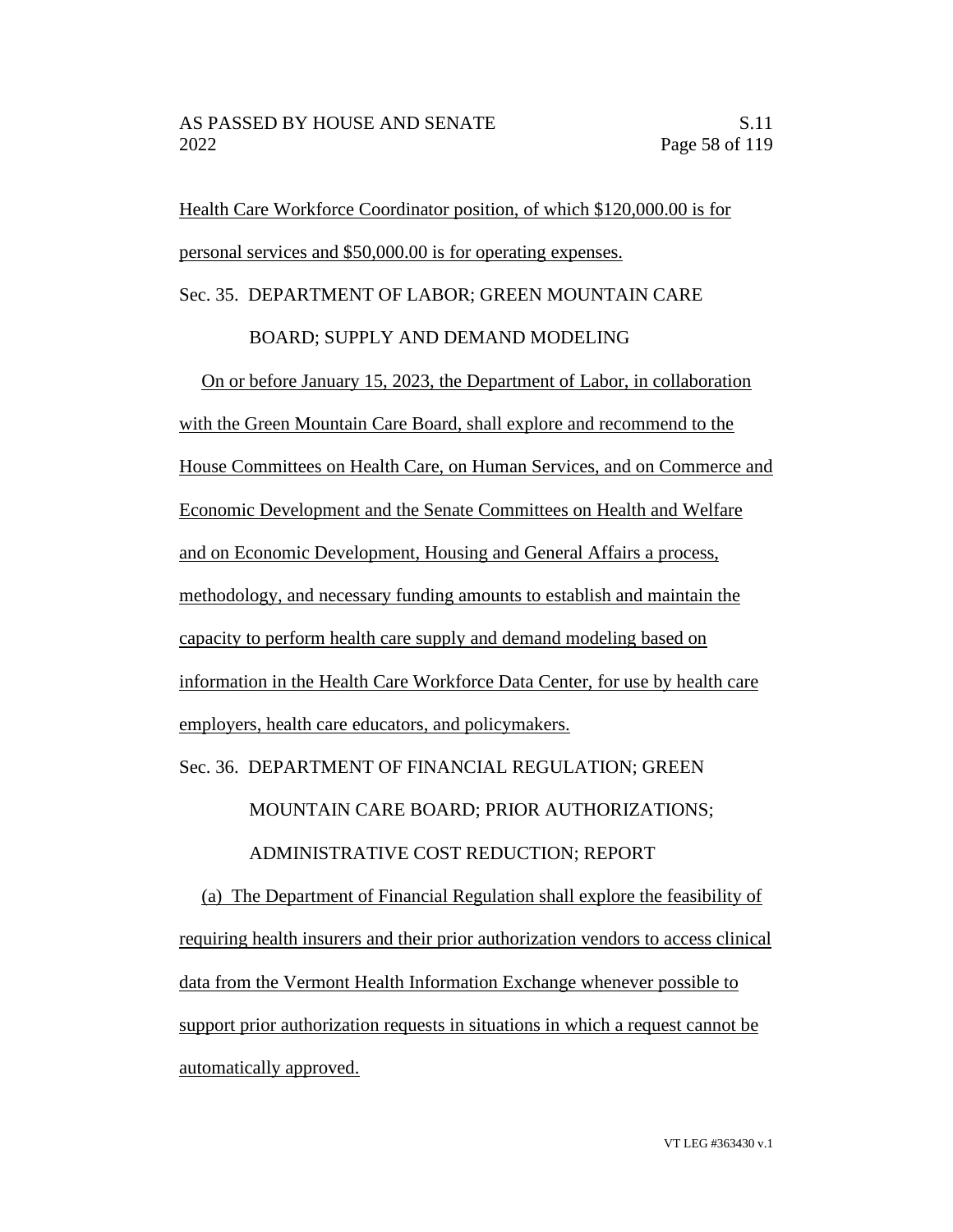(b) The Department of Financial Regulation shall direct health insurers to provide prior authorization information to the Department in a format required by the Department in order to enable the Department to analyze opportunities to align and streamline prior authorization request processes. The Department shall share its findings and recommendations with the Green Mountain Care Board, and the Department and the Board shall collaborate to provide recommendations to the House Committee on Health Care and the Senate Committees on Health and Welfare and on Finance on or before January 15, 2023 regarding the statutory changes necessary to align and streamline prior authorization processes and requirements across health insurers.

Sec. 37. 33 V.S.A. § 3543 is amended to read:

## § 3543. STUDENT LOAN REPAYMENT ASSISTANCE

(a)(1) There is established a need-based student loan repayment assistance program for the purpose of providing student loan repayment assistance to any individual employed by a regulated, privately operated center-based child care program or family child care home.

(2) An eligible individual shall:

(A)(i) work in a privately operated center-based child care program or in a family child care home that is regulated by the Division for at least an average of 30 hours per week for 48 weeks of the year; or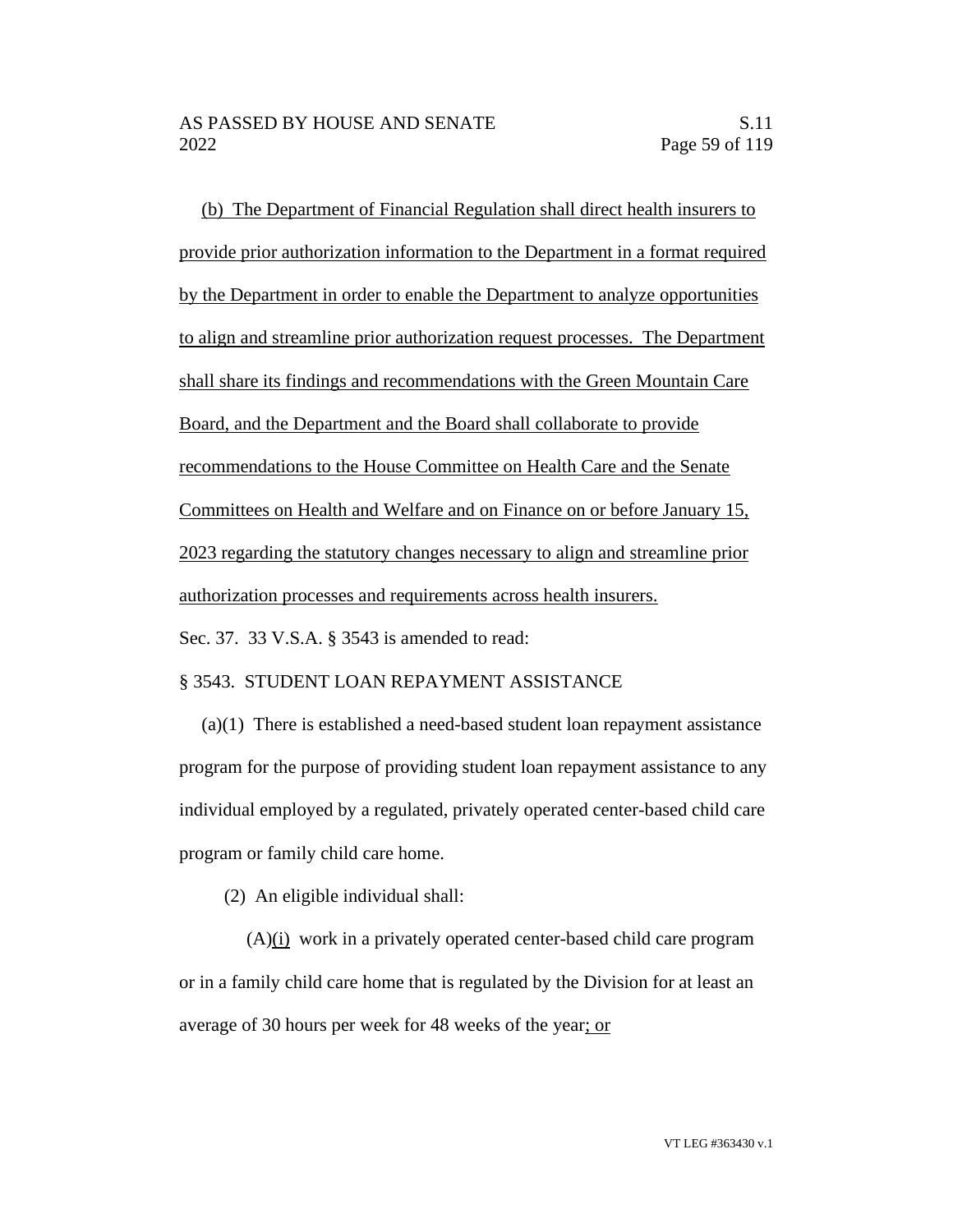(ii) if the individual is an employee of a Vermont Head Start program that operates fewer than 48 weeks per year, work a minimum of nine months of the year, inclusive of any employer-approved time off;

(B) receive an annual salary of not more than \$50,000.00 through the

individual's work in regulated childcare; and

(C) have earned an associates or bachelor's degree with a major or concentration in early childhood, child and human development, elementary education, special education with a birth to age eight focus, or child and family services within the preceding five years.

\* \* \*

Sec. 38. [Deleted.]

Sec. 39. CREDENTIAL OF VALUE GOAL; PUBLIC-PRIVATE PARTNERSHIP; APPROPRIATION

(a) Duties. In fiscal year 2023, the amount of \$150,000.00 is appropriated from the General Fund to the Vermont Student Assistance Corporation for a performance-based contract to perform the following duties, in coordination and alignment with State partners, in support of the State's goal articulated in 10 V.S.A. § 546 that 70 percent of working-age Vermonters hold a credential of value by 2025 (Goal):

(1) increase public awareness of the value of postsecondary education and training to help persons of any age make informed decisions about the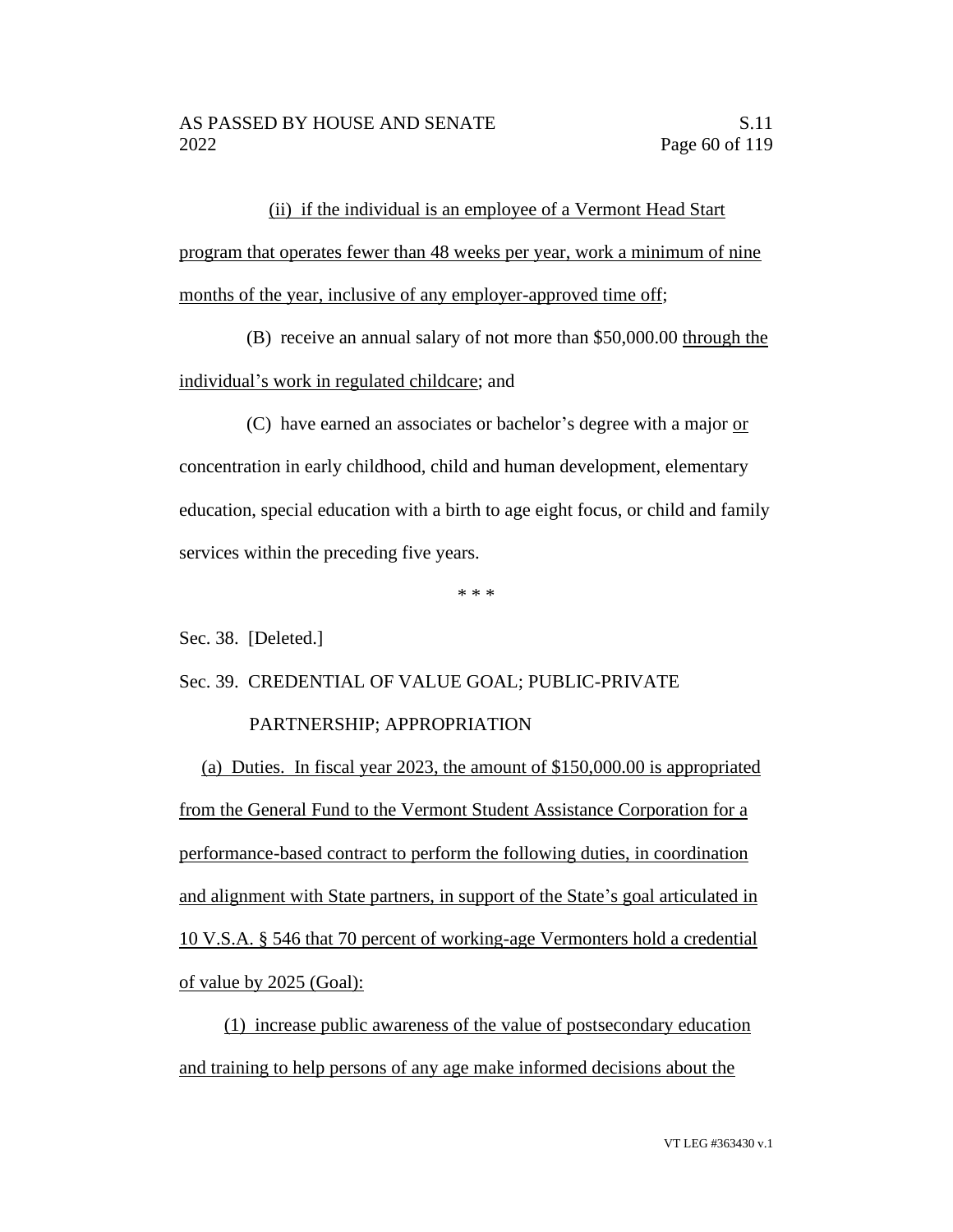value of education and training that would further their advancement in educational pathways and pursuit of career goals, through targeted outreach as outlined in subsection (b) of this section;

(2) promote a broad understanding of the public good and value in achieving the State's Goal and of actions stakeholders can take to increase attainment;

(3) assist or coordinate with stakeholders, such as educational, business, governmental, nonprofit, and philanthropic organizations, in activities that seek to align the delivery of high-quality education and training opportunities with career advancement and support the policy priorities outlined in 10 V.S.A.  $§ 546;$ 

(4) collect and display publicly available, nonconfidential information about postsecondary credentials available to Vermonters;

(5) facilitate conversations or provide information about the national best practices in aligning, recognizing, measuring, tracking, and promoting postsecondary credentials of value to the Vermont Department of Labor, the Agency of Commerce and Community Development, the State Workforce Development Board, and the Agency of Education when requested;

(6) maintain web-based resources that provide information about opportunities to obtain a postsecondary credential of value, in coordination with State partners;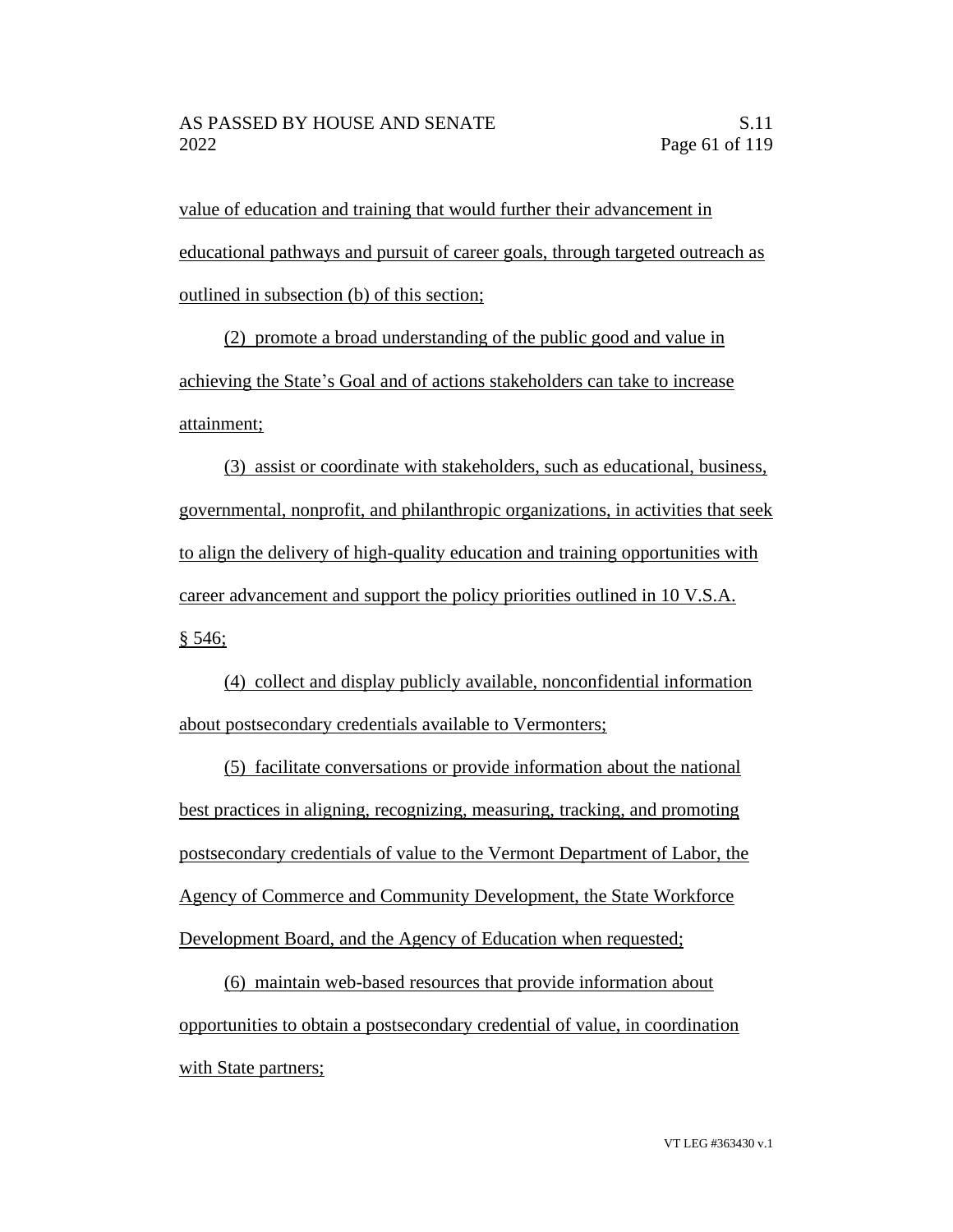(7) support the Vermont Department of Labor and Agency of Education transition or integration of Advance Vermont's web-based resources and collected information referenced in subdivisions (4) and (6) of this subsection into a State-supported system in a coordinated way; and

(8) meet on a quarterly basis with the Vermont Department of Labor and Agency of Education about activities described in this subsection.

(b) Outreach. The contractor may use funds awarded by the State to:

(1) create and distribute public-facing communications and resources related to the duties described in this section; and

(2) offer support to career and education counselors, employment and training counselors, jobseekers and their families, and other stakeholders, consistent with best practice and State policy and programs, to help them better understand the postsecondary education and training landscape.

(c) Reports. The contractor shall provide written reports to:

(1) the Vermont Department of Labor and Agency of Education about anticipated work and activities using a simplified reporting template jointly developed by the contractor and the State entities on a quarterly basis; and

(2) on or before December 15, 2022, the House and Senate committees of jurisdiction regarding the use of funds, activities performed, and outcomes achieved pursuant to this section.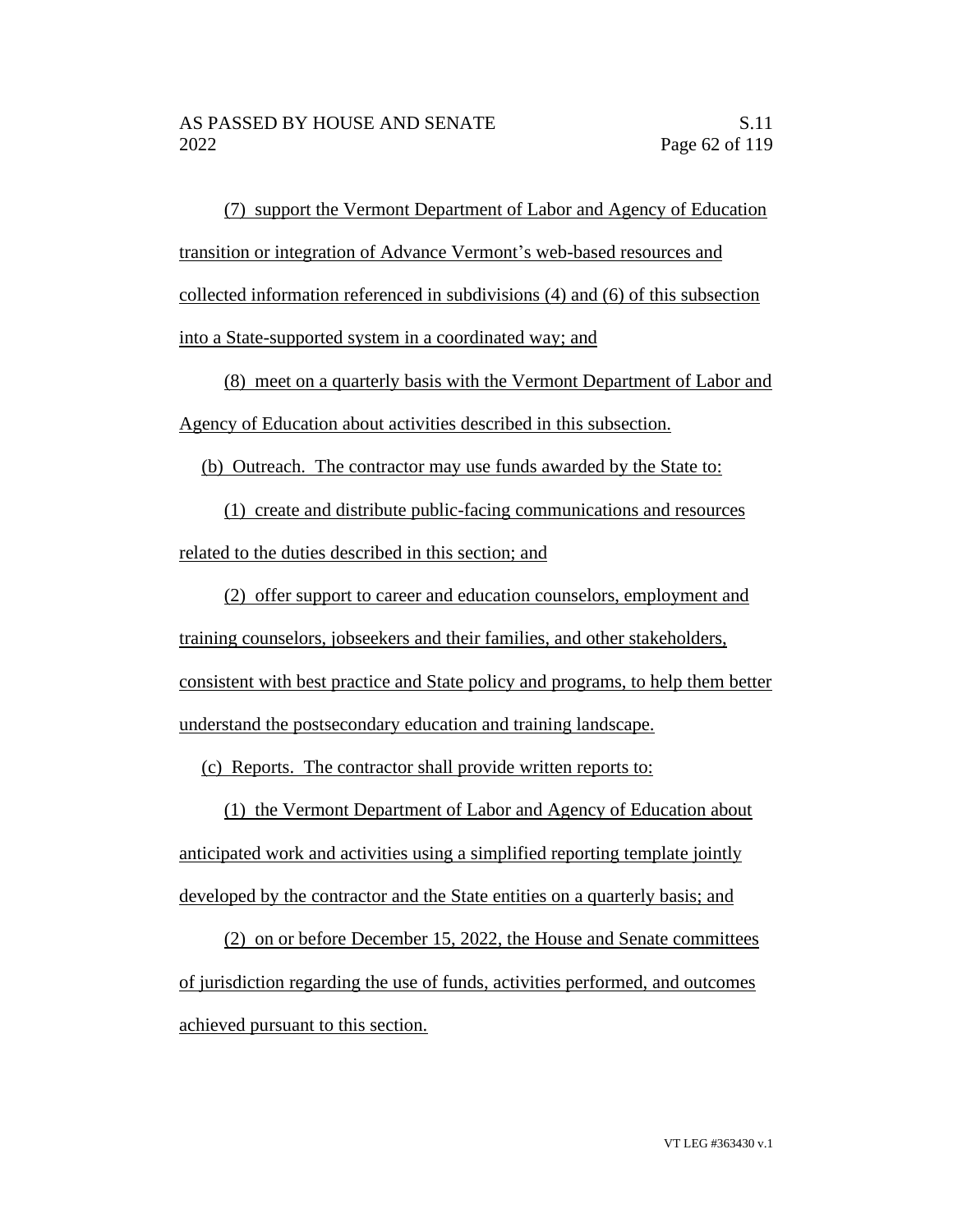#### Sec. 40. VERMONT SERVE, LEARN, AND EARN PROGRAM;

## APPROPRIATION

(a) In fiscal year 2023, the amount of \$1,800,000.00 is appropriated from the General Fund to the Department of Forests, Parks and Recreation to continue funding through the pilot project the Vermont Serve, Learn, and Earn Program, which supports workforce development goals through creating meaningful paid service and learning opportunities for young adults, through the Serve, Learn, and Earn Partnership made up of the Vermont Youth Conservation Corps, Vermont Audubon, Vermont Works for Women, and Resource VT. The Department shall enter into a grant agreement with the Partnership that specifies the required services and outcomes for the Program.

(b) The Department shall provide the legislative committees of jurisdiction interim Program reports on or before January 15, 2023 and 2024 and a final Program report on or before January 15, 2025.

Sec. 41. ADULT EDUCATION AND LITERACY; FINDINGS

The General Assembly finds:

(1) Adult education and literacy services are a key piece of the workforce development system and serve as the entryway into career readiness and workforce development for tens of thousands of our most vulnerable Vermonters, those with low literacy, under-education, or those simply in need of increased skills so that they can succeed.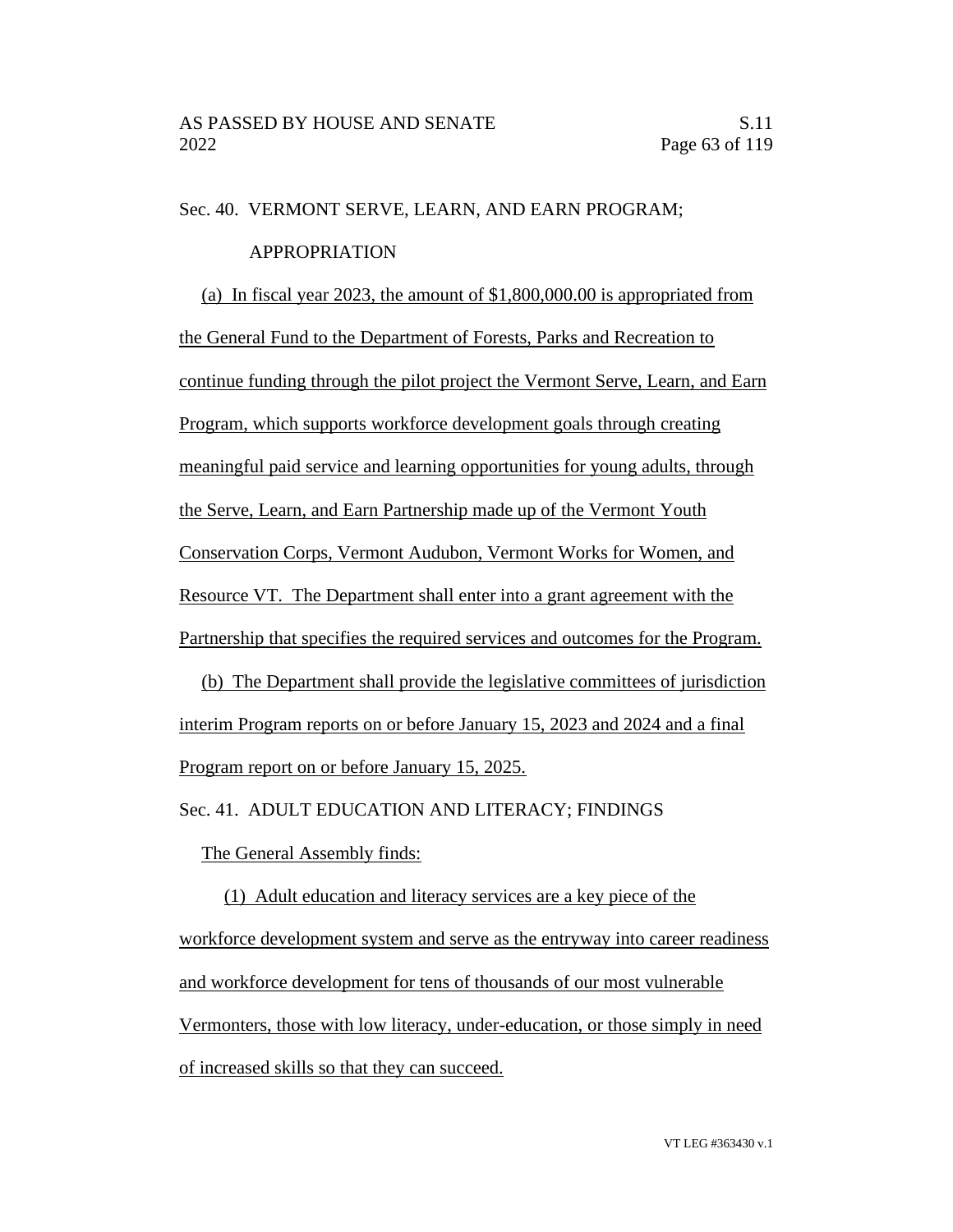(2) 36,000 adults in Vermont do not have a high school credential, and tens of thousands more lack the skills to matriculate into and be successful in college, in career training programs, or both. Adult education and literacy providers are the first stop on the path to the transformative opportunities that Vermont is offering for these individuals.

(3) Adult education and literacy services help people build the assets they need to move out of poverty successfully, as well as the confidence to continue to move toward success throughout their lives. Students are supported to identify concrete goals and then break those goals down into steps. Students set goals in the domains of:

(A) family and life;

(B) academics; and

(C) career and college readiness.

# Sec. 42. FINDINGS; FOREST FUTURE STRATEGIC ROADMAP

The General Assembly finds for the purposes of this section and Secs. 43 to

45 of this act:

(1) Private and public forestlands:

(A) constitute unique and irreplaceable resources, benefits, and

values of statewide importance;

(B) contribute to the protection and conservation of wildlife habitat, air, water, and soil resources of the State;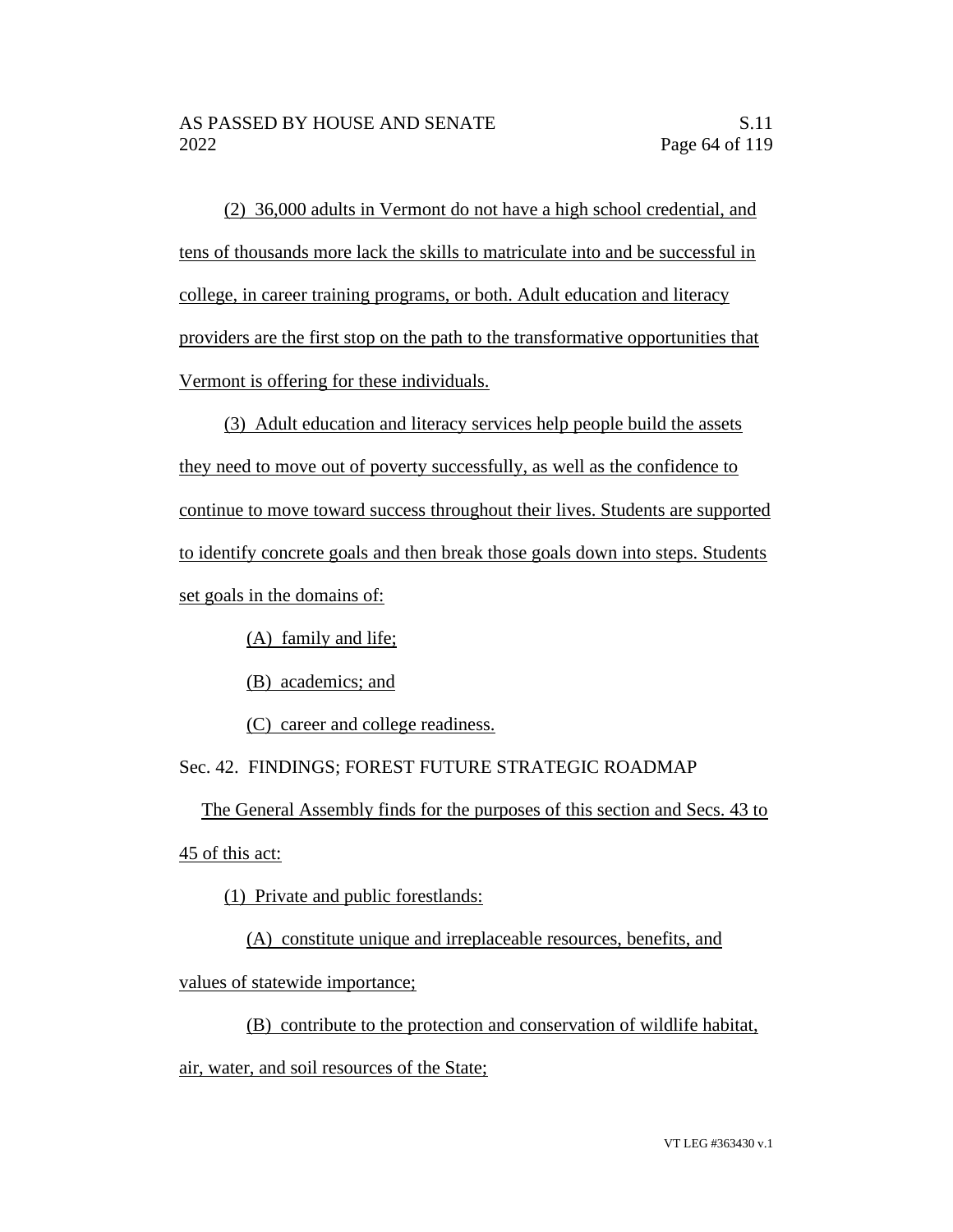(C) mitigate the effects of climate change; and

(D) benefit the general health and welfare of the persons of the State.

(2) The forest products sector, including maple sap collection:

(A) is a major contributor to and is valuable to the State's economy by providing nearly 14,000 jobs for Vermonters, generating \$2.1 billion in annual sales, and supporting \$30.8 million in additional economic activity from trail uses and seasonal tourism;

(B) is essential to the manufacture of forest products that are used and enjoyed by the persons of the State; and

(C) benefits the general welfare of the persons of the State.

(3) Private and public forestlands are critical for and contribute

significantly to the State's outdoor recreation and tourism economies.

(4) Eighty percent of Vermont's forestland is held in private ownership, of which 56 percent of private lands are enrolled in the forestland category of Vermont's Use Value Appraisal Program (UVA). UVA is Vermont's most important conservation program and contains the largest foundation of supply to support a vibrant forest-based rural economy.

(5) Economic realities and demand pressures for urban, commercial, and residential land uses throughout the State continue to challenge forest landowners trying to maintain intact forests. Forest fragmentation can adversely affect the natural environment and viable forest management.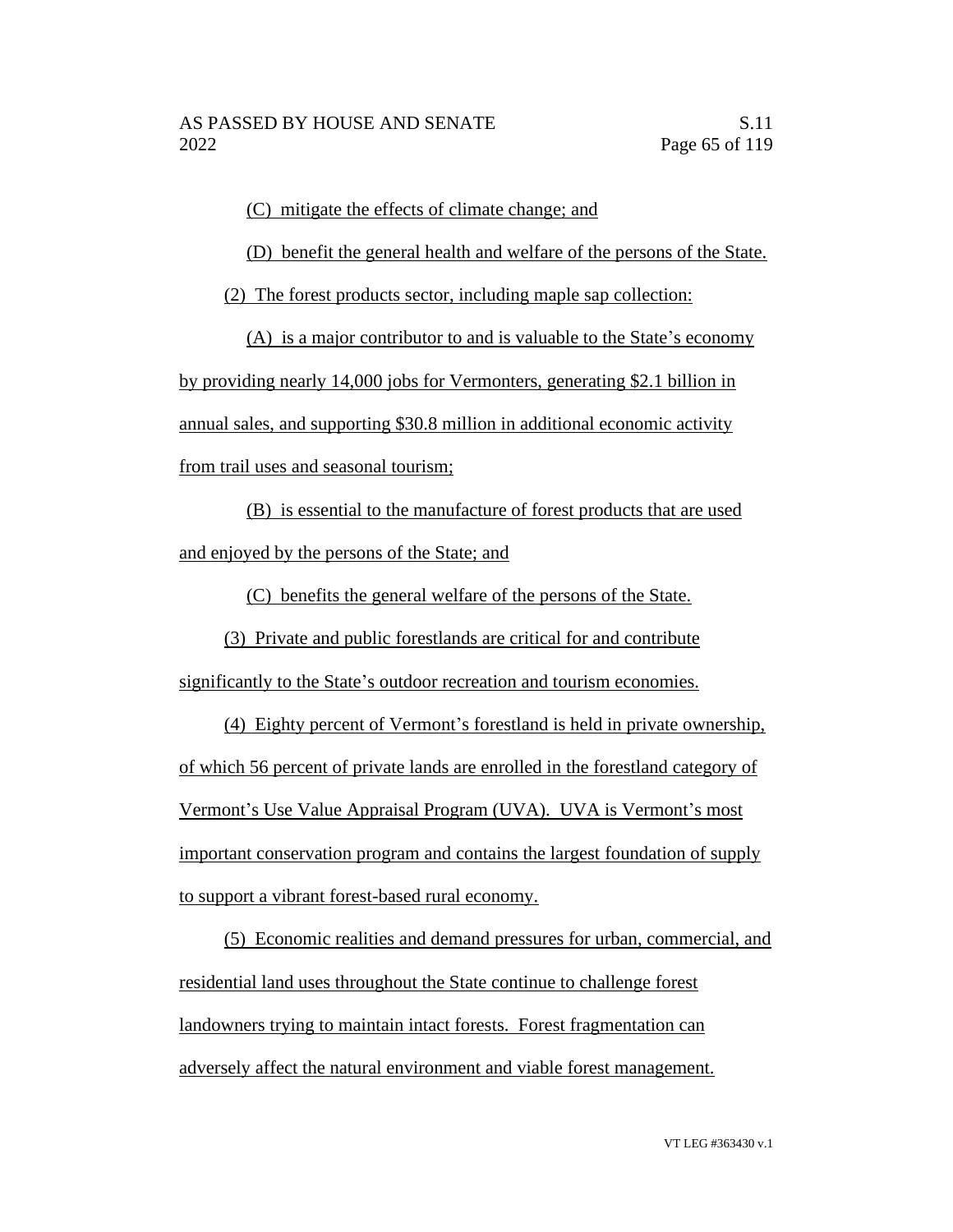Addressing the economic and social needs of the forest products sector is paramount to keeping forests intact, viable, and healthy.

(6) The encouragement, development, improvement, and preservation of forestry operations will result in extant, intact, and functioning forests that will provide a general benefit to the health and welfare of the persons of the State and the State's economy.

(7) To strengthen, promote, and protect the Vermont forest products sector, the State should establish the Vermont Forest Future Strategic Roadmap.

Sec. 43. 10 V.S.A. chapter 82 is added to read:

# CHAPTER 82. VERMONT FOREST FUTURE STRATEGIC ROADMAP § 2531. VERMONT FOREST FUTURE STRATEGIC ROADMAP

(a) Creation. The Commissioner of Forests, Parks and Recreation shall create the Vermont Forest Future Strategic Roadmap to strengthen, modernize, promote, and protect the forest products sector in Vermont. The Commissioner of Forests, Parks and Recreation may contract with a qualified contractor for the creation of the Vermont Forest Future Strategic Roadmap. During the contract proposal process, the Commissioner of Forests, Parks and Recreation shall seek a proposal to complete the Vermont Forest Future Strategic Roadmap from the Vermont Sustainable Jobs Fund.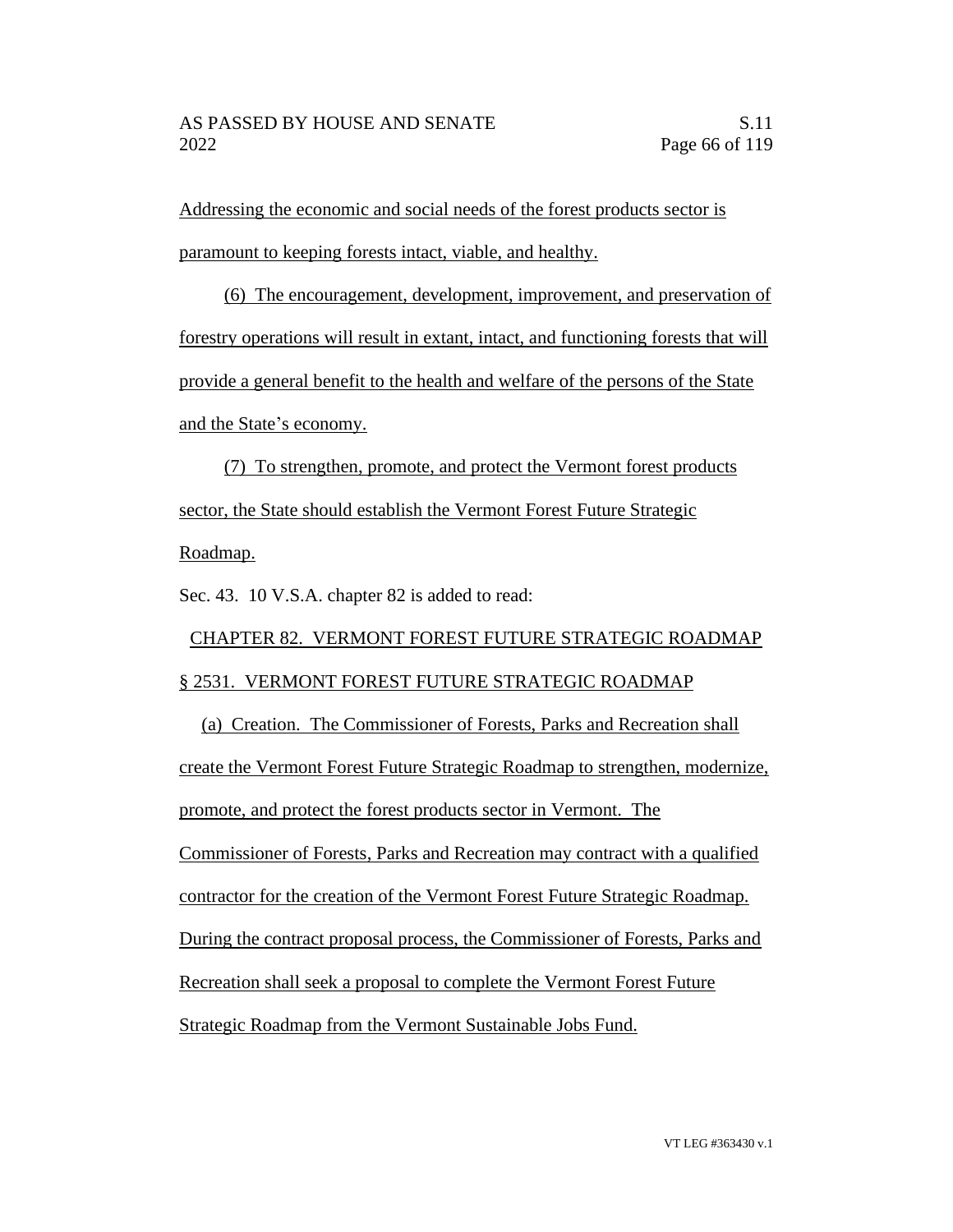(b) Intended outcomes. The intended outcomes of the Vermont Forest Future Strategic Roadmap are to:

(1) increase sustainable economic development and jobs in Vermont's forest economy;

(2) promote ways to expand the workforce and strengthen forest product enterprises in order to strengthen, modernize, promote, and protect the Vermont forest economy into the future;

(3) promote the importance of healthy, resilient, and sustainably managed working forests that provide a diverse array of high-quality products now and in the future; and

(4) identify actionable strategies designed to strengthen, modernize, promote, and protect the forest products sector in Vermont, including opportunities for new product development, opening new markets for Vermont forest products, adopting modern manufacturing processes, and utilizing new ways to market Vermont forest products.

(c) Strategic Roadmap content. In developing the Vermont Forest Future Strategic Roadmap, the Commissioner of Forests, Parks and Recreation or the relevant contractor shall:

(1) review all existing data, plans, and industry-level research completed over the past 10 years, including the Working Lands Enterprise Fund's Forest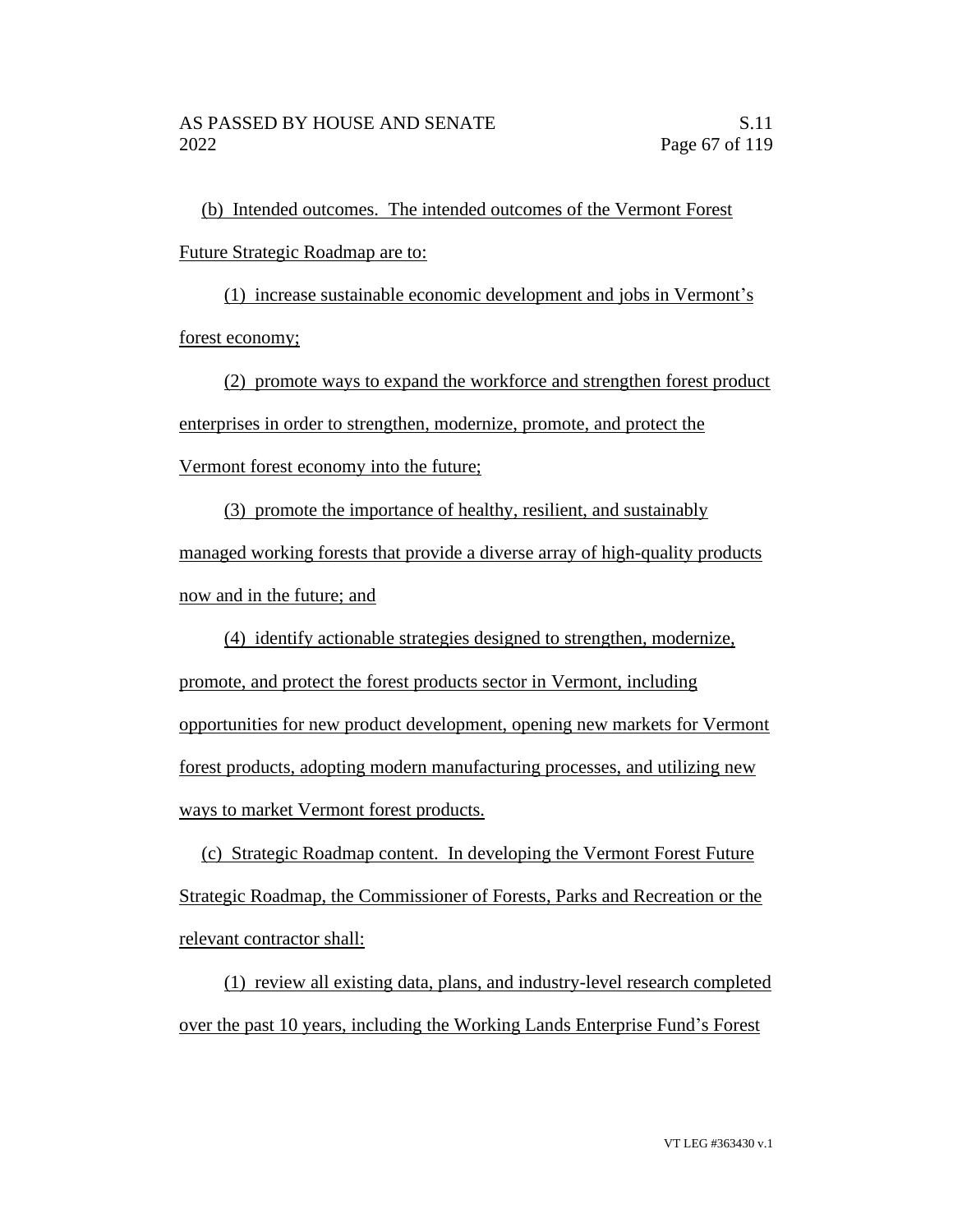Sector Systems Analysis, and identify any recommendations in those reports in order to build upon previous efforts;

(2) identify infrastructure investment and funding to support and promote Vermont forest products enterprises;

(3) identify regulatory barriers and propose policy recommendations to support and strengthen the Vermont forest economy;

(4) identify opportunities for all State agencies to engage with and enhance the Vermont forest products sector, including the Department of Buildings and General Services, the Agency of Commerce and Community Development, the Department of Tourism and Marketing, the Agency of Education, the Agency of Transportation, the Department of Public Service, the Agency of Natural Resources, the Department of Financial Regulation, and the Department of Labor;

(5) develop recommendations to support education and training of the current and future workforce of the Vermont forest products sector;

(6) propose alternatives for the modernization of transportation and regulation of Vermont forest products enterprises, including modernization of local and State permits;

(7) identify methods or programs that Vermont forest enterprises can utilize to access business assistance services;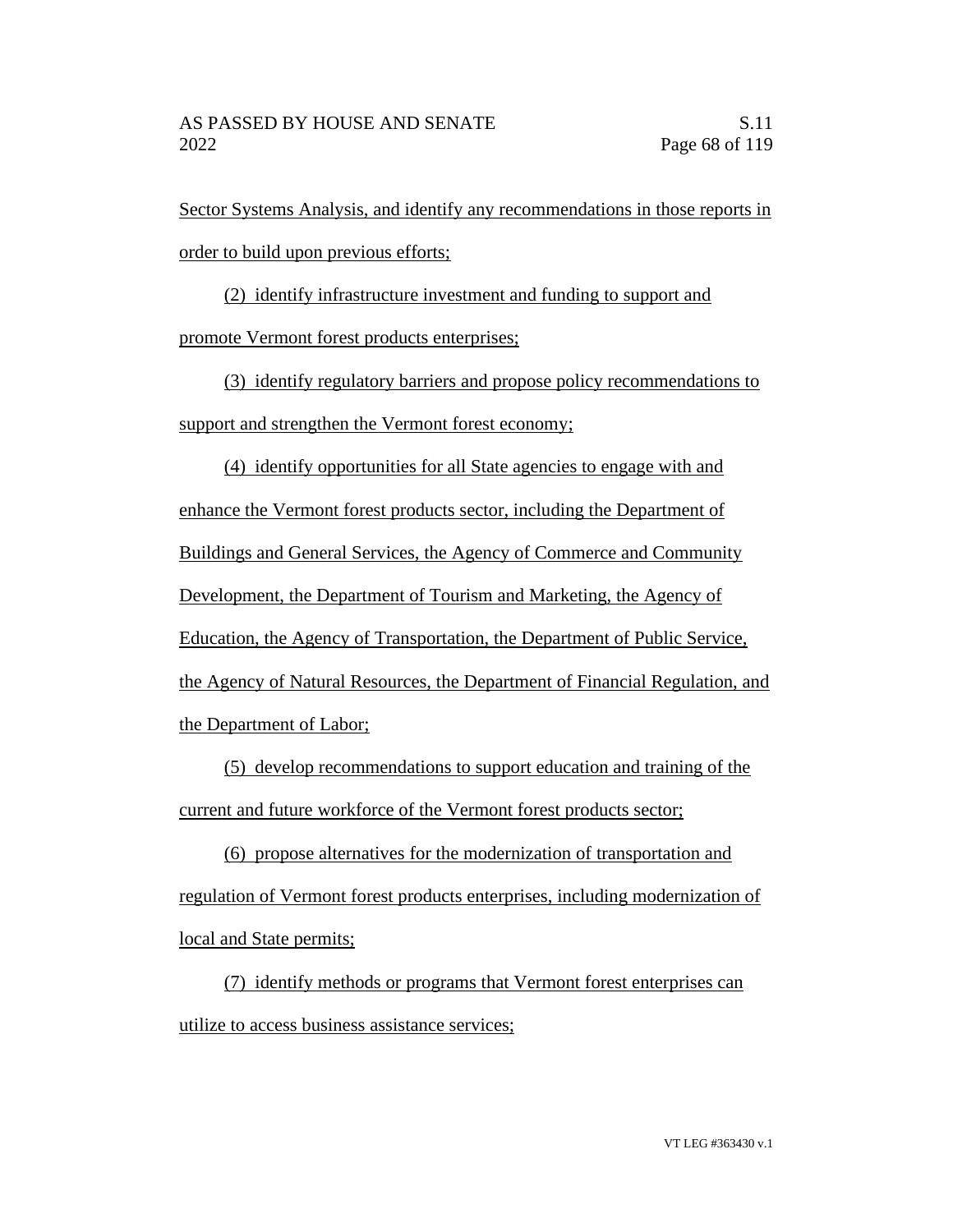(8) recommend how to maintain access by Vermont forest products enterprises to forestland and how to maintain the stewardship and conservation of Vermont forests as a whole;

(9) propose methods to enhance market development and manufacturing by Vermont forest products enterprises, including value chain coordination and regional partnerships;

(10) recommend consumer education and marketing initiatives; and

(11) recommend how to clarify the roles of various public entities and nongovernmental organizations that provide certain services to the forestry sector and to ensure coordination and alignment of those functions in order to advance and maximize the strength of the forest products industry.

(d) Process for development of Vermont Forest Future Strategic Roadmap.

(1) The Commissioner of Forests, Parks and Recreation or relevant contractor shall develop the Vermont Forest Future Strategic Roadmap and all subsequent revisions through the use of a public stakeholder process that includes and invites participation by interested parties representing all users of Vermont's forests, including representatives of forest products enterprises, State agencies, investors, forestland owners, recreational interests, loggers, foresters, truckers, sawmills, firewood processors, wood products manufacturers, education representatives, and others.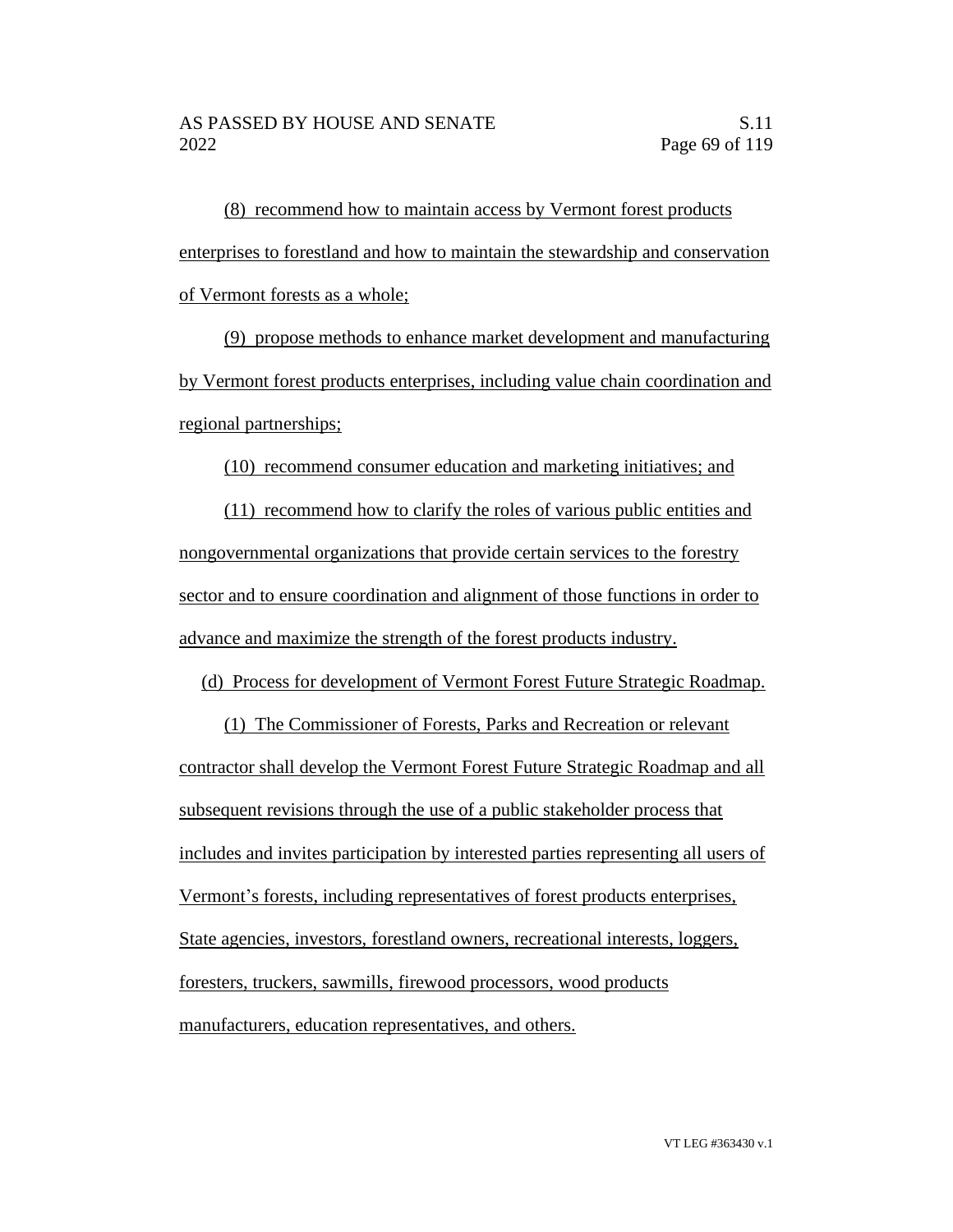(2) The Commissioner of Forests, Parks and Recreation, in collaboration with forest products sector stakeholders, shall review the Strategic Roadmap periodically and shall update the Strategic Roadmap at least every 10 years.

(e) Advisory panel; administration.

(1) The Commissioner of Forests, Parks and Recreation or relevant contractor shall convene a Vermont Forest Future Strategic Roadmap advisory panel to review and counsel in the development and implementation of the Vermont Forest Future Strategic Roadmap. The advisory panel shall include representatives of forest products enterprises, State agencies, investors, forestland owners, foresters, loggers, truckers, wood products manufacturers, recreational specialists, education representatives, trade organizations, and other partners as deemed appropriate. The Commissioner of Forests, Parks and Recreation shall select representatives to the advisory panel.

(2) The Commissioner of Forests, Parks and Recreation or relevant contractor may seek grants or other means of assistance to support the development and implementation of the Vermont Forest Future Strategic Roadmap.

# Sec. 44. IMPLEMENTATION

(a) The Commissioner of Forests, Parks and Recreation or relevant contractor shall submit to the General Assembly: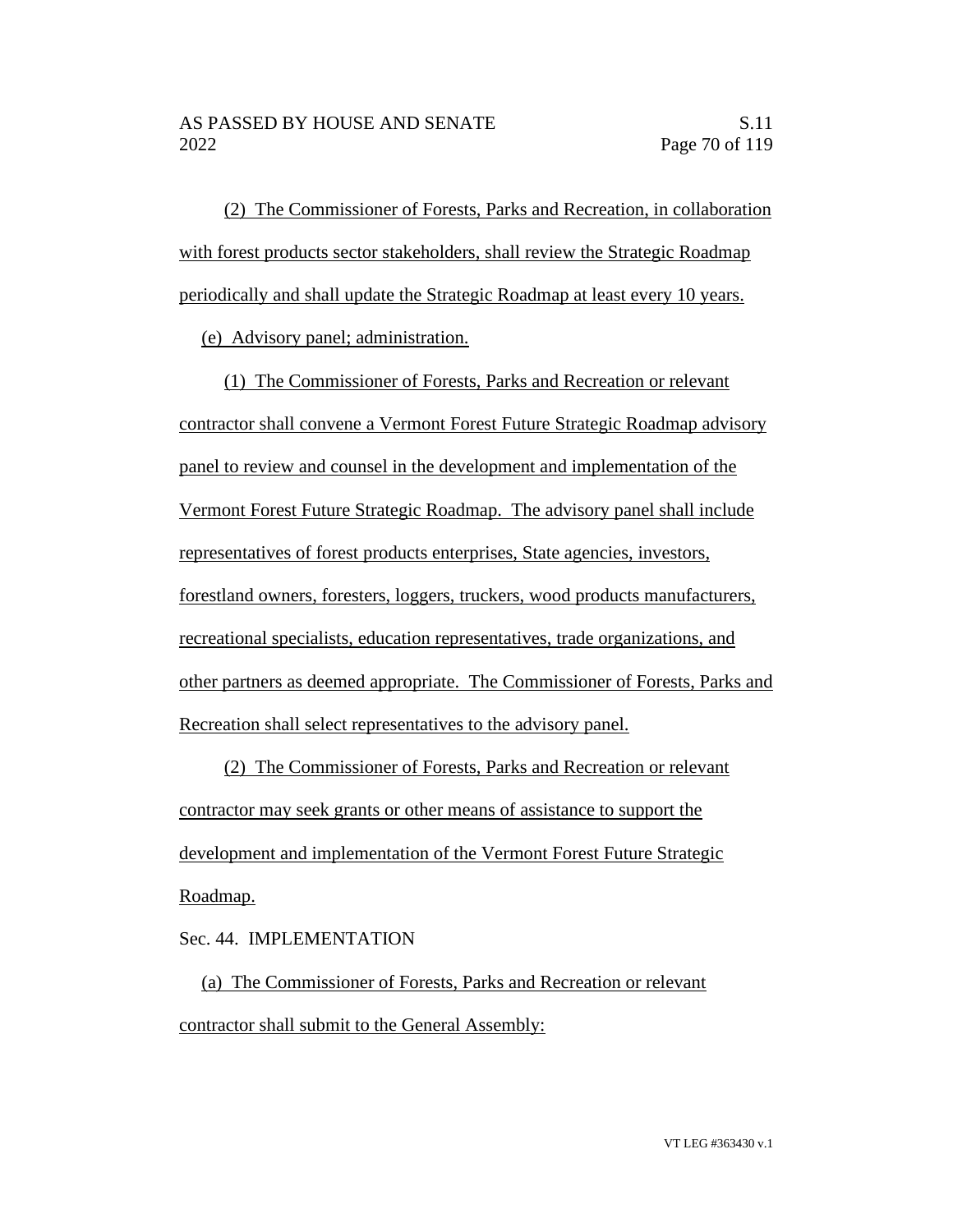(1) draft recommendations for the Vermont Forest Future Strategic Roadmap on or before July 1, 2023; and

(2) a final report and recommendations for the Vermont Forest Future

Strategic Roadmap on or before January 1, 2024.

(b) Any recommendation submitted under this section shall include recommended appropriations sufficient to implement the recommendation or the Vermont Forest Future Strategic Roadmap as a whole.

Sec. 45. APPROPRIATIONS

In addition to any other funds appropriated to the Department of Forests, Parks and Recreation, in fiscal year 2023 the amount of \$250,000.00 is appropriated from the General Fund to the Department to enter a two-year contract in fiscal year 2023 for the purpose of contracting for the development of the Vermont Forest Future Strategic Roadmap required by 10 V.S.A.  $§ 2531.$ 

# $***$  Purpose  $***$

Sec. 45a. PURPOSE

The purpose of Secs. 46–54 of this act is to address the negative economic impacts of COVID-19 on Vermont's economy, employers, workers, and families while simultaneously leveraging opportunities to grow Vermont's economy.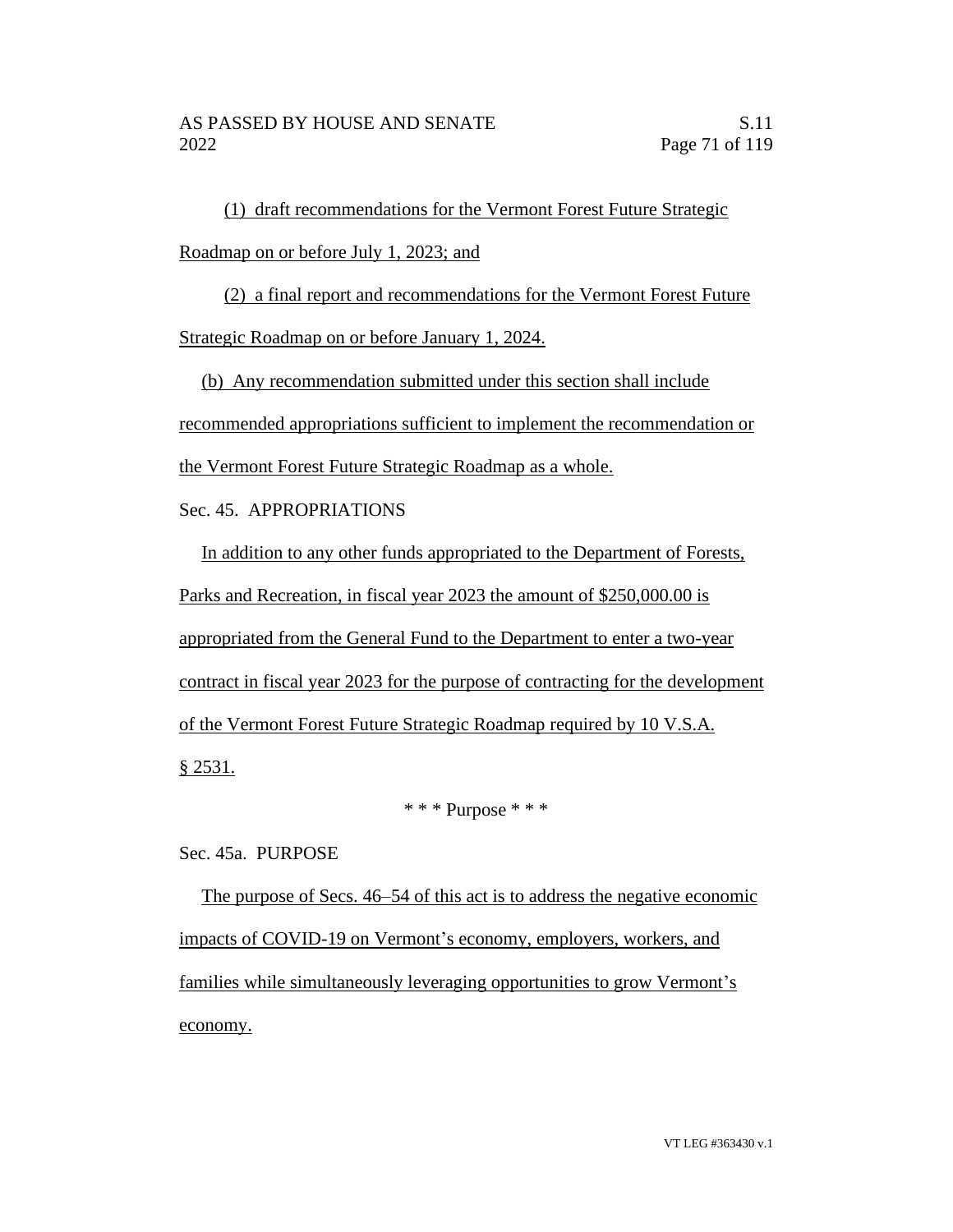Sec. 46. 2021 Acts and Resolves No. 74, Sec. H.18 is amended to read:

## Sec. H.18 CAPITAL INVESTMENT COMMUNITY RECOVERY AND

#### REVITALIZATION GRANT PROGRAM

(a) Creation; purpose; regional outreach.

(1) The Agency of Commerce and Community Development shall use the \$10,580,000 appropriated to the Department of Economic Development in Sec.  $G.300(a)(12)$  of this act to design and implement a capital investment grant program the Community Recovery and Revitalization Grant Program consistent with this section.

(2) The purpose of the  $\frac{1}{2}$  program is to make funding available for transformational projects that will provide each region of the State with the opportunity to attract businesses, retain existing businesses, create jobs, and invest in their communities by encouraging capital investments and economic growth make investments to retain and expand existing businesses and nonprofit organizations, attract new businesses and nonprofit organizations, and create new jobs with a preference for projects located in regions and communities with declining or stagnant grand list values.

(3) The Agency shall collaborate with other State agencies, regional development corporations, regional planning commissions, and other community partners to identify potential regional applicants and projects to ensure the distribution of grants throughout the regions of the State.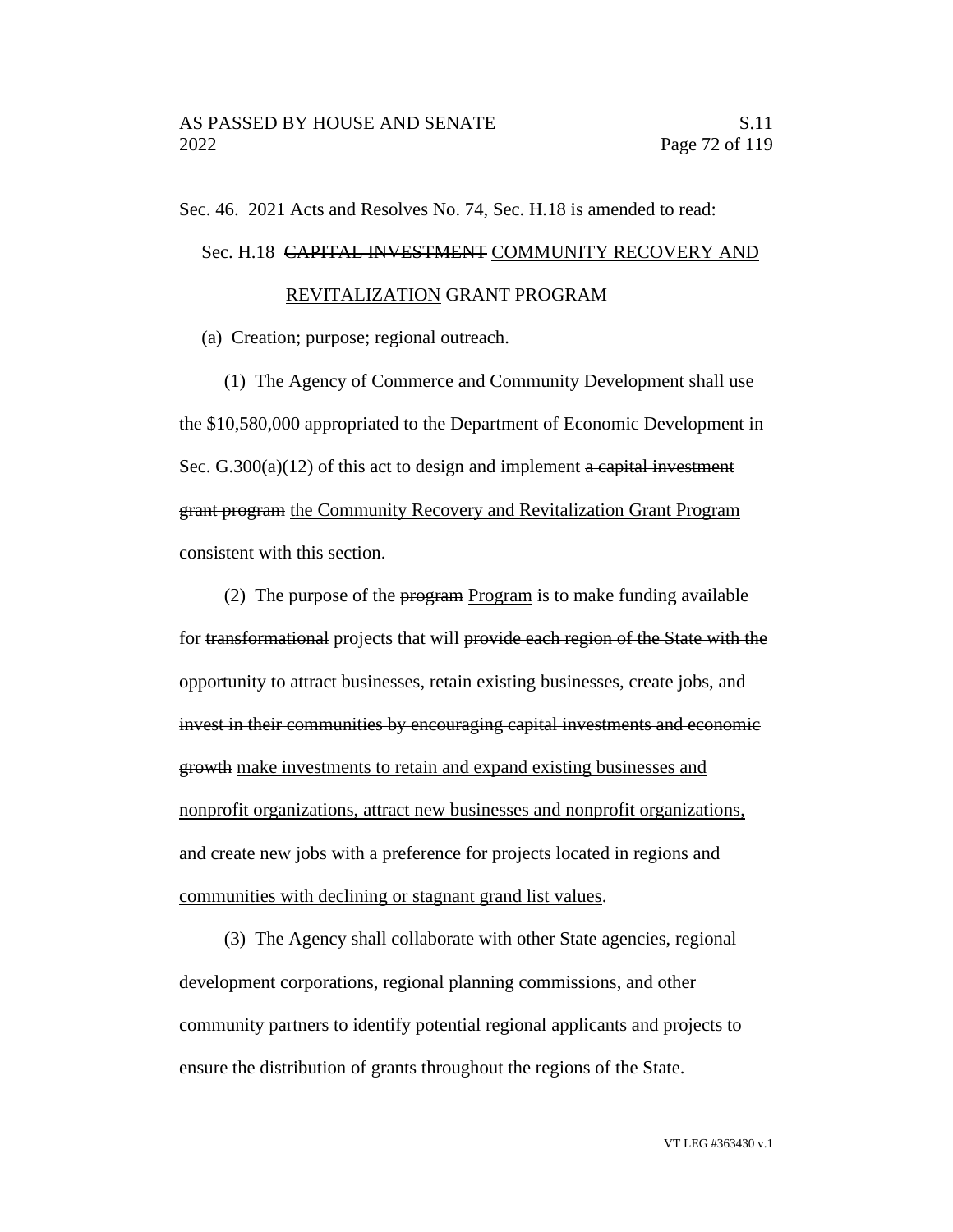(b) Eligible applicants.

(1) To be eligible for a grant, an applicant shall meet the following

criteria:

(A) The applicant is located within this State.

(B) The applicant is:

(i)(I) a for-profit entity with not less than a 10 percent equity

interest in the project; or

(II) a nonprofit entity; and

(ii) grant funding from the Program represents not more than 50 percent of the total project cost.

(1) To be eligible for a grant, the applicant must be located within the

State and:

 $(A)(i)$  the applicant is a for-profit entity with not less than a 10 percent equity interest in the project, or a nonprofit entity, which has documented financial impacts from the COVID-19 pandemic; or

(ii) intends to utilize the funds for an enumerated use as defined in

the U.S. Treasury Final Rule for Coronavirus State and Fiscal Recovery Funds;

(B)(i) the applicant is a municipality;

(ii) the municipality needs to make infrastructure improvements to incentivize community development; and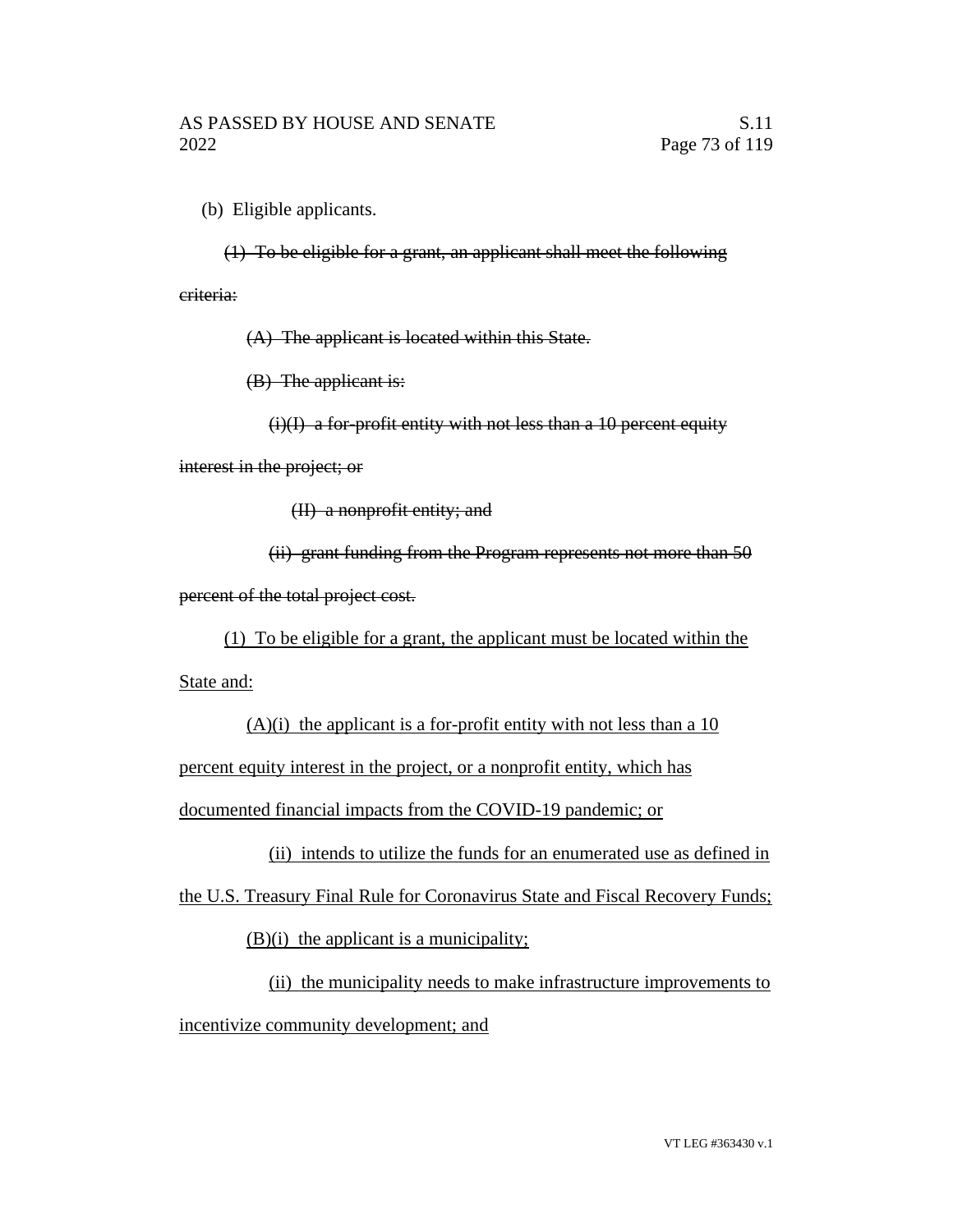(iii) the proposed infrastructure improvements and the projected development or redevelopment are compatible with confirmed municipal and regional development plans and the project has clear local significance for employment.

 $\left(\frac{C}{2}\right)$  The applicant demonstrates must demonstrate:

 $\overline{(i)(A)}$  community and regional support for the project;

 $(ii)(B)$  that grant funding is needed to complete the project;

 $(iii)(C)$  leveraging of additional sources of funding from local,

State, or federal economic development programs; and

 $(iv)(D)$  an ability to manage the project, with requisite experience and a plan for fiscal viability.

 $(2)(3)$  The following are ineligible to apply for a grant:

- (A) a State or local government-operated business;
- $(B)$  a municipality;
- (C) a business that, together with any affiliated business, owns or

operates more than 20 locations, regardless of whether those locations do business under the same name or within the same industry; and

 $(D)(C)$  a publicly-traded publicly traded company.

(c) Grant funds; eligible uses for municipalities. A municipality is only authorized to utilize program funding under this section if: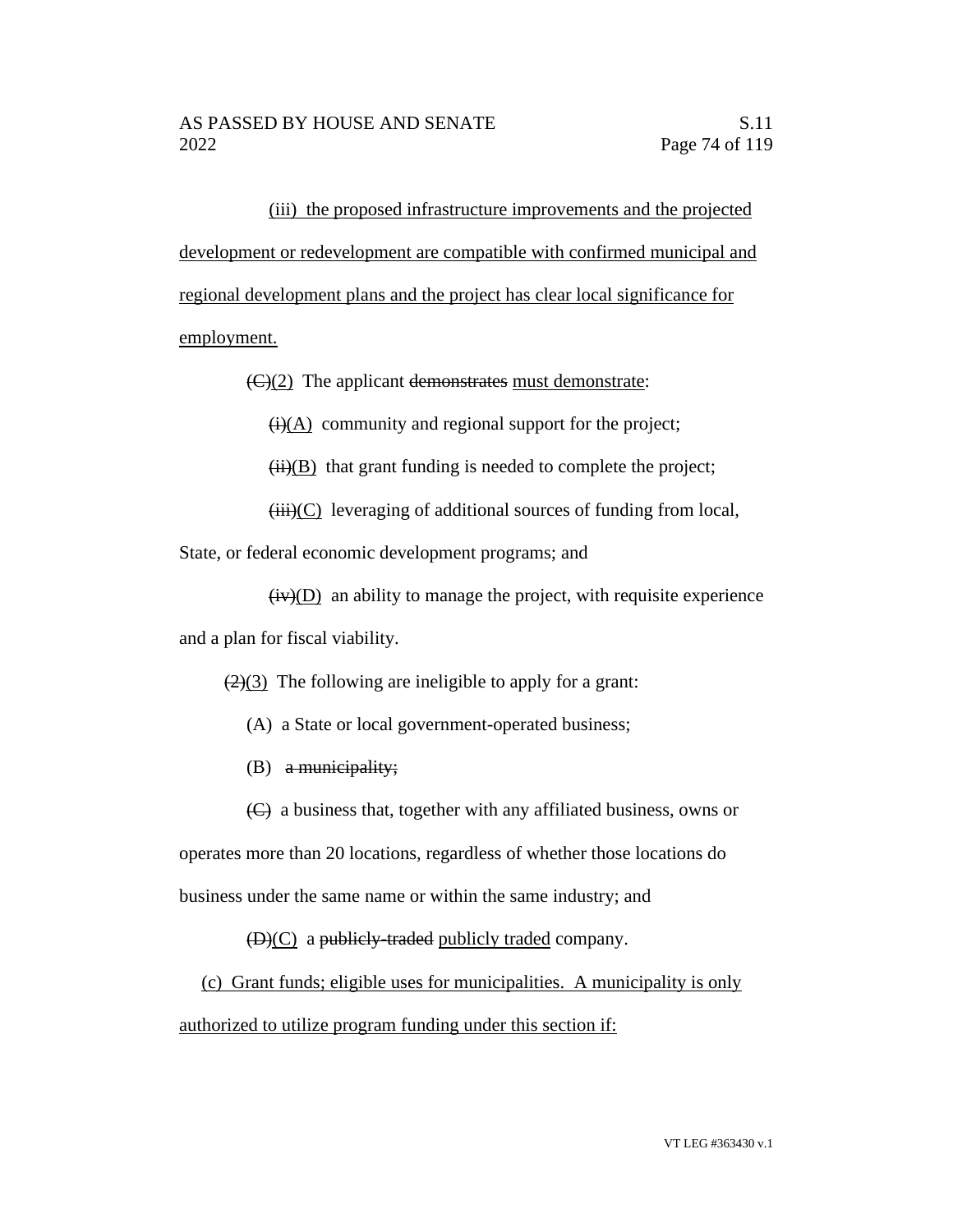(1) the project clearly requires substantial public investment over and above the normal municipal operating or bonded debt expenditures;

(2) the public improvements being requested are integral to the expected private development; and

(3) the project meets one of the following criteria:

(A) the development includes new or rehabilitated affordable

housing, as defined in 24 V.S.A. § 4303;

(B) the development will include at least one entirely new business or business operation or expansion of an existing business within the project, and this business will provide new, quality, full-time jobs that meet or exceed the prevailing wage for the region as reported by the Department of Labor; or

(C) the development will enhance transportation by creating improved traffic patterns and flow or creating or improving public transportation systems.

(d) Grant Funds; eligible uses; private and nonprofit entities. A project of a business or nonprofit organization is eligible if:

(1) the project had a COVID-19-related impact that delayed the project; (2) project costs have increased as a result of the COVID-19 pandemic; or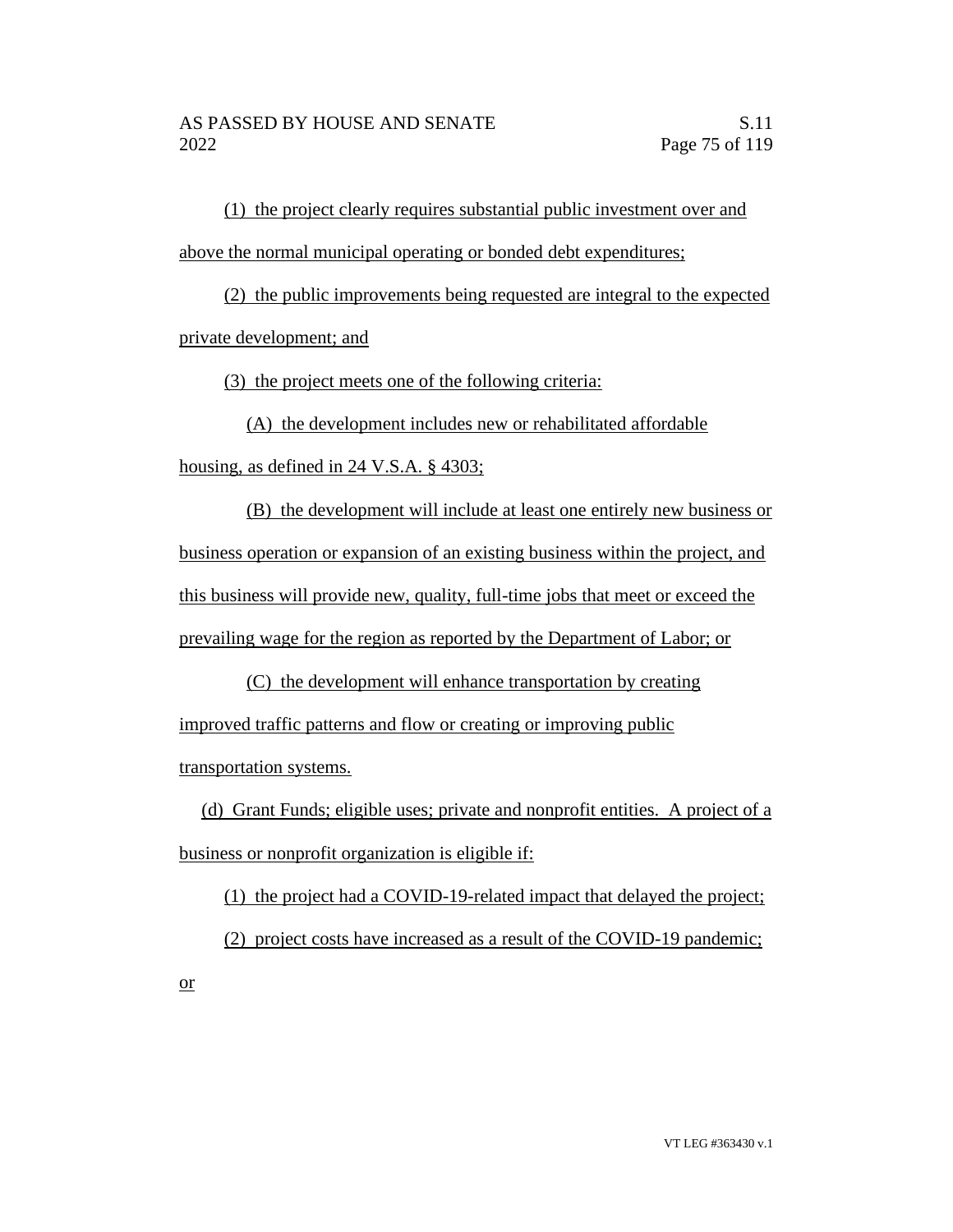(3) the project involves enumerated uses of funds, as defined by the U.S. Treasury Final Fule, and determined by the Agency of Commerce and

Community Development.

 $(e)(e)$  Awards; amount; eligible uses.

(1) An award shall not exceed the lesser of \$1,500,000.00 \$1,000,000.00 or the estimated net State fiscal impact of the project based on Agency modeling 20 percent of the total project cost.

(2) A recipient may use grant funds for the acquisition of property and equipment, construction, renovation, and related capital expenses.

(3) A recipient may combine grant funds with funding from other

sources but shall not use grant funds from multiple sources for the same costs within the same project.

(4)(3) The Agency shall release grant funds upon determining that the applicant has met all Program conditions and requirements.

 $\left(\frac{5}{4}\right)$  Nothing in this section is intended to prevent a grant recipient from applying for additional grant funds if future amounts are appropriated for the program.

(d) Data model; approval.

(1) The Agency shall collaborate with the Legislative Economist to design a data model and related methodology to assess the fiscal, economic, and societal impacts of proposals and prioritize them based on the results.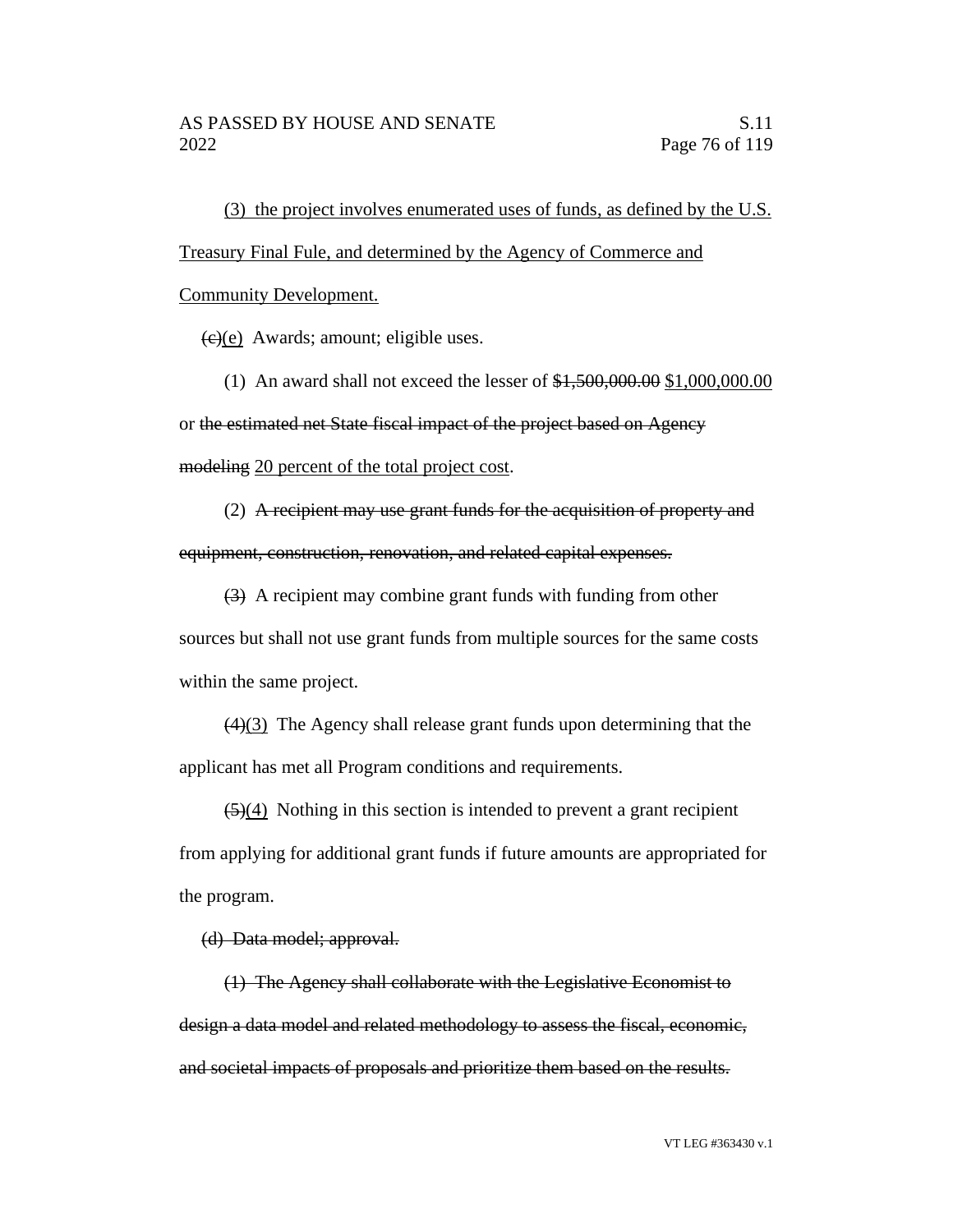(2) The Agency shall present the model and related methodology to the Joint Fiscal Committee for its approval not later than September 1, 2021.

(f) Approval process.

(1) For an application submitted by a municipality pursuant to this section, the Vermont Economic Progress Council shall review each application to determine that the infrastructure improvements proposed to serve the project and the proposed development in the project would not have occurred as proposed in the application, or would have occurred in a significantly different and less desirable manner than as proposed in the application, but for the proposed utilization of the grant application funds.

(2) The review shall take into account:

(A) the amount of additional time, if any, needed to complete the proposed development for the project and the amount of additional cost that might be incurred if the project were to proceed without the grant funding;

(B) how the proposed project components and size would differ, if at all, including, if applicable to the project, in the number of units of affordable housing, as defined in 24 V.S.A. § 4303, without grant funding; and

(C) the lack of new construction in the municipality, indicated by a stagnant or declining grand list value as determined by the Department of Taxes, considering both the total full listed value and the equalized education grand list value.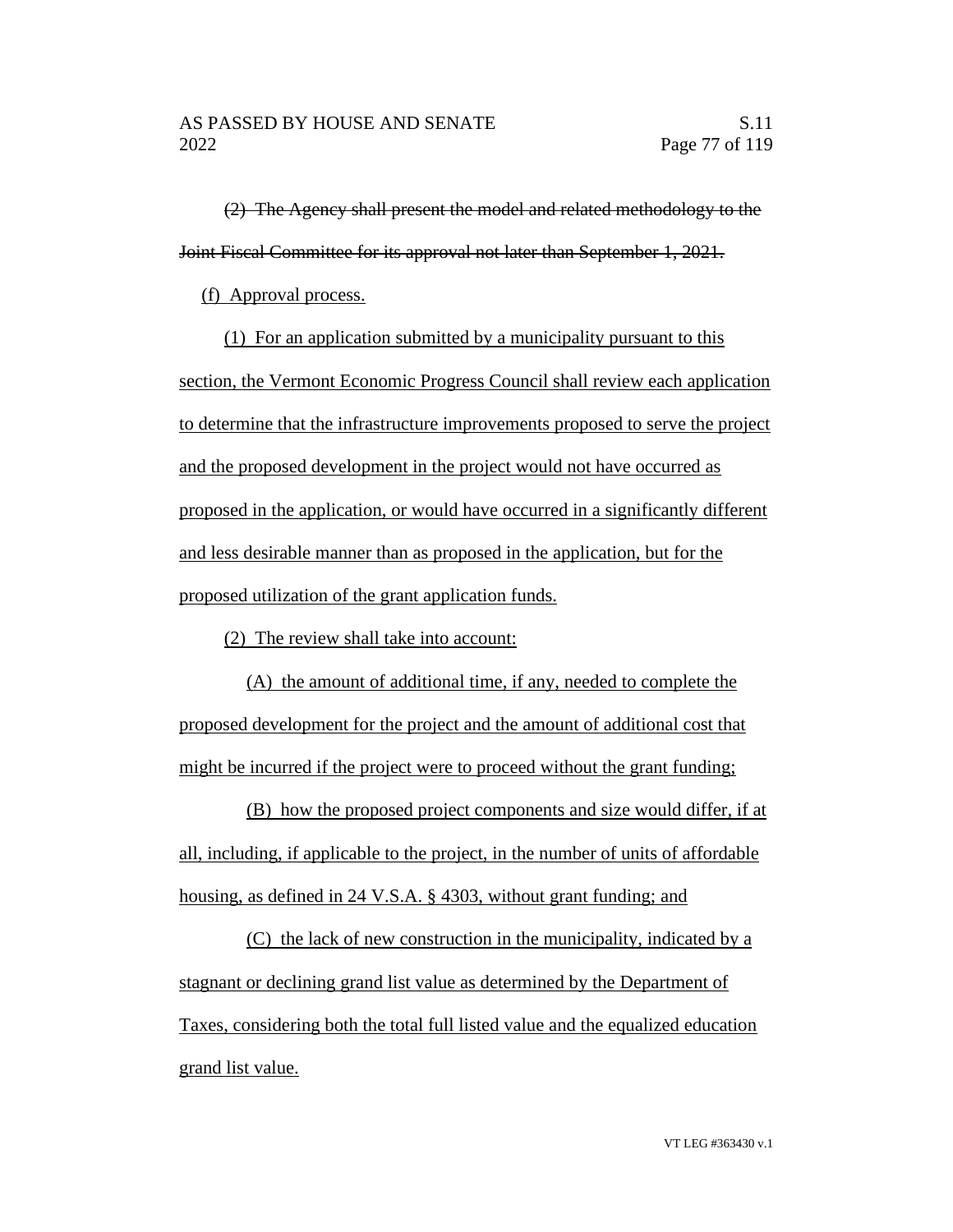$(e)(g)$  Application process; decisions; awards.

(1)(A) The Agency shall accept applications on a rolling basis for threemonth periods and shall review and consider for approval the group of applications it has received as of the conclusion of each three-month period Under the grant program established in this section, a municipality, upon approval of its legislative body, may apply to the Vermont Economic Progress Council pursuant to the process set forth in this section to use grant funding for a project.

(B) The Agency shall make application information available to the Legislative Economist and the Executive Economist in a timely manner The Agency shall accept applications from for-profit or nonprofit entities on a rolling basis until Program funds are expended.

(2) Using the data model and methodology approved by the Joint Fiscal Committee, the Agency shall analyze the information provided in an application to estimate the net State fiscal impact of a project, including the following factors:

- (A) increase to grand list value;
- (B) improvements to supply chain;
- (C) jobs impact, including the number and quality of jobs; and
- (D) increase to State GDP. [Repealed.]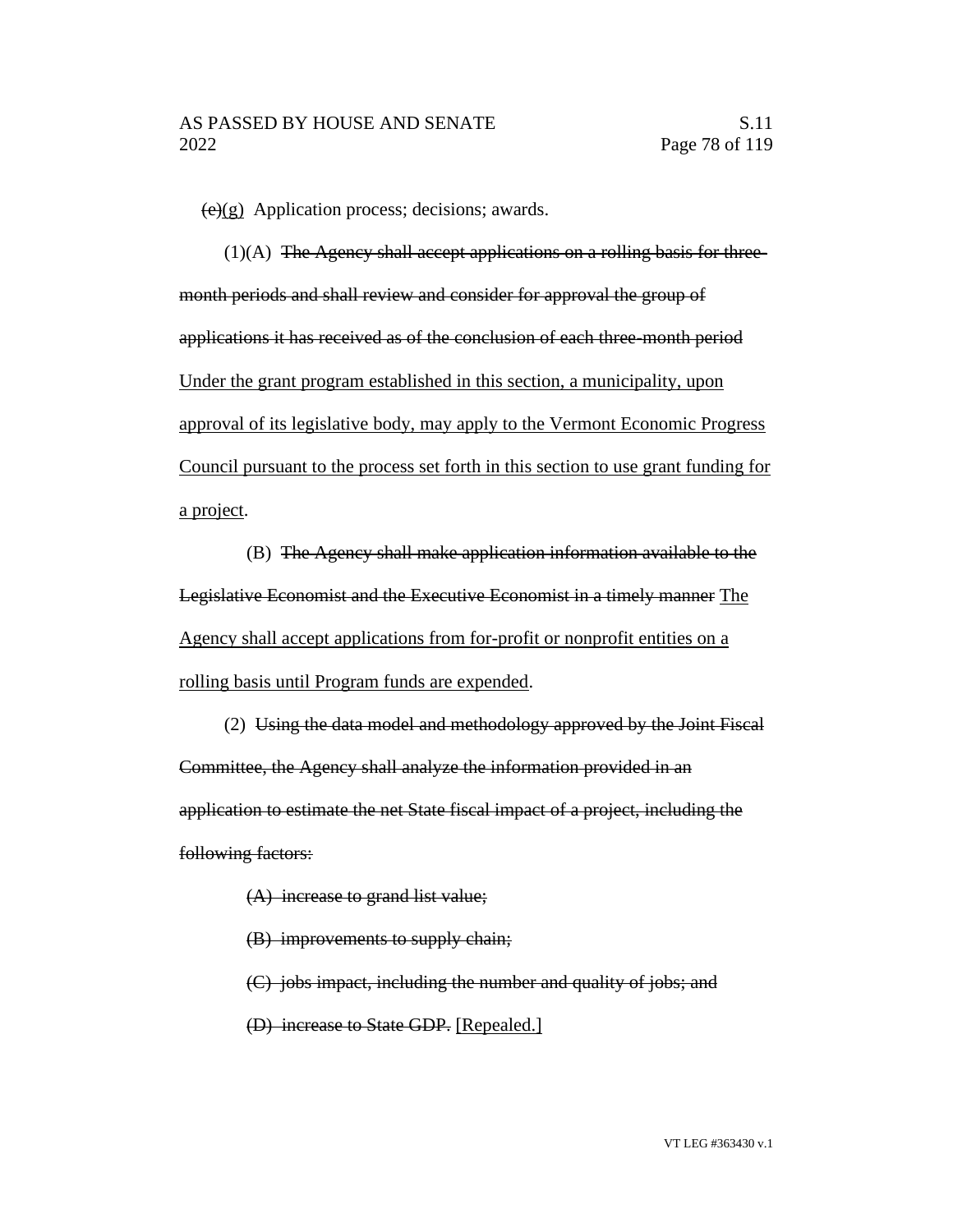(3) The Secretary of Commerce and Community Development shall appoint an interagency team, which may include members from among the Department of Economic Development, the Department of Housing and Community Development, the Agency of Agriculture, Food and Markets, the Department of Public Service, the Agency of Natural Resources, or other State agencies and departments, which team shall review, analyze, and recommend projects for funding based on the estimated net State fiscal impact of a project and on other contributing factors, including consistent with the guidelines the Agency develops in coordination with the Joint Fiscal Office and the following:

#### (A) transformational nature of the project for the region;

(B) project readiness, quality, and demonstrated collaboration with stakeholders and other funding sources;

 $\overline{(C)(B)}$  alignment and consistency with regional plans and priorities; and

 $(D)(C)$  creation and retention of workforce opportunities.

(4) The Secretary of Commerce and Community Development shall consider the recommendations of the interagency team and shall give final approval to projects.

 $(f)(h)$  Grant agreements; post award monitoring.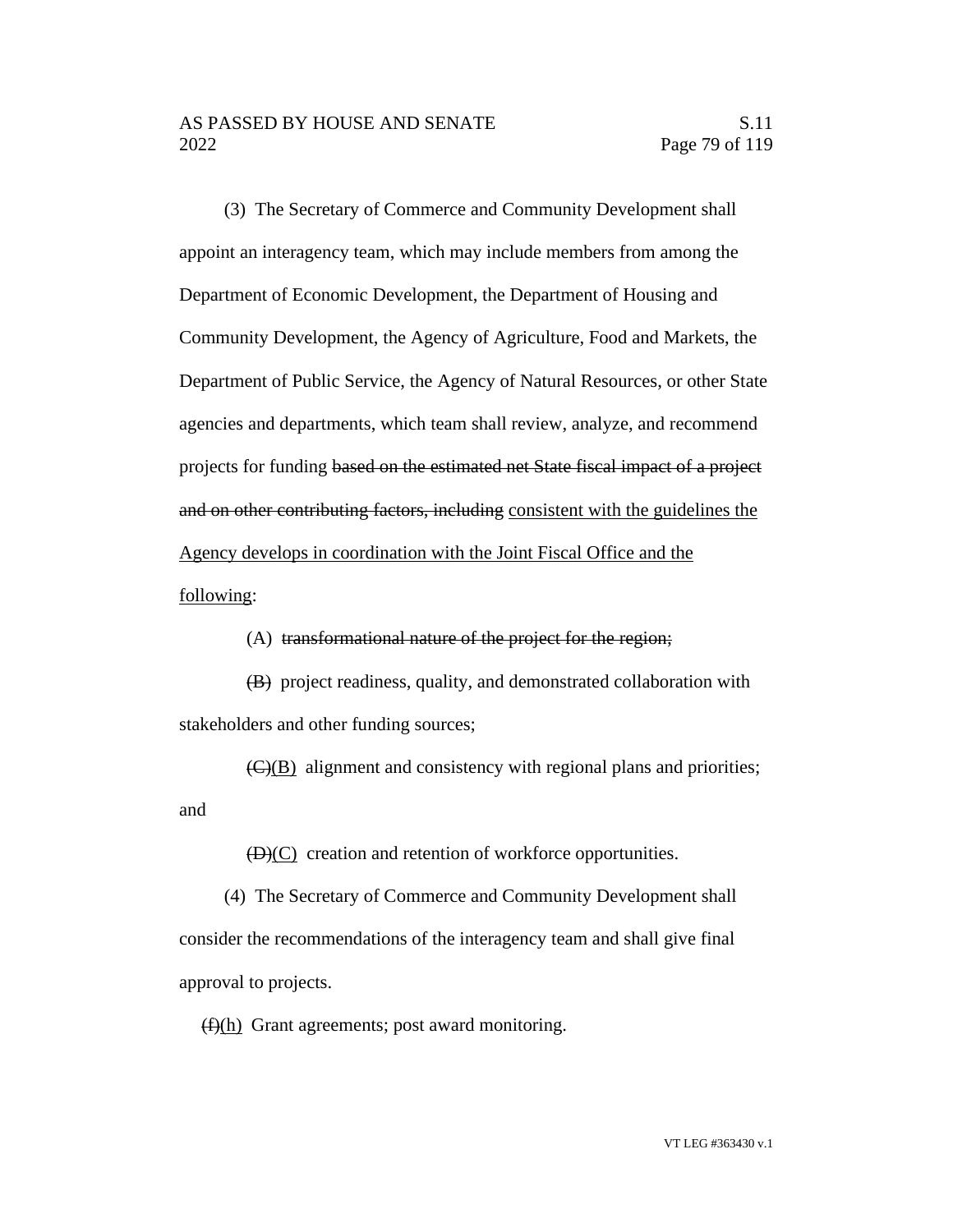(1) If selected by the Secretary, the applicant and the Agency shall execute a grant agreement that includes audit provisions and minimum requirements for the maintenance and accessibility of records that ensures that the Agency and the Auditor of Accounts have access and authority to monitor awards.

(2) The Agency shall publish on its website not later than 30 days after approving an award a brief project description the name of the grantee and the amount of a grant.

 $\frac{1}{2}$ (i) Report. On or before December 15, 2021 February 15, 2023, the Agency shall submit a report to the House Committee on Commerce and Economic Development and the Senate Committee on Economic Development, Housing and General Affairs concerning the implementation of this section, including:

(1) a description of the implementation of the  $\frac{1}{2}$  program;

(2) the promotion and marketing of the program; and

(3) an analysis of the utilization and performance of the program, including the projected revenue impacts and other qualitative and quantitative returns on investment in the program based on available data and modeling Program.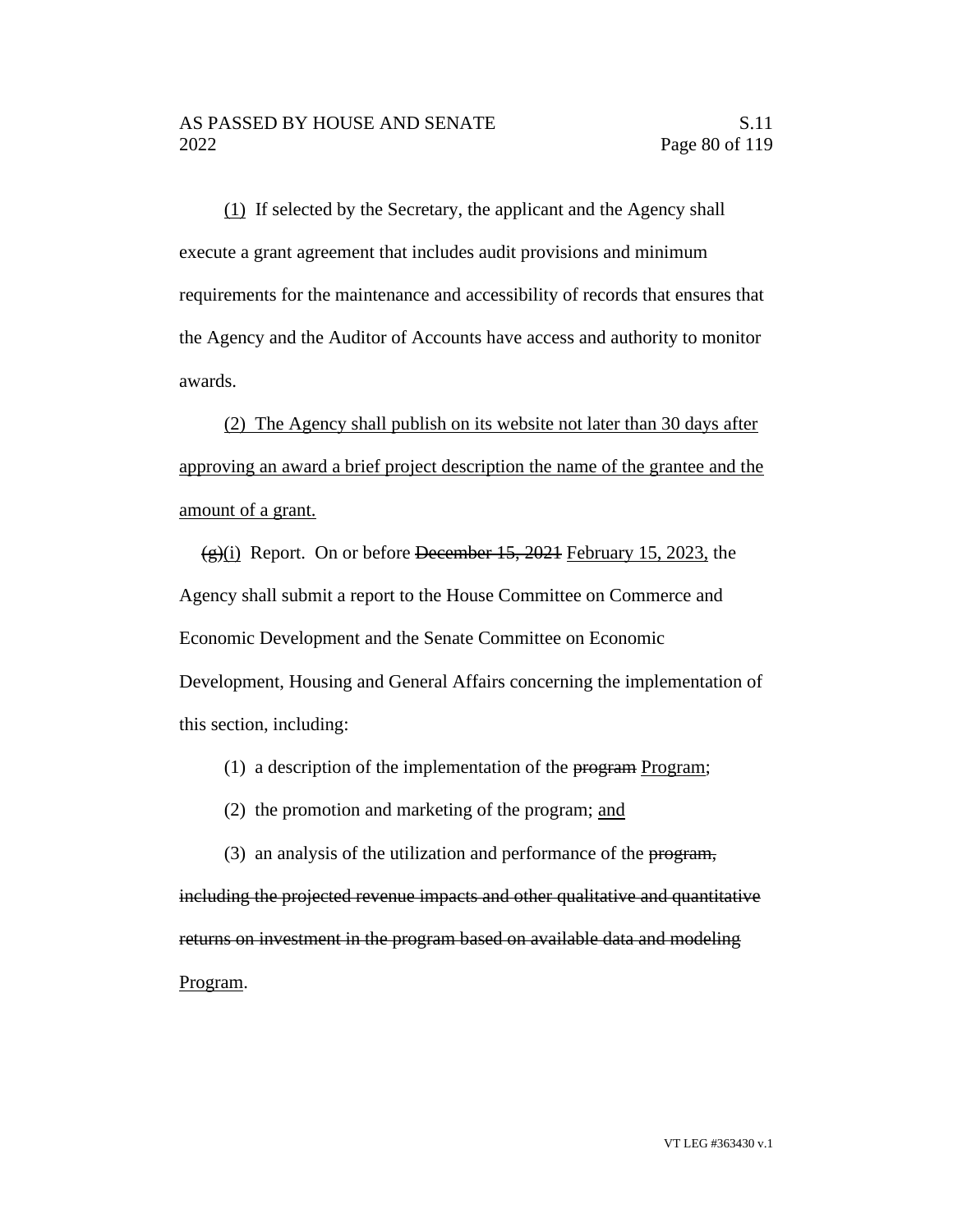(j) Implementation.

(1) The Agency of Commerce and Community Development shall consult with the Joint Fiscal Office to develop guidelines and approval processes for the Program and shall submit the proposed guidelines and processes to the Joint Fiscal Committee and the chairs of the relevant legislative committees of jurisdiction prior to accepting applications for grants through the Program.

(2) When considering whether and how to prioritize economic sectors that have suffered economic harm due to the COVID-19 pandemic, the Agency may designate one or more sectors for priority consideration through the Program, including the arts and culture, travel, lodging, tourism, agriculture, and child care sectors.

## Sec. 47. VEDA SHORT-TERM FORGIVABLE LOANS

(a) Creation. The Vermont Economic Development Authority shall create a Short-Term Forgivable Loan Program to support Vermont businesses experiencing continued working capital shortfalls as a result of the COVID-19 public health emergency.

(b) Eligible business. An eligible borrower is a for-profit or nonprofit business:

(1) with fewer than 500 employees;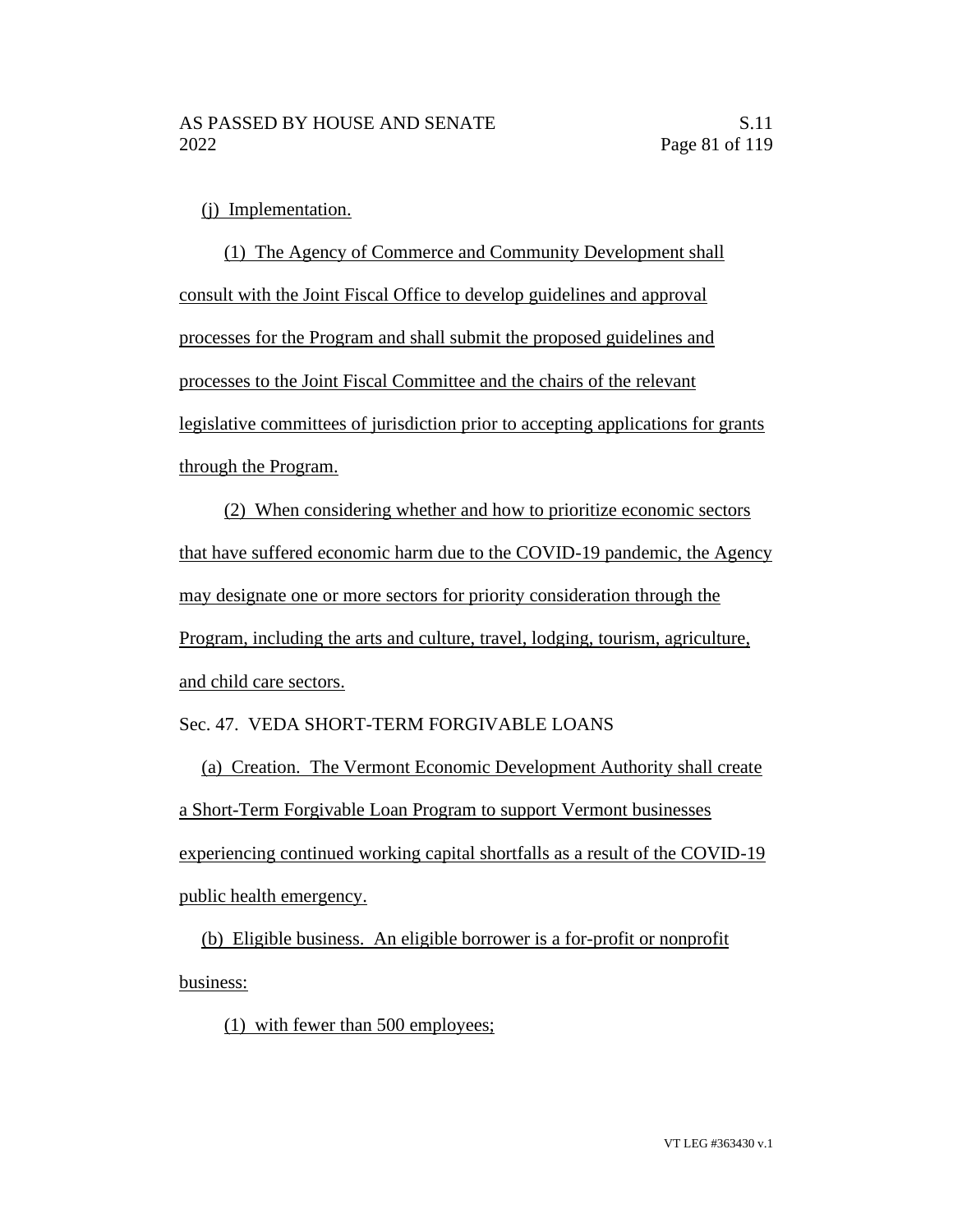(2) located in Vermont;

(3) that was in operation or had taken substantial steps toward becoming operational as of March 13, 2020; and

(4) that can identify economic harm caused by or exacerbated by the pandemic.

(c) Economic harm.

(1) An applicant shall demonstrate economic harm from lost revenue, increased costs, challenges covering payroll, rent or mortgage interest, or other operating costs that threaten the current capacity of the business to weather financial hardships and result in ongoing financial insecurity due to the COVID-19 public health emergency.

(2) The Authority shall measure economic harm by a material decline in the applicant's annual adjusted net operating income before the COVID-19 public health emergency relative to its annual adjusted net operating income during the COVID-19 public health emergency.

(3) When assessing an applicant's adjusted net operating income, the Authority shall consider previous COVID-19 State and federal subsidies, reasonable owner's compensation, noncash expenses, extraordinary items, and other adjustments deemed appropriate. The Authority shall also consider whether other State or federal assistance is or may become available and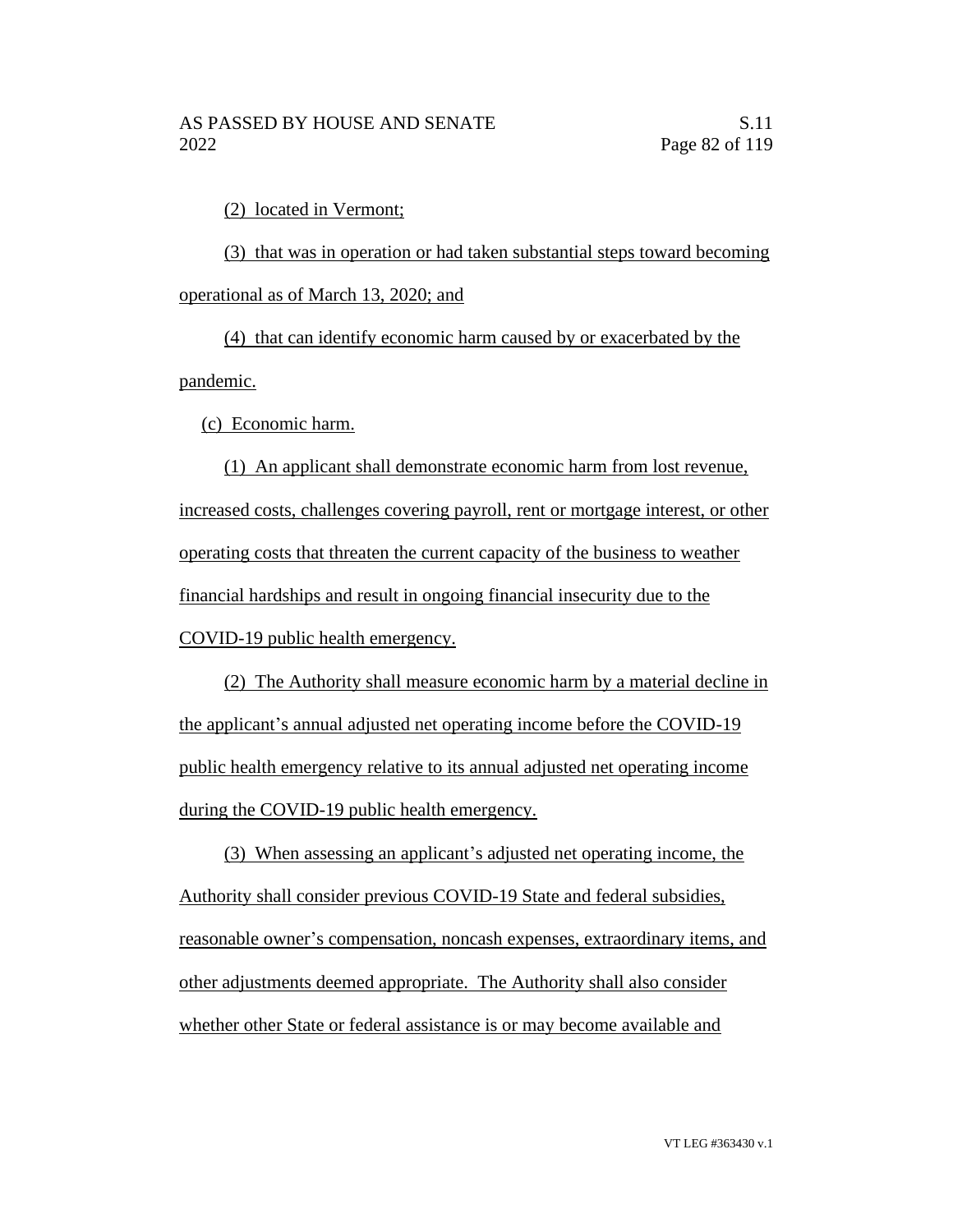appropriate for the business and shall not provide assistance for the same costs that are covered by another program.

(4) To be eligible for a loan, the Authority shall determine that a business has experienced at least a 22.5 percent reduction in its adjusted net operating income in calendar years 2020 and 2021 combined as compared to 2019, or other appropriate basis of comparison where necessary.

(d) Maximum loan. The Authority shall determine the amount of a loan award pursuant to guidelines adopted pursuant to subsection (f) of this section, and shall award a loan to business in an amount that is based on its current, ongoing financial needs, provided that a loan shall not exceed the lesser of:

(1) \$350,000.00;

(2) six months' of eligible operating expenses; or

(3) the amount of the cumulative decline in adjusted net operating income during the COVID-19 public health emergency in 2020 and 2021.

(e) Eligible use of loan; loan forgiveness.

(1) A loan recipient may use loan proceeds to pay for eligible operating expenses but shall not use the proceeds for capital expenditures.

(2) The Authority shall approve loan forgiveness based on documentation evidencing loan proceeds were used to pay for eligible operating expenses.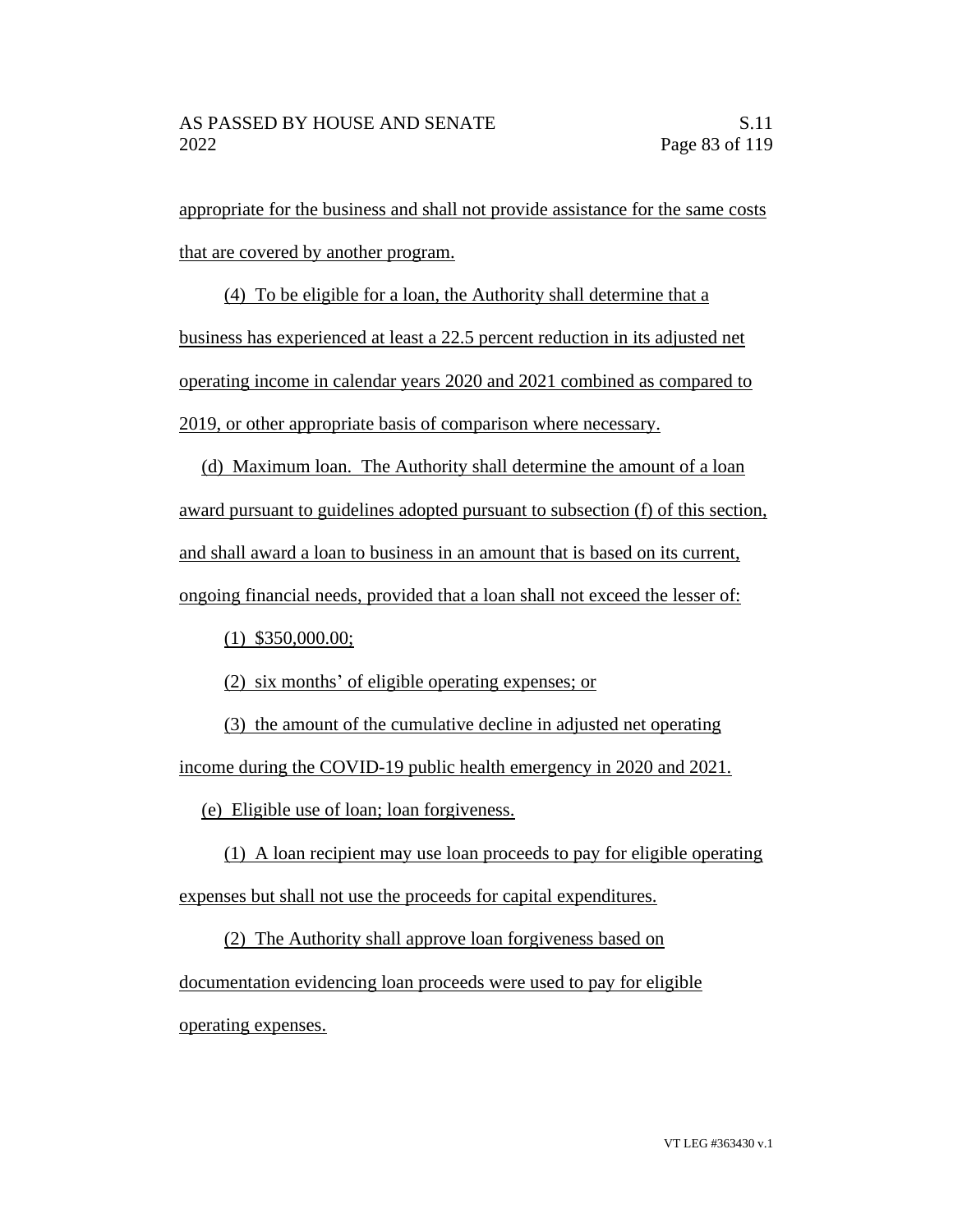(f) Guidelines.

(1) The Vermont Economic Development Authority shall consult with the Joint Fiscal Office to develop guidelines and approval processes for the VEDA Short-Term Forgivable Loan Program, which shall address how the Authority will determine that a business has a current, ongoing need for financial support due to the COVID-19 pandemic and on what basis the Authority will adjust the amount of loans after considering the business's ongoing needs.

(2) The Authority shall submit the proposed guidelines and processes to the Joint Fiscal Committee and the chairs of the relevant legislative committees of jurisdiction prior to accepting applications for loans through the Program.

(g) Priority sectors. When considering whether and how to prioritize economic sectors that have suffered economic harm due to the COVID-19 pandemic, the Agency of Commerce and Community Development may designate one or more sectors for priority funding through the Program, including the arts and culture, travel, lodging, tourism, agriculture, and child care sectors.

(h) Technical assistance. The Authority shall provide information to applicants on how to access technical assistance from the Small Business Development Center through the Community Navigator Pilot Program.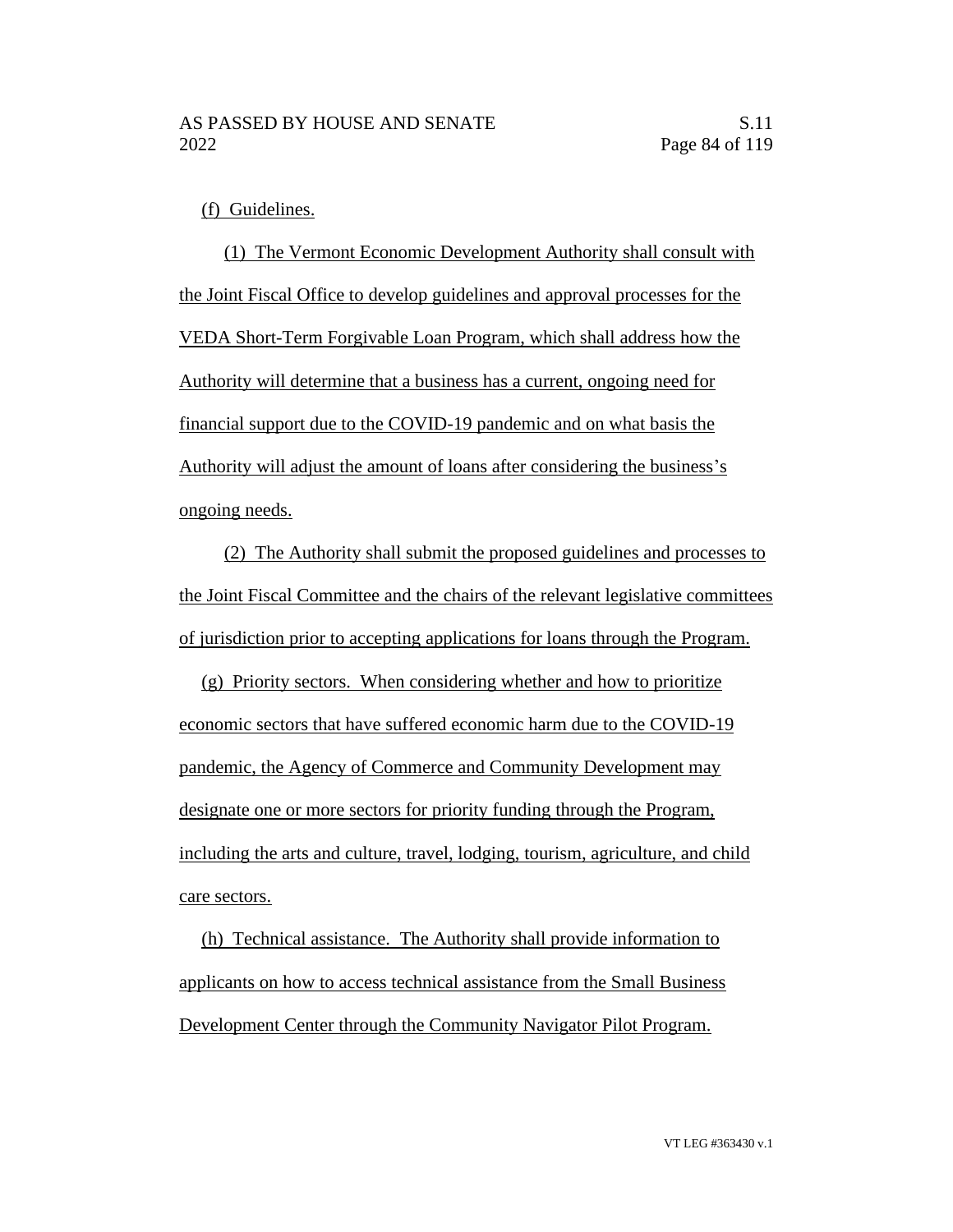\* \* \* Relocating Employee Incentives \* \* \*

Sec. 47a. 10 V.S.A. § 4 is amended to read:

## § 4. NEW RELOCATING EMPLOYEE INCENTIVES

(a) The Agency of Commerce and Community Development shall design and implement a program to award incentive grants to relocating employees as provided in this section and subject to the policies and procedures the Agency adopts to implement the program.

(b) A relocating employee may be eligible for a grant under the program for qualifying expenses, subject to the following:

(1) A base grant shall not exceed \$5,000.00.

(2) The Agency may award an enhanced grant, which shall not exceed \$7,500.00, for a relocating employee who becomes a resident in a labor market area in this State in which:

(A) the average annual unemployment rate in the labor market area exceeds the average annual unemployment rate in the State; or

(B) the average annual wage in the State exceeds the annual average wage in the labor market area.

(c) The Agency shall:

(1) adopt procedures for implementing the program, which shall include a simple certification process to certify relocating employees and qualifying expenses;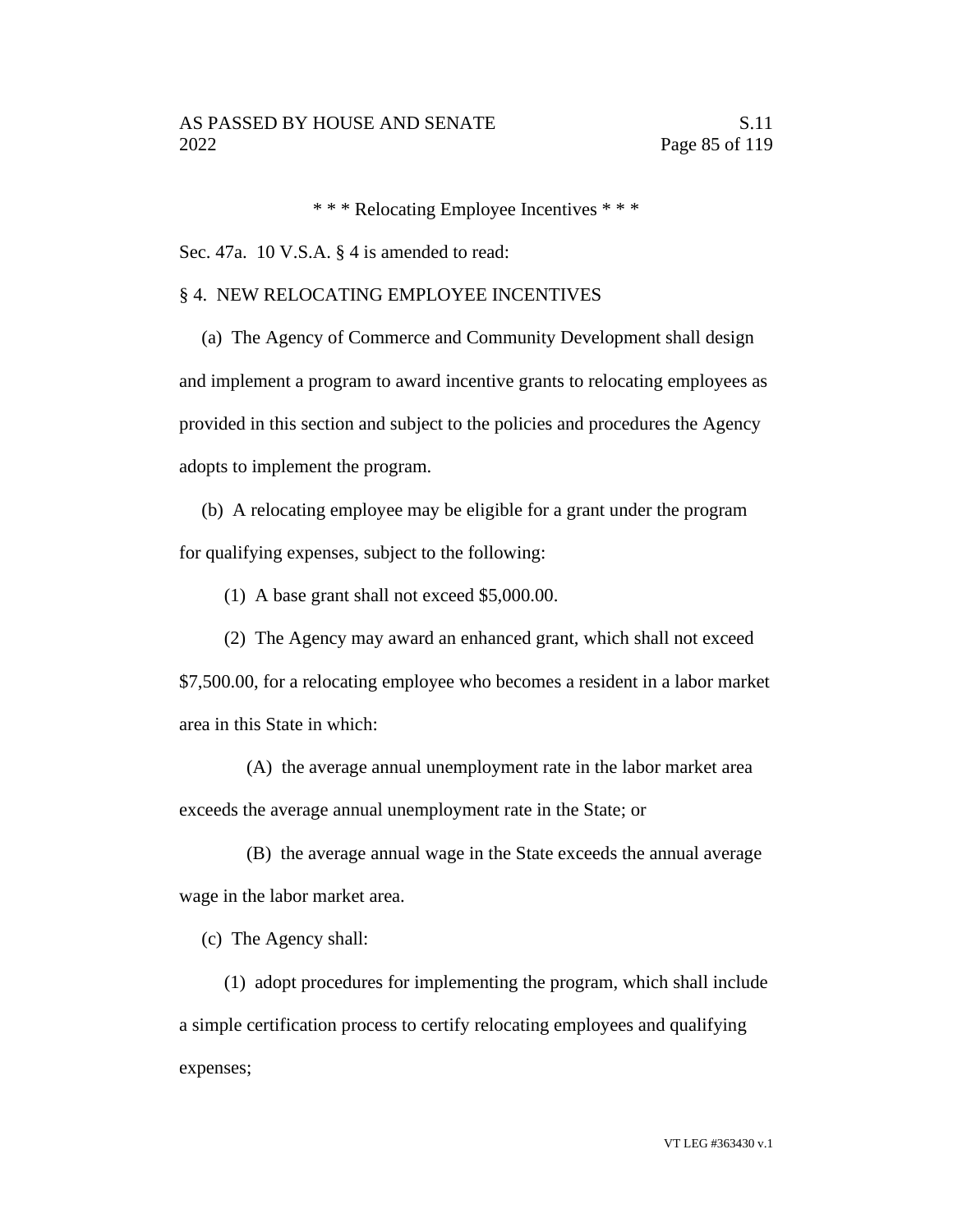(2) promote awareness of the program, including through coordination with relevant trade groups and by integration into the Agency's economic development marketing campaigns;

(3) award grants to relocating employees on a first-come, first-served basis beginning on July 1, 2021, subject to available funding adopt procedures to initially approve an applicant for a grant after verifying a relocating employee's eligibility and to make final payment of a grant after verifying that the relocating employee has completed relocation to this State; and

(4) adopt measurable goals, performance measures, and an audit strategy to assess the utilization and performance of the program.

(d)  $\Theta$  Annually, on or before January 15, 2022, the Agency shall submit a report to the House Committee on Commerce and Economic Development and the Senate Committee on Economic Development, Housing and General Affairs concerning the implementation of this section, including:

(1) a description of the policies and procedures adopted to implement the program;

(2) the promotion and marketing of the program; and

(3) an analysis of the utilization and performance of the program, including the projected revenue impacts and other qualitative and quantitative returns on investment in the program based on available data and modeling.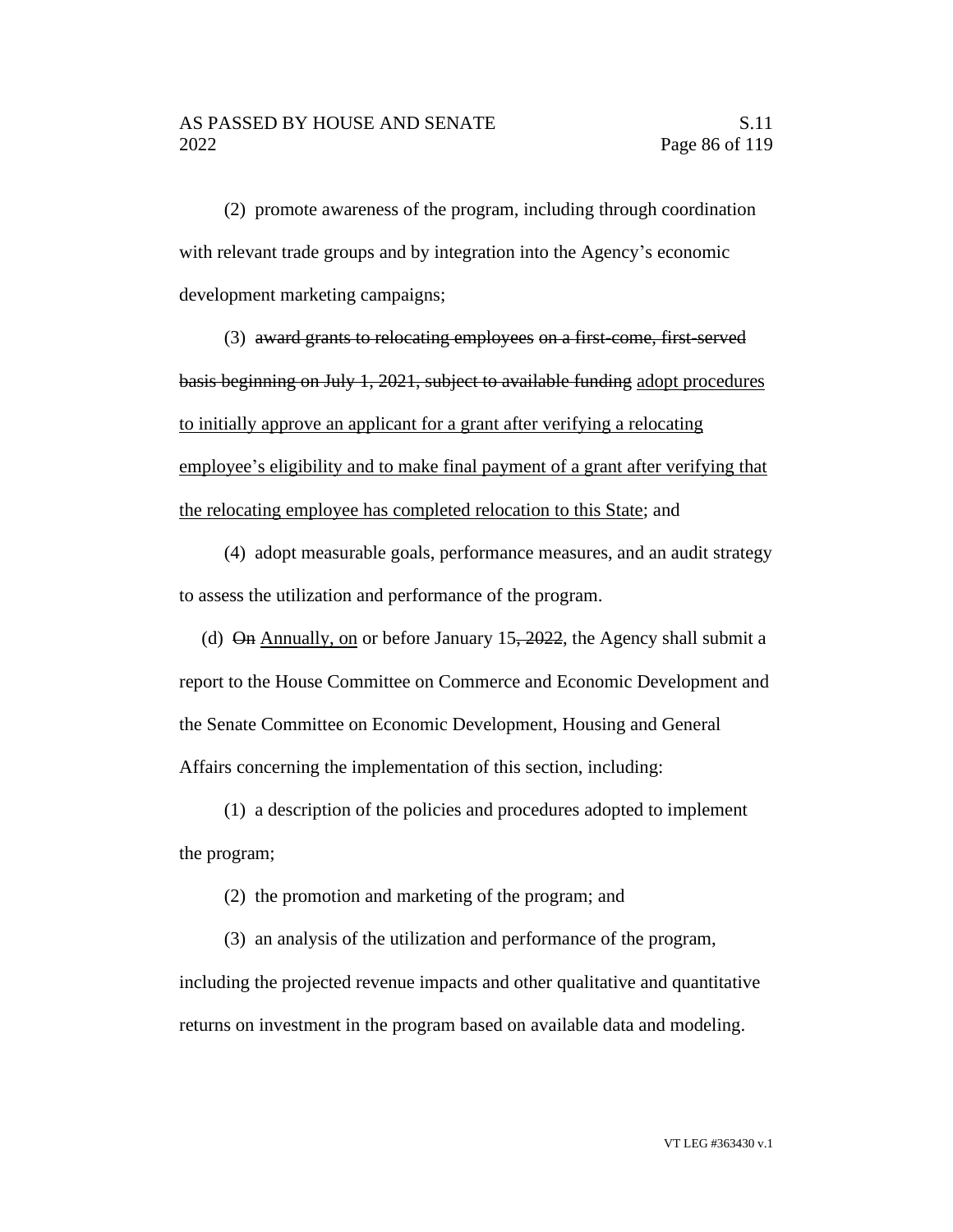(e) As used in this section:

(1) "Qualifying expenses" means the actual costs a relocating employee incurs for relocation expenses, which may include moving costs, closing costs for a primary residence, rental security deposit, one month's rent payment, and other relocation expenses established in Agency guidelines.

(2) "Relocating employee" means an individual who meets the following criteria:

(A)(i) On or after July 1, 2021:

(I) the individual becomes a full-time resident of this State;

(II) the individual becomes a full-time employee at a Vermont location of a for-profit or nonprofit business organization domiciled or authorized to do business in this State, or of a State, municipal, or other public sector employer; and

(III) the individual becomes employed in one of the "Occupations with the Most Openings" identified by the Vermont Department of Labor in its "Short Term Employment Projections 2020-2022"; and

(IV) the employer attests to the Agency that, after reasonable time and effort, the employer was unable to fill the employee's position from among Vermont applicants; or

- (ii) on or after February 1, 2022:
	- (I) the individual becomes a full-time resident of this State; and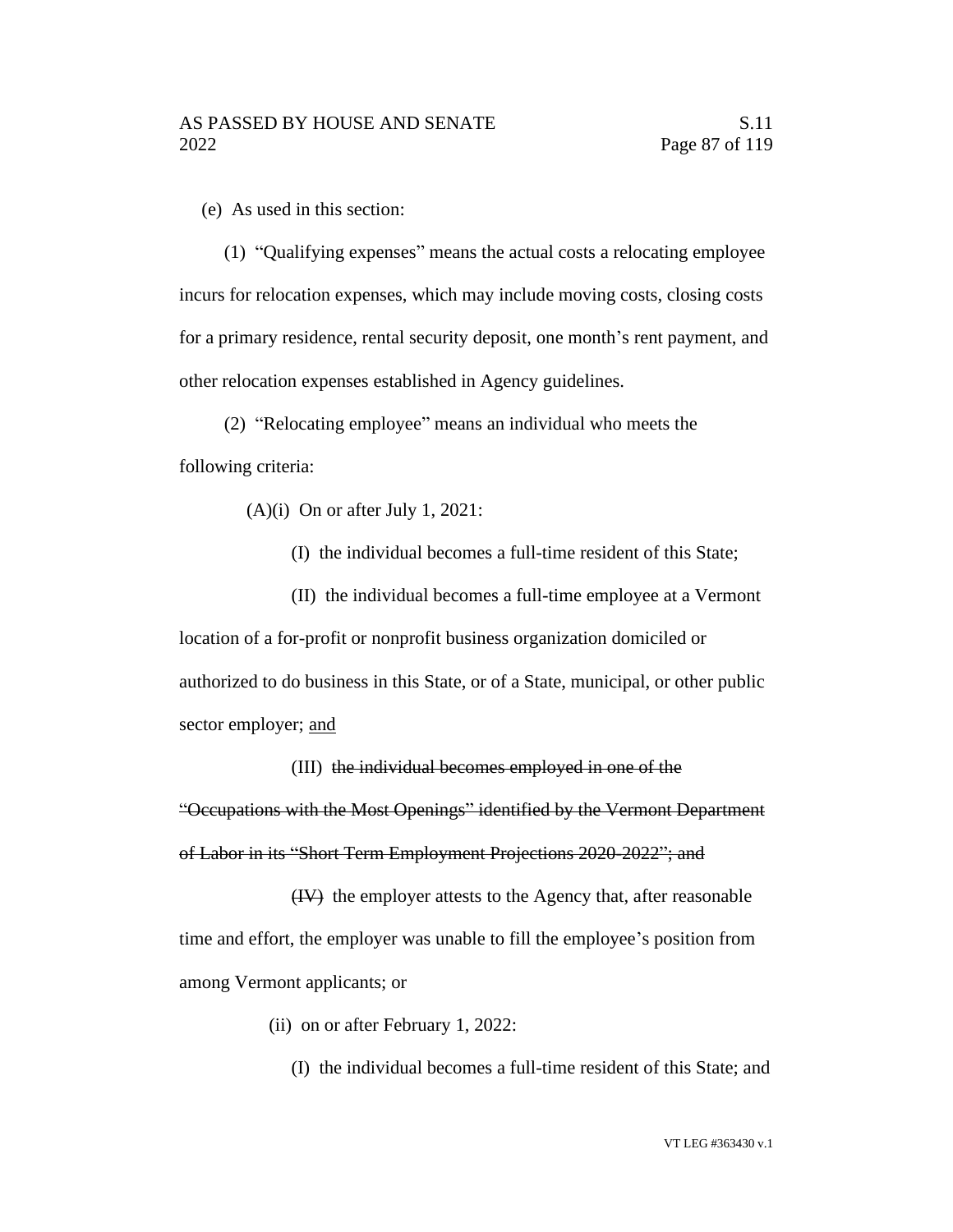(II) the individual is a full-time employee of an out-of-state business and performs the majority of his or her employment duties remotely from a home office or a co-working space located in this State.

(B) The individual receives gross salary or wages that equal or exceed the Vermont livable wage rate calculated pursuant to 2 V.S.A. § 526.

(C) The individual is subject to Vermont income tax.

Sec. 48. WINDHAM COUNTY ECONOMIC DEVELOPMENT

(a) Findings.

(1) In 2014 Acts and Resolves No. 95, Sec. 80 created the Entergy Windham County Economic Development Special Fund pursuant to 32 V.S.A. chapter 7, subchapter 5, for the deposit and management of funds that were received pursuant to the settlement agreement between the State of Vermont and Entergy Nuclear Vermont Yankee, LLC, dated December 23, 2013.

(2) Pursuant to 2015 Acts and Resolves No. 4, Sec. 69, as further amended by 2016 Acts and Resolves No. 68, Sec. 69, the Secretary of Commerce and Community Development is authorized to make grants, repayable grants, and loans in the Special Fund for the purpose of promoting economic development in Windham County.

(3) From the amounts available in the Special Fund, the Agency of Commerce and Community Development has provided grant funds, and the Vermont Economic Development Authority, working in coordination with the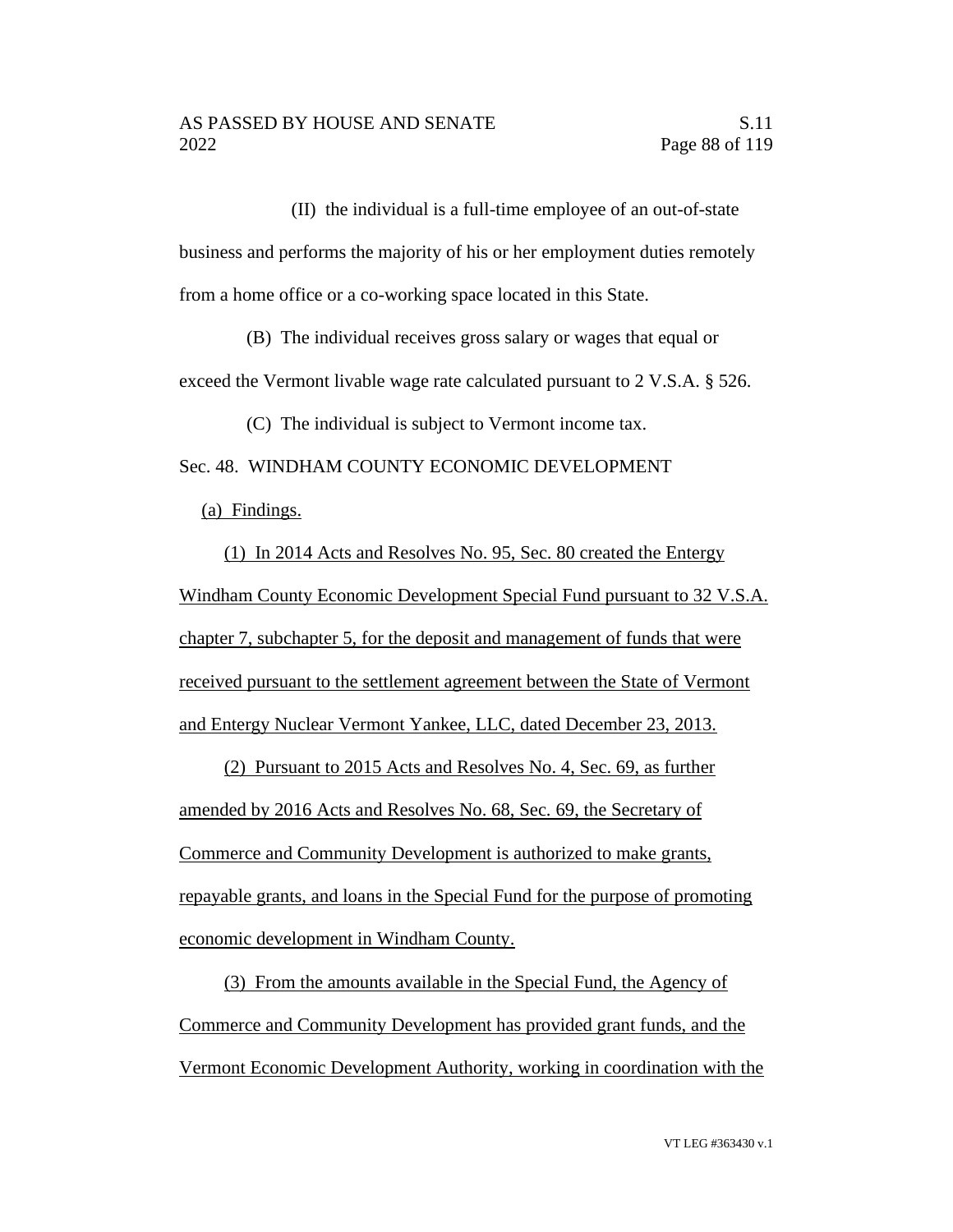Agency, has provided loans and loan servicing, for economic development projects in Windham County.

(b) Purpose. The purpose of this section is to ensure all program and interest funds received from the revolved loans originating from the Entergy Windham County Economic County Special Fund provide future economic development benefits for Windham County.

(c) Authority; Program Creation. Decisions for the use of any remaining and future funds shall be made through local administration by the Brattleboro Development Credit Corporation.

(d) Agency of Commerce and Community Development; transfer. On or before June 30, 2022 the Agency of Commerce and Community Development shall transfer any amounts remaining in the Entergy Windham County Economic Development Special Fund to the Brattleboro Development Credit Corporation.

(e) Vermont Economic Development Authority; transfer. On or before June 30, 2022, the Vermont Economic Development Authority shall take any steps necessary to transfer to the Brattleboro Development Credit Corporation any loans, loan servicing, future loan payments, and other legal rights, duties, or obligations related to its activities undertaken with funding from the Entergy Windham County Economic Development Special Fund.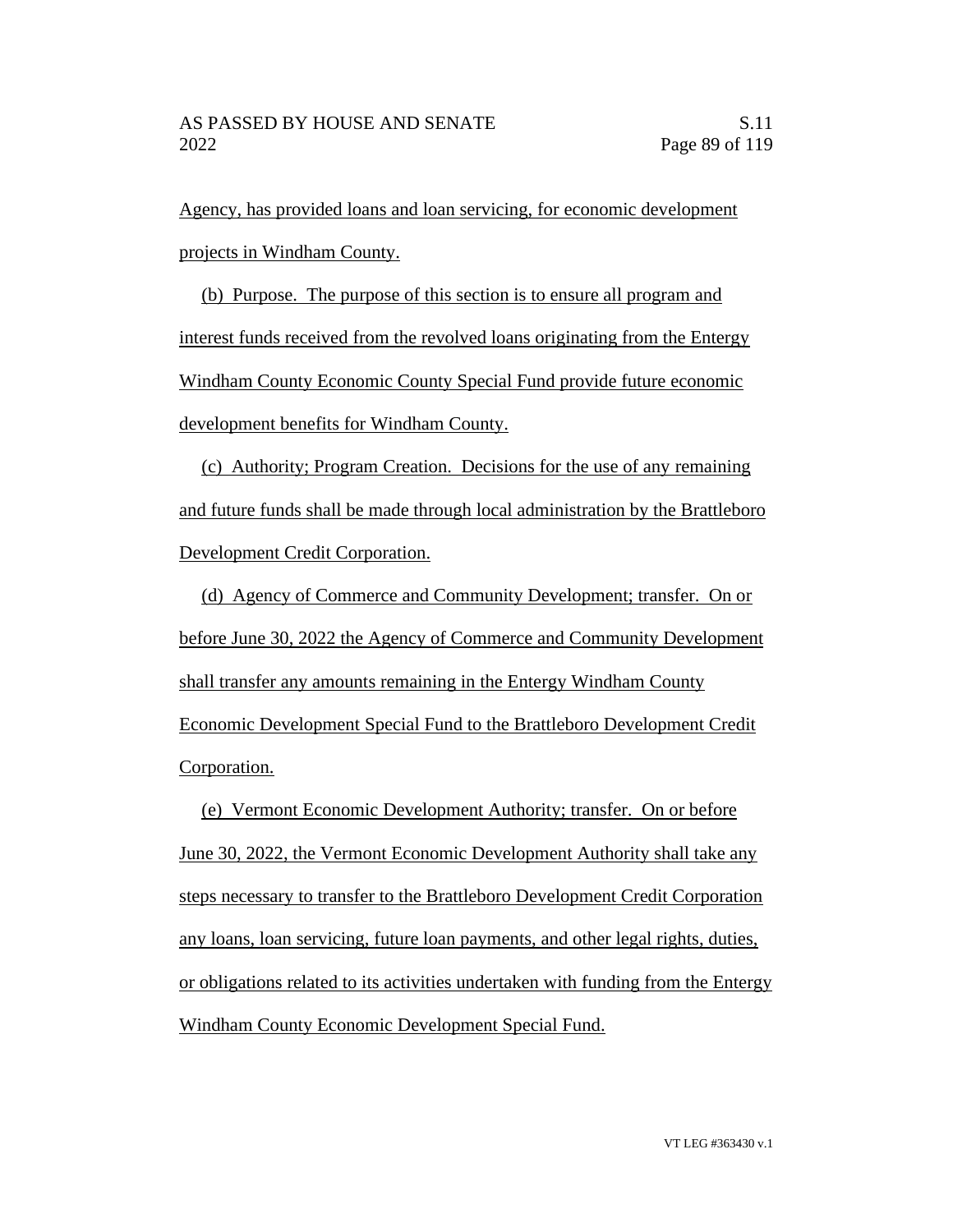(f) Brattleboro Economic Development Corporation; use of funds. The Brattleboro Economic Development Corporation shall use the funds transferred pursuant to this section to provide grants and loans for projects that provide economic development benefits to Windham County.

(g) Entergy Windham County Economic Development Special Fund; termination. The purpose of the Entergy Windham County Economic Development Special Fund has been fulfilled as determined by the General Assembly. Upon the completion of the transfers required in this section, and pursuant to 32 V.S.A. § 587(b) the Entergy Windham County Economic Development Special Fund is terminated.

Sec. 49. VERMONT FILM AND MEDIA INDUSTRY TASK FORCE; STUDY; REPORT

(a) There is created the Vermont Film and Media Industry Task Force composed of the following members:

(1) one current member of the House of Representatives, who shall be

appointed by the Speaker of the House;

(2) one current member of the Senate, who shall be appointed by the Senate Committee on Committees;

(3) the Secretary of Commerce and Community Development or designee; and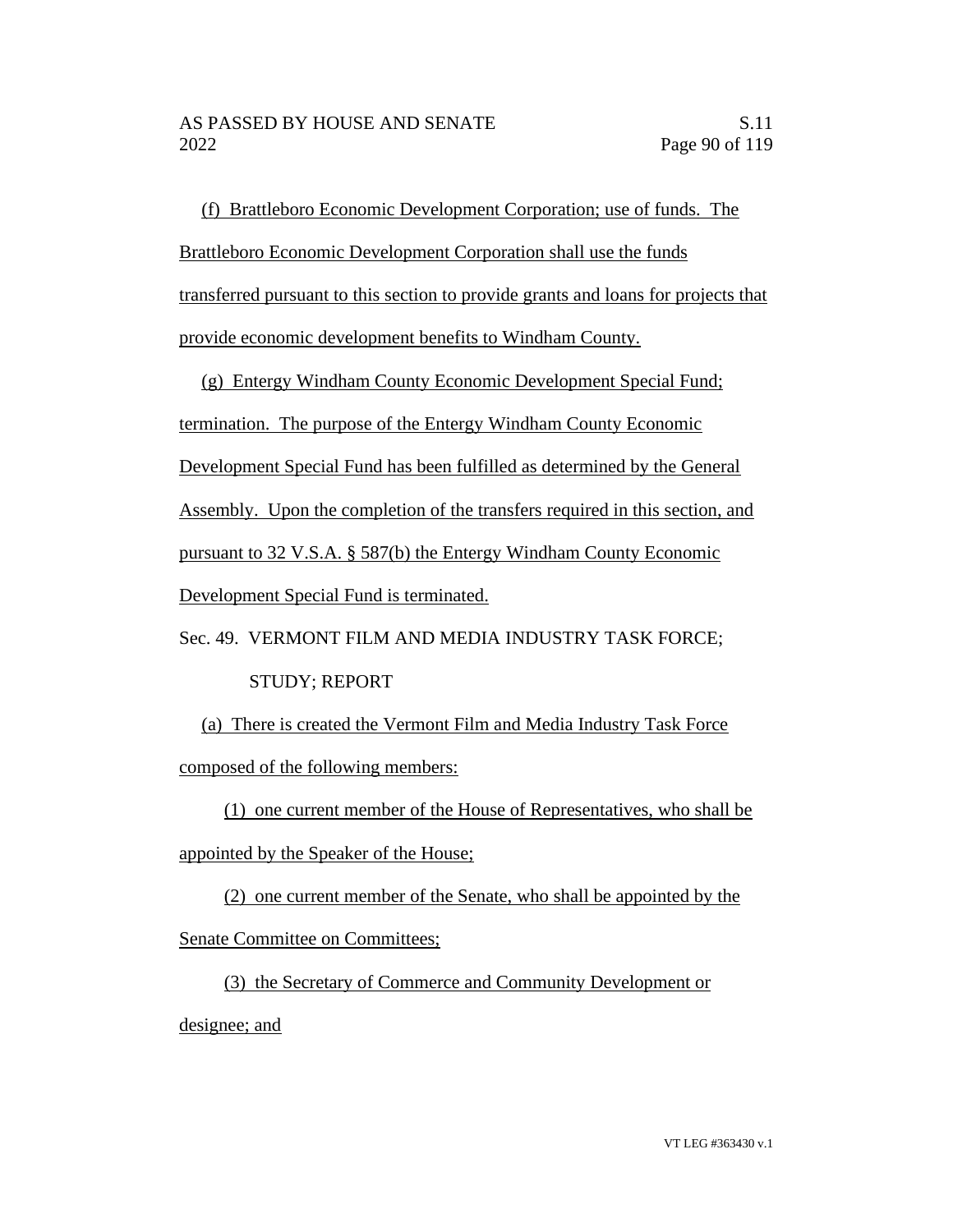(4) a member, appointed by the Vermont Arts Council, who shall serve as chair and shall convene meetings of the Task Force.

(b)(1) The Task Force may consult with the Office of Legislative Counsel and the Joint Fiscal Office if necessary to conduct its work.

(2) Members of the Task Force shall receive per diem compensation and reimbursement for expenses as provided in 32 V.S.A. § 1010 for not more than four meetings.

(c) On or before January 15, 2023, the Task Force shall consult relevant stakeholders in the film and media industry and shall study and submit a report to the House Committee on Commerce and Economic Development and to the Senate Committee on Economic Development, Housing and General Affairs that reviews the history of State efforts to cultivate the film and media industry in Vermont and what financial and other support the State may provide in the future to revitalize the industry following the COVID-19 pandemic and to invigorate the industry in the future, including:

(1) successes and failures of past State involvement;

(2) opportunities to invigorate the industry, attract filmmakers and media entrepreneurs, and promote Vermont as an attractive destination for tourism and for business development;

(3) how Vermont can differentiate and compete with other jurisdictions that also seek to cultivate a more expansive film and media industry;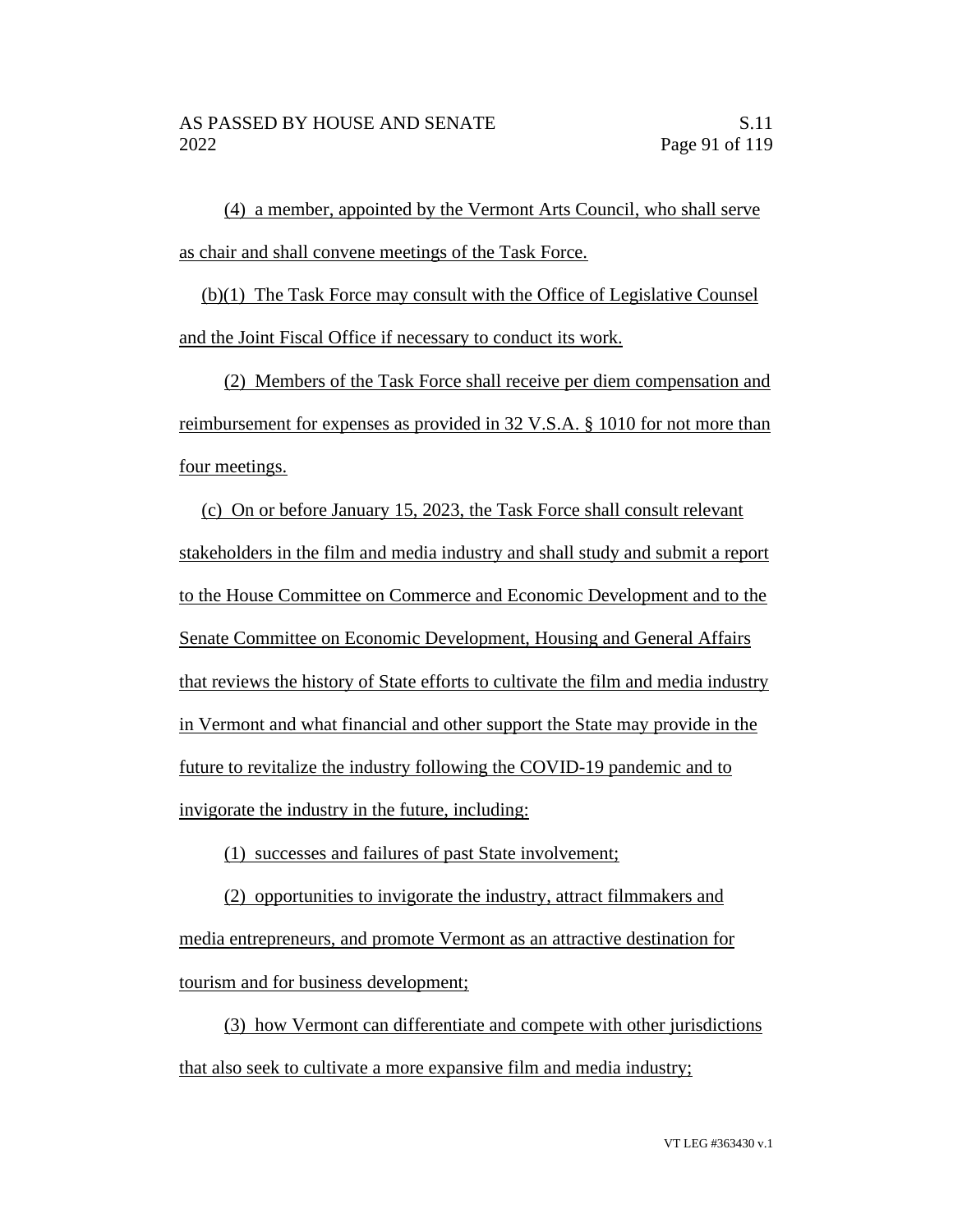(4) a survey of which entities, in State government and in the private sector, provide outreach and support to businesses in the industry;

(5) opportunities for employing federal COVID-19 relief funds to revive

the industry; and

(6) a cost-benefit analysis of establishing new State financial,

administrative, or other supports for the industry.

\* \* \* Department of Labor Access to Tax Information \* \* \*

Sec. 50. 2021 Acts and Resolves No. 3, Sec. 64(c) is amended to read:

(c) Sec. 62 (32 V.S.A. § 3102 (e)(8)) shall take effect on July 1, 2022 2024.

\* \* \* COVID-19-Related Paid Leave Grant Program \* \* \*

## Sec. 51. FINDINGS AND INTENT

(a) The General Assembly finds that:

(1) COVID-19 has caused increased employee absences due to illness,

quarantine, and school and daycare closures.

(2) Many employees do not have sufficient paid time off to cover all of

their COVID-19-related absences from work.

(3) Some employers have provided their employees with additional paid time off for COVID-19-related purposes.

(4) The surge in COVID-19 cases caused by the Omicron variant of the virus has made it financially difficult or impossible for employers to provide additional paid time off to their employees for COVID-19-related purposes.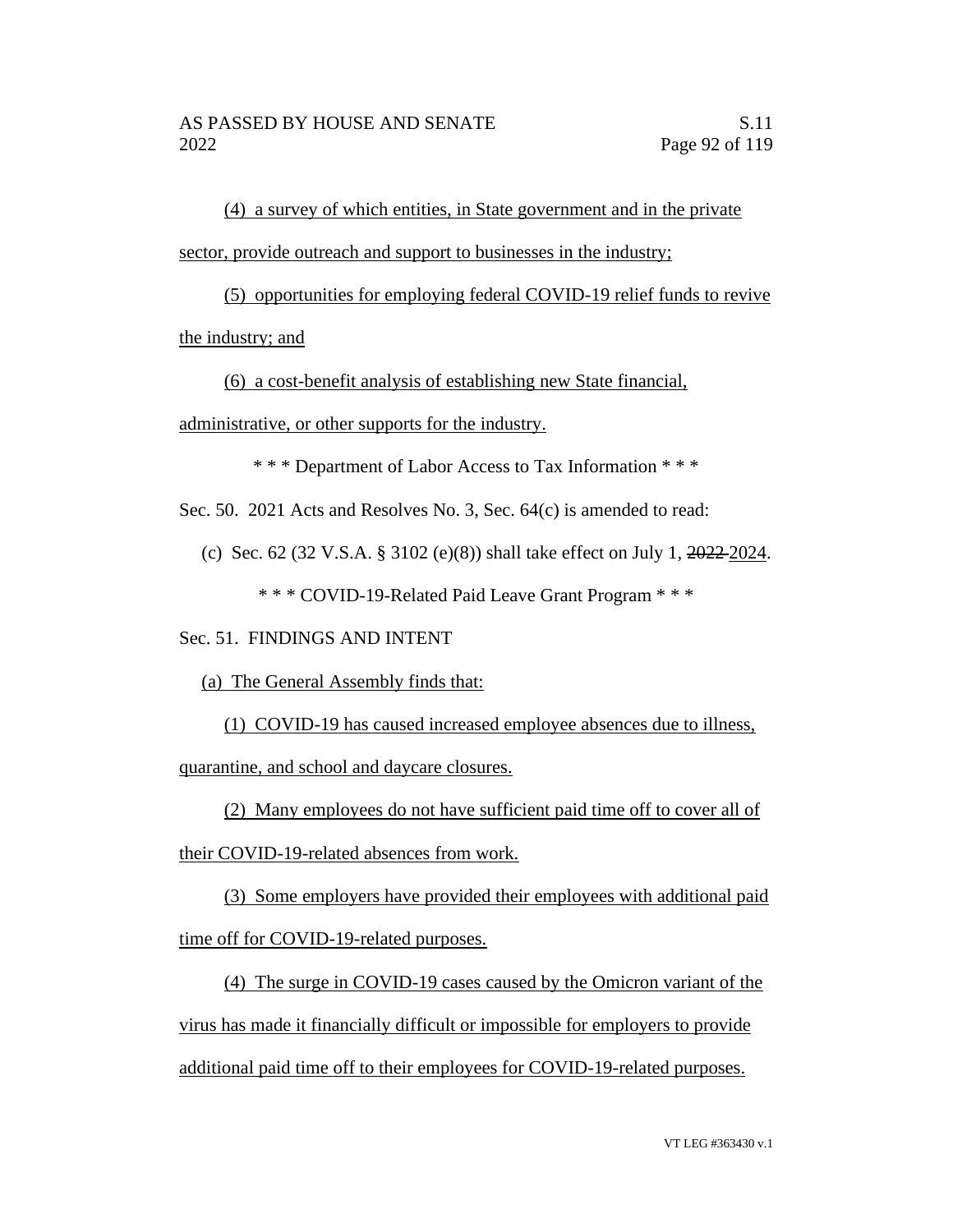(5) Providing grants to employers to reimburse the cost of providing paid time off to employees for COVID-19-related purposes will:

(A) help to mitigate some negative economic impacts of the COVID-19 pandemic on employers;

(B) improve employee retention;

(C) prevent the spread of COVID-19 in the workplace; and

(D) provide crucial income to employees and their families.

(6) The Front-Line Employees Hazard Pay Grant Program established pursuant to 2020 Acts and Resolves No. 136, Sec. 6 and expanded pursuant to 2020 Acts and Resolves No. 168, Sec. 1 successfully directed millions of dollars in hazard pay to front-line workers during the first year of the COVID-19 pandemic. By utilizing grants to employers, who in turn provided the hazard pay to their employees, the Program enabled employers to retain employees and reward them for their hard work during the uncertainty of the early months of the COVID-19 pandemic.

(b) It is the intent of the General Assembly that the COVID-19-Related Paid Leave Grant Program created pursuant to Sec. 51a of this act shall be modeled on the Front-Line Employees Hazard Pay Grant Program and shall assist employers in providing paid leave to their employees for COVID-19 related absences.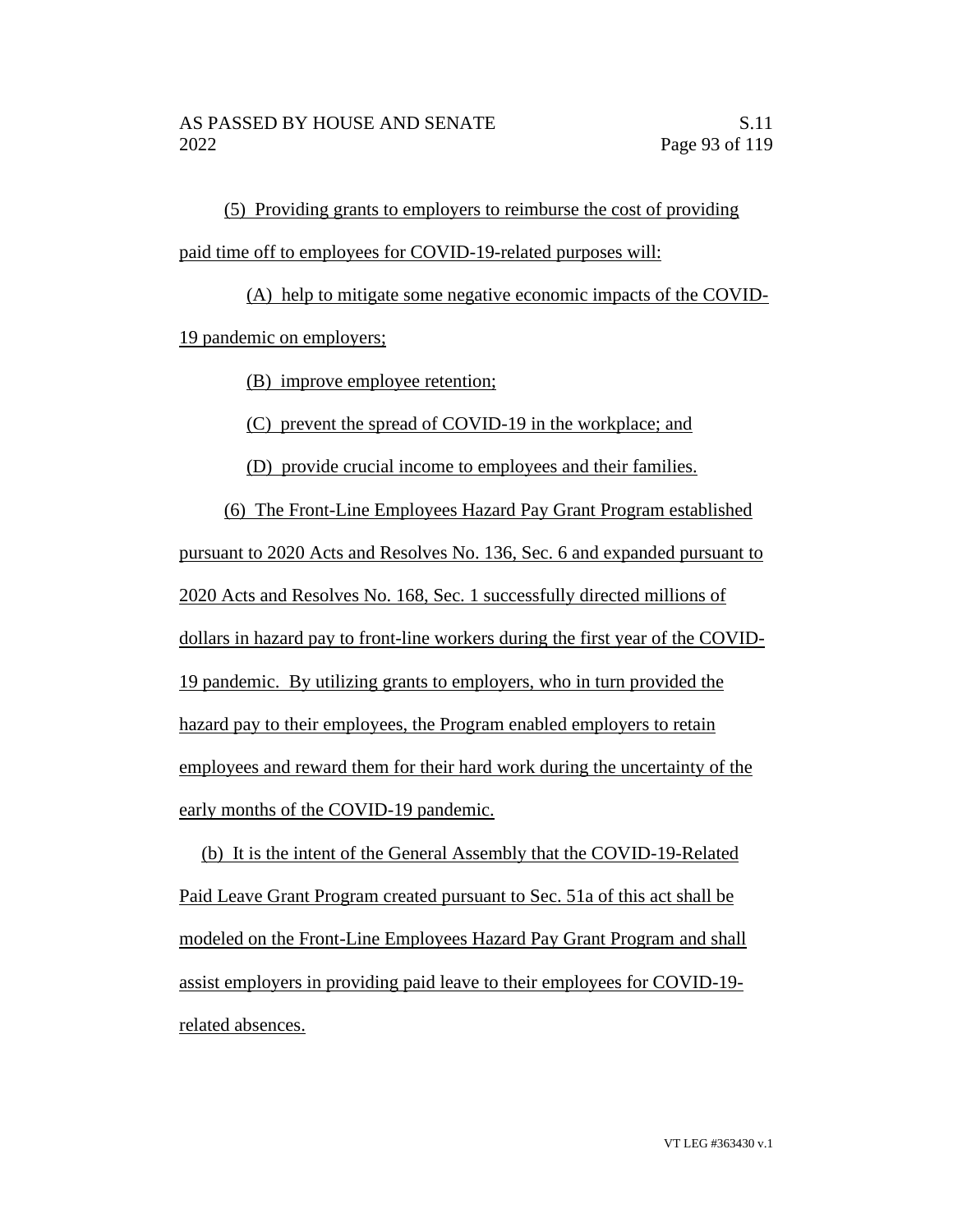Sec. 51a. COVID-19-RELATED PAID LEAVE GRANT PROGRAM

(a) Establishment and appropriation.

(1) There is established in the Department of Financial Regulation the COVID-19-Related Paid Leave Grant Program to administer and award grants to employers to reimburse the cost of providing COVID-19-related paid leave to employees.

(2) The sum of \$15,180,000.00 is appropriated from the American Rescue Plan Act (ARPA) – Coronavirus State Fiscal Recovery Funds to the Department of Financial Regulation for fiscal years 2023 and 2024 for the provision of grants to reimburse employers for the cost of providing COVID-19-related paid leave. Not more than seven percent of the amount appropriated pursuant to this subdivision may be used for expenses related to Program administration and outreach.

(b) Definitions. As used in this section:

(1) "Commissioner" means the Commissioner of Financial Regulation.

(2) "COVID-19-related reason" means the employee is:

(A) self-isolating because the employee has been diagnosed with COVID-19 or tested positive for COVID-19;

(B) self-isolating pursuant to the recommendation of a health care provider or a State or federal public health official because the employee has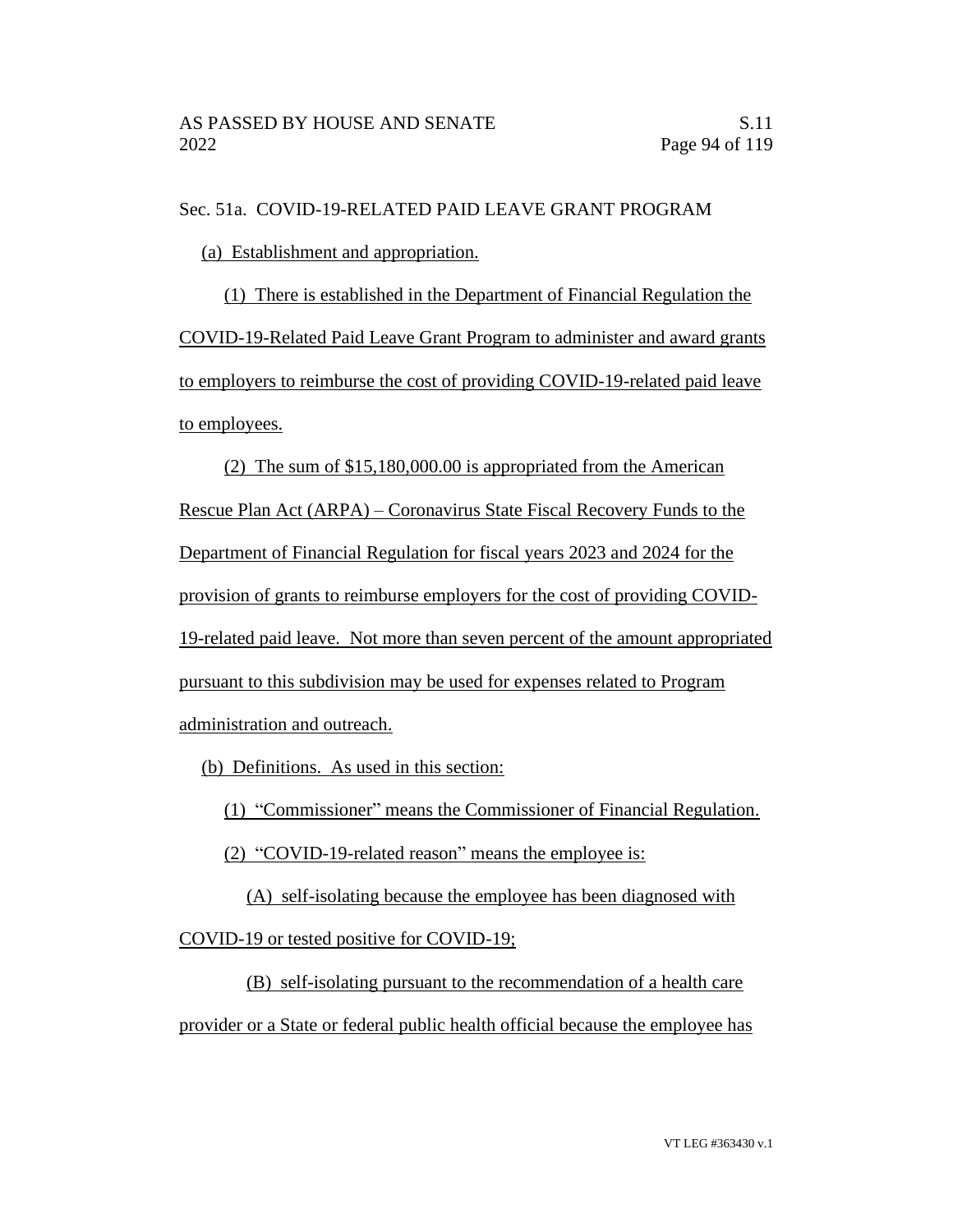been exposed to COVID-19 or the employee is experiencing symptoms of COVID-19;

(C) caring for a parent, grandparent, spouse, child, sibling, parent-inlaw, grandchild, or foster child, because:

(i) the school or place of care where that individual is normally located during the employee's workday is closed due to COVID-19;

(ii) that individual has been requested not to attend the school or the place of care where that individual is normally located during the employee's workday due to COVID-19;

(iii) that individual has been diagnosed with or tested positive for COVID-19; or

(iv) that individual is self-isolating pursuant to the recommendation of a health care provider or a State or federal public health official because that individual has been exposed to or is experiencing symptoms of COVID-19;

(D) attending an appointment for the employee or the employee's parent, grandparent, spouse, child, sibling, parent-in-law, grandchild, or foster child to receive a vaccine or a vaccine booster for protection against COVID-19; or

(E) experiencing symptoms, or caring for a parent, grandparent, spouse, child, sibling, parent-in-law, grandchild, or foster child who is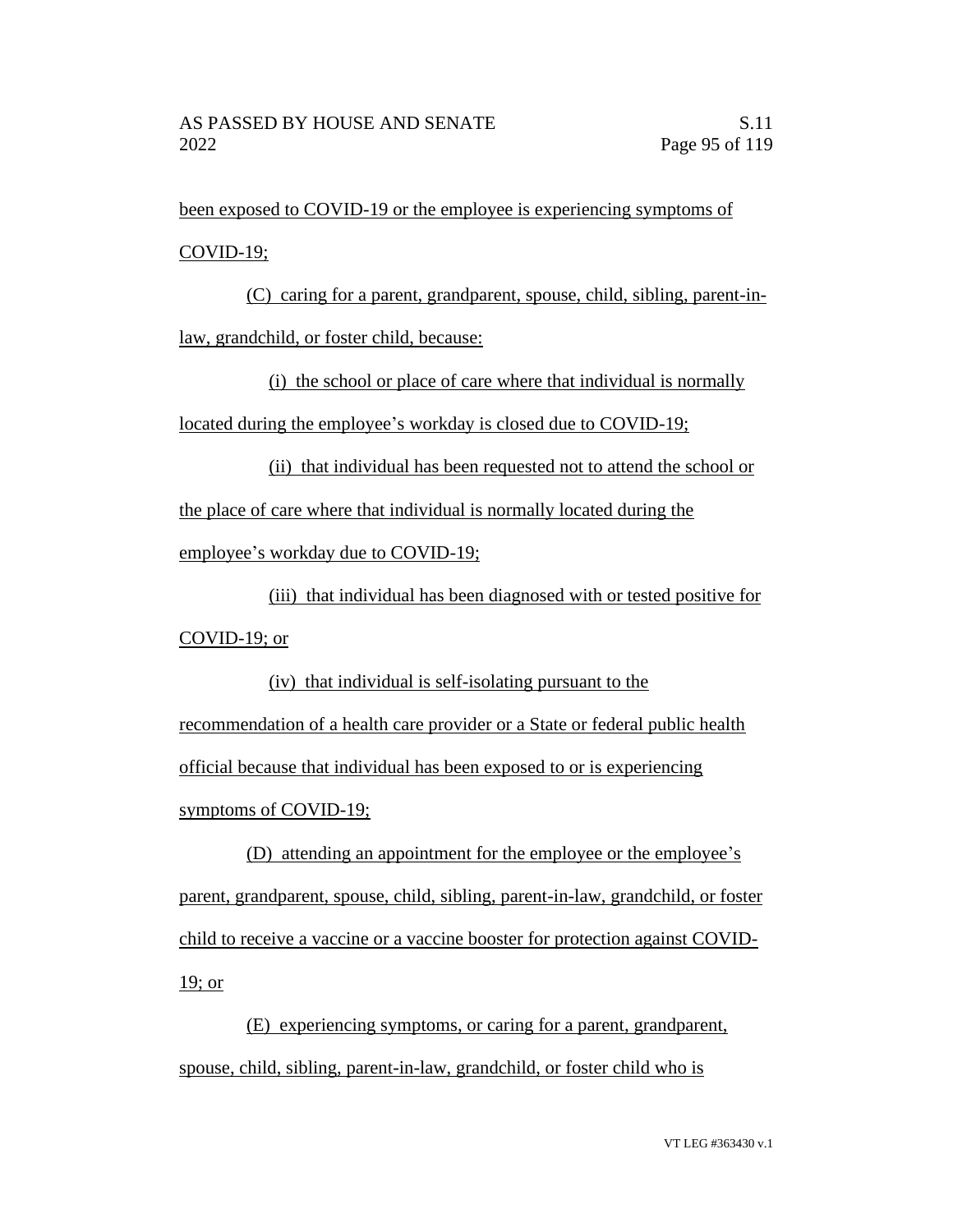experiencing symptoms, related to a vaccine or a vaccine booster for protection against COVID-19.

(3) "Department" means the Department of Financial Regulation.

(4) "Employee" means an individual who, in consideration of direct or

indirect gain or profit, is employed by an employer to perform services in

Vermont.

(5) "Employer" means any person that has one or more employees performing services for it in Vermont. "Employer" does not include the State or the United States.

(6) "Program" means the COVID-19-Related Paid Leave Grant Program established pursuant to this section.

(7) "Program period" means the period beginning on July 1, 2022 and ending on June 30, 2023.

(8) "Spouse" includes a civil union partner or a domestic partner, as that term is defined pursuant to 17 V.S.A. § 2414.

(c) Grant program.

(1) An employer may apply to the Commissioner for quarterly grants to reimburse the employer for the cost of paid leave provided to its employees for COVID-19-related reasons during the Program period.

(2) An employer's grant amount may include reimbursement for retroactively provided COVID-19-related paid leave to employees who took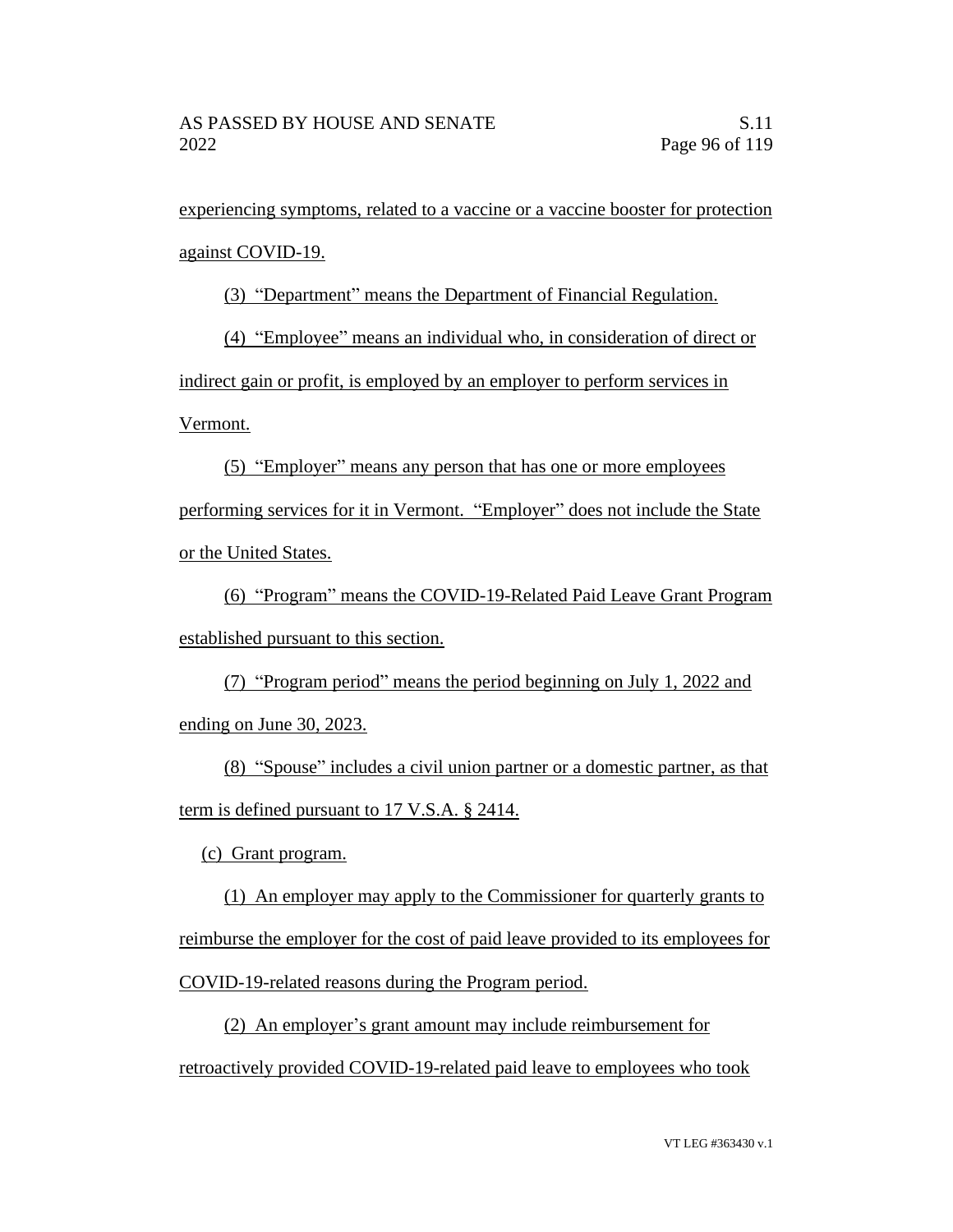unpaid leave for a COVID-19-related reason during the Program period because the employee did not have sufficient accrued paid leave available at the time that the employee took the leave.

(3) Employers may submit applications for grants during the period beginning on October 1, 2022 and ending on September 30, 2023 and may submit an application not more than once each calendar quarter during that period. Grant applications shall be submitted for paid leave provided during the preceding calendar quarter.

(4) An employer may combine grant funds with funding from other sources but shall not use grant funds from multiple sources for the same instance of paid leave provided to its employees for COVID-19-related reasons. As used in this subdivision, an "instance" means a calendar day in which the employee was absent from work for a COVID-19-related reason.

(5) For the sole purpose of administering grants related to paid leave provided to independent direct support providers for COVID-19-related reasons, ARIS Solutions, as the fiscal agent for the employers of the independent direct support providers, shall have the authority to apply for grants in the same manner as any employer.

(6) Grants shall be awarded to eligible employers on a first-come, firstserved basis, subject to available funding.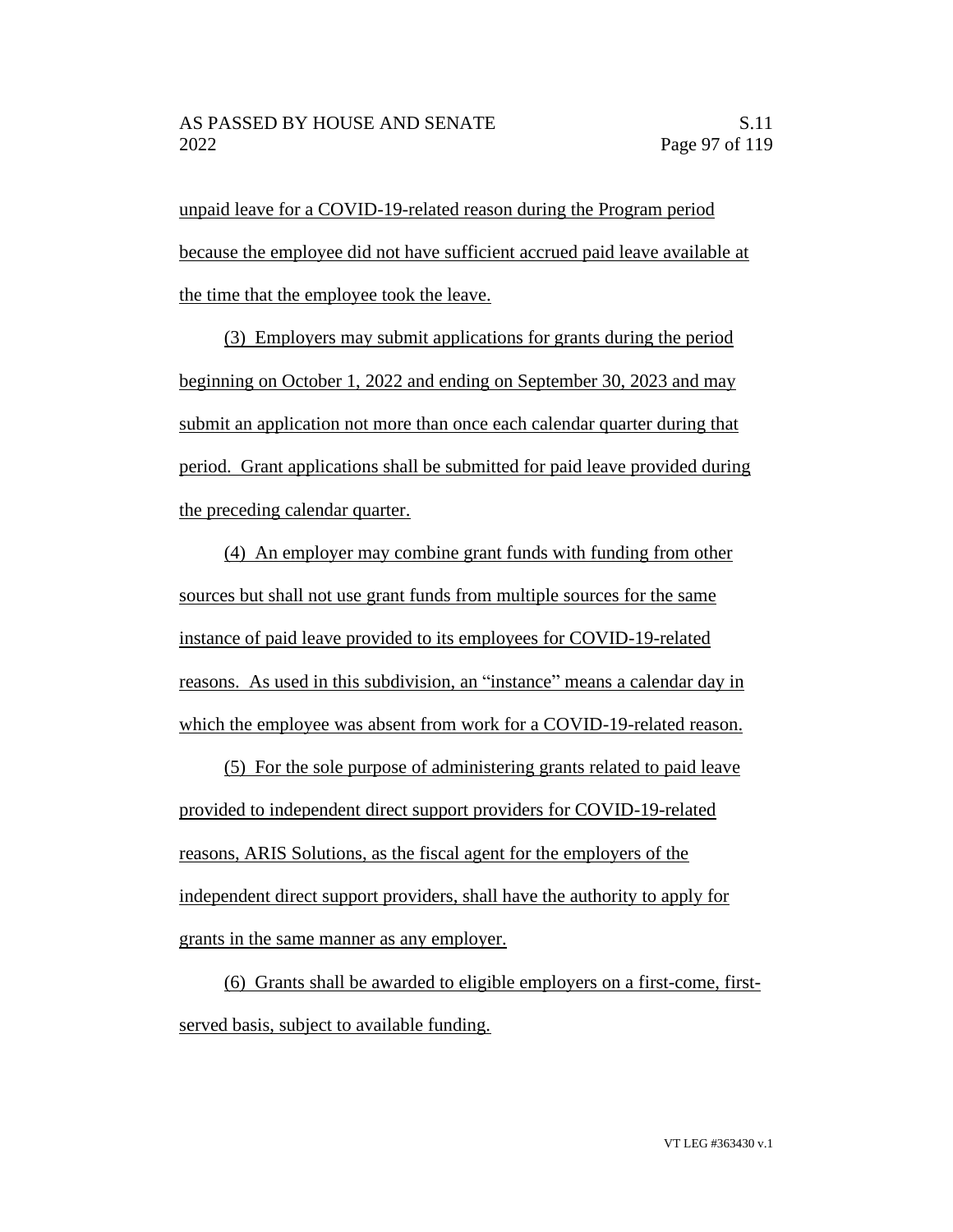(d) Commissioner's powers and duties.

(1) The Commissioner shall:

(A) adopt procedures for implementing the Program, which shall include a simple grant application process, a process to allow employers to certify the amount of paid leave provided for COVID-19-related reasons, and a process to allow employers to report on their use of the grant funds awarded pursuant to this section;

(B) establish deadlines for the submission of quarterly grant applications;

(C) promote awareness of the Program to employers;

(D) provide information to employers regarding Program and

application requirements;

(E) award grants to employers on a first-come, first-served basis, subject to available funding; and

(F) develop and implement an audit strategy to assess grant

utilization, the performance of the Program, and compliance with Program requirements.

(2)(A) The Commissioner may, with the approval of the Secretary of Administration, delegate administration of one or more aspects of the Program to other agencies and departments of the State.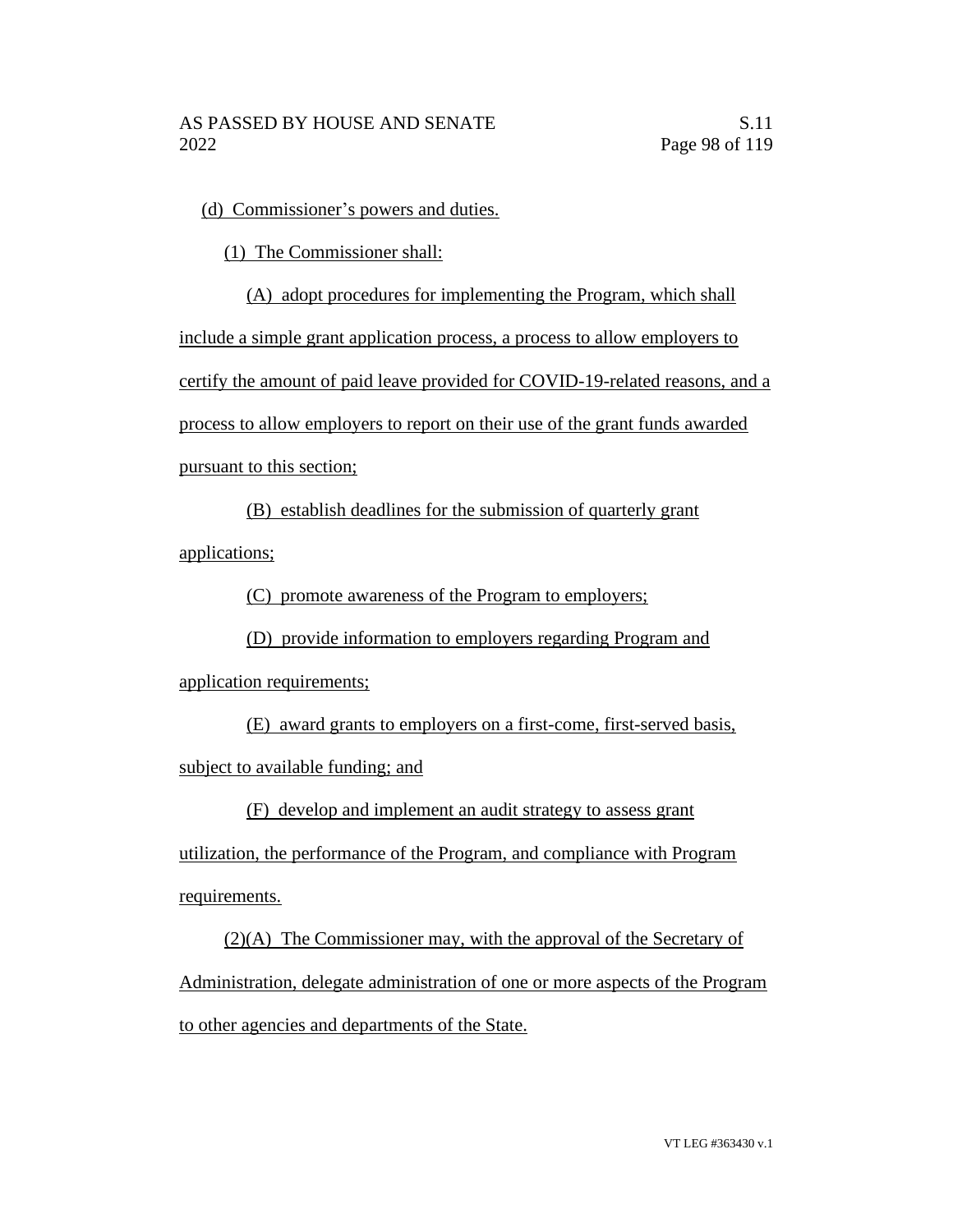(B) The Commissioner may enter into agreements, memoranda of understanding, or contracts with private entities as necessary to implement or administer the Program and, notwithstanding any provision of law to the contrary, shall not be required to competitively bid any contracts entered into pursuant to this subdivision  $(2)(B)$ . For the purposes of the Program, the ongoing public health risk posed by COVID-19 shall be deemed to be an emergency situation that justifies the execution of sole source contracts pursuant to Bulletin 3.5, the State's Procurement and Contracting Procedures.

(e) Amount of grants.

(1) Employers may apply for grants to either reimburse the cost of COVID-19-related paid leave provided to employees or to provide funds to be used to pay the cost to retroactively provide paid leave to employees who took unpaid leave for COVID-19-related reasons.

(A) For reimbursement of COVID-19-related paid leave that was already provided, the employer may, subject to the limitations of subdivision (2) of this subsection (e), apply for a grant in an amount equal to the number of hours of COVID-19-related paid leave provided to each employee multiplied by the greater of either the minimum wage established pursuant to 21 V.S.A. § 384 or the employee's regular hourly wage.

(B) For COVID-19-related paid leave that will be provided retroactively to employees who took unpaid leave for COVID-19-related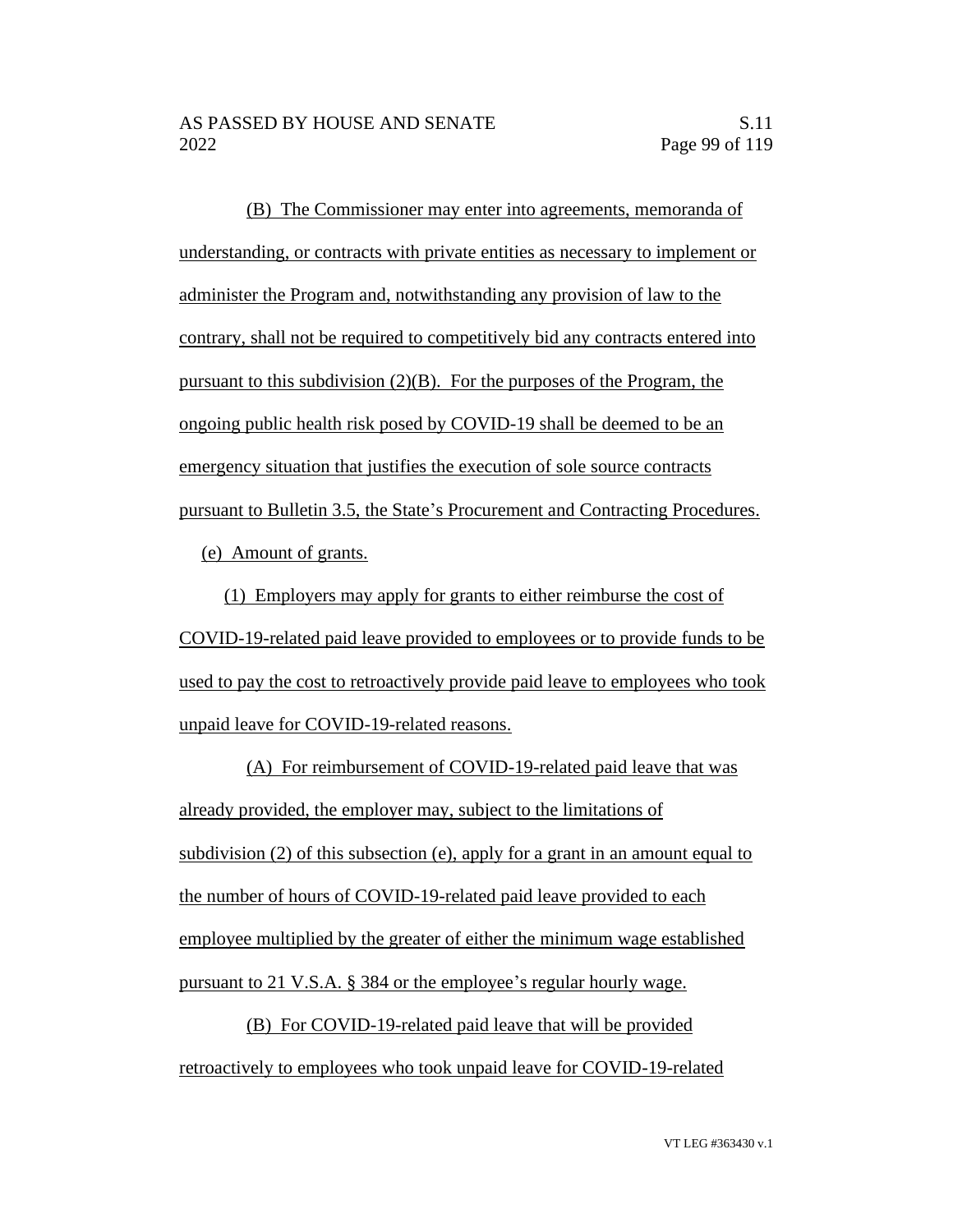reasons, the employer may, subject to the limitations of subdivision (2) of this subsection (e), apply for a grant in an amount equal to the number of hours of COVID-19-related paid leave to be provided to each employee multiplied by the greater of either the minimum wage established pursuant to 21 V.S.A. § 384 or the employee's regular hourly wage.

(2)(A) An employer may only apply for a grant in relation to COVID-19-related leave that was taken by an employee during the Program period.

(B) The maximum number of hours of COVID-19-related leave for each employee that an employer may seek grant funding for through the Program shall equal the lesser of 40 hours or the employee's average weekly hours worked for the employer during the six months preceding the date on which the employee first took COVID-19-related leave during the Program period.

(C) The maximum amount that an employer shall be eligible to receive for COVID-19-related paid leave for each employee shall be not more than \$21.25 per hour of leave, with an aggregate maximum of \$850.00 per employee during the Program period.

(f) Grant conditions. As a condition of being eligible to receive a grant through the Program, each employer shall be required to certify:

(1) that the employer is not seeking funds in relation to any amounts of paid leave that were deducted from the employee's accrued paid leave balance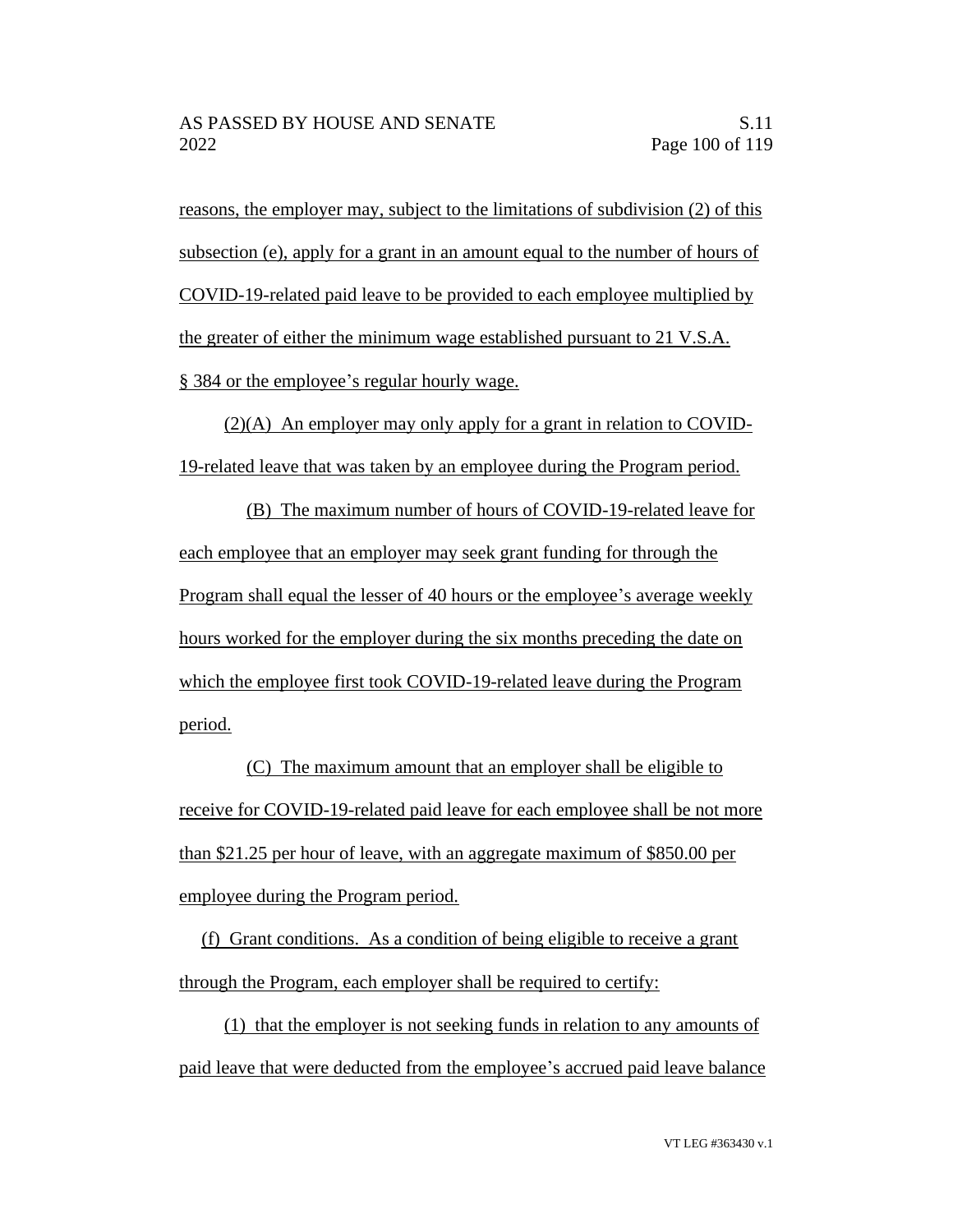at the time the COVID-19-related leave was taken unless those amounts have been restored to the employee's accrued paid leave balance;

(2) grant funds shall only be used in relation to the payment of an employee's wages for the period when the employee was absent from work for a COVID-19-related reason; and

(3) employees receiving paid leave funded by a grant shall not be required to pay an administrative fee or other charge in relation to the employer requesting the grant.

(g) Report and return of unspent funds. Each employer that receives a grant shall, not later than October 31, 2023, report to the Department on a form provided by the Commissioner the amount of grant funds used to provide paid leave to employees and the amount of any remaining grant funds that were not spent. All unspent grant funds shall be returned to the Department pursuant to a procedure adopted by the Commissioner.

(h) Confidentiality. Any personally identifiable information that is collected by the Program, any entity of State government performing a function of the Program, or any entity that the Commissioner contracts with to perform a function of the Program shall be kept confidential and shall be exempt from inspection and copying under the Public Records Act.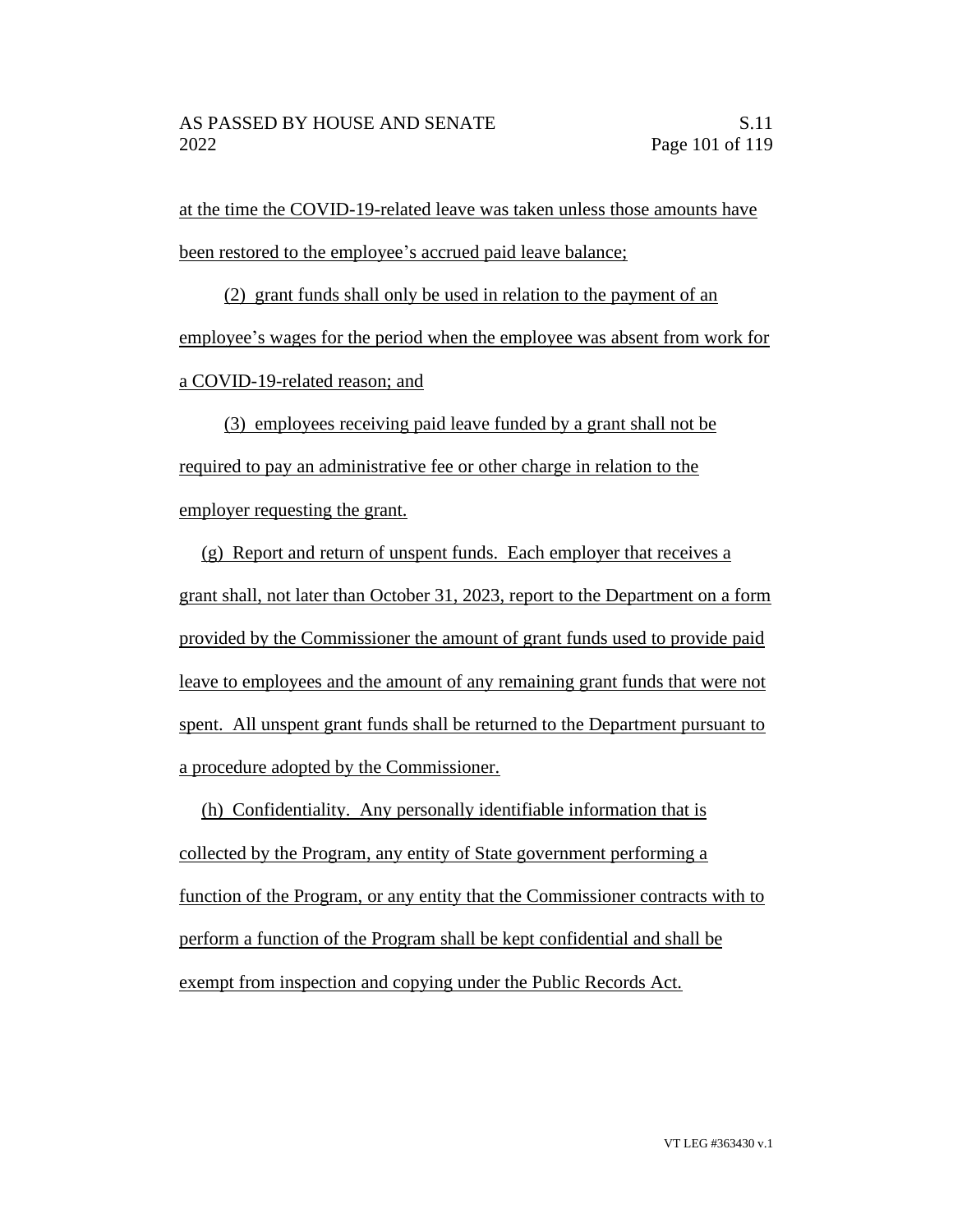\* \* \* Unemployment Insurance Benefits \* \* \*

Sec. 52. FINDINGS

The General Assembly finds that:

(1) The COVID-19 pandemic caused significant disruption to

Vermont's economy and resulted in unprecedented levels of unemployment.

(2) Unemployment insurance benefits provide only partial wage

replacement, making it hard for unemployed individuals to afford basic necessities and living expenses.

(3) Significant inflation caused by supply chain, economic, and workforce disruptions related to the COVID-19 pandemic are making it increasingly difficult for unemployed individuals to afford basic necessities and living expenses.

(4) Temporarily increasing the maximum weekly unemployment insurance benefit amount for unemployed individuals will help to mitigate the impact of the COVID-19 pandemic on the unemployed individuals' ability to afford basic necessities and living expenses.

(5) The General Assembly previously enacted a \$25.00 supplemental increase to the weekly unemployment insurance benefit amount in 2021 Acts and Resolves No. 51, Sec. 11. However, the terms of that supplemental increase did not conform to federal requirements, and it never took effect. Enacting a \$60.00 increase in the maximum weekly unemployment insurance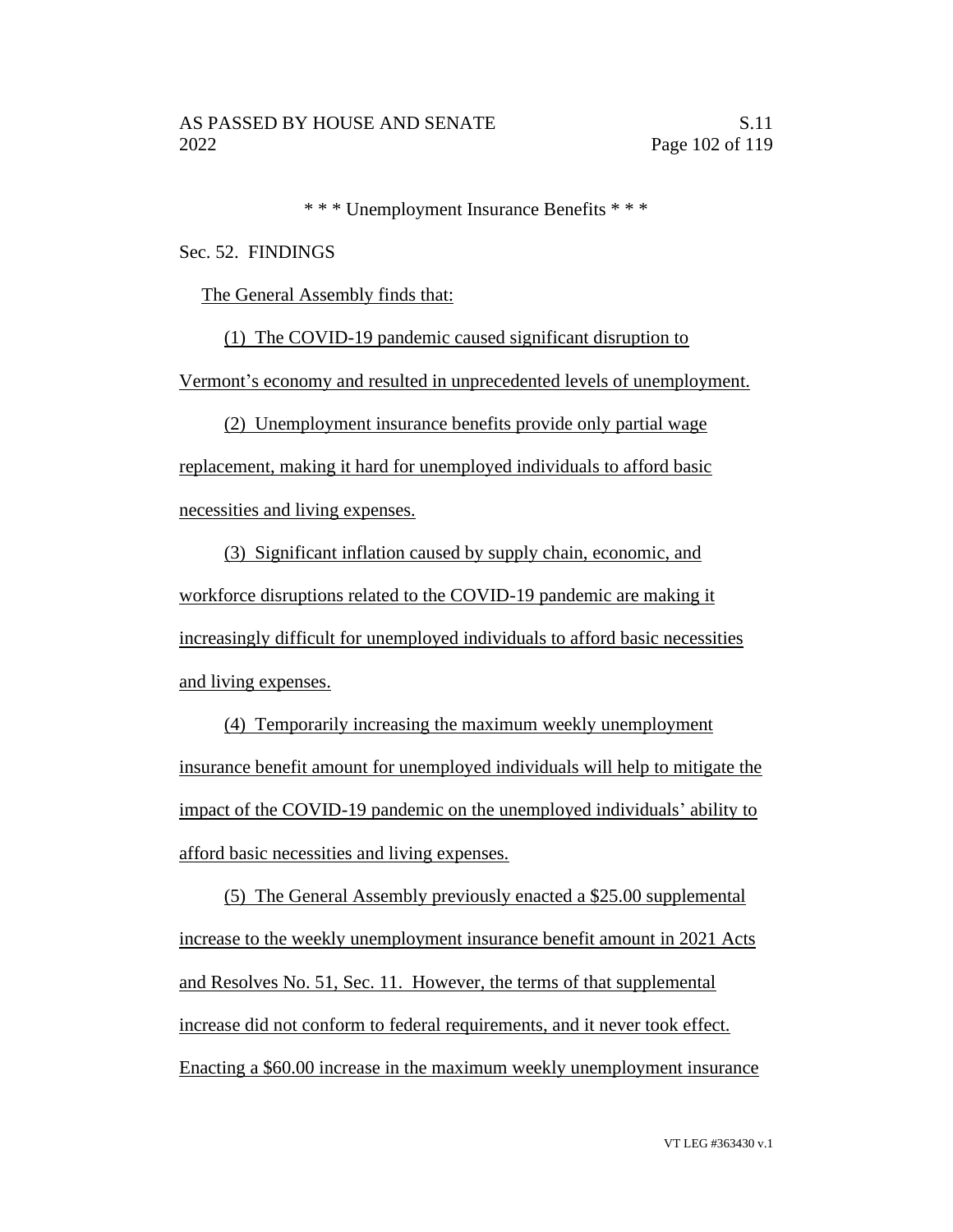benefit that will later be replaced by a temporary \$25.00 increase in the weekly unemployment insurance benefit amount will fulfill the commitment made by the General Assembly in 2021 Acts and Resolves No. 51, Sec. 11.

Sec. 52a. 2021 Acts and Resolves No. 51, Sec. 17(a)(4) is amended to read:

(4) Sec. 12 (repeal of supplemental weekly benefit) shall take effect upon the payment of a cumulative total of \$100,000,000.00 in supplemental benefits pursuant to 21 V.S.A. § 1338(e)(2) on October 7, 2021 and shall apply prospectively to all benefit payments in the next week and each subsequent week.

Sec. 52b. 21 V.S.A. § 1338 is amended to read:

§ 1338. WEEKLY BENEFITS

\* \* \*

(f)(1) The maximum weekly benefit amount shall be annually adjusted on the first day of the first calendar week in July to an amount equal to the sum of \$60.00 plus 57 percent of the State annual average weekly wage as determined by subsection (g) of this section.

\* \* \*

Sec. 52c. 21 V.S.A. § 1338 is amended to read:

§ 1338. WEEKLY BENEFITS

\* \* \*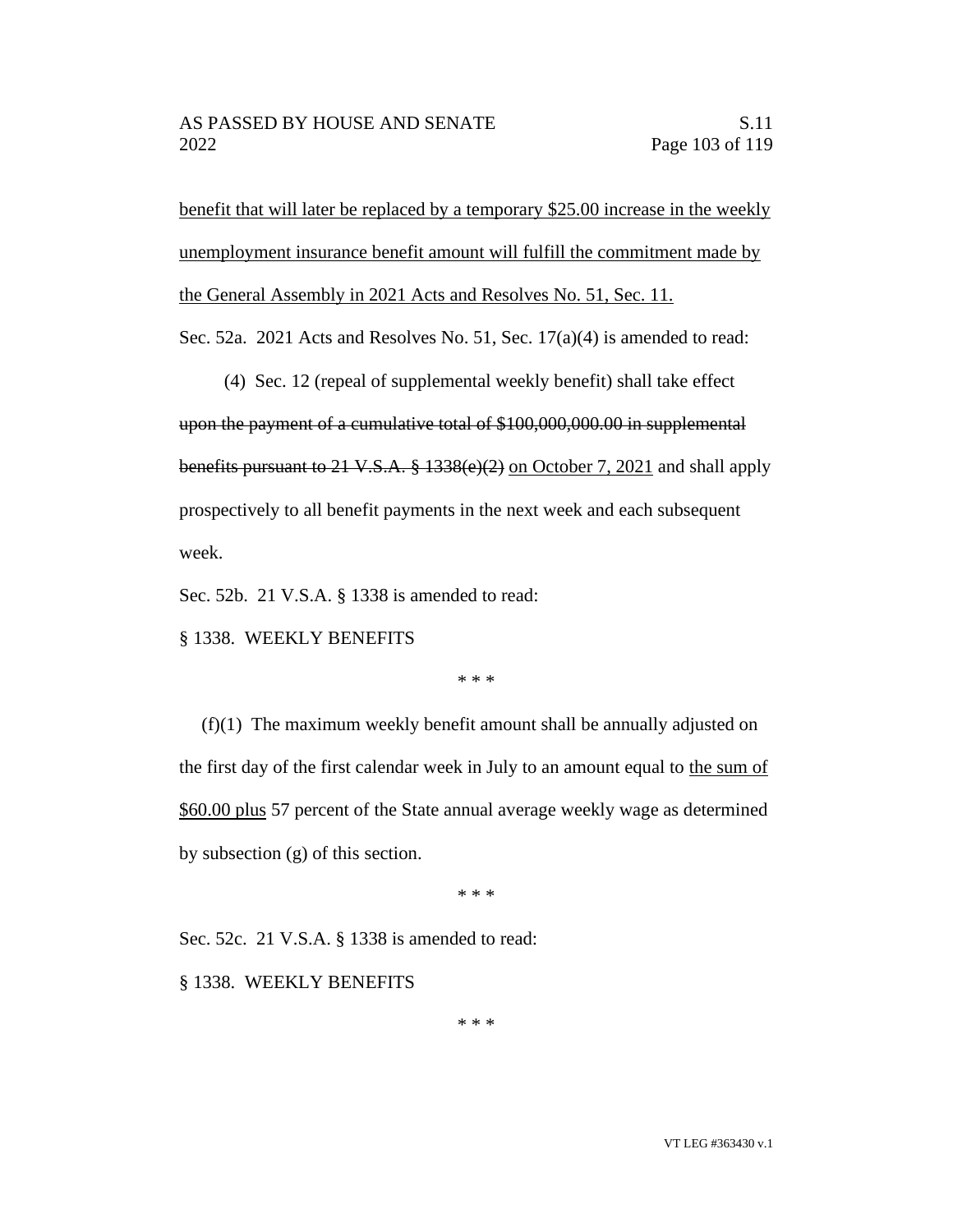(f)(1) The maximum weekly benefit amount shall be annually adjusted on the first day of the first calendar week in July to an amount equal to the sum of \$60.00 plus 57 percent of the State annual average weekly wage as determined by subsection (g) of this section.

\* \* \*

Sec. 52d. 21 V.S.A. § 1338 is amended to read:

§ 1338. WEEKLY BENEFITS

\* \* \*

(e) An individual's weekly benefit amount shall be determined by dividing the individual's two high quarter total subject wages required under subdivision (d)(1) of this section by 45 and adding \$25.00 to the resulting quotient, provided that the weekly benefit amount so determined shall not exceed the maximum weekly benefit amount computed pursuant to subsection (f) of this section.

(f)(1) The maximum weekly benefit amount shall be annually adjusted on the first day of the first calendar week in July to an amount equal to the sum of \$60.00 \$25.00 plus 57 percent of the State annual average weekly wage as determined by subsection (g) of this section.

\* \* \*

Sec. 52e. 21 V.S.A. § 1338 is amended to read:

§ 1338. WEEKLY BENEFITS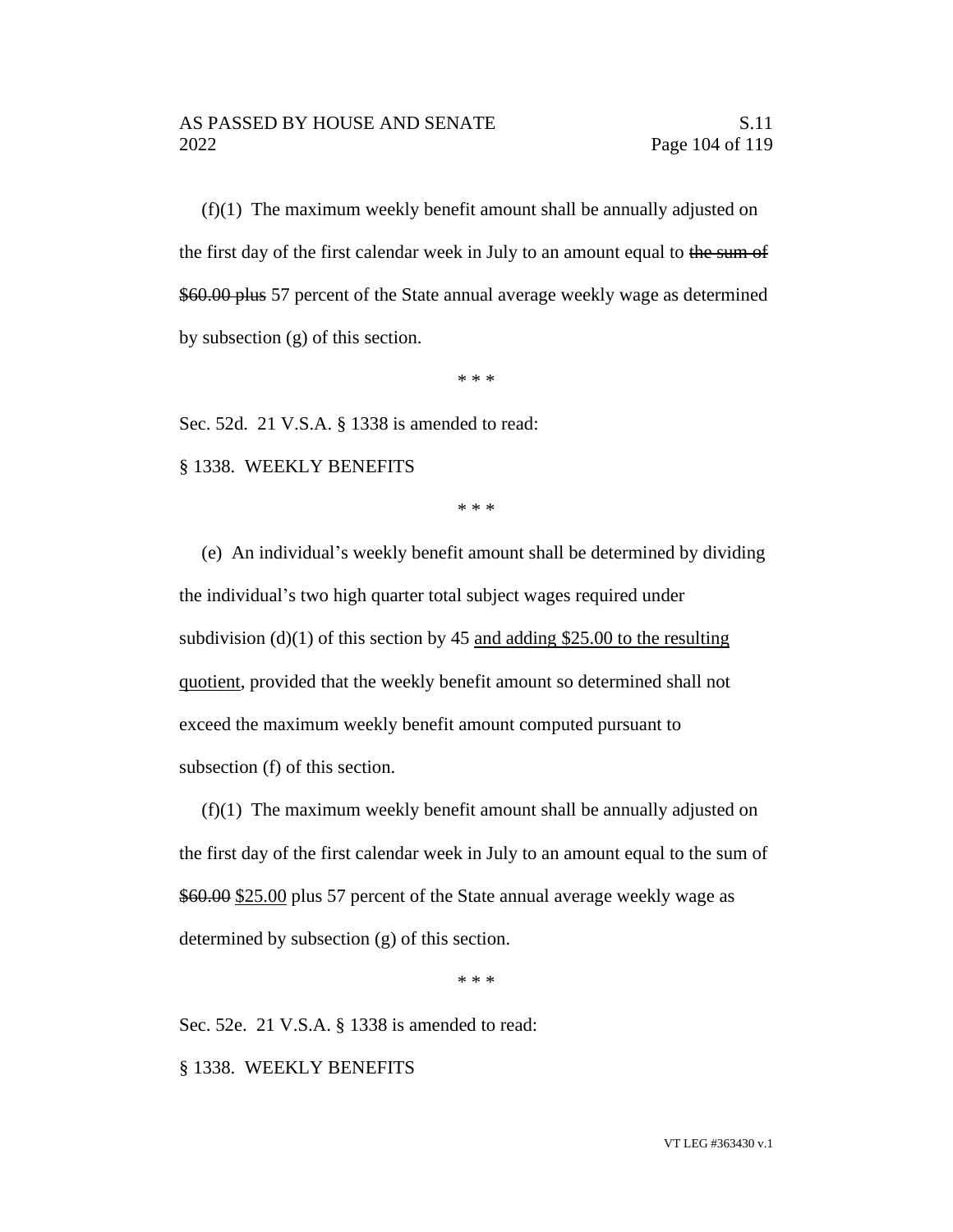\* \* \*

(e) An individual's weekly benefit amount shall be determined by dividing the individual's two high quarter total subject wages required under subdivision (d)(1) of this section by 45 and adding \$25.00 to the resulting quotient, provided that the weekly benefit amount so determined shall not exceed the maximum weekly benefit amount computed pursuant to subsection (f) of this section.

(f)(1) The maximum weekly benefit amount shall be annually adjusted on the first day of the first calendar week in July to an amount equal to the sum of \$25.00 plus 57 percent of the State annual average weekly wage as determined by subsection (g) of this section.

\* \* \*

# Sec. 52f. UNEMPLOYMENT INSURANCE; INFORMATION TECHNOLOGY MODERNIZATION; ANNUAL REPORT; INDEPENDENT VERIFICATION

(a)(1) The Secretary of Digital Services and the Commissioner of Labor shall, to the greatest extent possible, plan and carry out the development and implementation of a modernized information technology system for the unemployment insurance program so that the modernized system is ready and able to implement on or before July 1, 2025 the changes to the unemployment insurance weekly benefit amount set forth in Secs. 52d and 52e of this act.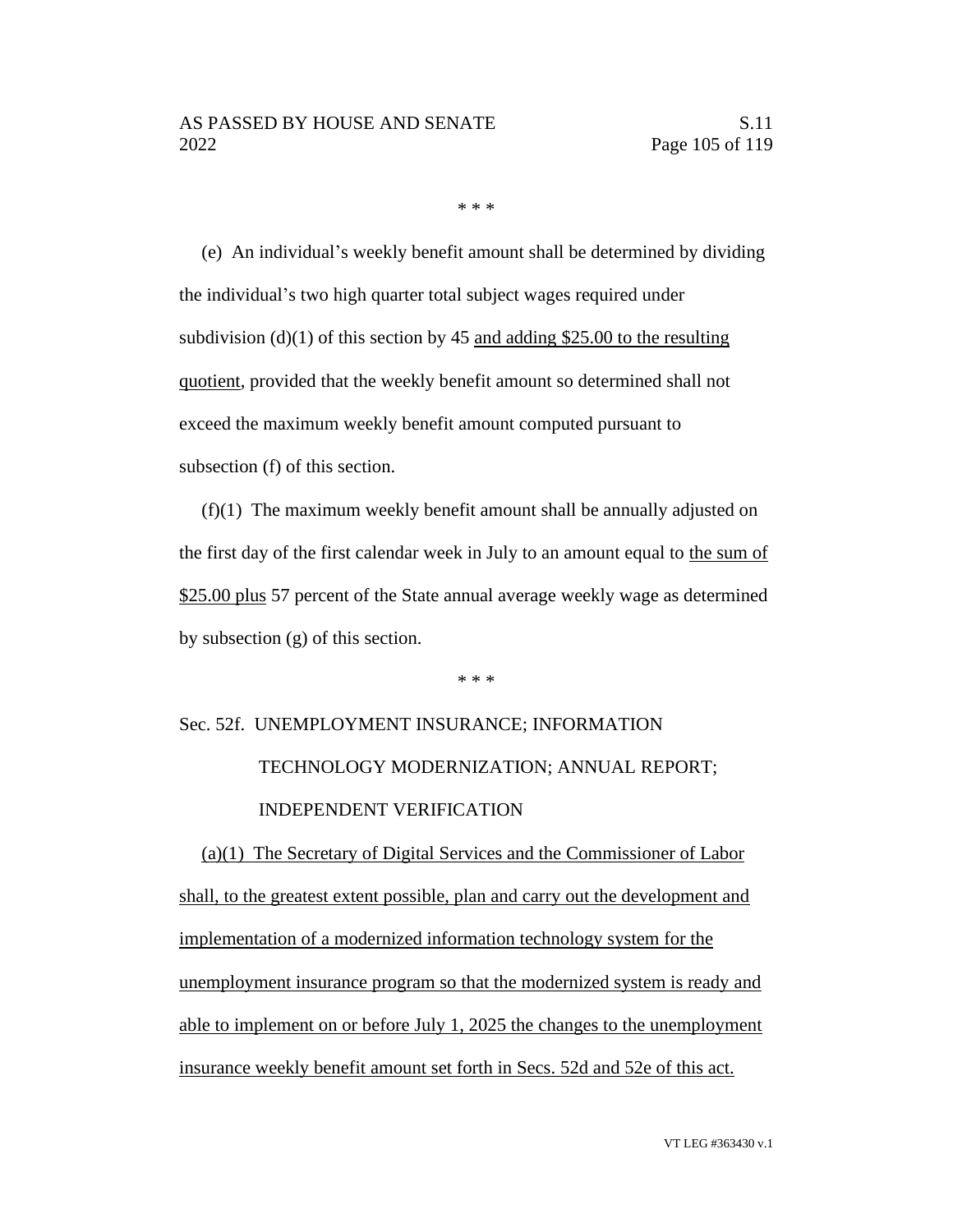(2) The Secretary of Digital Services and the Commissioner of Labor

shall plan and carry out the development and implementation of the

modernized information technology system for the unemployment insurance

program so that the modernized system is capable of:

(A) implementing the weekly benefit increase set forth in Secs. 52d

and 52e of this act;

(B) adapting to the evolving needs of the unemployment insurance program in the future;

(C) incorporating future advances in information technology;

(D) implementing future legislative changes to all aspects of the

unemployment insurance program, including:

(i) benefits;

(ii) eligibility;

(iii) taxes;

(iv) fraud prevention, detection, and mitigation;

(v) penalties; and

(vi) recovery of overpayments; and

(E) implementing short-term changes that respond to specific

indicators of economic health.

(b) The Secretary of Digital Services and the Commissioner of Labor shall, on or before January 15, 2023 and January 15, 2024, submit a written report to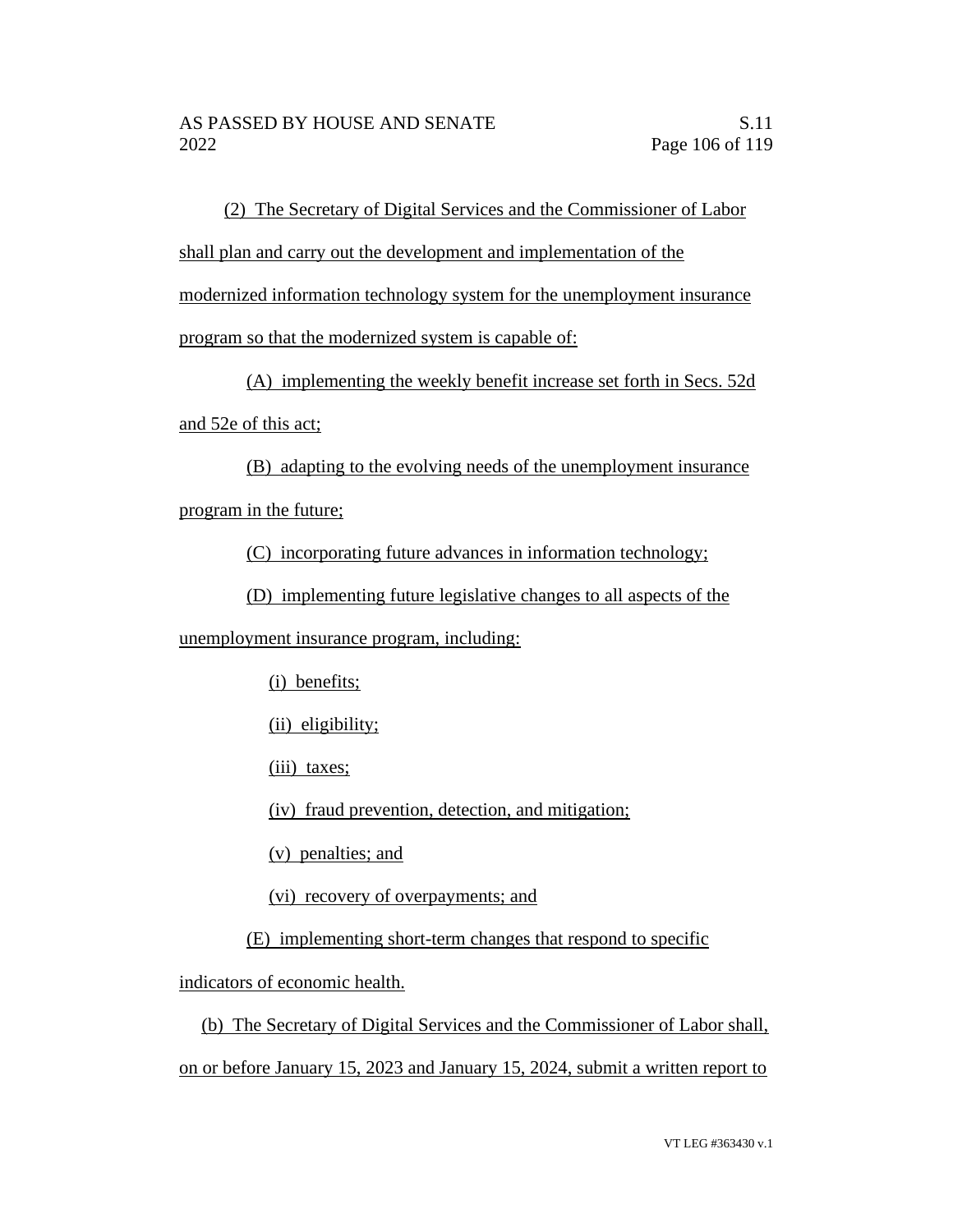the House Committee on Commerce and Economic Development, the Senate Committee on Economic Development, Housing and General Affairs, and the Legislative Information Technology Consultant retained by the Joint Fiscal Office detailing the actions taken and progress made in carrying out the requirements of subsection (a) of this section, the anticipated timeline for being able to implement the changes to the unemployment insurance weekly benefit amount set forth in Secs. 52d and 52e of this act, including whether the Commissioner has determined to implement the provisions of Sec. 52d or 52e before July 1, 2025, and potential implementation risks identified during the development process.

(c) The Legislative Information Technology Consultant shall, on or before February 15, 2023 and February 15, 2024, submit to the House Committee on Commerce and Economic Development and the Senate Committee on Economic Development, Housing and General Affairs a review of the report submitted pursuant to subsection (b) of this section. The review shall include an assessment of whether the Agency of Digital Services and the Department of Labor will be able to implement the changes to the unemployment insurance weekly benefit amount set forth in Secs. 52d and 52e of this act by July 1, 2025, or an earlier date determined by the Commissioner, and shall identify any potential risks or concerns related to implementation that are not addressed in the report submitted pursuant to subsection (b) of this section.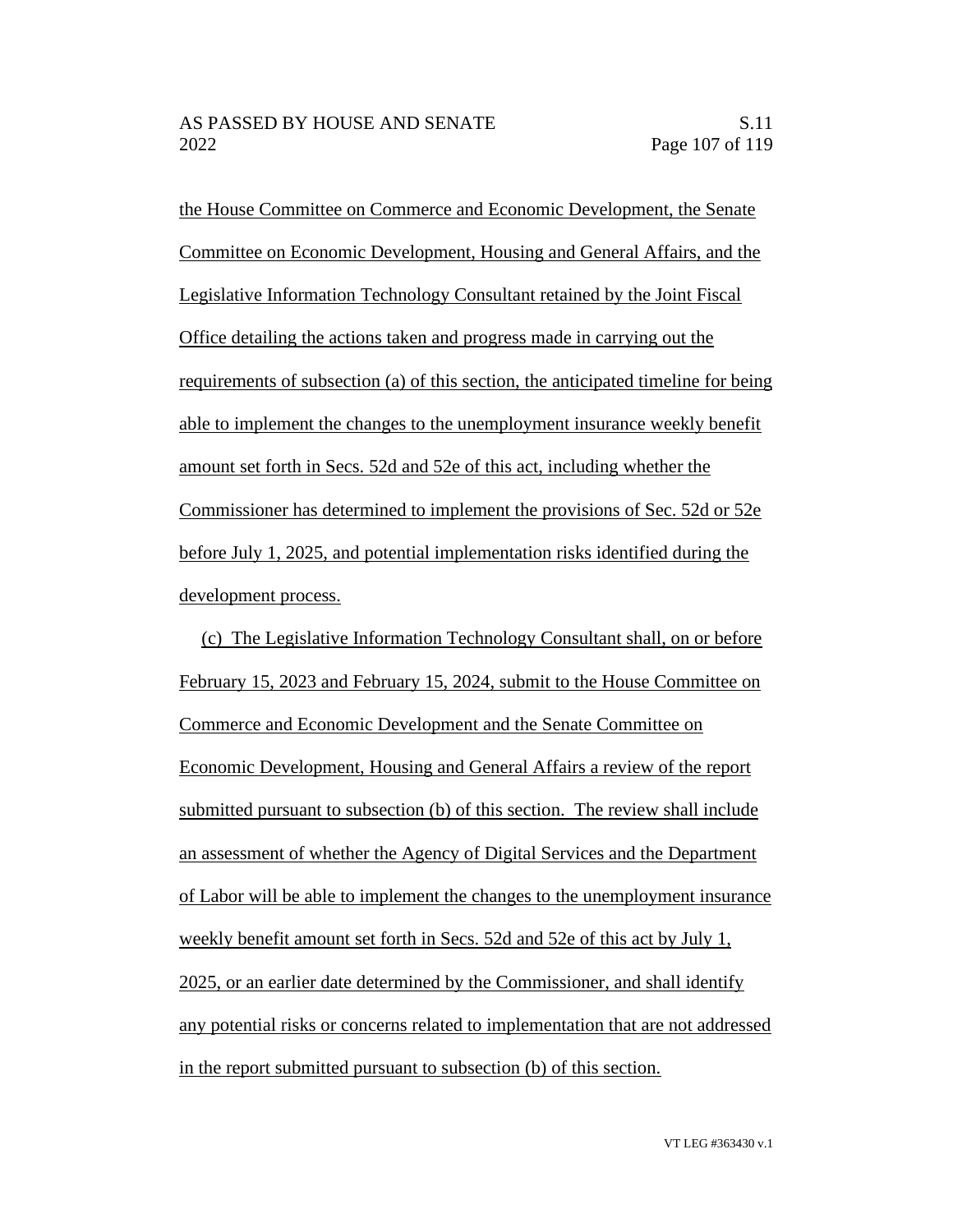Sec. 52g. 21 V.S.A. § 1338 is amended to read:

#### § 1338. WEEKLY BENEFITS

\* \* \*

(e) An individual's weekly benefit amount shall be determined by dividing the individual's two high quarter total subject wages required under subdivision (d)(1) of this section by 45 and adding \$25.00 to the resulting quotient, provided that the weekly benefit amount so determined shall not exceed the maximum weekly benefit amount computed pursuant to subsection (f) of this section.

(f)(1) The maximum weekly benefit amount shall be annually adjusted on the first day of the first calendar week in July to an amount equal to the sum of \$25.00 plus 57 percent of the State annual average weekly wage as determined by subsection (g) of this section.

\* \* \*

#### Sec. 53. APPROPRIATIONS

(a) Reversion. In fiscal year 2022, of the amounts appropriated in 2021 Acts and Resolves No. 74, Sec. G. 300(a)(13), from the American Rescue Plan Act (ARPA) – Coronavirus State Fiscal Recovery Funds to the Agency of Commerce and Community Development for the Economic Recovery Grant Program, \$25,500,000.00 shall revert to the American Rescue Plan Act (ARPA) – Coronavirus State Fiscal Recovery Funds.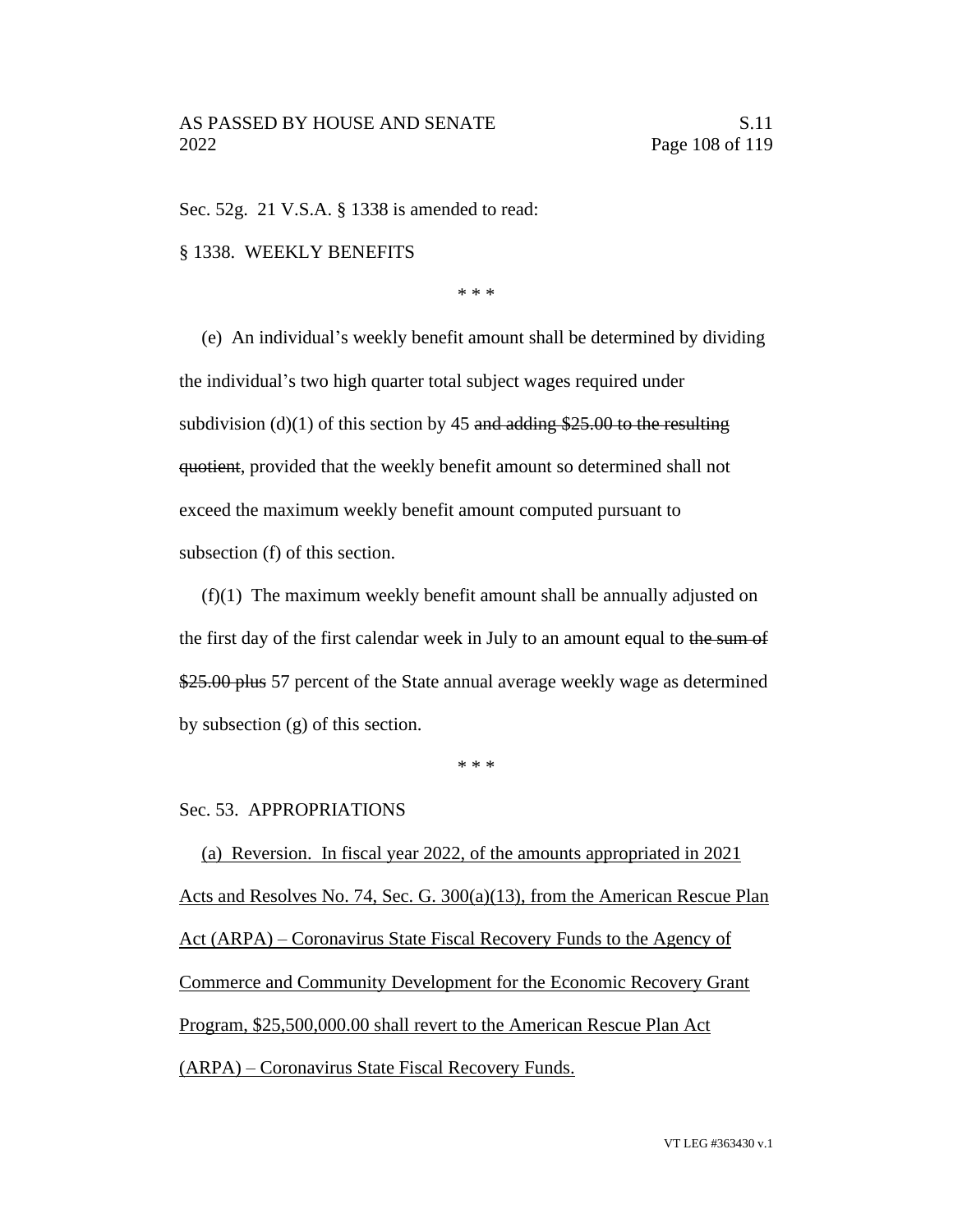(b) COVID-19 business support. In fiscal year 2022, the amount of \$28,000,000.00 is appropriated from the American Rescue Plan Act (ARPA) – Coronavirus State Fiscal Recovery Funds as follows:

(1) VEDA Short-Term Forgivable Loan Program. The amount of \$19,000,000.00 is appropriated to the Vermont Economic Development Authority for the VEDA Short-Term Forgivable Loan Program.

(2) Creative economy grants. The amount of \$9,000,000.00 is appropriated to the Vermont Arts Council to provide grants for monthly operating costs, including rent, mortgage, utilities, and insurance, to creative economy businesses and nonprofits that have sustained substantial losses due to the pandemic.

(c) Community Recovery and Revitalization Grant Program.

(1) Appropriation. In fiscal year 2023, the amount of \$10,000,000.00 is appropriated from the American Rescue Plan Act (ARPA) – Coronavirus State Fiscal Recovery Funds to the Agency of Commerce and Community

Development for the Community Recovery and Revitalization Grant Program.

(2) Implementation.

(A) The amounts appropriated and the substantive provisions adopted in 2021 Acts and Resolves No. 74, Sec. H.18 apply to projects for which a final grant application has been submitted before July 1, 2022.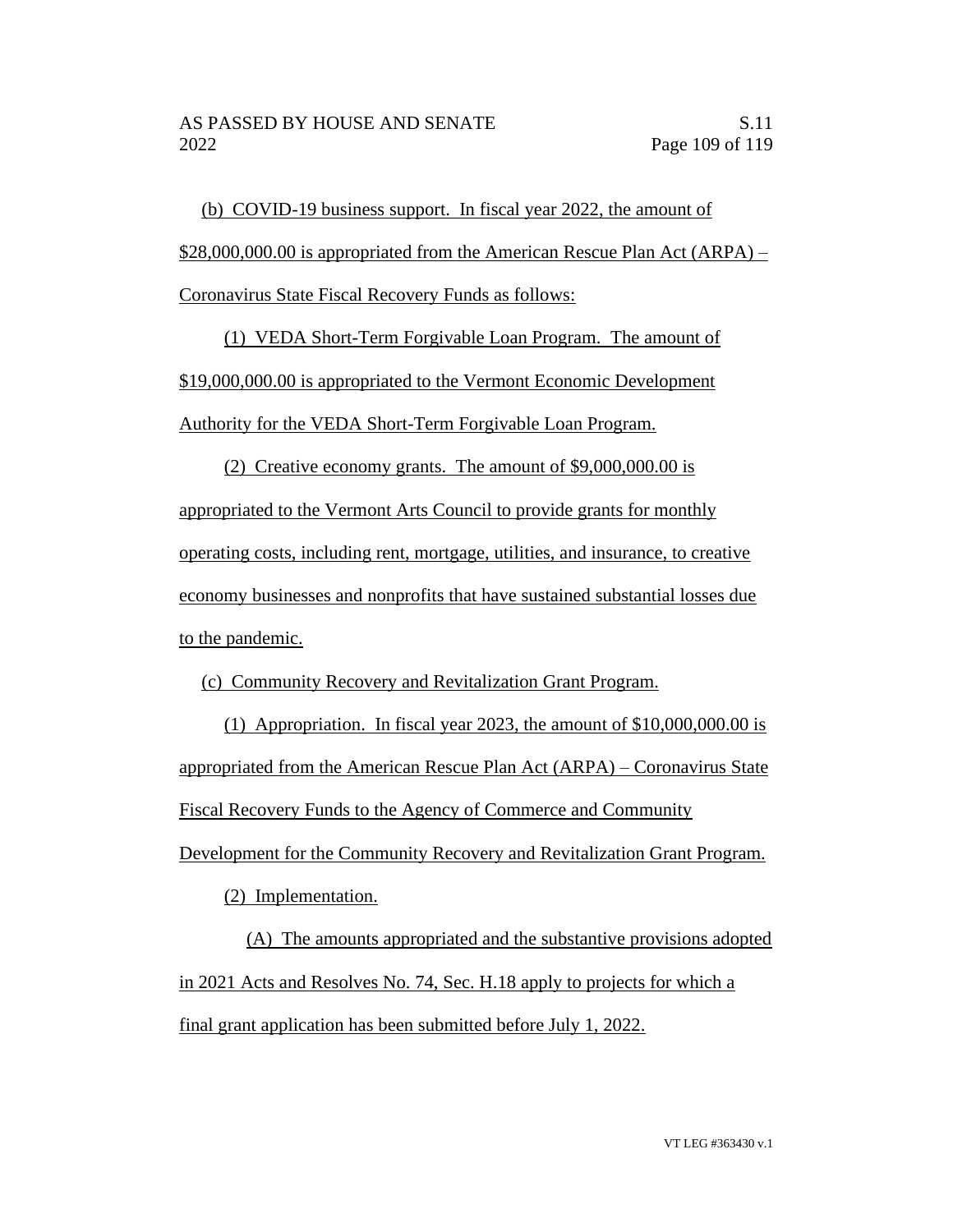(B) The amounts appropriated in this subsection (c) and the substantive provisions adopted in Sec. 46 of this act apply to projects for which a grant application is filed on or after July 1, 2022.

(d) Recruitment. In fiscal year 2023, the amount of \$3,093,000.00 is appropriated from the General Fund to the Agency of Commerce and Community Development for the relocated and remote worker program.

(e) Everyone Eats. In fiscal year 2023, the amount of \$1,300,000.00 is appropriated from the General Fund to the Agency of Commerce and Community Development to grant to Southeastern Vermont Community Action for the Restaurants and Farmers Feeding the Hungry Program, known as Everyone Eats, to provide State funds to match Federal Emergency Management Agency (FEMA) funds available for the Program. The Agency and Southeastern Vermont Community Action shall take steps to ensure that program funds and benefits are targeted to food-insecure Vermonters. Sec. 54. APPROPRIATION; DOWNTOWN AND VILLAGE CENTER TAX

### CREDIT PROGRAM

There is appropriated the sum of \$2,450,000.00 from the General Fund to the Vermont Downtown and Village Center Tax Credit Program to be used in fiscal years 2023 and 2024. Notwithstanding 32 V.S.A. § 5930ee, the funds shall be used to increase the amount of tax credits that may be awarded to qualified projects. Of those tax credits awarded in fiscal years 2023 and 2024,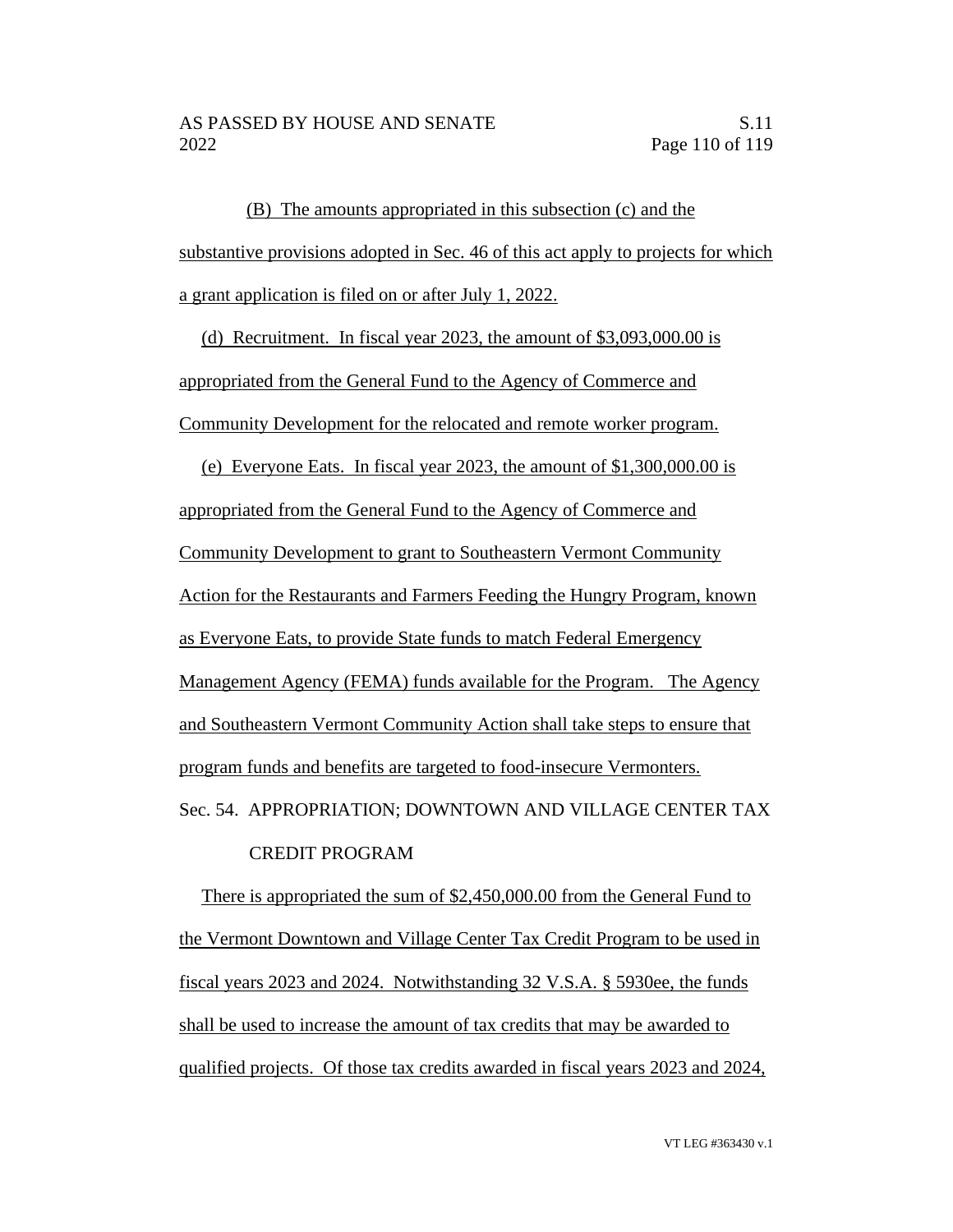up to \$2,000,000.00 may be awarded to qualified projects located in designated neighborhood development areas.

\* \* \* Sports Betting Study Committee \* \* \*

Sec. 55. SPORTS BETTING; FINDINGS

The General Assembly finds that:

(1) An estimated 28 percent of adults in the United States bet on sports and 46 percent of adults say that they have an interest in betting on sports.

(2) Based on current participation rates and expected growth, it is estimated that Vermont could generate from \$640,000.00 to \$4.8 million in the first year of sports betting revenue taxes and \$1.3 million to \$10.3 million in the second year, depending on the regulatory model chosen by the General Assembly.

(3) As of March 2022, 31 states and the District of Columbia have some form of active legal sports betting operations while an additional three states have enacted laws or adopted ballot measures to permit legal sports betting.

(4) Legislation has also been introduced in at least 14 of the states without a legal sports betting market, including Vermont, to legalize, regulate, and tax sports betting.

(5) Given the widespread participation in sports betting, the General Assembly finds that careful examination of whether and how best to regulate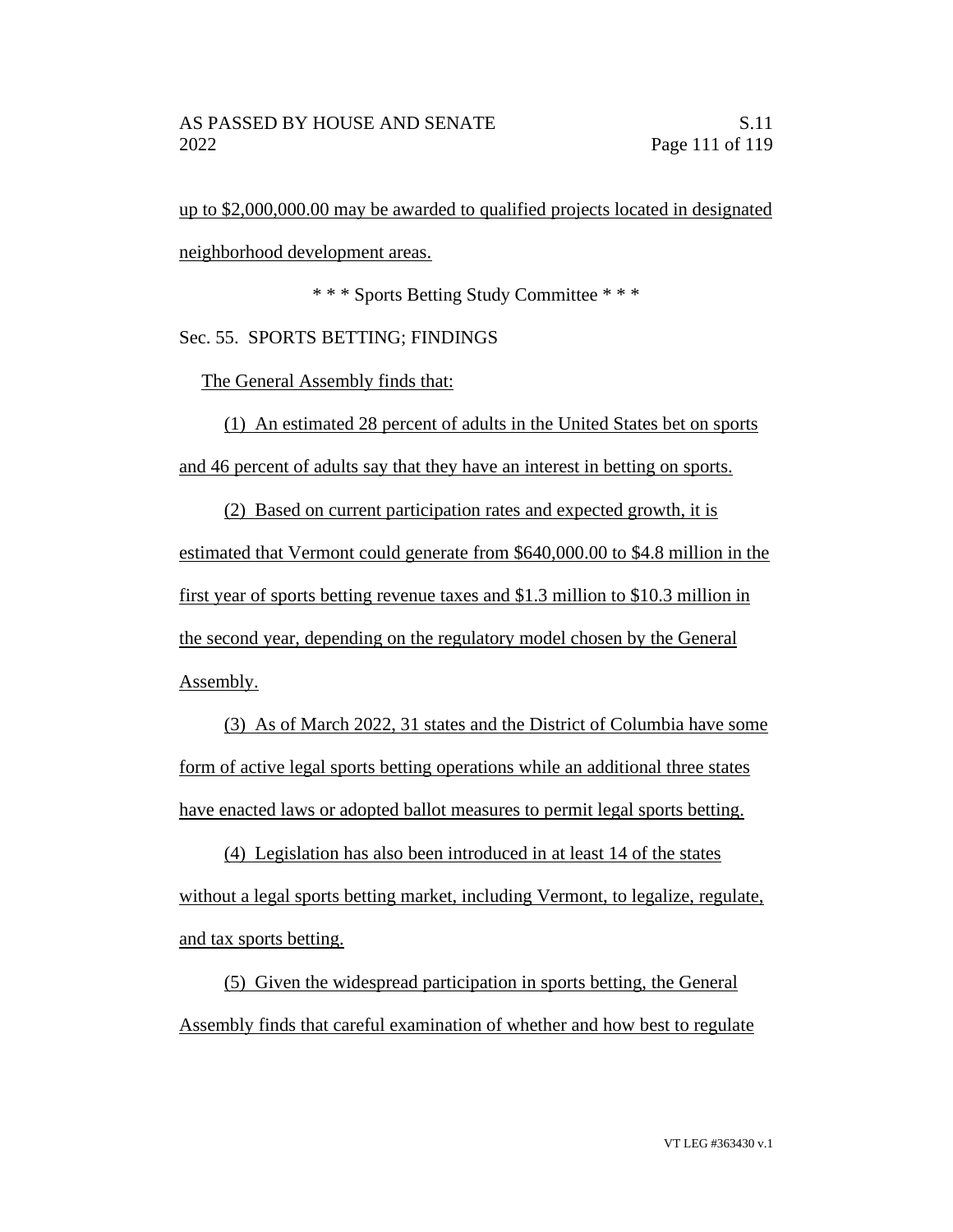sports betting in Vermont and protect Vermonters involved in sports betting is necessary.

## Sec. 56. SPORTS BETTING; STUDY COMMITTEE; REPORT

## (a) Creation. There is created the Sports Betting Study Committee to

examine whether and how to regulate sports betting in Vermont.

## (b) Membership. The Study Committee shall be composed of the

following members:

(1) the Attorney General or designee;

(2) the Commissioner of Liquor and Lottery or designee;

(3) the Commissioner of Taxes or designee;

(4) the Secretary of State or designee;

(5) the Secretary of Commerce and Community Development or

designee;

(6) two current members of the Senate, who shall be appointed by the Committee on Committees; and

(7) two current members of the House, who shall be appointed by the Speaker of the House.

(c) Powers and duties. The Study Committee shall examine the sports betting study conducted by the Office of Legislative Counsel and Joint Fiscal Office and shall study various models for legalizing, taxing, and regulating sports betting, including the following issues: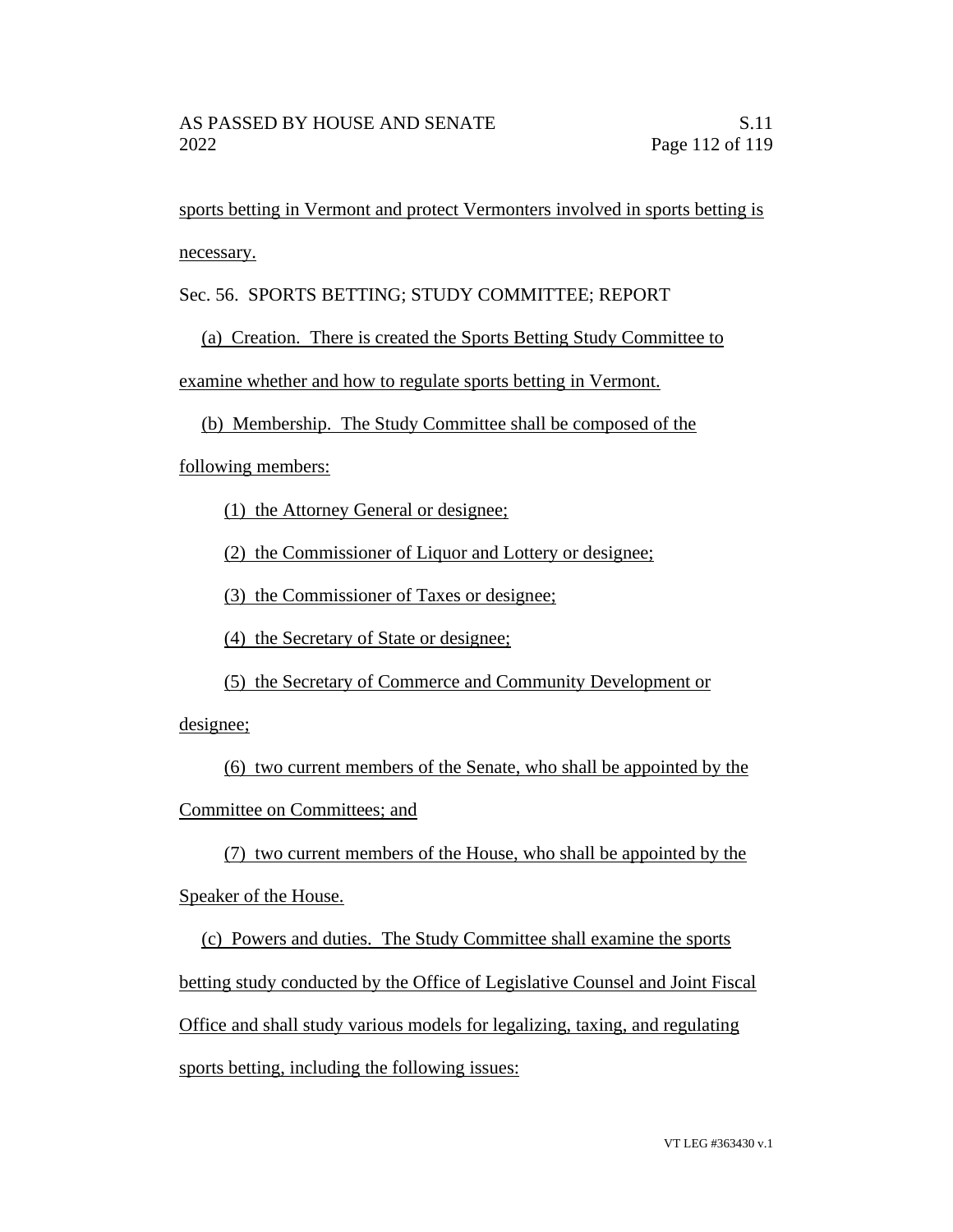(1) studies carried out by other states concerning the legalization, taxation, and regulation of sports betting;

(2) laws enacted by other states to legalize, tax, and regulate sports betting;

(3) potential models for legalizing and regulating sports betting in Vermont, including any advantages or drawbacks to each model;

(4) potential models for legalizing and regulating online sports betting, including any advantages or drawbacks to each model;

(5) potential tax and fee structures for sports betting activities;

(6) potential restrictions or limitations on the types of sports that may be bet on, including whether and to what extent restrictions should be imposed with respect to the participant age, amateur status, and location of sporting

events that may be bet on; and

(7) potential impacts on various socioeconomic and demographic groups and on problem gambling and the resources necessary to address the identified impacts.

(d) Assistance. The Committee shall have the administrative, technical, and legal assistance of the Office of Legislative Council and the Joint Fiscal Office.

(e) Report. On or before December 15, 2022, the Study Committee shall submit a written report to the House Committee on General, Housing, and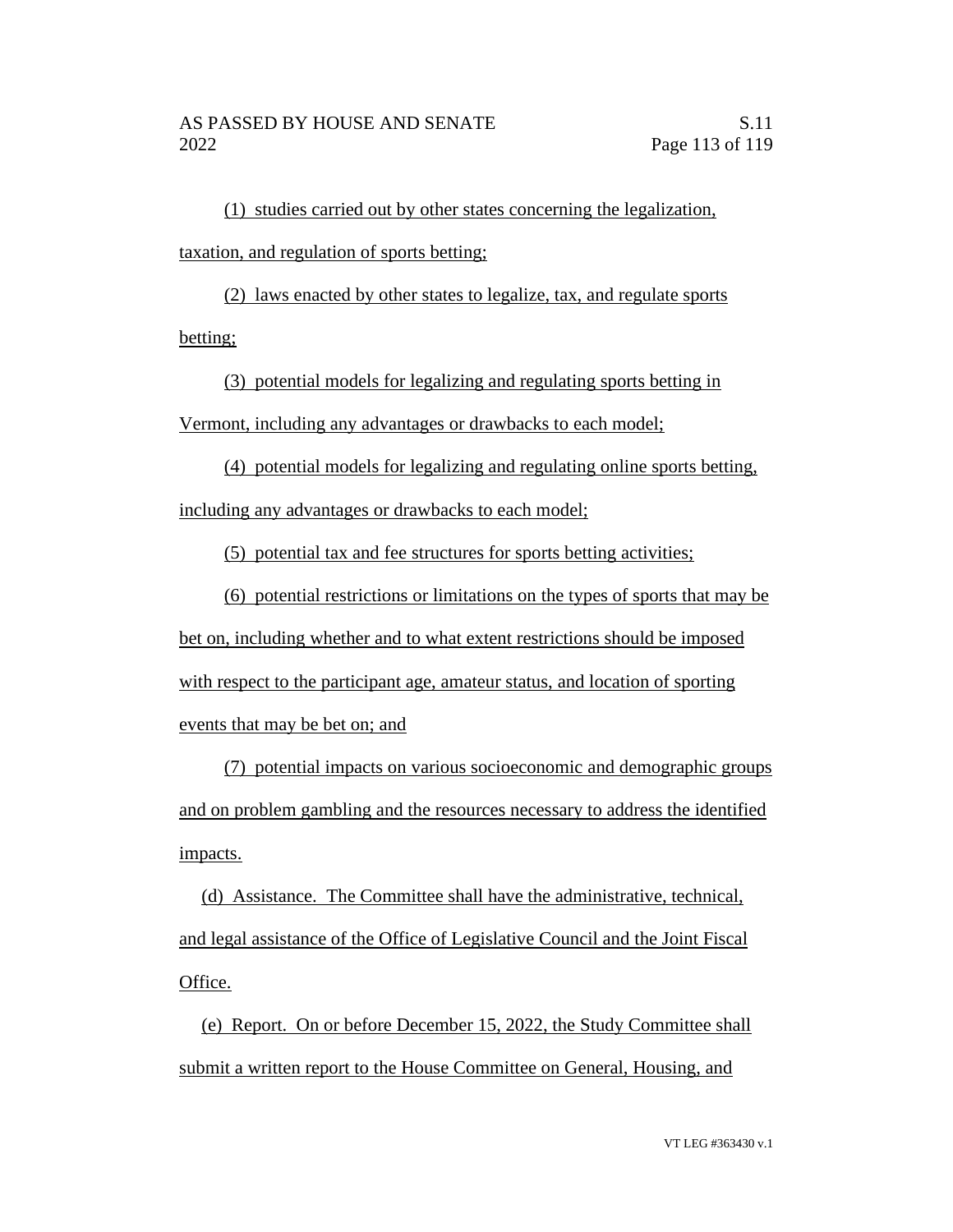Military Affairs and the Senate Committee on Economic Development,

Housing and General Affairs with its findings, recommendations for legislative

action, and a draft of proposed legislation.

(f) Meetings.

(1) The Attorney General or designee shall call the first meeting of the Committee to occur on or before September 1, 2022.

(2) The Committee shall select a chair from among its members at the first meeting.

(3) A majority of the membership shall constitute a quorum.

(4) The Committee shall cease to exist on December 30, 2022.

(g) Compensation and reimbursement. For attendance at meetings during

adjournment of the General Assembly, legislative members of the Committee

serving in their capacity as a legislator shall be entitled to per diem

compensation and reimbursement of expenses pursuant to 2 V.S.A. § 23 for

not more than four meetings. These payments shall be made from monies

appropriated to the General Assembly.

Sec. 57. 9 V.S.A. § 2464e is added to read:

# § 2464e. ROBOCALLS; PROHIBITION; PENALTY

(a) Intent. It is the intent of the General Assembly in adopting this section to create State law prohibition on the placement of robocalls to Vermont consumers that is coextensive with the federal limitations created in the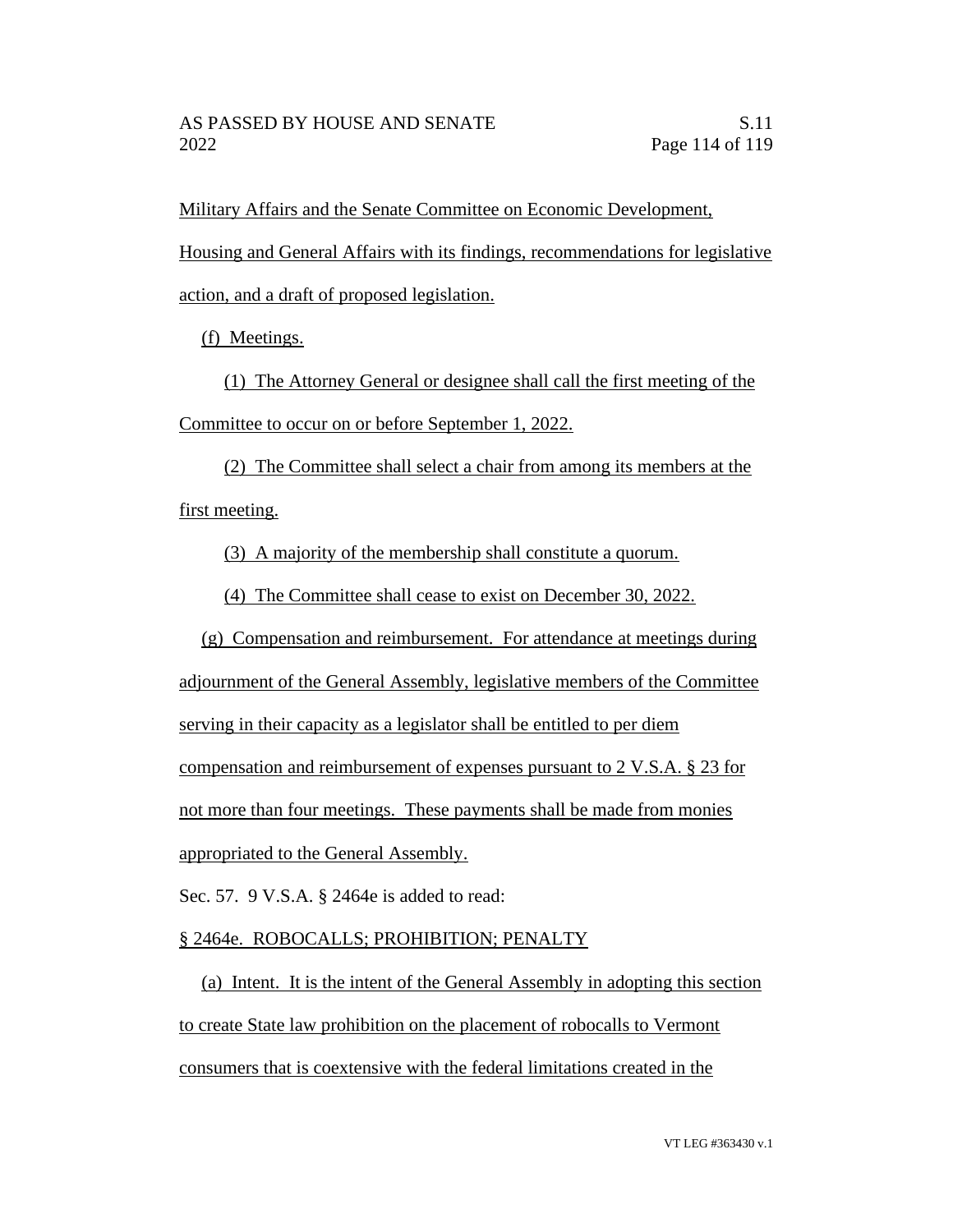Telephone Consumer Protection Act, the Telemarketing and Consumer Fraud and Abuse Prevention Act, the regulations adopted under those Acts, and the judicial construction of these laws.

(b) Prohibition. A person shall not initiate an automatically dialed or prerecorded telephone call to a Vermont consumer in violation of the federal Telephone Consumer Protection Act, 47 U.S.C. § 227, the federal Telemarketing and Consumer Fraud and Abuse Prevention Act, 15 U.S.C. §§ 6101–6108, and the regulations adopted pursuant to those Acts, as amended.

(c) Civil violation.

(1) A violation of this section constitutes a violation of section 2453 of this title.

(2) Each prohibited telephone call constitutes a separate violation under this subsection.

 $(3)(A)$  A person who receives a telephone call in violation of this section may bring an action in Superior Court for damages or a civil penalty, injunctive relief, punitive damages in the case of a willful violation, and reasonable costs and attorney's fees.

(B) The court may issue an award for the greater of a person's damages or a civil penalty of \$500.00 for a first violation and \$1,000.00 for each subsequent violation.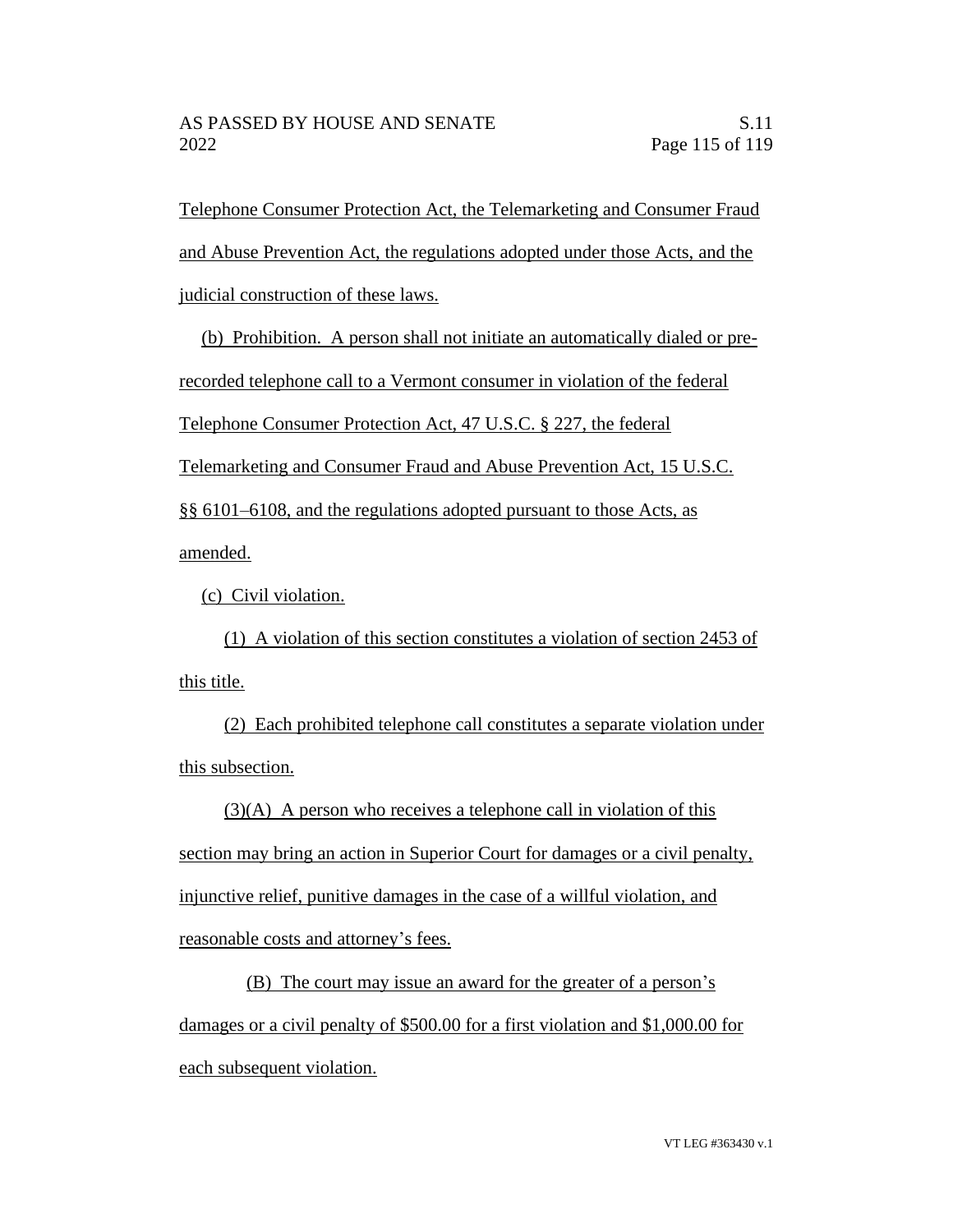(d) Criminal penalties.

(1) A person who commits a knowing and willful violation of this section shall be imprisoned for not more than 90 days or fined not more than \$1,000.00 per violation, or both.

(2) Each telephone call constitutes a separate violation under this subsection.

(e) The Attorney General shall exercise his or her authority and discretion to work cooperatively with other state and federal government entities to identify callers who initiate robocalls to consumers in violation of this section and to enforce the provisions of this section regardless of the location of the caller.

Sec. 58. ATTORNEY GENERAL; REPORT

On or before January 15, 2023, the Office of the Attorney General shall review and consider the federal law and judicial construction concerning robocalls and their relationship to 9 V.S.A. § 2464e as adopted in Sec. 57 of this act and shall report to the House Committees on Commerce and Economic Development and on Judiciary and to the Senate Committees on Economic Development, Housing and General Affairs and on Judiciary with any findings and recommendations for necessary legislative action, if any.

Sec. 59. EFFECTIVE DATES

(a) This act shall take effect on July 1, 2022, except that: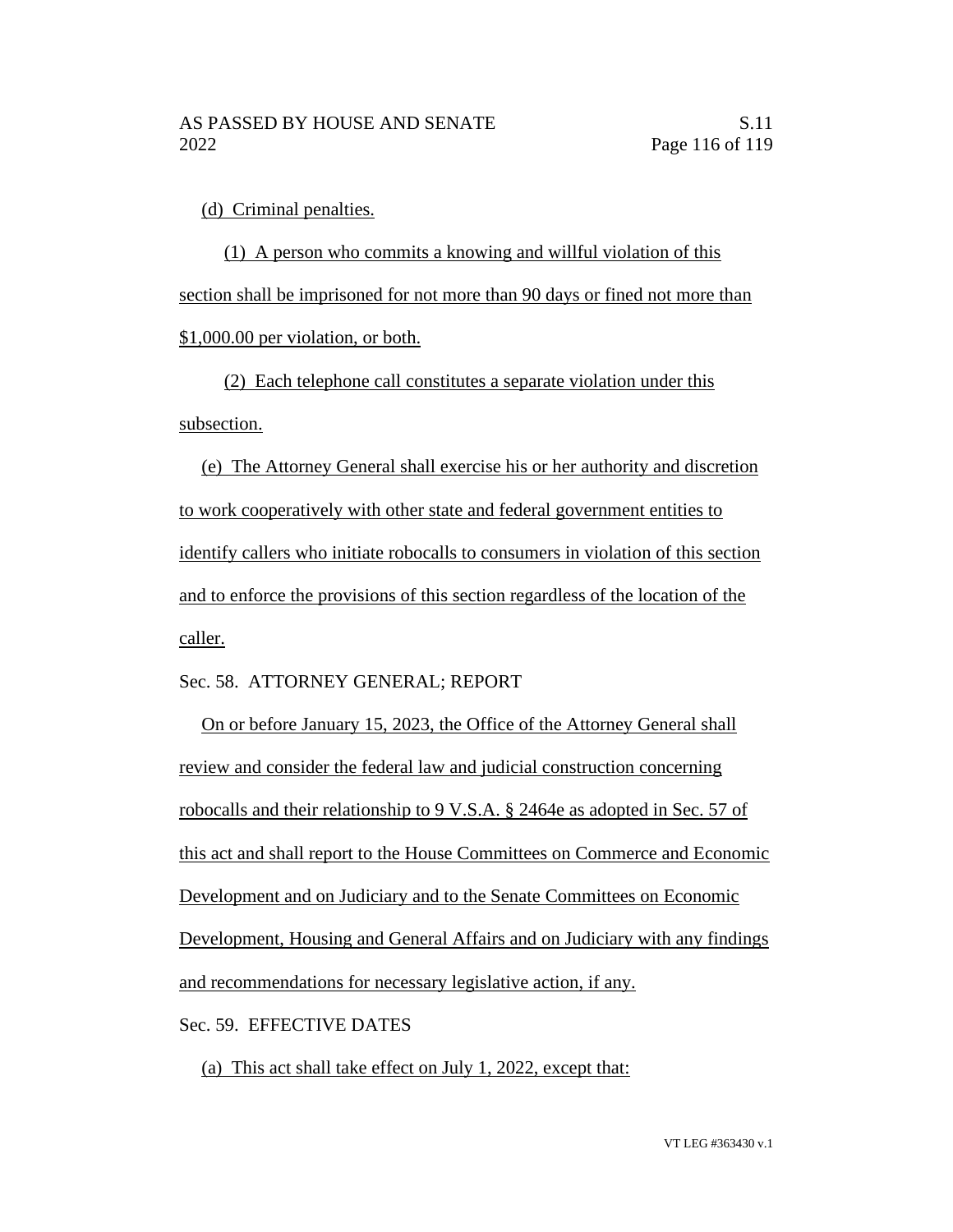(1) Sec. 13 (Secondary Student Industry Recognized Credential Pilot Project) shall take effect on passage.

(2) Sec. 30 (18 V.S.A. § 9456) shall take effect on January 1, 2023 and shall apply to hospital fiscal years 2024 and after.

(3) Sec. 48 (Windham County Economic Development) shall take effect on passage.

(4) Sec. 50 (Pandemic Unemployment Assistance Program extension) shall take effect on passage.

(b)(1) Notwithstanding 1 V.S.A. § 214, Sec. 52a (repeal of prior unemployment insurance supplemental benefit) shall take effect retroactively on October 7, 2021.

(2) Sec. 52b (temporary increase in unemployment insurance maximum weekly benefit) shall take effect on July 1, 2022 and shall apply to benefit weeks beginning after that date.

(3)(A) Sec. 52c (prospective repeal of temporary increase in unemployment insurance maximum weekly benefit) shall take effect upon the payment of a cumulative total of \$8,000,000.00 in additional benefits pursuant to 21 V.S.A. § 1338(f)(1) compared to the amount that would have been paid out pursuant to the provisions of 21 V.S.A. § 1338(f)(1) on June 30, 2022 and shall apply to benefit weeks beginning after that date.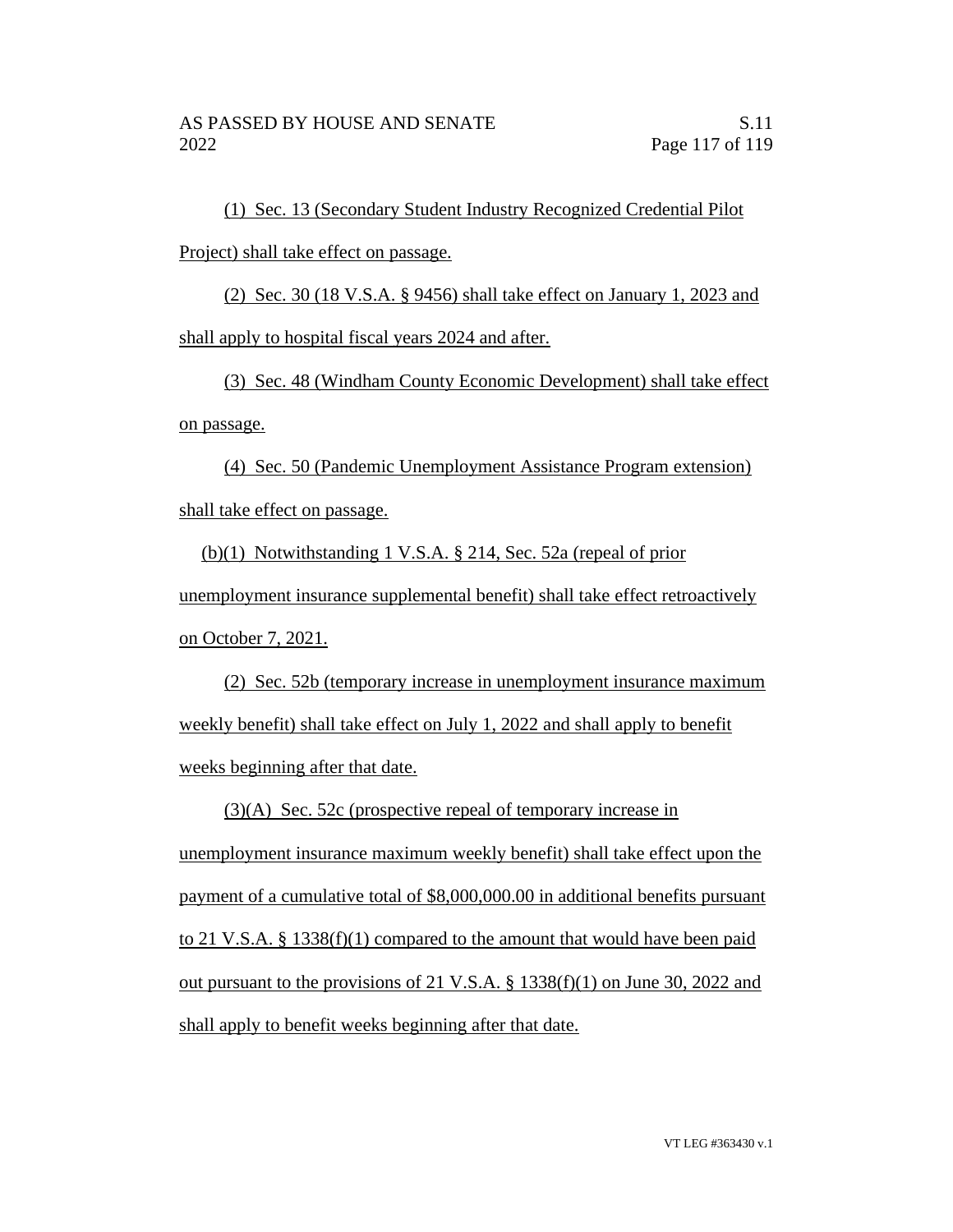(B) However, Sec. 52c shall not take effect at all if Sec. 52d takes effect before the conditions of subdivision  $(A)$  of this subdivision  $(b)(3)$  are satisfied.

(4)(A) Sec. 52d (amendment of temporary increase in unemployment insurance maximum weekly benefit) shall take effect on July 1, 2025 or the date on which the Commissioner of Labor determines that the Department of Labor is able to implement the provisions of that section as set forth in Sec. 52f(b), whichever is earlier, and shall apply to benefit weeks beginning after that date.

(B) However, Sec. 52d shall not take effect at all if Sec. 52c takes effect before the conditions of subdivision  $(A)$  of this subdivision  $(b)(4)$  are satisfied.

(5)(A) Sec. 52e (increase in unemployment insurance weekly benefit amount) shall take effect on July 1, 2025 and shall apply to benefit weeks beginning after that date.

(B) However, Sec. 52e shall not take effect at all if either

(i) Sec. 52d takes effect before July 1, 2025; or

(ii) Sec. 52c has not taken effect before July 1, 2025.

(6) Sec. 52g (prospective repeal of unemployment insurance benefit increase) shall take effect upon the payment of a cumulative total of additional benefits pursuant to 21 V.S.A. § 1338(e) when compared to the rate at which